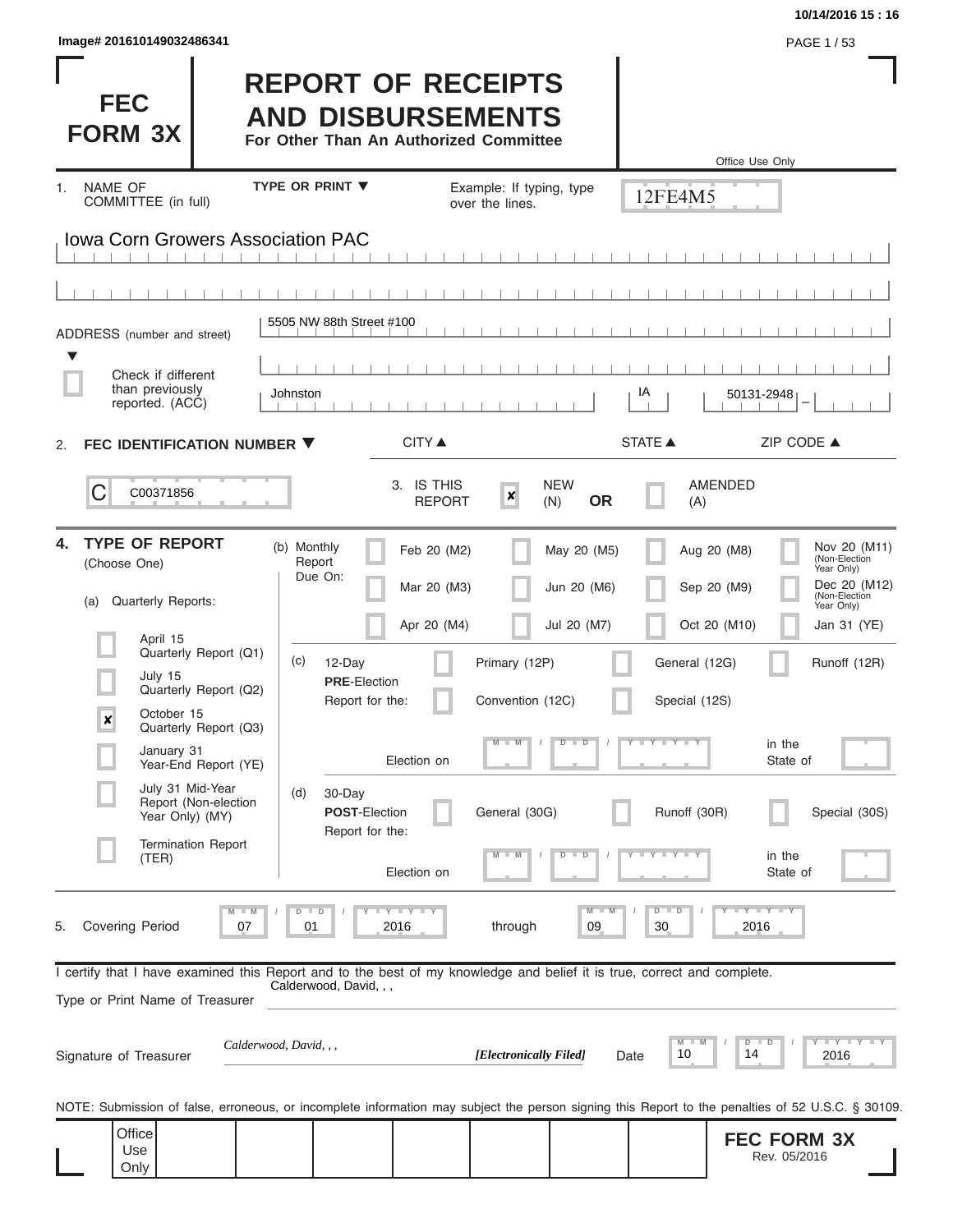$\vert x \vert$ 

# **SUMMARY PAGE**

|    | lmage# 201610149032486342                                                                           |                                                      |                                                 |
|----|-----------------------------------------------------------------------------------------------------|------------------------------------------------------|-------------------------------------------------|
|    | FEC Form 3X (Rev. 05/2016)                                                                          | <b>SUMMARY PAGE</b><br>OF RECEIPTS AND DISBURSEMENTS | Page 2                                          |
|    | Write or Type Committee Name                                                                        |                                                      |                                                 |
|    | <b>Iowa Corn Growers Association PAC</b>                                                            |                                                      |                                                 |
|    | 07<br>Report Covering the Period:<br>From:                                                          | $Y$ $Y$ $Y$ $Y$<br>01<br>2016                        | D<br>30<br>2016<br>09<br>To:                    |
|    |                                                                                                     | <b>COLUMN A</b><br><b>This Period</b>                | <b>COLUMN B</b><br><b>Calendar Year-to-Date</b> |
| 6. | Cash on Hand<br>(a)<br>$-Y - -Y - -Y$<br>January 1,<br>2016                                         |                                                      | 46895.52                                        |
|    | Cash on Hand at<br>(b)<br>Beginning of Reporting Period                                             | 62810.52                                             |                                                 |
|    | Total Receipts (from Line 19)<br>(c)                                                                | 50685.00                                             | 66600.00                                        |
|    | Subtotal (add Lines 6(b) and<br>(d)<br>6(c) for Column A and Lines<br>6(a) and 6(c) for Column B)   | 113495.52                                            | 113495.52                                       |
| 7. | Total Disbursements (from Line 31)                                                                  | 107000.00                                            | 107000.00                                       |
| 8. | Cash on Hand at Close of<br><b>Reporting Period</b><br>(subtract Line $7$ from Line $6(d)$ )        | 6495.52                                              | 6495.52                                         |
| 9. | Debts and Obligations Owed TO<br>the Committee (Itemize all on<br>Schedule C and/or Schedule D)     | 0.00                                                 |                                                 |
|    | 10. Debts and Obligations Owed BY<br>the Committee (Itemize all on<br>Schedule C and/or Schedule D) | T.<br>0.00                                           |                                                 |

This committee has qualified as a multicandidate committee. (see FEC FORM 1M)

## **For further information contact:**

Federal Election Commission 999 E Street, NW Washington, DC 20463

Toll Free 800-424-9530 Local 202-694-1100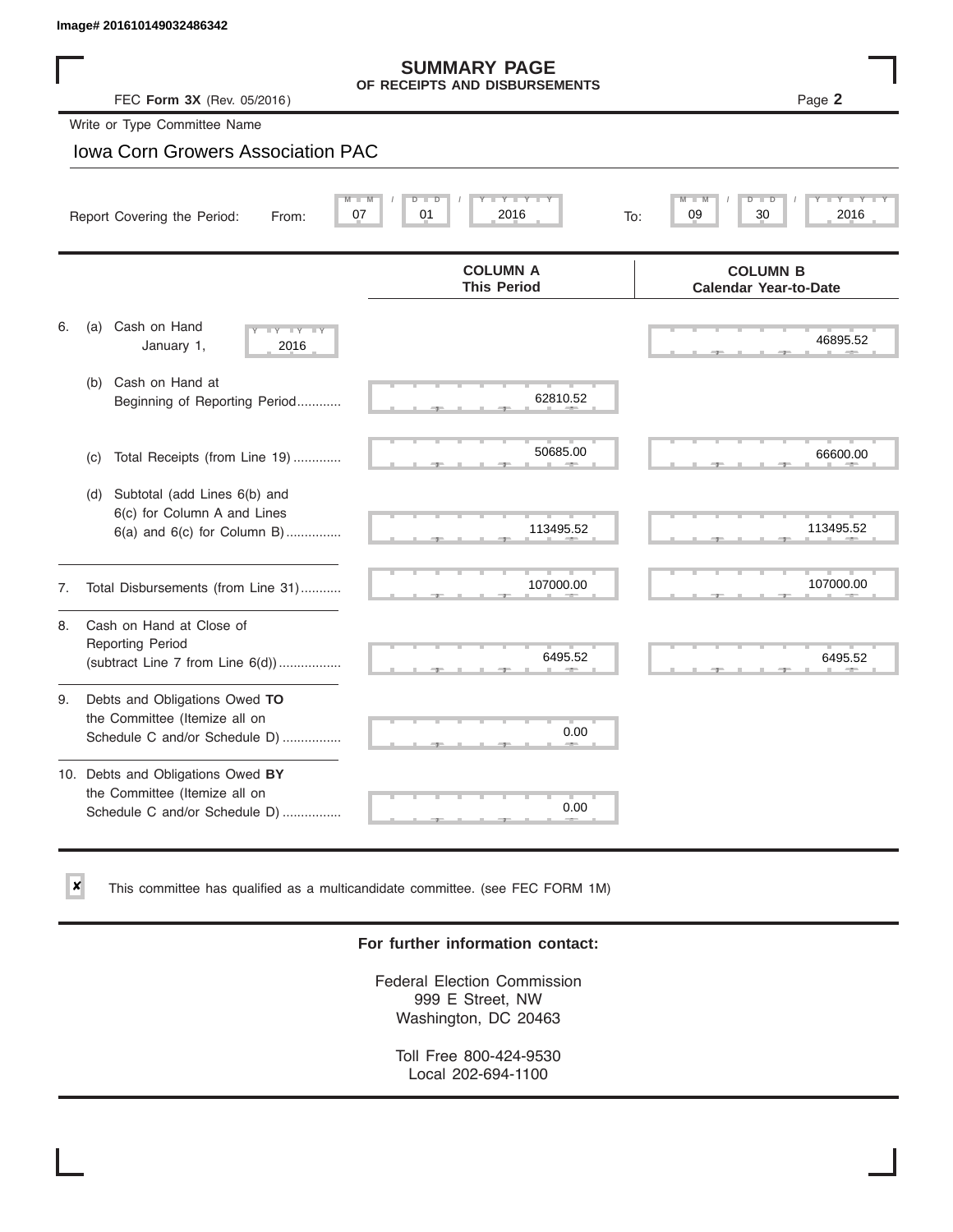# **DETAILED SUMMARY PAGE**

# Iowa Corn Growers Association PAC

|                                                                        | <b>DETAILED SUMMARY PAGE</b>                                                                |                                                      |
|------------------------------------------------------------------------|---------------------------------------------------------------------------------------------|------------------------------------------------------|
| FEC Form 3X (Rev. 05/2016)                                             | of Receipts                                                                                 | Page 3                                               |
| Write or Type Committee Name                                           |                                                                                             |                                                      |
| <b>Iowa Corn Growers Association PAC</b>                               |                                                                                             |                                                      |
| $M - M$<br>07<br>Report Covering the Period:<br>From:                  | $\Box$ $\Upsilon$ $\Box$ $\Upsilon$ $\Upsilon$ $\Box$ $\Box$<br>$\Box$<br>01<br>2016<br>To: | Y I Y I<br>$M$ $-$<br>$D$ $\Box$<br>30<br>2016<br>09 |
| I. Receipts                                                            | <b>COLUMN A</b><br><b>Total This Period</b>                                                 | <b>COLUMN B</b><br><b>Calendar Year-to-Date</b>      |
| 11. Contributions (other than loans) From:                             |                                                                                             |                                                      |
| Individuals/Persons Other<br>(a)                                       |                                                                                             |                                                      |
| <b>Than Political Committees</b><br>Itemized (use Schedule A)<br>(i)   | 43530.00                                                                                    | 50080.00                                             |
|                                                                        |                                                                                             |                                                      |
|                                                                        | 7155.00                                                                                     | 16520.00                                             |
| (iii) TOTAL (add                                                       |                                                                                             |                                                      |
| Lines $11(a)(i)$ and $(ii)$                                            | 50685.00                                                                                    | 66600.00                                             |
| Political Party Committees<br>(b)                                      | 0.00                                                                                        | 0.00                                                 |
| <b>Other Political Committees</b><br>(C)                               |                                                                                             |                                                      |
|                                                                        | 0.00                                                                                        | 0.00                                                 |
| Total Contributions (add Lines<br>(d)                                  |                                                                                             |                                                      |
| $11(a)(iii)$ , (b), and (c)) (Carry                                    | 50685.00                                                                                    | 66600.00                                             |
|                                                                        |                                                                                             |                                                      |
| 12. Transfers From Affiliated/Other                                    | 0.00                                                                                        | 0.00                                                 |
|                                                                        |                                                                                             |                                                      |
|                                                                        | 0.00                                                                                        | 0.00                                                 |
|                                                                        |                                                                                             |                                                      |
| 14. Loan Repayments Received                                           | 0.00                                                                                        | 0.00                                                 |
| 15. Offsets To Operating Expenditures                                  |                                                                                             |                                                      |
| (Refunds, Rebates, etc.)                                               | 0.00                                                                                        | 0.00                                                 |
| (Carry Totals to Line 37, page 5)<br>16. Refunds of Contributions Made |                                                                                             |                                                      |
| to Federal Candidates and Other                                        |                                                                                             |                                                      |
| Political Committees                                                   | 0.00                                                                                        | 0.00                                                 |
| 17. Other Federal Receipts                                             |                                                                                             |                                                      |
|                                                                        | 0.00                                                                                        | 0.00                                                 |
| 18. Transfers from Non-Federal and Levin Funds                         |                                                                                             |                                                      |
| (a) Non-Federal Account                                                |                                                                                             |                                                      |
|                                                                        | 0.00                                                                                        | 0.00                                                 |
| (b) Levin Funds (from Schedule H5)                                     | 0.00                                                                                        | 0.00                                                 |
|                                                                        |                                                                                             |                                                      |
| (c) Total Transfers (add $18(a)$ and $18(b)$ )                         | 0.00                                                                                        | 0.00                                                 |
| 19. Total Receipts (add Lines 11(d),                                   |                                                                                             |                                                      |
| 12, 13, 14, 15, 16, 17, and 18(c)                                      | 50685.00                                                                                    | 66600.00                                             |
|                                                                        |                                                                                             |                                                      |
| 20. Total Federal Receipts                                             |                                                                                             |                                                      |
| (subtract Line 18(c) from Line 19)▶                                    | 50685.00                                                                                    | 66600.00                                             |

|  |   |                   |   |                   |                |  |   |  |  | . . |                |  |
|--|---|-------------------|---|-------------------|----------------|--|---|--|--|-----|----------------|--|
|  |   |                   |   | 50685.00          |                |  |   |  |  |     | 66600.00       |  |
|  | m | <b>ALLIENTING</b> | m | <b>COLLECTION</b> | $\mathbb{R}^n$ |  | ш |  |  |     | <b>COLLEGE</b> |  |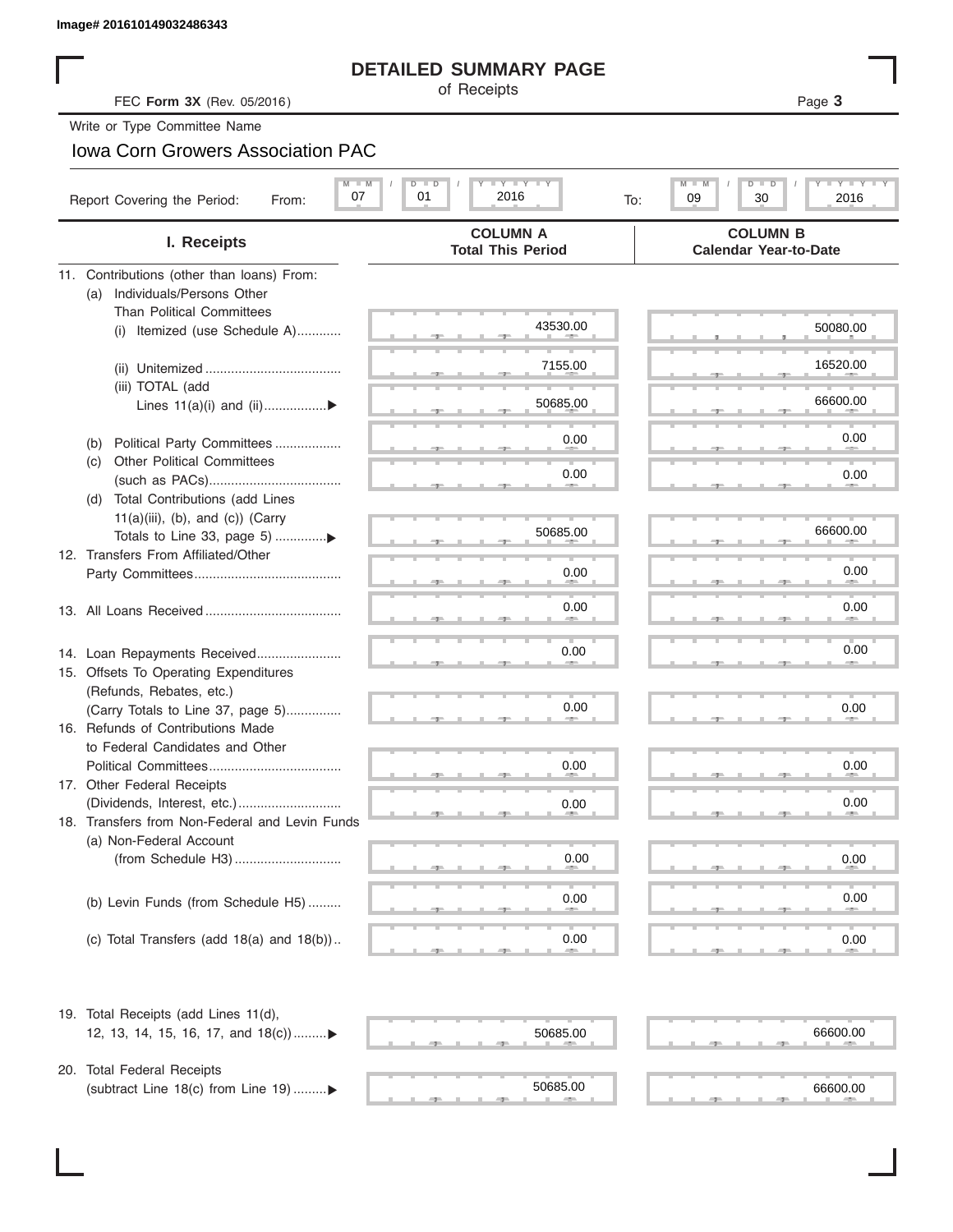# **DETAILED SUMMARY PAGE**

of Disbursements

| FEC Form 3X (Rev. 05/2016)                                                                                             |                                             | Page 4                                          |  |  |  |  |
|------------------------------------------------------------------------------------------------------------------------|---------------------------------------------|-------------------------------------------------|--|--|--|--|
| <b>II. Disbursements</b>                                                                                               | <b>COLUMN A</b><br><b>Total This Period</b> | <b>COLUMN B</b><br><b>Calendar Year-to-Date</b> |  |  |  |  |
| 21. Operating Expenditures:<br>(a) Allocated Federal/Non-Federal<br>Activity (from Schedule H4)                        |                                             |                                                 |  |  |  |  |
| (i)                                                                                                                    | 0.00                                        | 0.00                                            |  |  |  |  |
| Non-Federal Share<br>(ii)                                                                                              | 0.00                                        | 0.00                                            |  |  |  |  |
| Other Federal Operating<br>(b)                                                                                         | 0.00                                        | 0.00                                            |  |  |  |  |
| (c) Total Operating Expenditures<br>(add 21(a)(i), (a)(ii), and (b))                                                   | 0.00                                        | 0.00                                            |  |  |  |  |
| 22. Transfers to Affiliated/Other Party                                                                                |                                             |                                                 |  |  |  |  |
| 23. Contributions to                                                                                                   | 0.00                                        | 0.00<br><b>Allen</b>                            |  |  |  |  |
| Federal Candidates/Committees<br>and Other Political Committees<br>24. Independent Expenditures                        | 19000.00                                    | 19000.00                                        |  |  |  |  |
| 25. Coordinated Party Expenditures                                                                                     | 0.00                                        | 0.00                                            |  |  |  |  |
| $(52 \text{ U.S.C. }$ § 30116(d))                                                                                      | 0.00<br><b>SERVICE</b>                      | 0.00                                            |  |  |  |  |
| 26. Loan Repayments Made                                                                                               | 0.00                                        | 0.00                                            |  |  |  |  |
|                                                                                                                        | 0.00                                        | 0.00                                            |  |  |  |  |
| 28. Refunds of Contributions To:<br>(a) Individuals/Persons Other<br>Than Political Committees                         | 0.00                                        | 0.00                                            |  |  |  |  |
| Political Party Committees<br>(b)                                                                                      | 0.00                                        | 0.00                                            |  |  |  |  |
| <b>Other Political Committees</b><br>(C)                                                                               | 0.00                                        | 0.00                                            |  |  |  |  |
| <b>Total Contribution Refunds</b><br>(d)                                                                               |                                             |                                                 |  |  |  |  |
| (add Lines 28(a), (b), and (c))                                                                                        | 0.00                                        | 0.00                                            |  |  |  |  |
| 29. Other Disbursements (Including                                                                                     | 88000.00                                    | 88000.00                                        |  |  |  |  |
| 30. Federal Election Activity (52 U.S.C. § 30101(20))<br>(a) Allocated Federal Election Activity<br>(from Schedule H6) |                                             |                                                 |  |  |  |  |
| (i) Federal Share                                                                                                      | 0.00                                        | 0.00                                            |  |  |  |  |
|                                                                                                                        | 0.00                                        | 0.00                                            |  |  |  |  |
| Federal Election Activity Paid<br>(b)<br>Entirely With Federal Funds                                                   | 0.00                                        | 0.00                                            |  |  |  |  |
| Total Federal Election Activity (add<br>(C)<br>Lines $30(a)(i)$ , $30(a)(ii)$ and $30(b))$                             | 0.00                                        | $0.00\,$                                        |  |  |  |  |
|                                                                                                                        |                                             |                                                 |  |  |  |  |
| 31. Total Disbursements (add Lines 21(c), 22,<br>23, 24, 25, 26, 27, 28(d), 29 and 30(c))                              | 107000.00                                   | 107000.00                                       |  |  |  |  |
| 32. Total Federal Disbursements                                                                                        |                                             |                                                 |  |  |  |  |
| (subtract Line 21(a)(ii) and Line 30(a)(ii)                                                                            | 107000.00                                   |                                                 |  |  |  |  |
|                                                                                                                        |                                             | 107000.00                                       |  |  |  |  |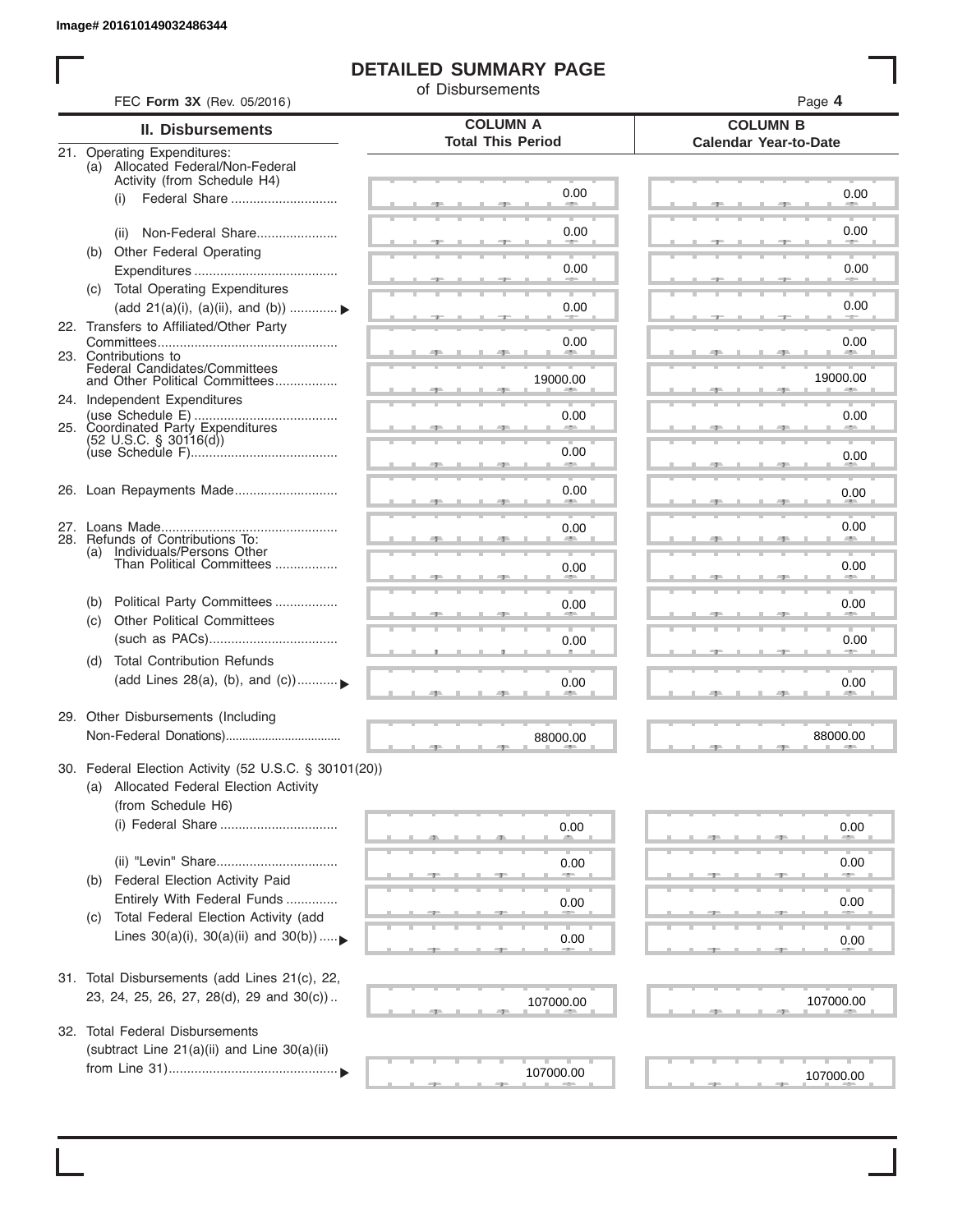# **DETAILED SUMMARY PAGE**

of Disbursements

FEC **Form 3X** (Rev. 05/2016) Page **5**

|  | <b>III. Net Contributions/</b> |  |
|--|--------------------------------|--|
|  | <b>Operating Expenditures</b>  |  |

## **COLUMN A Total This Period**

## **COLUMN B Calendar Year-to-Date**

| 33. Total Contributions (other than loans) |
|--------------------------------------------|
|                                            |
| 34. Total Contribution Refunds             |
|                                            |
| 35. Net Contributions (other than loans)   |
| (subtract Line 34 from Line 33)            |
| 36. Total Federal Operating Expenditures   |
| (add Line 21(a)(i) and Line 21(b))         |
| 37. Offsets to Operating Expenditures      |
|                                            |
| 38. Net Operating Expenditures             |
|                                            |

|  | -7-    |   |   | $-7-$ | 50685.00<br>۰.<br>п       |
|--|--------|---|---|-------|---------------------------|
|  |        |   |   |       | т<br>0.00                 |
|  | - 7 -  |   | ٠ | -9    | m<br>ш<br>٠<br>ш          |
|  |        |   |   |       | 50685.00                  |
|  | 胆      |   |   | - 90  | $\mathbb{R}$<br>٠         |
|  |        |   |   |       | 0.00                      |
|  | 一<br>A |   |   | $-7-$ | <b>ALC 1999</b><br>п<br>п |
|  | ш      | ٠ | ٠ | т     | ٠<br>٠<br>т<br>т<br>0.00  |
|  | -      |   |   | "     | ш<br>÷                    |
|  |        | Ш | т | ı     | ъ<br>т<br>т<br>т<br>0.00  |
|  | э      |   |   | J     | --<br>ш<br>ш              |

|       |  | 50685.00             | 66600.00    |  |
|-------|--|----------------------|-------------|--|
|       |  | 0.00                 | 0.00        |  |
|       |  | <b>All Contracts</b> | <b>AREA</b> |  |
|       |  | 50685.00             | 66600.00    |  |
|       |  | w                    | л           |  |
|       |  | 0.00                 | 0.00        |  |
|       |  | -                    | -           |  |
|       |  | 0.00                 | 0.00        |  |
|       |  | --                   | --          |  |
|       |  | 0.00                 | 0.00        |  |
| $-7-$ |  | $-$                  |             |  |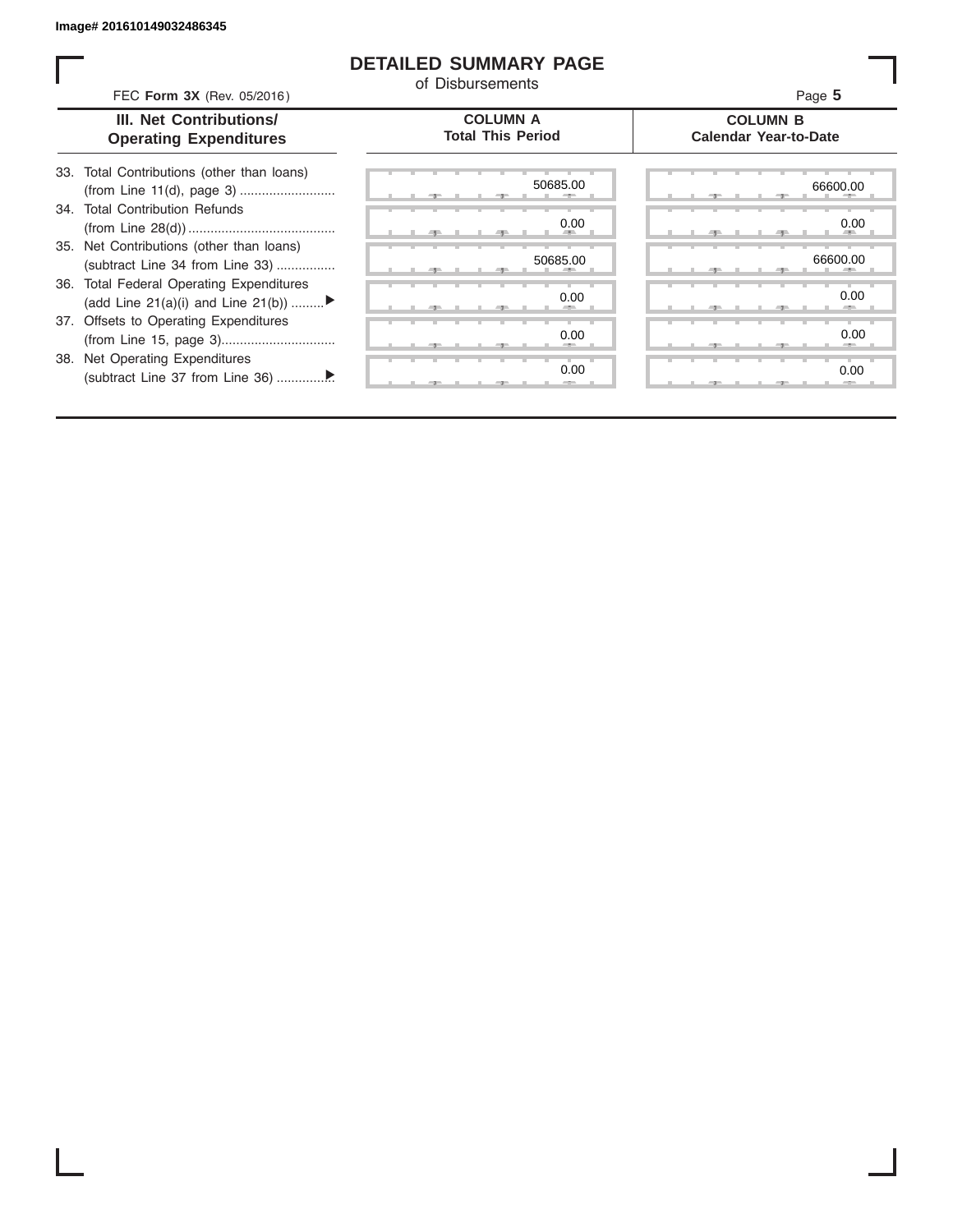| <b>SCHEDULE A (FEC Form 3X)</b> |  |  |
|---------------------------------|--|--|
| <b>ITEMIZED RECEIPTS</b>        |  |  |

FOR LINE NUMBER: PAGE 6<br>(check only one) Use separate schedule(s)  $\begin{array}{|l|l|}\n\hline\n\text{for each category of the} & \text{(check only one)} \\
\hline\n\end{array}$ 

 $\overline{\mathbf{x}}$  11a

, , .  $\longrightarrow$  225.0 Aggregate Year-to-Date ▼  $\frac{225.0}{7}$ C C  $\sim$  375.0 , , .  $\frac{0.50}{0.50}$ C **M M / D D / Y Y Y Y M M / D D / Y Y Y Y M M / D D / Y Y Y Y**  $\uparrow$  , . . . . . . 575.0  $, -$  675. Any information copied from such Reports and Statements may not be sold or used by any person for the purpose of soliciting contributions or for commercial purposes, other than using the name and address of any political committee to solicit contributions from such committee. NAME OF COMMITTEE (In Full) **SUBTOTAL** of Receipts This Page (optional)............................................................................ Full Name of Individual (Last, First, Middle Initial) or Full Organization Name Mailing Address 3375 120th St. City City Code City State City State  $\sim$  2ip Code Receipt For: Primary **General** Other (specify) ▼ Amount of Each Receipt this Period **A.** Date of Receipt Name of Employer (for Individual) Occupation (for Individual) FEC ID number of contributing federal political committee. Full Name of Individual (Last, First, Middle Initial) or Full Organization Name Mailing Address 1819 Nathen Bethel Avenue City **State** Zip Code Receipt For: Primary **General** Other (specify) ▼ Amount of Each Receipt this Period **B.** Alber, Greg, , , Aggregate Year-to-Date ▼ Date of Receipt FEC ID number of contributing federal political committee. Full Name of Individual (Last, First, Middle Initial) or Full Organization Name Mailing Address 1819 Nathen Bethel Avenue City City City State 2 | State Zip Code Receipt For: Primary **General** Other (specify) Amount of Each Receipt this Period **C.** Alber, Greg, , , Aggregate Year-to-Date ▼ Date of Receipt FEC ID number of contributing federal political committee. Detailed Summary Page  $\begin{array}{|c|c|c|c|c|c|}\n\hline\n11a & 11b & 11c & 12 \ \hline\n13 & 14 & 15 & 16\n\end{array}$ |13 | |14 | |15 | |16 | |17 Memo Item Memo Item Memo Item Name of Employer (for Individual) <br>farming (for Individual) farmor Name of Employer (for Individual) <br> Qccupation (for Individual) Iowa Corn Growers Association PAC Aistrope, Duane, W, , 08 31 2016 City<br>
Randolph **IA** 51649 **Transaction ID : SA11AI.11160**<br>
Amount of Each Beceint this Per Farming **Farming Farming** Individual Contribution 225.00 08 31 2016 UITY UNIVERSITY DESCRIPTION OF THE SALUATION OF THE SALUATION OF THE SALUATION OF THE SALUATION OF THE SALUATION OF THE SALUATION OF THE SALUATION OF THE SALUATION OF THE SALUATION OF THE SALUATION OF THE SALUATION OF THE farming **factures factures factures factures factures factures factures** 575.00 Individual Contribution 375.00 09 30 2016 Independence IA <sup>50644</sup> **Transaction ID : SA11AI.11208** farming and the state of the state of the state of the state of the state of the state of the state of the state of the state of the state of the state of the state of the state of the state of the state of the state of th Individual Contribution 675.00 100.00 700.00

 ▲ ▲ ▲ , , . **TOTAL** This Period (last page this line number only)............................................................... ▼ ▼

OF 53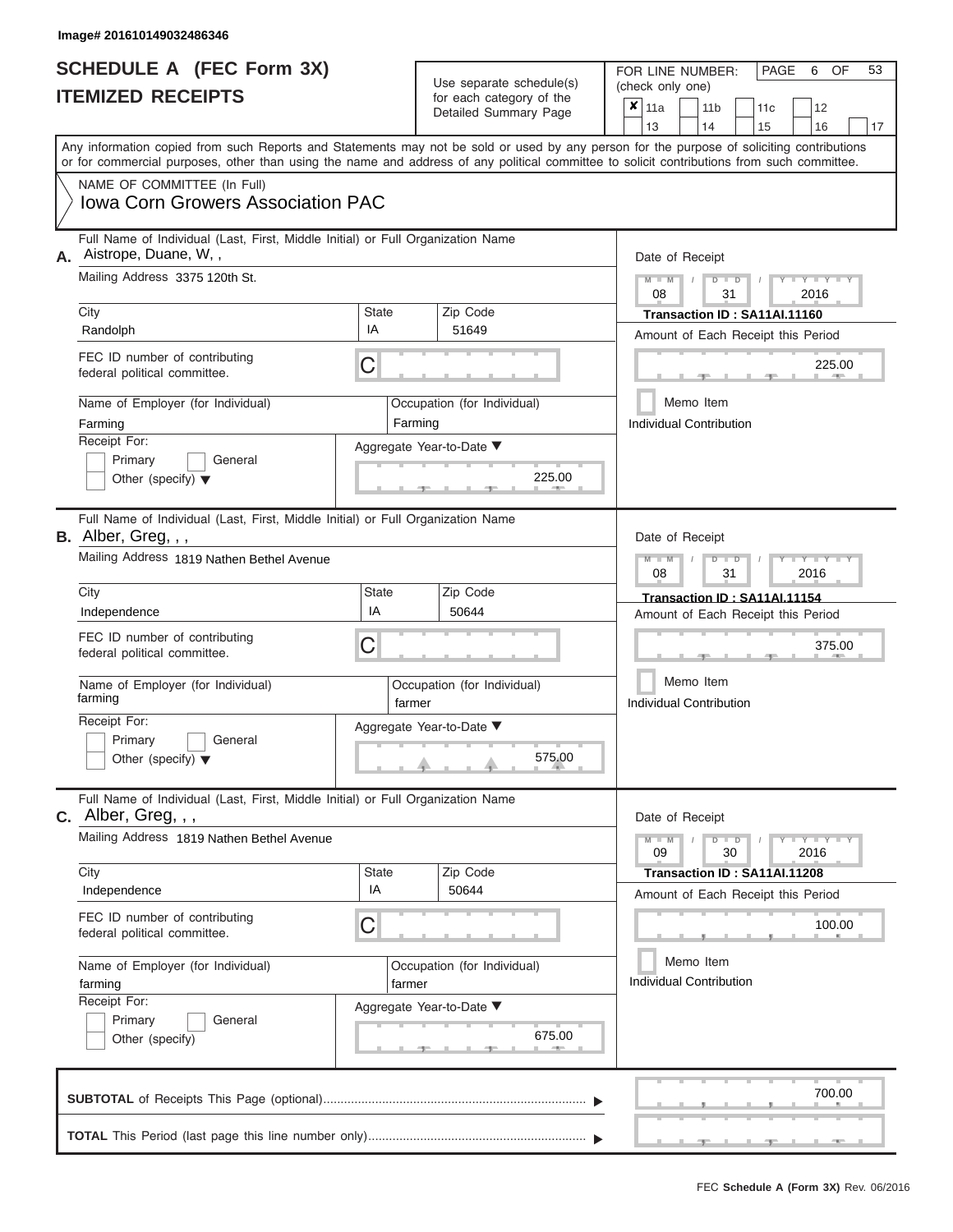| <b>SCHEDULE A (FEC Form 3X)</b> |  |  |
|---------------------------------|--|--|
| <b>ITEMIZED RECEIPTS</b>        |  |  |

FOR LINE NUMBER: PAGE 7<br>(check only one) Use separate schedule(s)  $\begin{array}{|l|l|}\n\hline\n\text{for each category of the} & \text{(check only one)} \\
\hline\n\end{array}$ 

 $, \qquad$  625.  $\frac{300.0}{2}$ Aggregate Year-to-Date ▼  $\frac{300.0}{7}$ C C ▲ ▲ ▲ , , .  $, \qquad \qquad \frac{25.0}{1000}$  $\frac{325.0}{4}$ C **M M / D D / Y Y Y Y M M / D D / Y Y Y Y M M / D D / Y Y Y Y**  $\rightarrow$   $\rightarrow$   $\rightarrow$   $\rightarrow$  300.0  $\frac{325.0}{2}$ Any information copied from such Reports and Statements may not be sold or used by any person for the purpose of soliciting contributions or for commercial purposes, other than using the name and address of any political committee to solicit contributions from such committee. NAME OF COMMITTEE (In Full) **SUBTOTAL** of Receipts This Page (optional)............................................................................ Full Name of Individual (Last, First, Middle Initial) or Full Organization Name Mailing Address 3380 Polk Avenue City City Code City State City State  $\sim$  2ip Code Receipt For: Primary **General** Other (specify) ▼ Amount of Each Receipt this Period **A.** Date of Receipt Name of Employer (for Individual) Occupation (for Individual) FEC ID number of contributing federal political committee. Full Name of Individual (Last, First, Middle Initial) or Full Organization Name Mailing Address 120 10th Ave. NE City **State** Zip Code Receipt For: Primary **General** Other (specify) ▼ Amount of Each Receipt this Period **B.** Block, Tom, , , Aggregate Year-to-Date ▼ Date of Receipt FEC ID number of contributing federal political committee. Full Name of Individual (Last, First, Middle Initial) or Full Organization Name Mailing Address 120 10th Ave. NE City City State Zip Code Receipt For: Primary **General** Other (specify) Amount of Each Receipt this Period **C.** Block, Tom, , , Aggregate Year-to-Date ▼ Date of Receipt FEC ID number of contributing federal political committee. Detailed Summary Page  $\begin{array}{|c|c|c|c|c|c|}\n\hline\n11a & 11b & 11c & 12 \ \hline\n13 & 14 & 15 & 16\n\end{array}$ |13 | |14 | |15 | |16 | |17 Memo Item Memo Item Memo Item Name of Employer (for Individual) <br>
Farming Cocupation (for Individual) Farming Name of Employer (for Individual) <br> Qccupation (for Individual)  $x \vert_{11a}$ Iowa Corn Growers Association PAC Appleton, Lowell, , , 08 22 2016 Sanborn IA <sup>51248</sup> **Transaction ID : SA11AI.11072** Farming **Farming Farming** Individual Contribution 300.00 300.00 08 12 2016 City **Transaction ID : SA11AI.11090**<br>Sibley Sibley **The State of Each Receipt this Personal City of Each Receipt this Personal City of Each Receipt this Per** Farming **Farming Farming** 300.00 Individual Contribution 300.00 09 12 2016 Sity **Transaction ID : SA11AI.11194**<br>Sibley **The Community Community of Each Receipt this Performance of Each Receipt this Per** Farming **Farming Farming** Individual Contribution 325.00 25.00 625.00

 ▲ ▲ ▲ , , . **TOTAL** This Period (last page this line number only)............................................................... ▼ ▼

OF 53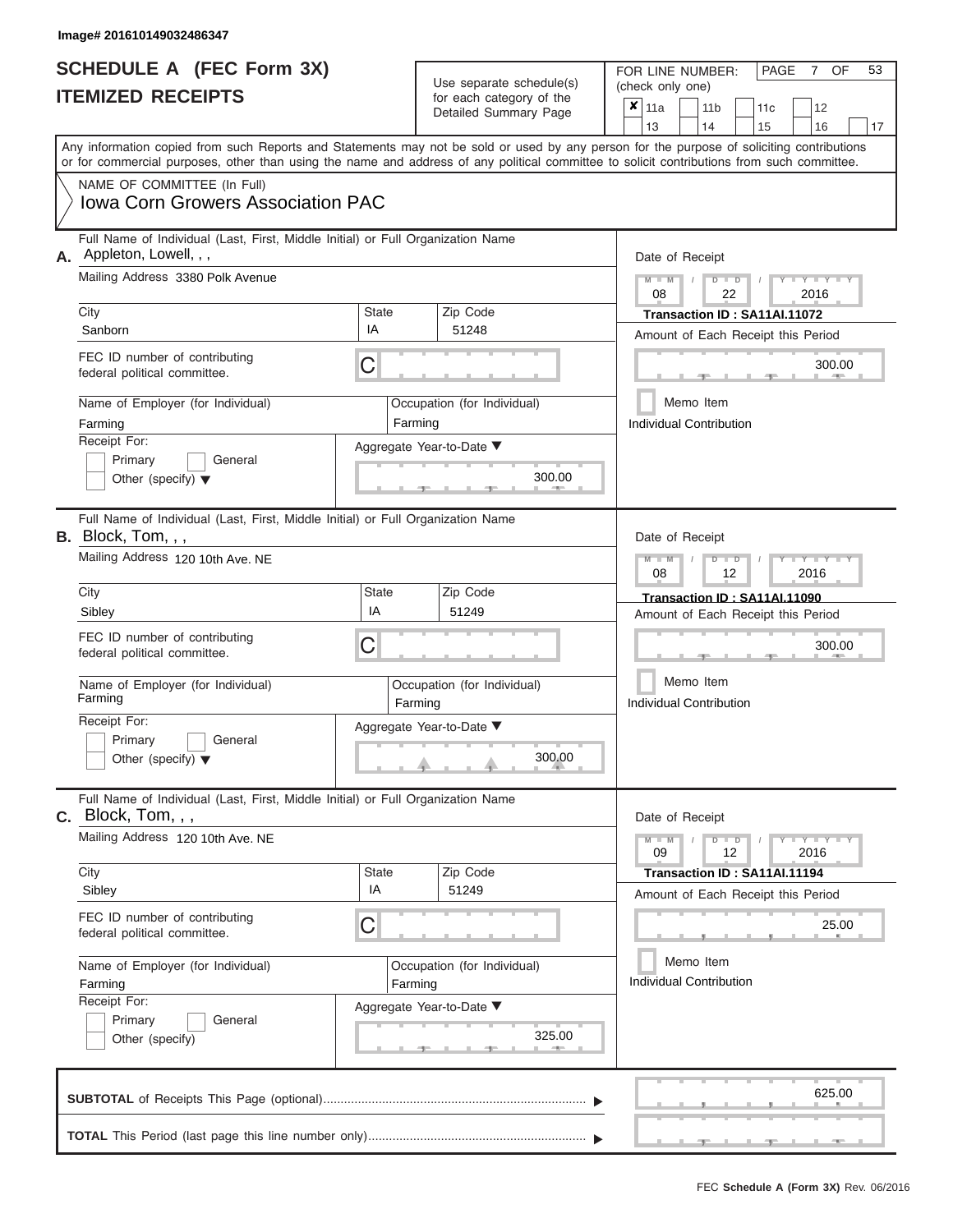|                          | <b>SCHEDULE A (FEC Form 3X)</b> |
|--------------------------|---------------------------------|
| <b>ITEMIZED RECEIPTS</b> |                                 |

FOR LINE NUMBER:<br>(check only one) Use separate schedule(s)<br>for each category of the

|                                              |                                                                                                                                                                                                                                                                                         |                          |                                                                              | badii balogory of lik<br>Detailed Summary Page |                                       | ×<br>11a<br>13                                                     |  |                                                | 11 <sub>b</sub><br>14                                                                            |  | 11 <sub>c</sub><br>15        | 12<br>16                           |  | 17 |  |  |  |  |
|----------------------------------------------|-----------------------------------------------------------------------------------------------------------------------------------------------------------------------------------------------------------------------------------------------------------------------------------------|--------------------------|------------------------------------------------------------------------------|------------------------------------------------|---------------------------------------|--------------------------------------------------------------------|--|------------------------------------------------|--------------------------------------------------------------------------------------------------|--|------------------------------|------------------------------------|--|----|--|--|--|--|
|                                              | Any information copied from such Reports and Statements may not be sold or used by any person for the purpose of soliciting contributions<br>or for commercial purposes, other than using the name and address of any political committee to solicit contributions from such committee. |                          |                                                                              |                                                |                                       |                                                                    |  |                                                |                                                                                                  |  |                              |                                    |  |    |  |  |  |  |
|                                              | NAME OF COMMITTEE (In Full)<br><b>Iowa Corn Growers Association PAC</b>                                                                                                                                                                                                                 |                          |                                                                              |                                                |                                       |                                                                    |  |                                                |                                                                                                  |  |                              |                                    |  |    |  |  |  |  |
| А.                                           | Full Name of Individual (Last, First, Middle Initial) or Full Organization Name<br>Bosma, Noah,,,<br>Mailing Address 1172 Van Buren Ave.                                                                                                                                                |                          |                                                                              |                                                | Date of Receipt<br>$M - M$<br>$D$ $D$ |                                                                    |  |                                                |                                                                                                  |  |                              |                                    |  |    |  |  |  |  |
|                                              | City                                                                                                                                                                                                                                                                                    |                          | State<br>Zip Code                                                            |                                                |                                       |                                                                    |  |                                                | 2016<br>08<br>02<br>Transaction ID: SA11AI.11054                                                 |  |                              |                                    |  |    |  |  |  |  |
|                                              | Ocheyedan                                                                                                                                                                                                                                                                               | IA                       |                                                                              | 51354                                          |                                       | Amount of Each Receipt this Period                                 |  |                                                |                                                                                                  |  |                              |                                    |  |    |  |  |  |  |
|                                              | FEC ID number of contributing<br>federal political committee.                                                                                                                                                                                                                           | C                        |                                                                              |                                                | 300.00                                |                                                                    |  |                                                |                                                                                                  |  |                              |                                    |  |    |  |  |  |  |
|                                              | Name of Employer (for Individual)<br>Farming                                                                                                                                                                                                                                            |                          | Farming                                                                      | Occupation (for Individual)                    |                                       |                                                                    |  |                                                | Memo Item<br><b>Individual Contribution</b>                                                      |  |                              |                                    |  |    |  |  |  |  |
|                                              | Receipt For:<br>Primary<br>General<br>Other (specify) $\blacktriangledown$                                                                                                                                                                                                              | Aggregate Year-to-Date ▼ |                                                                              | 300.00                                         |                                       |                                                                    |  |                                                |                                                                                                  |  |                              |                                    |  |    |  |  |  |  |
|                                              | Full Name of Individual (Last, First, Middle Initial) or Full Organization Name<br><b>B.</b> Bowman, Robert, A.,,                                                                                                                                                                       |                          |                                                                              |                                                |                                       |                                                                    |  |                                                | Date of Receipt                                                                                  |  |                              |                                    |  |    |  |  |  |  |
|                                              | Mailing Address 2309 280th Ave.                                                                                                                                                                                                                                                         | Zip Code                 |                                                                              |                                                |                                       |                                                                    |  | $M - M$<br>$D$ $D$<br>Y TY<br>08<br>2016<br>31 |                                                                                                  |  |                              |                                    |  |    |  |  |  |  |
|                                              | City<br><b>DeWitt</b>                                                                                                                                                                                                                                                                   | <b>State</b><br>IA       |                                                                              | 52742                                          |                                       | Transaction ID: SA11AI.11151<br>Amount of Each Receipt this Period |  |                                                |                                                                                                  |  |                              |                                    |  |    |  |  |  |  |
|                                              | FEC ID number of contributing<br>federal political committee.                                                                                                                                                                                                                           | C                        |                                                                              |                                                |                                       |                                                                    |  | 680.00                                         |                                                                                                  |  |                              |                                    |  |    |  |  |  |  |
|                                              | Name of Employer (for Individual)<br>Farming                                                                                                                                                                                                                                            |                          | Occupation (for Individual)<br>Farming<br>Aggregate Year-to-Date ▼<br>680.00 |                                                |                                       |                                                                    |  |                                                | Memo Item<br>Individual Contribution                                                             |  |                              |                                    |  |    |  |  |  |  |
|                                              | Receipt For:<br>Primary<br>General<br>Other (specify) $\blacktriangledown$                                                                                                                                                                                                              |                          |                                                                              |                                                |                                       |                                                                    |  |                                                |                                                                                                  |  |                              |                                    |  |    |  |  |  |  |
|                                              | Full Name of Individual (Last, First, Middle Initial) or Full Organization Name<br>C. Brecht, Diane, M,,                                                                                                                                                                                |                          |                                                                              |                                                |                                       |                                                                    |  |                                                | Date of Receipt                                                                                  |  |                              |                                    |  |    |  |  |  |  |
|                                              | Mailing Address 3925 Jordans Grove Rd.                                                                                                                                                                                                                                                  |                          |                                                                              |                                                |                                       |                                                                    |  |                                                | $\Box$ $\Upsilon$ $\Box$ $\Upsilon$ $\Upsilon$ $\Box$<br>D<br>$\blacksquare$<br>08<br>31<br>2016 |  |                              |                                    |  |    |  |  |  |  |
|                                              | City<br><b>Central City</b>                                                                                                                                                                                                                                                             | <b>State</b><br>IA       |                                                                              | Zip Code<br>52214                              |                                       |                                                                    |  |                                                |                                                                                                  |  | Transaction ID: SA11AI.11120 | Amount of Each Receipt this Period |  |    |  |  |  |  |
|                                              | FEC ID number of contributing<br>federal political committee.                                                                                                                                                                                                                           | C                        |                                                                              |                                                |                                       |                                                                    |  |                                                |                                                                                                  |  |                              | 1275.00                            |  |    |  |  |  |  |
| Name of Employer (for Individual)<br>Farming |                                                                                                                                                                                                                                                                                         |                          | Farming                                                                      | Occupation (for Individual)                    |                                       | Memo Item<br>Individual Contribution                               |  |                                                |                                                                                                  |  |                              |                                    |  |    |  |  |  |  |
|                                              | Receipt For:<br>Primary<br>General<br>Other (specify)                                                                                                                                                                                                                                   | Aggregate Year-to-Date ▼ |                                                                              | 1475.00                                        |                                       |                                                                    |  |                                                |                                                                                                  |  |                              |                                    |  |    |  |  |  |  |
|                                              |                                                                                                                                                                                                                                                                                         |                          |                                                                              |                                                |                                       |                                                                    |  |                                                |                                                                                                  |  |                              | 2255.00                            |  |    |  |  |  |  |

PAGE 8 OF 53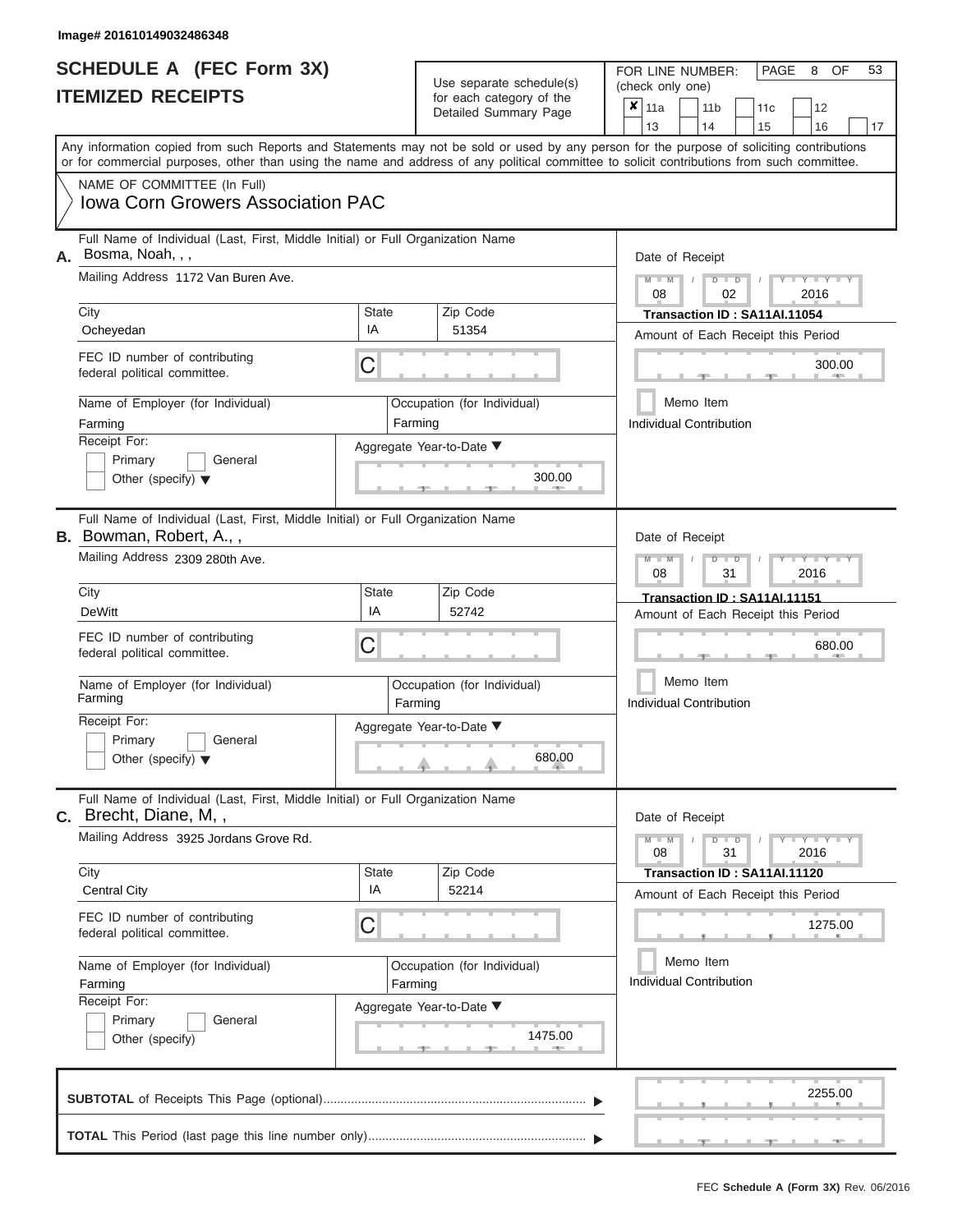|                          | <b>SCHEDULE A (FEC Form 3X)</b> |
|--------------------------|---------------------------------|
| <b>ITEMIZED RECEIPTS</b> |                                 |

FOR LINE NUMBER: PAGE 9<br>(check only one) Use separate schedule(s)<br>for each category of the<br> $\frac{|\mathbf{x}|}{\mathbf{x}}$  11a  $\frac{|\mathbf{x}|}{\mathbf{x}}$  11b

 $x$  | 11a

 $, \qquad \qquad$  1005.  $\frac{430.0}{7}$ Aggregate Year-to-Date ▼  $\frac{430.0}{7}$ C C  $\sim$  375.0  $, \qquad \qquad$  . 200. ▲ ▲ ▲ C **M M / D D / Y Y Y Y M M / D D / Y Y Y Y M M / D D / Y Y Y Y**  $\rightarrow$   $\rightarrow$   $\rightarrow$   $\rightarrow$  375.0 , , . Any information copied from such Reports and Statements may not be sold or used by any person for the purpose of soliciting contributions or for commercial purposes, other than using the name and address of any political committee to solicit contributions from such committee. NAME OF COMMITTEE (In Full) **SUBTOTAL** of Receipts This Page (optional)............................................................................ ▼ ▼ Full Name of Individual (Last, First, Middle Initial) or Full Organization Name Mailing Address 2278 330th St. City City Code City State City State  $\sim$  2ip Code Receipt For: Primary **General** Other (specify) ▼ Amount of Each Receipt this Period **A.** Date of Receipt Name of Employer (for Individual) Occupation (for Individual) FEC ID number of contributing federal political committee. Full Name of Individual (Last, First, Middle Initial) or Full Organization Name Mailing Address 201 7th Street SE City **State** Zip Code Receipt For: Primary **General** Other (specify) ▼ Amount of Each Receipt this Period **B.** Burns-Thompson, Elizabeth, , , Aggregate Year-to-Date ▼ Date of Receipt FEC ID number of contributing federal political committee. Full Name of Individual (Last, First, Middle Initial) or Full Organization Name Mailing Address 201 7th Street SE City City State Zip Code Receipt For: Primary **General** Other (specify) Amount of Each Receipt this Period **C.** Burns-Thompson, Elizabeth, , , Aggregate Year-to-Date ▼ Date of Receipt FEC ID number of contributing federal political committee. Detailed Summary Page  $\begin{array}{|c|c|c|c|c|c|}\n\hline\n11a & 11b & 11c & 12 \ \hline\n13 & 14 & 15 & 16\n\end{array}$ |13 | |14 | |15 | |16 | |17 Memo Item Memo Item Memo Item Name of Employer (for Individual) <br>
lowa Corn Growers (for Individual) Covernment Polations May Name of Employer (for Individual) <br> Qccupation (for Individual) Iowa Corn Growers Association PAC Buche, Charles, T, , 08 31 2016 City City **Transaction ID : SA11AI.11177**<br>Madrid IA 50156 Madrid Amount of Each Boscint this Per Farming **Farming Farming** Individual Contribution 430.00<br>
<br>
Hermo Item<br>
Individual Contribution<br>
430.00 08 31 2016 Altoona IA <sup>50009</sup> **Transaction ID : SA11AI.11133** Government Relations Manager 375.00 Individual Contribution 375.00 09 30 2016 Altoona IA <sup>50009</sup> **Transaction ID : SA11AI.11209** Iowa Corn Growers **Constant Constructions Corn Growers** Government Relations Manager Individual Contribution 200.00<br>
(a)<br>
mager Individual Contribution<br>
575.00 1005.00

 ▲ ▲ ▲ , , . **TOTAL** This Period (last page this line number only)..................................

OF 53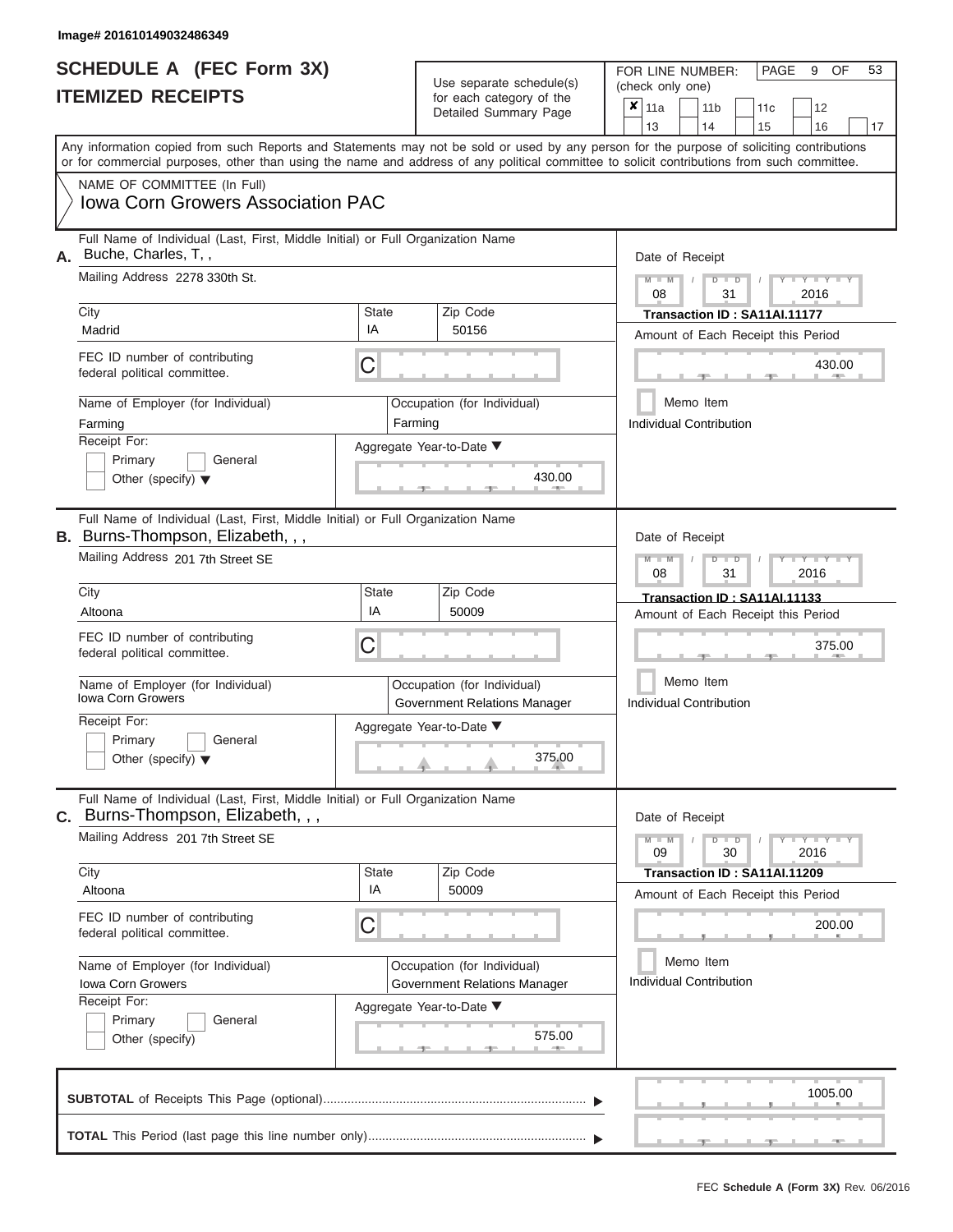|                          | <b>SCHEDULE A (FEC Form 3X)</b> |
|--------------------------|---------------------------------|
| <b>ITEMIZED RECEIPTS</b> |                                 |

FOR LINE NUMBER:<br>(check only one) Use separate schedule(s)<br>for each category of the<br>Detailed Summary Page Detailed Summary Page 11a 11b 11c<sup>12</sup> ✘

|    |                                                                                                                                                                                                                                                                                         |                                        | Detailed Suffitually Fage   | 13<br>14<br>16<br>15<br>17                                      |  |  |  |  |  |  |
|----|-----------------------------------------------------------------------------------------------------------------------------------------------------------------------------------------------------------------------------------------------------------------------------------------|----------------------------------------|-----------------------------|-----------------------------------------------------------------|--|--|--|--|--|--|
|    | Any information copied from such Reports and Statements may not be sold or used by any person for the purpose of soliciting contributions<br>or for commercial purposes, other than using the name and address of any political committee to solicit contributions from such committee. |                                        |                             |                                                                 |  |  |  |  |  |  |
|    | NAME OF COMMITTEE (In Full)<br><b>Iowa Corn Growers Association PAC</b>                                                                                                                                                                                                                 |                                        |                             |                                                                 |  |  |  |  |  |  |
| А. | Full Name of Individual (Last, First, Middle Initial) or Full Organization Name<br>Buss, Larry, S.,,                                                                                                                                                                                    |                                        |                             | Date of Receipt                                                 |  |  |  |  |  |  |
|    | Mailing Address 2561 Nodaway Lane                                                                                                                                                                                                                                                       |                                        |                             | $Y - Y$<br>$\overline{D}$<br>$\overline{D}$<br>2016<br>09<br>12 |  |  |  |  |  |  |
|    | City                                                                                                                                                                                                                                                                                    | State                                  | Zip Code                    | Transaction ID: SA11AI.11190                                    |  |  |  |  |  |  |
|    | Logan                                                                                                                                                                                                                                                                                   | IA                                     | 51546                       | Amount of Each Receipt this Period                              |  |  |  |  |  |  |
|    | FEC ID number of contributing<br>federal political committee.                                                                                                                                                                                                                           | C                                      |                             | 1050.00                                                         |  |  |  |  |  |  |
|    | Name of Employer (for Individual)                                                                                                                                                                                                                                                       |                                        | Occupation (for Individual) | Memo Item                                                       |  |  |  |  |  |  |
|    | Farming                                                                                                                                                                                                                                                                                 | Farming                                |                             | <b>Individual Contribution</b>                                  |  |  |  |  |  |  |
|    | Receipt For:                                                                                                                                                                                                                                                                            |                                        | Aggregate Year-to-Date ▼    |                                                                 |  |  |  |  |  |  |
|    | Primary<br>General                                                                                                                                                                                                                                                                      |                                        |                             |                                                                 |  |  |  |  |  |  |
|    | Other (specify) $\blacktriangledown$                                                                                                                                                                                                                                                    |                                        | 1050.00                     |                                                                 |  |  |  |  |  |  |
|    | Full Name of Individual (Last, First, Middle Initial) or Full Organization Name<br><b>B.</b> Calderwood, David, , ,                                                                                                                                                                     |                                        |                             | Date of Receipt                                                 |  |  |  |  |  |  |
|    | Mailing Address 805 1st                                                                                                                                                                                                                                                                 |                                        |                             |                                                                 |  |  |  |  |  |  |
|    | City                                                                                                                                                                                                                                                                                    | State                                  | Zip Code                    | Transaction ID: SA11AI.11127                                    |  |  |  |  |  |  |
|    | Traer                                                                                                                                                                                                                                                                                   | IA                                     | 50675                       | Amount of Each Receipt this Period                              |  |  |  |  |  |  |
|    | FEC ID number of contributing<br>federal political committee.                                                                                                                                                                                                                           | C                                      |                             | 675.00                                                          |  |  |  |  |  |  |
|    | Name of Employer (for Individual)<br>Farming                                                                                                                                                                                                                                            | Farming                                | Occupation (for Individual) | Memo Item<br><b>Individual Contribution</b>                     |  |  |  |  |  |  |
|    | Receipt For:                                                                                                                                                                                                                                                                            |                                        | Aggregate Year-to-Date ▼    |                                                                 |  |  |  |  |  |  |
|    | Primary<br>General                                                                                                                                                                                                                                                                      |                                        |                             |                                                                 |  |  |  |  |  |  |
|    | Other (specify) $\blacktriangledown$                                                                                                                                                                                                                                                    |                                        | 845.00                      |                                                                 |  |  |  |  |  |  |
|    | Full Name of Individual (Last, First, Middle Initial) or Full Organization Name<br>Cash, Cash, , ,                                                                                                                                                                                      |                                        |                             | Date of Receipt                                                 |  |  |  |  |  |  |
|    | Mailing Address 5505 NW 88th St.                                                                                                                                                                                                                                                        | Y I Y I<br>$D$ $D$<br>31<br>2016<br>08 |                             |                                                                 |  |  |  |  |  |  |
|    | City                                                                                                                                                                                                                                                                                    | <b>State</b>                           | Zip Code                    | Transaction ID: SA11AI.11178                                    |  |  |  |  |  |  |
|    | Johnston                                                                                                                                                                                                                                                                                | IA                                     | 50131                       | Amount of Each Receipt this Period                              |  |  |  |  |  |  |
|    | FEC ID number of contributing<br>federal political committee.                                                                                                                                                                                                                           | С                                      |                             | 1660.00                                                         |  |  |  |  |  |  |
|    | Name of Employer (for Individual)                                                                                                                                                                                                                                                       |                                        | Occupation (for Individual) | Memo Item                                                       |  |  |  |  |  |  |
|    | Farming                                                                                                                                                                                                                                                                                 | Farming                                |                             | <b>Individual Contribution</b>                                  |  |  |  |  |  |  |
|    | Receipt For:                                                                                                                                                                                                                                                                            |                                        | Aggregate Year-to-Date ▼    |                                                                 |  |  |  |  |  |  |
|    | Primary<br>General                                                                                                                                                                                                                                                                      |                                        |                             |                                                                 |  |  |  |  |  |  |
|    | Other (specify)                                                                                                                                                                                                                                                                         |                                        | 1790.00<br>4000             |                                                                 |  |  |  |  |  |  |
|    |                                                                                                                                                                                                                                                                                         |                                        |                             | 3385.00                                                         |  |  |  |  |  |  |
|    |                                                                                                                                                                                                                                                                                         |                                        |                             |                                                                 |  |  |  |  |  |  |

PAGE 10 OF 53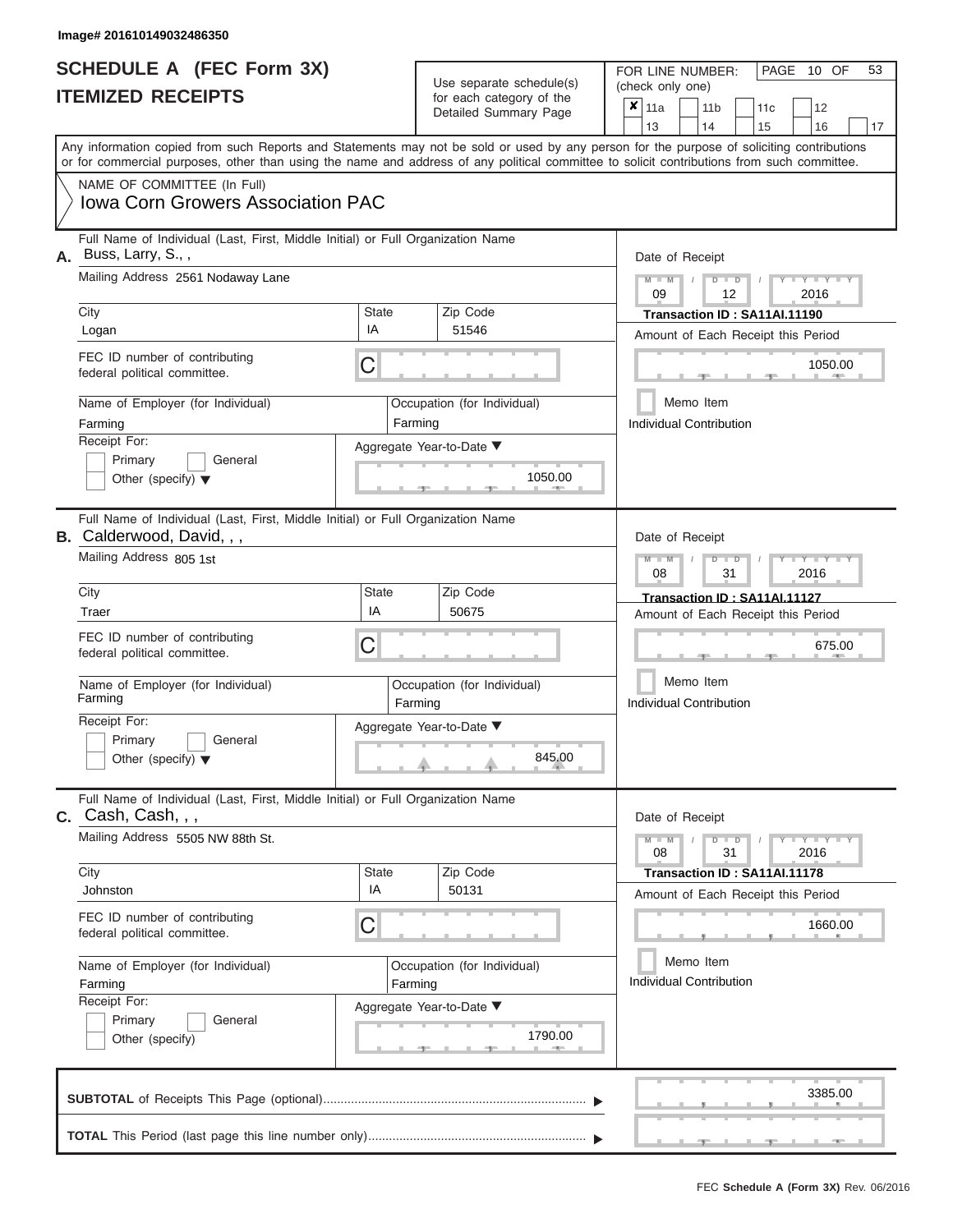|                          | <b>SCHEDULE A (FEC Form 3X)</b> |
|--------------------------|---------------------------------|
| <b>ITEMIZED RECEIPTS</b> |                                 |

| Use separate schedule(s) | FOR LINE NUMBER:<br>(check only one) |  |  |  |  |  |  |  |
|--------------------------|--------------------------------------|--|--|--|--|--|--|--|
| for each category of the | $\vert$ X $\vert$ 11a                |  |  |  |  |  |  |  |
| Detailed Summary Page    | 11b                                  |  |  |  |  |  |  |  |

|    | 62 REVEIL I V                                                                                                                                                                                                                                                                           |              | ivi cacii calcyory or life<br>Detailed Summary Page |                                      | x                                                                  | 11a                                                                                                             |               | 11 <sub>b</sub>                      | 11 <sub>c</sub>                                                          | 12                   |    |  |  |  |  |  |  |
|----|-----------------------------------------------------------------------------------------------------------------------------------------------------------------------------------------------------------------------------------------------------------------------------------------|--------------|-----------------------------------------------------|--------------------------------------|--------------------------------------------------------------------|-----------------------------------------------------------------------------------------------------------------|---------------|--------------------------------------|--------------------------------------------------------------------------|----------------------|----|--|--|--|--|--|--|
|    |                                                                                                                                                                                                                                                                                         |              |                                                     |                                      |                                                                    | 13                                                                                                              |               | 14                                   | 15                                                                       | 16                   | 17 |  |  |  |  |  |  |
|    | Any information copied from such Reports and Statements may not be sold or used by any person for the purpose of soliciting contributions<br>or for commercial purposes, other than using the name and address of any political committee to solicit contributions from such committee. |              |                                                     |                                      |                                                                    |                                                                                                                 |               |                                      |                                                                          |                      |    |  |  |  |  |  |  |
|    | NAME OF COMMITTEE (In Full)                                                                                                                                                                                                                                                             |              |                                                     |                                      |                                                                    |                                                                                                                 |               |                                      |                                                                          |                      |    |  |  |  |  |  |  |
|    | <b>Iowa Corn Growers Association PAC</b>                                                                                                                                                                                                                                                |              |                                                     |                                      |                                                                    |                                                                                                                 |               |                                      |                                                                          |                      |    |  |  |  |  |  |  |
| Α. | Full Name of Individual (Last, First, Middle Initial) or Full Organization Name<br>Dalton, John, , ,                                                                                                                                                                                    |              |                                                     |                                      |                                                                    |                                                                                                                 |               |                                      |                                                                          |                      |    |  |  |  |  |  |  |
|    | Mailing Address 16749 State Orchard Road                                                                                                                                                                                                                                                |              |                                                     |                                      |                                                                    | Date of Receipt                                                                                                 |               |                                      |                                                                          |                      |    |  |  |  |  |  |  |
|    |                                                                                                                                                                                                                                                                                         |              |                                                     |                                      |                                                                    | $M = M$ /<br>$D$ $D$<br>Y TY<br>08<br>02<br>2016                                                                |               |                                      |                                                                          |                      |    |  |  |  |  |  |  |
|    | City                                                                                                                                                                                                                                                                                    | <b>State</b> | Zip Code                                            |                                      | Transaction ID: SA11AI.11053<br>Amount of Each Receipt this Period |                                                                                                                 |               |                                      |                                                                          |                      |    |  |  |  |  |  |  |
|    | <b>Council Bluffs</b>                                                                                                                                                                                                                                                                   | IA           | 51503                                               |                                      |                                                                    |                                                                                                                 |               |                                      |                                                                          |                      |    |  |  |  |  |  |  |
|    | FEC ID number of contributing<br>federal political committee.                                                                                                                                                                                                                           | C            |                                                     |                                      |                                                                    |                                                                                                                 |               |                                      |                                                                          | 300.00<br><b>AND</b> |    |  |  |  |  |  |  |
|    | Name of Employer (for Individual)                                                                                                                                                                                                                                                       |              | Occupation (for Individual)<br>Farming              |                                      |                                                                    |                                                                                                                 |               | Memo Item<br>Individual Contribution |                                                                          |                      |    |  |  |  |  |  |  |
|    | Farming<br>Receipt For:                                                                                                                                                                                                                                                                 |              |                                                     |                                      |                                                                    |                                                                                                                 |               |                                      |                                                                          |                      |    |  |  |  |  |  |  |
|    | Primary<br>General                                                                                                                                                                                                                                                                      |              | Aggregate Year-to-Date ▼                            |                                      |                                                                    |                                                                                                                 |               |                                      |                                                                          |                      |    |  |  |  |  |  |  |
|    | Other (specify) $\blacktriangledown$                                                                                                                                                                                                                                                    |              | 300.00<br><b>Contract Contract</b>                  |                                      |                                                                    |                                                                                                                 |               |                                      |                                                                          |                      |    |  |  |  |  |  |  |
|    | Full Name of Individual (Last, First, Middle Initial) or Full Organization Name<br><b>B.</b> Davis, Nicholas, , ,                                                                                                                                                                       |              |                                                     |                                      | Date of Receipt                                                    |                                                                                                                 |               |                                      |                                                                          |                      |    |  |  |  |  |  |  |
|    | Mailing Address 1949 Hawaii Avenue                                                                                                                                                                                                                                                      |              |                                                     |                                      |                                                                    | $M - M$<br>$D$ $D$<br>$\blacksquare$ $\blacksquare$ $\blacksquare$ $\blacksquare$ $\blacksquare$ $\blacksquare$ |               |                                      |                                                                          |                      |    |  |  |  |  |  |  |
|    |                                                                                                                                                                                                                                                                                         |              |                                                     |                                      | 08                                                                 |                                                                                                                 | 31            |                                      | 2016                                                                     |                      |    |  |  |  |  |  |  |
|    | City                                                                                                                                                                                                                                                                                    | State        | Zip Code                                            |                                      |                                                                    |                                                                                                                 |               |                                      | Transaction ID: SA11AI.11147                                             |                      |    |  |  |  |  |  |  |
|    | Humboldt                                                                                                                                                                                                                                                                                | IA           | 50548                                               |                                      |                                                                    |                                                                                                                 |               |                                      | Amount of Each Receipt this Period                                       |                      |    |  |  |  |  |  |  |
|    | FEC ID number of contributing<br>federal political committee.                                                                                                                                                                                                                           | C            |                                                     |                                      |                                                                    |                                                                                                                 |               |                                      |                                                                          | 225.00               |    |  |  |  |  |  |  |
|    | Name of Employer (for Individual)<br>Farming                                                                                                                                                                                                                                            |              | Occupation (for Individual)<br>Farming              | Memo Item<br>Individual Contribution |                                                                    |                                                                                                                 |               |                                      |                                                                          |                      |    |  |  |  |  |  |  |
|    | Receipt For:<br>Primary                                                                                                                                                                                                                                                                 |              | Aggregate Year-to-Date ▼                            |                                      |                                                                    |                                                                                                                 |               |                                      |                                                                          |                      |    |  |  |  |  |  |  |
|    | General<br>Other (specify) $\blacktriangledown$                                                                                                                                                                                                                                         |              | 225.00                                              |                                      |                                                                    |                                                                                                                 |               |                                      |                                                                          |                      |    |  |  |  |  |  |  |
| C. | Full Name of Individual (Last, First, Middle Initial) or Full Organization Name<br>Davis, Nicholas, , ,                                                                                                                                                                                 |              |                                                     |                                      |                                                                    | Date of Receipt                                                                                                 |               |                                      |                                                                          |                      |    |  |  |  |  |  |  |
|    | Mailing Address 1949 Hawaii Avenue                                                                                                                                                                                                                                                      |              |                                                     |                                      | $M - M$<br>09                                                      |                                                                                                                 | $D$ $D$<br>12 |                                      | $\mathbf{I} = \mathbf{Y} - \mathbf{I} - \mathbf{Y} - \mathbf{I}$<br>2016 |                      |    |  |  |  |  |  |  |
|    | City                                                                                                                                                                                                                                                                                    | <b>State</b> | Zip Code                                            |                                      |                                                                    |                                                                                                                 |               |                                      | Transaction ID: SA11AI.11185                                             |                      |    |  |  |  |  |  |  |
|    | Humboldt                                                                                                                                                                                                                                                                                | IA           | 50548                                               |                                      |                                                                    |                                                                                                                 |               |                                      | Amount of Each Receipt this Period                                       |                      |    |  |  |  |  |  |  |
|    | FEC ID number of contributing<br>federal political committee.                                                                                                                                                                                                                           | C            |                                                     |                                      |                                                                    |                                                                                                                 |               |                                      |                                                                          | 20.00                |    |  |  |  |  |  |  |
|    | Name of Employer (for Individual)                                                                                                                                                                                                                                                       |              | Occupation (for Individual)                         |                                      | Memo Item                                                          |                                                                                                                 |               |                                      |                                                                          |                      |    |  |  |  |  |  |  |
|    | Farming                                                                                                                                                                                                                                                                                 |              | Farming                                             |                                      |                                                                    |                                                                                                                 |               | <b>Individual Contribution</b>       |                                                                          |                      |    |  |  |  |  |  |  |
|    | Receipt For:                                                                                                                                                                                                                                                                            |              | Aggregate Year-to-Date ▼                            |                                      |                                                                    |                                                                                                                 |               |                                      |                                                                          |                      |    |  |  |  |  |  |  |
|    | Primary<br>General                                                                                                                                                                                                                                                                      |              | 245.00                                              |                                      |                                                                    |                                                                                                                 |               |                                      |                                                                          |                      |    |  |  |  |  |  |  |
|    | Other (specify)                                                                                                                                                                                                                                                                         |              |                                                     |                                      |                                                                    |                                                                                                                 |               |                                      |                                                                          |                      |    |  |  |  |  |  |  |
|    |                                                                                                                                                                                                                                                                                         |              |                                                     |                                      |                                                                    |                                                                                                                 |               |                                      |                                                                          | 545.00               |    |  |  |  |  |  |  |
|    |                                                                                                                                                                                                                                                                                         |              |                                                     |                                      |                                                                    |                                                                                                                 |               |                                      |                                                                          |                      |    |  |  |  |  |  |  |

PAGE 11 OF 53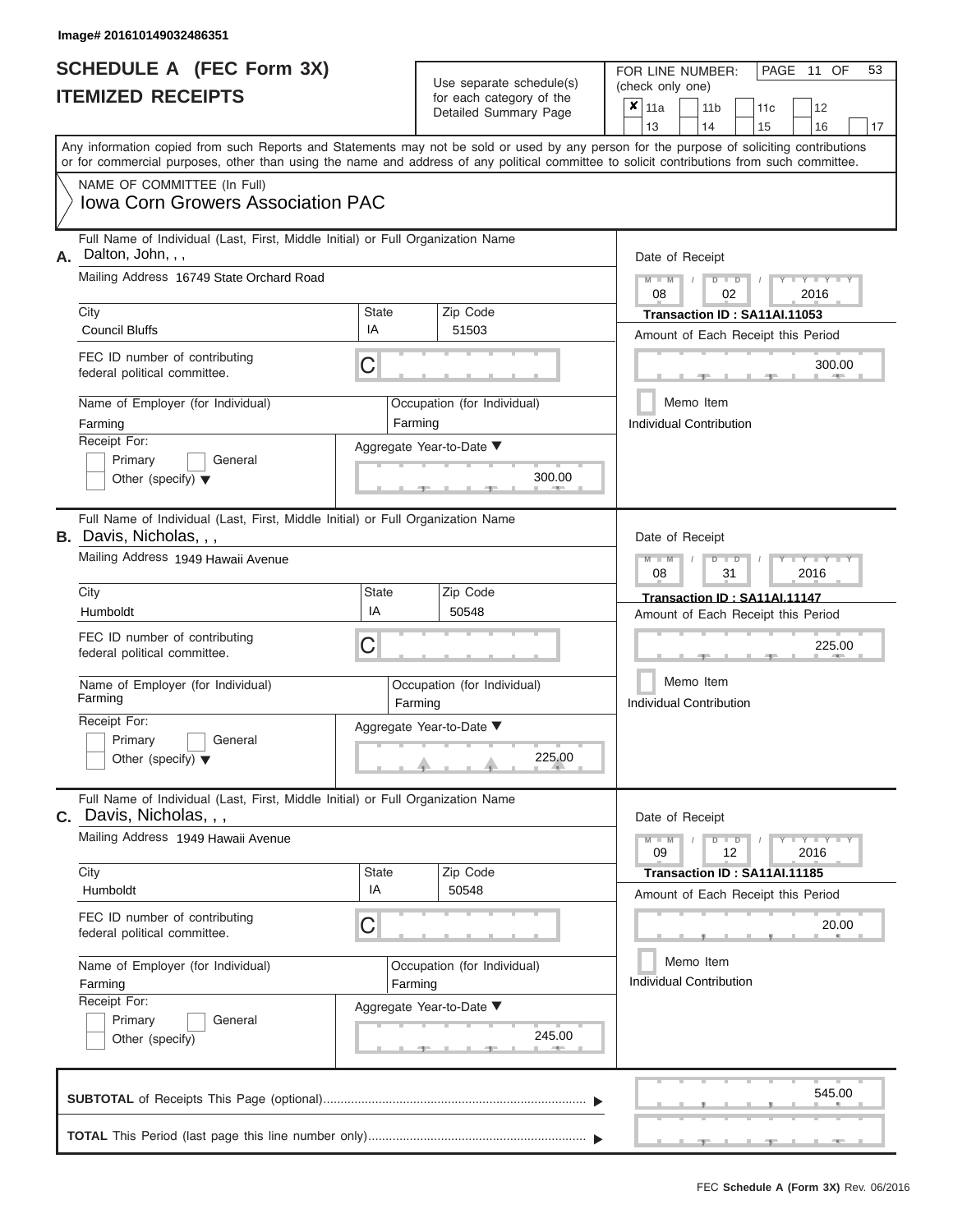|                          | <b>SCHEDULE A (FEC Form 3X)</b> |
|--------------------------|---------------------------------|
| <b>ITEMIZED RECEIPTS</b> |                                 |

FOR LINE NUMBER: Use separate schedule(s) (check only one)<br>for each category of the  $\begin{array}{|c|c|c|c|c|}\n\hline\n\text{Initial Summary goes} & & \text{with } & \text{with } & \text{with } & \text{with } & \text{with } & \text{with } & \text{with } & \text{with } & \text{with } & \text{with } & \text{with } & \text{with } & \text{with } & \text{with } & \text{with } & \text{with } & \text{with } & \text{with } & \text{with } & \text{with } & \text$ 

| <u>IIEMIZED RECEIPIS</u>                                                                                               | for each category of the<br>Detailed Summary Page                                                                                                                                                                                                                                       | $\pmb{\times}$<br>11a<br>11 <sub>b</sub><br>12<br>11c<br>13<br>14<br>15<br>16<br>17 |  |  |  |  |  |  |  |  |  |
|------------------------------------------------------------------------------------------------------------------------|-----------------------------------------------------------------------------------------------------------------------------------------------------------------------------------------------------------------------------------------------------------------------------------------|-------------------------------------------------------------------------------------|--|--|--|--|--|--|--|--|--|
|                                                                                                                        | Any information copied from such Reports and Statements may not be sold or used by any person for the purpose of soliciting contributions<br>or for commercial purposes, other than using the name and address of any political committee to solicit contributions from such committee. |                                                                                     |  |  |  |  |  |  |  |  |  |
| NAME OF COMMITTEE (In Full)<br>Iowa Corn Growers Association PAC                                                       |                                                                                                                                                                                                                                                                                         |                                                                                     |  |  |  |  |  |  |  |  |  |
| Full Name of Individual (Last, First, Middle Initial) or Full Organization Name<br>A. Edgington, Alexander, G,,        |                                                                                                                                                                                                                                                                                         | Date of Receipt                                                                     |  |  |  |  |  |  |  |  |  |
| Mailing Address 4025 Foothill Avenue                                                                                   |                                                                                                                                                                                                                                                                                         | $Y = Y =$<br>$\overline{D}$<br>$\blacksquare$<br>2016<br>09<br>12                   |  |  |  |  |  |  |  |  |  |
| City<br>St. Ansgar                                                                                                     | State<br>Zip Code<br>IA<br>50472                                                                                                                                                                                                                                                        | Transaction ID: SA11AI.11183<br>Amount of Each Receipt this Period                  |  |  |  |  |  |  |  |  |  |
| FEC ID number of contributing<br>federal political committee.                                                          | C                                                                                                                                                                                                                                                                                       | 340.00                                                                              |  |  |  |  |  |  |  |  |  |
| Name of Employer (for Individual)<br>Farming                                                                           | Occupation (for Individual)<br>Farming                                                                                                                                                                                                                                                  | Memo Item<br>Individual Contribution                                                |  |  |  |  |  |  |  |  |  |
| Receipt For:<br>Primary<br>General<br>Other (specify) $\blacktriangledown$                                             | Aggregate Year-to-Date ▼<br>340.00                                                                                                                                                                                                                                                      |                                                                                     |  |  |  |  |  |  |  |  |  |
| Full Name of Individual (Last, First, Middle Initial) or Full Organization Name<br><b>B.</b> Edgington, Alexander, G,, |                                                                                                                                                                                                                                                                                         | Date of Receipt                                                                     |  |  |  |  |  |  |  |  |  |
| Mailing Address 4025 Foothill Avenue                                                                                   |                                                                                                                                                                                                                                                                                         | $Y = Y$<br>$\overline{\mathbb{D}}$<br>2016<br>09<br>12                              |  |  |  |  |  |  |  |  |  |
| City<br>St. Ansgar                                                                                                     | <b>State</b><br>Zip Code<br>IA<br>50472                                                                                                                                                                                                                                                 | Transaction ID: SA11AI.11184<br>Amount of Each Receipt this Period                  |  |  |  |  |  |  |  |  |  |
| FEC ID number of contributing<br>federal political committee.                                                          | С                                                                                                                                                                                                                                                                                       | 20.00                                                                               |  |  |  |  |  |  |  |  |  |
| Name of Employer (for Individual)<br>Farming                                                                           | Occupation (for Individual)<br>Farming                                                                                                                                                                                                                                                  | Memo Item<br><b>Individual Contribution</b>                                         |  |  |  |  |  |  |  |  |  |
| Receipt For:<br>Primary<br>General<br>Other (specify) $\blacktriangledown$                                             | Aggregate Year-to-Date ▼<br>360.00                                                                                                                                                                                                                                                      |                                                                                     |  |  |  |  |  |  |  |  |  |
| Full Name of Individual (Last, First, Middle Initial) or Full Organization Name<br>$C.$ Edgington, Chris, , ,          |                                                                                                                                                                                                                                                                                         | Date of Receipt                                                                     |  |  |  |  |  |  |  |  |  |
| Mailing Address 4440 Dogwood Avenue                                                                                    |                                                                                                                                                                                                                                                                                         | $Y = Y + Y$<br>$\overline{D}$<br>$\overline{D}$<br>04<br>2016<br>08                 |  |  |  |  |  |  |  |  |  |
| City<br>St Ansgar                                                                                                      | <b>State</b><br>Zip Code<br>IA<br>50472                                                                                                                                                                                                                                                 | Transaction ID: SA11AI.11058<br>Amount of Each Receipt this Period                  |  |  |  |  |  |  |  |  |  |
| FEC ID number of contributing<br>federal political committee.                                                          | C                                                                                                                                                                                                                                                                                       | 500.00                                                                              |  |  |  |  |  |  |  |  |  |
| Name of Employer (for Individual)<br>Farming                                                                           | Occupation (for Individual)<br>Farming                                                                                                                                                                                                                                                  | Memo Item<br><b>Individual Contribution</b>                                         |  |  |  |  |  |  |  |  |  |
| Receipt For:<br>Primary<br>General<br>Other (specify)                                                                  | Aggregate Year-to-Date ▼<br>500.00                                                                                                                                                                                                                                                      |                                                                                     |  |  |  |  |  |  |  |  |  |
|                                                                                                                        |                                                                                                                                                                                                                                                                                         | 860.00                                                                              |  |  |  |  |  |  |  |  |  |
|                                                                                                                        |                                                                                                                                                                                                                                                                                         |                                                                                     |  |  |  |  |  |  |  |  |  |

PAGE 12 OF 53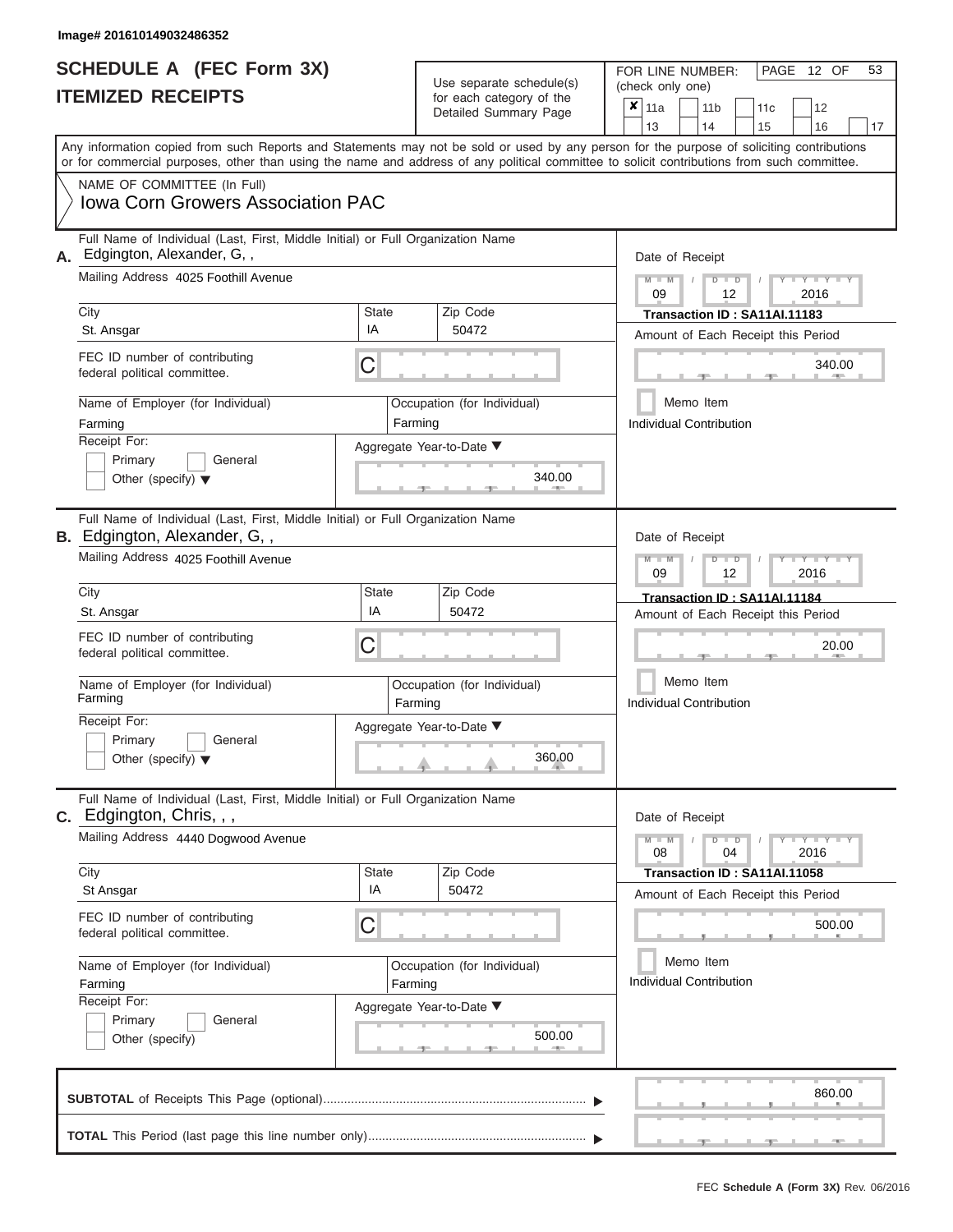|                          | <b>SCHEDULE A (FEC Form 3X)</b> |
|--------------------------|---------------------------------|
| <b>ITEMIZED RECEIPTS</b> |                                 |

FOR LINE NUMBER:<br>(check only one) Use separate schedule(s) for each category of the

|    |                                                                                                                                                                                                                                                                                         |                                                                                 | badii balogory of life<br>Detailed Summary Page               |  | ×                                           | 11a<br>13                                        |                                               | 11 <sub>b</sub><br>14                                | 11c<br>15                    | 12<br>16                           | 17 |  |  |  |  |  |  |  |
|----|-----------------------------------------------------------------------------------------------------------------------------------------------------------------------------------------------------------------------------------------------------------------------------------------|---------------------------------------------------------------------------------|---------------------------------------------------------------|--|---------------------------------------------|--------------------------------------------------|-----------------------------------------------|------------------------------------------------------|------------------------------|------------------------------------|----|--|--|--|--|--|--|--|
|    | Any information copied from such Reports and Statements may not be sold or used by any person for the purpose of soliciting contributions<br>or for commercial purposes, other than using the name and address of any political committee to solicit contributions from such committee. |                                                                                 |                                                               |  |                                             |                                                  |                                               |                                                      |                              |                                    |    |  |  |  |  |  |  |  |
|    | NAME OF COMMITTEE (In Full)<br><b>Iowa Corn Growers Association PAC</b>                                                                                                                                                                                                                 |                                                                                 |                                                               |  |                                             |                                                  |                                               |                                                      |                              |                                    |    |  |  |  |  |  |  |  |
| А. | Edgington, Chris, , ,<br>Mailing Address 4440 Dogwood Avenue                                                                                                                                                                                                                            | Full Name of Individual (Last, First, Middle Initial) or Full Organization Name |                                                               |  |                                             |                                                  |                                               | Date of Receipt<br>$M - M$<br>$Y - Y - I$<br>$D$ $D$ |                              |                                    |    |  |  |  |  |  |  |  |
|    | City                                                                                                                                                                                                                                                                                    | <b>State</b>                                                                    | Zip Code                                                      |  |                                             | 2016<br>08<br>31<br>Transaction ID: SA11AI.11149 |                                               |                                                      |                              |                                    |    |  |  |  |  |  |  |  |
|    | St Ansgar                                                                                                                                                                                                                                                                               | IA                                                                              | 50472                                                         |  |                                             | Amount of Each Receipt this Period               |                                               |                                                      |                              |                                    |    |  |  |  |  |  |  |  |
|    | FEC ID number of contributing<br>federal political committee.                                                                                                                                                                                                                           | C                                                                               |                                                               |  |                                             |                                                  |                                               |                                                      |                              | 2085.00                            |    |  |  |  |  |  |  |  |
|    | Name of Employer (for Individual)<br>Farming                                                                                                                                                                                                                                            |                                                                                 | Occupation (for Individual)<br>Farming                        |  |                                             |                                                  |                                               | Memo Item<br><b>Individual Contribution</b>          |                              |                                    |    |  |  |  |  |  |  |  |
|    | Receipt For:<br>Primary<br>General<br>Other (specify) $\blacktriangledown$                                                                                                                                                                                                              | Aggregate Year-to-Date ▼                                                        | 2585.00                                                       |  |                                             |                                                  |                                               |                                                      |                              |                                    |    |  |  |  |  |  |  |  |
|    | Full Name of Individual (Last, First, Middle Initial) or Full Organization Name<br>B. Floss, Craig, A.,,                                                                                                                                                                                |                                                                                 |                                                               |  |                                             | Date of Receipt                                  |                                               |                                                      |                              |                                    |    |  |  |  |  |  |  |  |
|    | Mailing Address 12380 Walnut Ridge Court                                                                                                                                                                                                                                                |                                                                                 |                                                               |  |                                             | $\Box$<br>2016<br>08<br>16                       |                                               |                                                      |                              |                                    |    |  |  |  |  |  |  |  |
|    | City<br>Clive                                                                                                                                                                                                                                                                           | <b>State</b><br>IA                                                              | Zip Code<br>50325-8127                                        |  |                                             | Transaction ID: SA11AI.11064                     |                                               |                                                      |                              |                                    |    |  |  |  |  |  |  |  |
|    | FEC ID number of contributing<br>federal political committee.                                                                                                                                                                                                                           | C                                                                               |                                                               |  |                                             |                                                  | Amount of Each Receipt this Period<br>1000.00 |                                                      |                              |                                    |    |  |  |  |  |  |  |  |
|    | Name of Employer (for Individual)<br>Iowa Corn                                                                                                                                                                                                                                          |                                                                                 | Occupation (for Individual)<br><b>Chief Executive Officer</b> |  | Memo Item<br>Individual Contribution        |                                                  |                                               |                                                      |                              |                                    |    |  |  |  |  |  |  |  |
|    | Receipt For:<br>Primary<br>General<br>Other (specify) $\blacktriangledown$                                                                                                                                                                                                              |                                                                                 | Aggregate Year-to-Date ▼<br>1000.00                           |  |                                             |                                                  |                                               |                                                      |                              |                                    |    |  |  |  |  |  |  |  |
|    | Full Name of Individual (Last, First, Middle Initial) or Full Organization Name<br>C. Forsyth, Daniel, , ,                                                                                                                                                                              |                                                                                 |                                                               |  |                                             | Date of Receipt                                  |                                               |                                                      |                              |                                    |    |  |  |  |  |  |  |  |
|    | Mailing Address 630 7th Street SE                                                                                                                                                                                                                                                       |                                                                                 |                                                               |  |                                             | $M - M$<br>07                                    |                                               | D<br>$\blacksquare$<br>11                            |                              | $Y - Y - I$<br>2016                |    |  |  |  |  |  |  |  |
|    | City<br>Olwein                                                                                                                                                                                                                                                                          | <b>State</b><br>IA                                                              | Zip Code<br>50662                                             |  |                                             |                                                  |                                               |                                                      | Transaction ID: SA11AI.11026 | Amount of Each Receipt this Period |    |  |  |  |  |  |  |  |
|    | FEC ID number of contributing<br>federal political committee.                                                                                                                                                                                                                           | C                                                                               |                                                               |  |                                             |                                                  |                                               |                                                      |                              | 100.00                             |    |  |  |  |  |  |  |  |
|    | Name of Employer (for Individual)<br>Farming                                                                                                                                                                                                                                            | Farming                                                                         | Occupation (for Individual)                                   |  | Memo Item<br><b>Individual Contribution</b> |                                                  |                                               |                                                      |                              |                                    |    |  |  |  |  |  |  |  |
|    | Receipt For:<br>Primary<br>General<br>Other (specify)                                                                                                                                                                                                                                   | Aggregate Year-to-Date ▼                                                        |                                                               |  |                                             |                                                  |                                               |                                                      |                              |                                    |    |  |  |  |  |  |  |  |
|    |                                                                                                                                                                                                                                                                                         |                                                                                 |                                                               |  |                                             |                                                  |                                               |                                                      |                              | 3185.00                            |    |  |  |  |  |  |  |  |
|    |                                                                                                                                                                                                                                                                                         |                                                                                 |                                                               |  |                                             |                                                  |                                               |                                                      |                              |                                    |    |  |  |  |  |  |  |  |

FEC **Schedule A (Form 3X)** Rev. 06/2016

 ▲ ▲ ▲ , , .

PAGE 13 OF 53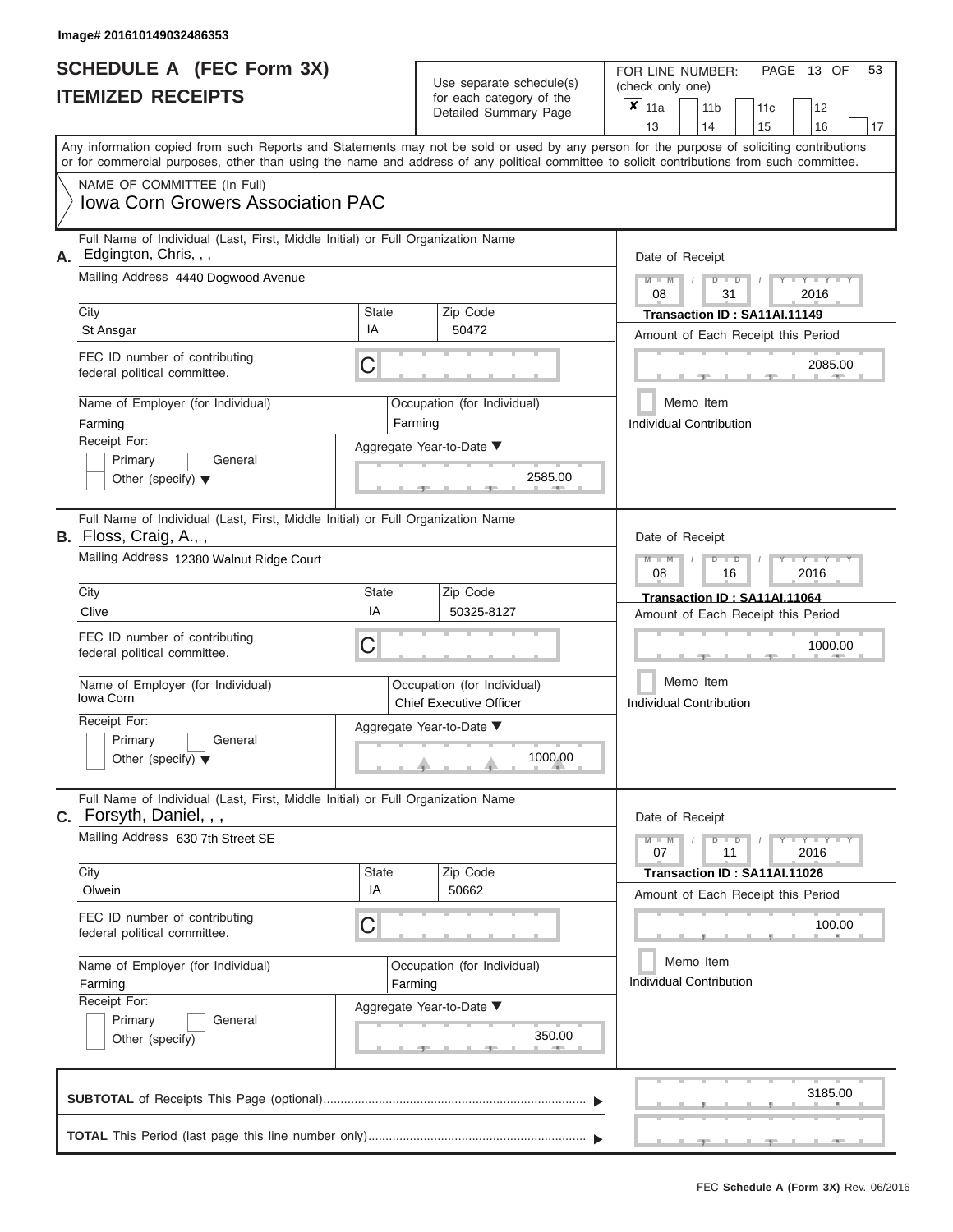|                          | <b>SCHEDULE A (FEC Form 3X)</b> |
|--------------------------|---------------------------------|
| <b>ITEMIZED RECEIPTS</b> |                                 |

FOR LINE NUMBER:<br>(check only one) Use separate schedule(s)<br>for each category of the<br>Detailed Summary Page Detailed Summary Page 11a 11b 11c<sup>12</sup> ✘

|    |                                                                                                                                                                                                                                                                                         |              |         |                             |  | 13                                          |           | 14                                                | 15                                 | 16                                 | 17 |  |  |  |  |  |  |
|----|-----------------------------------------------------------------------------------------------------------------------------------------------------------------------------------------------------------------------------------------------------------------------------------------|--------------|---------|-----------------------------|--|---------------------------------------------|-----------|---------------------------------------------------|------------------------------------|------------------------------------|----|--|--|--|--|--|--|
|    | Any information copied from such Reports and Statements may not be sold or used by any person for the purpose of soliciting contributions<br>or for commercial purposes, other than using the name and address of any political committee to solicit contributions from such committee. |              |         |                             |  |                                             |           |                                                   |                                    |                                    |    |  |  |  |  |  |  |
|    | NAME OF COMMITTEE (In Full)                                                                                                                                                                                                                                                             |              |         |                             |  |                                             |           |                                                   |                                    |                                    |    |  |  |  |  |  |  |
|    | <b>Iowa Corn Growers Association PAC</b>                                                                                                                                                                                                                                                |              |         |                             |  |                                             |           |                                                   |                                    |                                    |    |  |  |  |  |  |  |
| Α. | Full Name of Individual (Last, First, Middle Initial) or Full Organization Name<br>Friest, Dennis, K,,                                                                                                                                                                                  |              |         |                             |  | Date of Receipt                             |           |                                                   |                                    |                                    |    |  |  |  |  |  |  |
|    | Mailing Address 14263 Co. Hwy D-65                                                                                                                                                                                                                                                      |              |         |                             |  |                                             |           | $Y = Y$<br>$M - M$<br>$D$ $D$<br>08<br>2016<br>31 |                                    |                                    |    |  |  |  |  |  |  |
|    | City                                                                                                                                                                                                                                                                                    | <b>State</b> |         | Zip Code                    |  |                                             |           |                                                   | Transaction ID: SA11AI.11157       |                                    |    |  |  |  |  |  |  |
|    | Radcliffe                                                                                                                                                                                                                                                                               | IA           |         | 50230                       |  |                                             |           |                                                   | Amount of Each Receipt this Period |                                    |    |  |  |  |  |  |  |
|    | FEC ID number of contributing<br>federal political committee.                                                                                                                                                                                                                           | С            |         |                             |  |                                             |           |                                                   |                                    | 645.00                             |    |  |  |  |  |  |  |
|    | Name of Employer (for Individual)                                                                                                                                                                                                                                                       |              |         | Occupation (for Individual) |  |                                             | Memo Item |                                                   |                                    |                                    |    |  |  |  |  |  |  |
|    | Farming                                                                                                                                                                                                                                                                                 |              | Farming |                             |  | <b>Individual Contribution</b>              |           |                                                   |                                    |                                    |    |  |  |  |  |  |  |
|    | Receipt For:                                                                                                                                                                                                                                                                            |              |         | Aggregate Year-to-Date ▼    |  |                                             |           |                                                   |                                    |                                    |    |  |  |  |  |  |  |
|    | Primary<br>General<br>Other (specify) $\blacktriangledown$                                                                                                                                                                                                                              |              |         | 645.00                      |  |                                             |           |                                                   |                                    |                                    |    |  |  |  |  |  |  |
|    | Full Name of Individual (Last, First, Middle Initial) or Full Organization Name<br><b>B.</b> Gallagher, Richard, , ,                                                                                                                                                                    |              |         |                             |  | Date of Receipt                             |           |                                                   |                                    |                                    |    |  |  |  |  |  |  |
|    | Mailing Address 2672 260th St.                                                                                                                                                                                                                                                          |              |         |                             |  | 08                                          |           | $\blacksquare$<br>22                              |                                    | 2016                               |    |  |  |  |  |  |  |
|    | City                                                                                                                                                                                                                                                                                    | State        |         | Zip Code                    |  |                                             |           |                                                   | Transaction ID: SA11AI.11087       |                                    |    |  |  |  |  |  |  |
|    | Washington                                                                                                                                                                                                                                                                              | IA           |         | 52353                       |  |                                             |           |                                                   | Amount of Each Receipt this Period |                                    |    |  |  |  |  |  |  |
|    | FEC ID number of contributing<br>С<br>federal political committee.                                                                                                                                                                                                                      |              |         |                             |  | 1000.00                                     |           |                                                   |                                    |                                    |    |  |  |  |  |  |  |
|    | Name of Employer (for Individual)<br>Farming                                                                                                                                                                                                                                            |              | Farming | Occupation (for Individual) |  | Memo Item<br><b>Individual Contribution</b> |           |                                                   |                                    |                                    |    |  |  |  |  |  |  |
|    | Receipt For:                                                                                                                                                                                                                                                                            |              |         | Aggregate Year-to-Date ▼    |  |                                             |           |                                                   |                                    |                                    |    |  |  |  |  |  |  |
|    | Primary<br>General                                                                                                                                                                                                                                                                      |              |         |                             |  |                                             |           |                                                   |                                    |                                    |    |  |  |  |  |  |  |
|    | Other (specify) $\blacktriangledown$                                                                                                                                                                                                                                                    |              |         | 1000.00                     |  |                                             |           |                                                   |                                    |                                    |    |  |  |  |  |  |  |
|    | Full Name of Individual (Last, First, Middle Initial) or Full Organization Name<br>Gallagher, Richard, , ,                                                                                                                                                                              |              |         |                             |  | Date of Receipt                             |           |                                                   |                                    |                                    |    |  |  |  |  |  |  |
|    | Mailing Address 2672 260th St.                                                                                                                                                                                                                                                          |              |         |                             |  | $M - M$<br>08                               |           | $D$ $D$<br>31                                     |                                    | $Y - Y - Y - Y - Y$<br>2016        |    |  |  |  |  |  |  |
|    | City                                                                                                                                                                                                                                                                                    | <b>State</b> |         | Zip Code                    |  |                                             |           |                                                   | Transaction ID: SA11AI.11169       |                                    |    |  |  |  |  |  |  |
|    | Washington                                                                                                                                                                                                                                                                              | IA           |         | 52353                       |  |                                             |           |                                                   |                                    | Amount of Each Receipt this Period |    |  |  |  |  |  |  |
|    | FEC ID number of contributing<br>federal political committee.                                                                                                                                                                                                                           | С            |         |                             |  |                                             |           |                                                   |                                    | 325.00                             |    |  |  |  |  |  |  |
|    | Name of Employer (for Individual)                                                                                                                                                                                                                                                       |              |         | Occupation (for Individual) |  |                                             | Memo Item |                                                   |                                    |                                    |    |  |  |  |  |  |  |
|    | Farming                                                                                                                                                                                                                                                                                 |              | Farming |                             |  | <b>Individual Contribution</b>              |           |                                                   |                                    |                                    |    |  |  |  |  |  |  |
|    | Receipt For:                                                                                                                                                                                                                                                                            |              |         | Aggregate Year-to-Date ▼    |  |                                             |           |                                                   |                                    |                                    |    |  |  |  |  |  |  |
|    | Primary<br>General                                                                                                                                                                                                                                                                      |              |         |                             |  |                                             |           |                                                   |                                    |                                    |    |  |  |  |  |  |  |
|    | Other (specify)                                                                                                                                                                                                                                                                         |              |         | 1325.00                     |  |                                             |           |                                                   |                                    |                                    |    |  |  |  |  |  |  |
|    |                                                                                                                                                                                                                                                                                         |              |         |                             |  |                                             |           |                                                   |                                    | 1970.00                            |    |  |  |  |  |  |  |
|    |                                                                                                                                                                                                                                                                                         |              |         |                             |  |                                             |           |                                                   |                                    |                                    |    |  |  |  |  |  |  |

PAGE 14 OF 53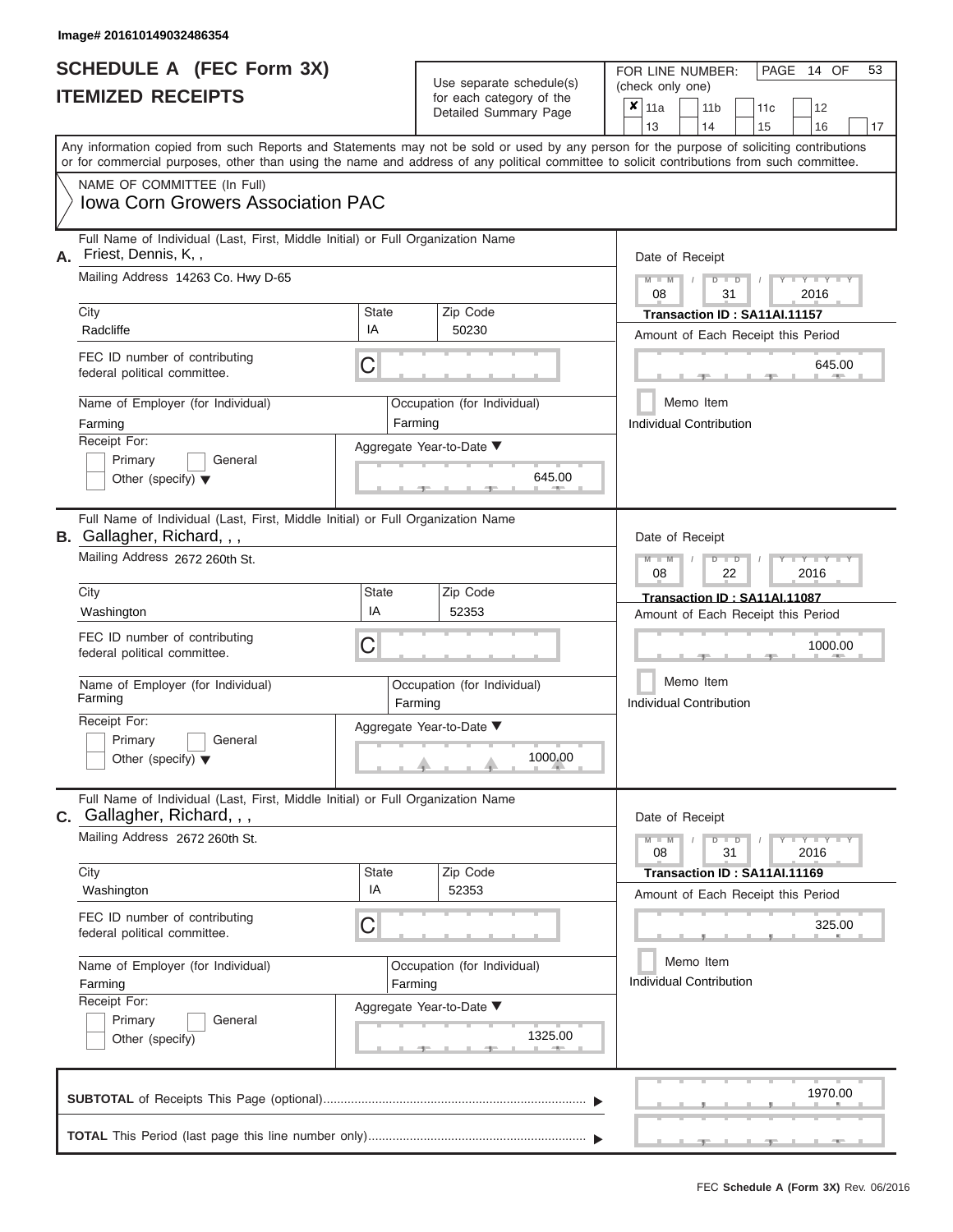|                          | <b>SCHEDULE A (FEC Form 3X)</b> |
|--------------------------|---------------------------------|
| <b>ITEMIZED RECEIPTS</b> |                                 |

FOR LINE NUMBER:<br>(check only one) Use separate schedule(s)<br>for each category of the

|                                                                                                                  |                                                                                                                                                                                                                                                                                         |                    | badii balogory of life<br>Detailed Summary Page    |         | ×                                                             | 11a<br>13                                                                            |  | 11 <sub>b</sub><br>14                       | 11 <sub>c</sub><br>15        | 12<br>16                           | 17 |  |  |  |  |
|------------------------------------------------------------------------------------------------------------------|-----------------------------------------------------------------------------------------------------------------------------------------------------------------------------------------------------------------------------------------------------------------------------------------|--------------------|----------------------------------------------------|---------|---------------------------------------------------------------|--------------------------------------------------------------------------------------|--|---------------------------------------------|------------------------------|------------------------------------|----|--|--|--|--|
|                                                                                                                  | Any information copied from such Reports and Statements may not be sold or used by any person for the purpose of soliciting contributions<br>or for commercial purposes, other than using the name and address of any political committee to solicit contributions from such committee. |                    |                                                    |         |                                                               |                                                                                      |  |                                             |                              |                                    |    |  |  |  |  |
|                                                                                                                  | NAME OF COMMITTEE (In Full)<br><b>Iowa Corn Growers Association PAC</b>                                                                                                                                                                                                                 |                    |                                                    |         |                                                               |                                                                                      |  |                                             |                              |                                    |    |  |  |  |  |
| А.                                                                                                               | Full Name of Individual (Last, First, Middle Initial) or Full Organization Name<br>Greif, James, , ,<br>Mailing Address 5409 Prairieburg Rd.                                                                                                                                            |                    |                                                    |         |                                                               | Date of Receipt<br>$M - M$<br>$Y - Y - I$<br>$D$ $D$<br>2016<br>08<br>31             |  |                                             |                              |                                    |    |  |  |  |  |
|                                                                                                                  | City                                                                                                                                                                                                                                                                                    | <b>State</b>       | Zip Code                                           |         |                                                               | Transaction ID: SA11AI.11107                                                         |  |                                             |                              |                                    |    |  |  |  |  |
|                                                                                                                  | Monticello                                                                                                                                                                                                                                                                              | IA                 | 52310                                              |         | Amount of Each Receipt this Period                            |                                                                                      |  |                                             |                              |                                    |    |  |  |  |  |
|                                                                                                                  | FEC ID number of contributing<br>federal political committee.                                                                                                                                                                                                                           |                    |                                                    |         |                                                               |                                                                                      |  | 300.00                                      |                              |                                    |    |  |  |  |  |
|                                                                                                                  | Name of Employer (for Individual)<br>Farming                                                                                                                                                                                                                                            |                    | Occupation (for Individual)<br>Farming             |         |                                                               |                                                                                      |  | Memo Item<br><b>Individual Contribution</b> |                              |                                    |    |  |  |  |  |
| Receipt For:<br>Aggregate Year-to-Date ▼<br>Primary<br>General<br>500.00<br>Other (specify) $\blacktriangledown$ |                                                                                                                                                                                                                                                                                         |                    |                                                    |         |                                                               |                                                                                      |  |                                             |                              |                                    |    |  |  |  |  |
|                                                                                                                  | Full Name of Individual (Last, First, Middle Initial) or Full Organization Name<br>B. Haack, Daryl, , ,                                                                                                                                                                                 | Date of Receipt    |                                                    |         |                                                               |                                                                                      |  |                                             |                              |                                    |    |  |  |  |  |
|                                                                                                                  | Mailing Address 5985 390th St.                                                                                                                                                                                                                                                          |                    |                                                    |         | $\overline{\mathsf{D}}$<br>$\blacksquare$<br>2016<br>08<br>31 |                                                                                      |  |                                             |                              |                                    |    |  |  |  |  |
|                                                                                                                  | City<br>Primghar                                                                                                                                                                                                                                                                        | <b>State</b><br>IA | Zip Code<br>51245                                  |         |                                                               |                                                                                      |  |                                             | Transaction ID: SA11AI.11148 |                                    |    |  |  |  |  |
|                                                                                                                  | FEC ID number of contributing<br>federal political committee.                                                                                                                                                                                                                           | C                  |                                                    |         |                                                               | Amount of Each Receipt this Period<br>225.00<br>Memo Item<br>Individual Contribution |  |                                             |                              |                                    |    |  |  |  |  |
|                                                                                                                  | Name of Employer (for Individual)<br>Farming                                                                                                                                                                                                                                            |                    | Occupation (for Individual)<br>Farming             |         |                                                               |                                                                                      |  |                                             |                              |                                    |    |  |  |  |  |
|                                                                                                                  | Receipt For:<br>Primary<br>General<br>Other (specify) $\blacktriangledown$                                                                                                                                                                                                              |                    | Aggregate Year-to-Date ▼                           | 275.00  |                                                               |                                                                                      |  |                                             |                              |                                    |    |  |  |  |  |
| С.                                                                                                               | Full Name of Individual (Last, First, Middle Initial) or Full Organization Name<br>Heckman, Mark, E.,,                                                                                                                                                                                  |                    |                                                    |         |                                                               | Date of Receipt                                                                      |  |                                             |                              |                                    |    |  |  |  |  |
|                                                                                                                  | Mailing Address 603 E. 5th                                                                                                                                                                                                                                                              |                    |                                                    |         |                                                               | $M - M$<br>09                                                                        |  | $D$ $D$<br>12                               |                              | $Y = Y$<br>2016                    |    |  |  |  |  |
|                                                                                                                  | City<br><b>West Liberty</b>                                                                                                                                                                                                                                                             | <b>State</b><br>IA | Zip Code<br>52776                                  |         |                                                               |                                                                                      |  |                                             | Transaction ID: SA11AI.11187 | Amount of Each Receipt this Period |    |  |  |  |  |
| FEC ID number of contributing<br>C<br>federal political committee.                                               |                                                                                                                                                                                                                                                                                         |                    |                                                    |         |                                                               |                                                                                      |  | 1200.00                                     |                              |                                    |    |  |  |  |  |
|                                                                                                                  | Name of Employer (for Individual)<br>Farming                                                                                                                                                                                                                                            |                    | Occupation (for Individual)<br>ethanol and farming |         |                                                               | Memo Item<br><b>Individual Contribution</b>                                          |  |                                             |                              |                                    |    |  |  |  |  |
|                                                                                                                  | Receipt For:<br>Primary<br>General<br>Other (specify)                                                                                                                                                                                                                                   |                    | Aggregate Year-to-Date ▼                           | 1200.00 |                                                               |                                                                                      |  |                                             |                              |                                    |    |  |  |  |  |
|                                                                                                                  |                                                                                                                                                                                                                                                                                         |                    |                                                    |         |                                                               |                                                                                      |  |                                             |                              | 1725.00                            |    |  |  |  |  |
|                                                                                                                  |                                                                                                                                                                                                                                                                                         |                    |                                                    |         |                                                               |                                                                                      |  |                                             |                              |                                    |    |  |  |  |  |

PAGE 15 OF 53

 $\frac{1}{2}$  ,  $\frac{1}{2}$  ,  $\frac{1}{2}$  ,  $\frac{1}{2}$  ,  $\frac{1}{2}$  ,  $\frac{1}{2}$  ,  $\frac{1}{2}$  ,  $\frac{1}{2}$  ,  $\frac{1}{2}$  ,  $\frac{1}{2}$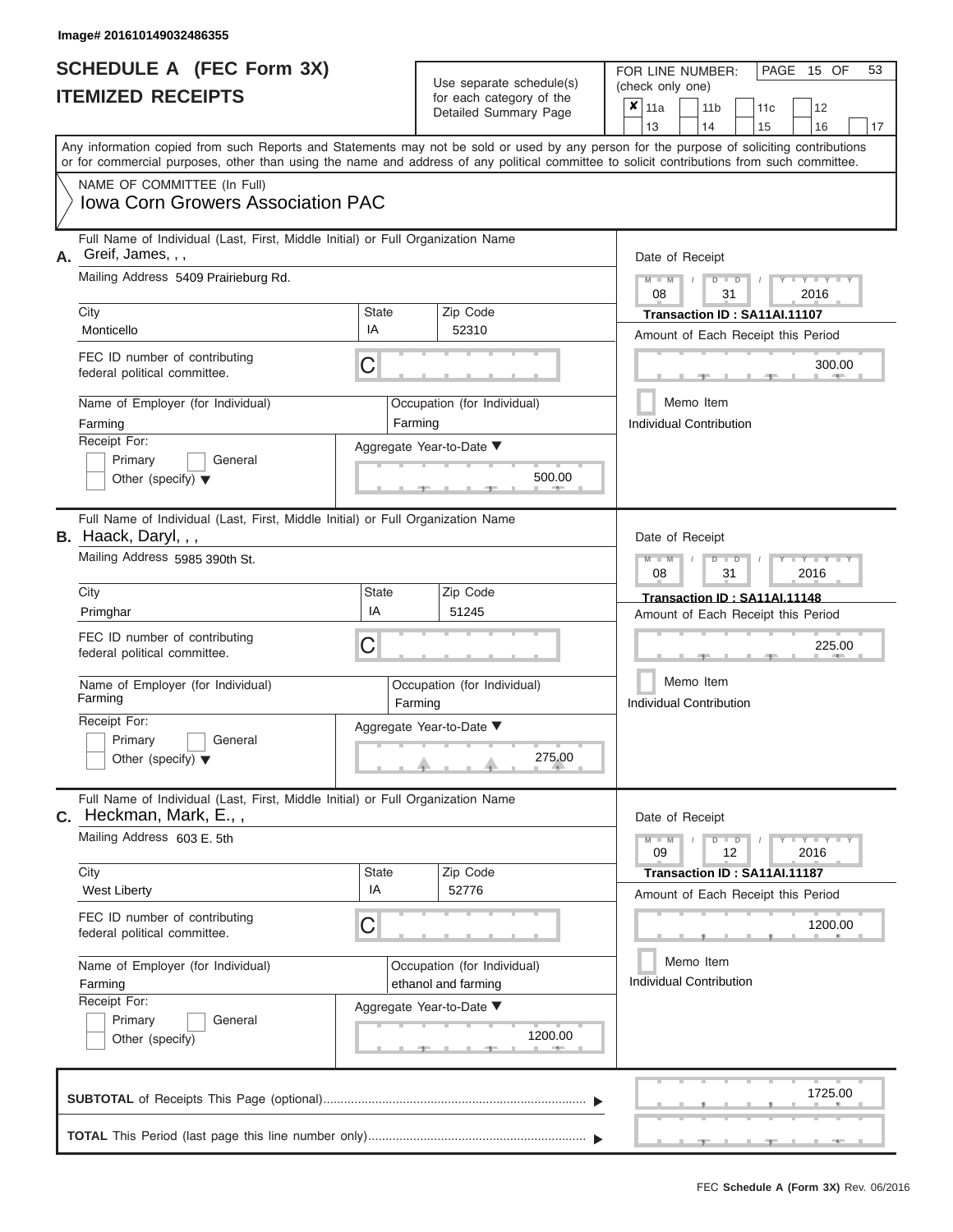|                          | <b>SCHEDULE A (FEC Form 3X)</b> |
|--------------------------|---------------------------------|
| <b>ITEMIZED RECEIPTS</b> |                                 |

FOR LINE NUMBER: PAGE<br>(check only one) Use separate schedule(s)  $\begin{array}{|l|l|}\n\hline\n\text{for each category of the} & \text{(check only one)} \\
\hline\n\end{array}$ 

, , . 2775.00 ▲ ▲ ▲ , , . Aggregate Year-to-Date ▼  $\frac{2375.0}{7}$ C C ▲ ▲ ▲ , , . , , . ▲ ▲ ▲ C **M M / D D / Y Y Y Y M M / D D / Y Y Y Y M M / D D / Y Y Y Y** ▲ ▲ ▲ , , . 1320.00 ,  $\frac{1580.6}{1500.6}$ Any information copied from such Reports and Statements may not be sold or used by any person for the purpose of soliciting contributions or for commercial purposes, other than using the name and address of any political committee to solicit contributions from such committee. NAME OF COMMITTEE (In Full) **SUBTOTAL** of Receipts This Page (optional)............................................................................ Full Name of Individual (Last, First, Middle Initial) or Full Organization Name Mailing Address 1623 220th Ave. City City Code City State City Receipt For: Primary **General** Other (specify) ▼ Amount of Each Receipt this Period **A.** Date of Receipt Name of Employer (for Individual) Occupation (for Individual) FEC ID number of contributing federal political committee. Full Name of Individual (Last, First, Middle Initial) or Full Organization Name Mailing Address 220 Towerwood Ct. City **State** Zip Code Receipt For: Primary **General** Other (specify) ▼ Amount of Each Receipt this Period **B.** Hopkins, C, Gayl, , Aggregate Year-to-Date ▼ Date of Receipt FEC ID number of contributing federal political committee. Full Name of Individual (Last, First, Middle Initial) or Full Organization Name Mailing Address 2509 200th St. City City City State 2 | State Zip Code Receipt For: Primary **General** Other (specify) Amount of Each Receipt this Period **C.** Hora, Kurt, , ,Aggregate Year-to-Date ▼ Date of Receipt FEC ID number of contributing federal political committee. Detailed Summary Page  $\begin{array}{|c|c|c|c|c|c|}\n\hline\n11a & 11b & 11c & 12 \ \hline\n13 & 14 & 15 & 16\n\end{array}$ |13 | |14 | |15 | |16 | |17 Memo Item Memo Item Memo Item Name of Employer (for Individual) <br>
Farming Cocupation (for Individual) Farming Name of Employer (for Individual) <br> Qccupation (for Individual)  $\overline{\mathbf{x}}$  11a Iowa Corn Growers Association PAC Hemesath, Robert, , , 08 31 2016 Decorah IA <sup>52101</sup> **Transaction ID : SA11AI.11145** Farming **Farming Farming** Individual Contribution 875.00<br>al) Memo Item<br>Individual Contribution<br>2375.00 08 31 2016 Cliven Clarinda **Claring Claring Claring Claring Claring Claring Claring Claring Claring Claring Claring Claring Claring Claring Claring Claring Claring Claring Claring Claring Claring Claring Claring Claring Claring Clari** Farming **Farming Farming** Individual Contribution 1320.00 08 31 2016 Washington IA <sup>52353</sup> **Transaction ID : SA11AI.11128** Farming **Farming Farming** Individual Contribution 580.00<br>
al) Memo Item<br>
Individual Contribution<br>
1580.00

16 OF 53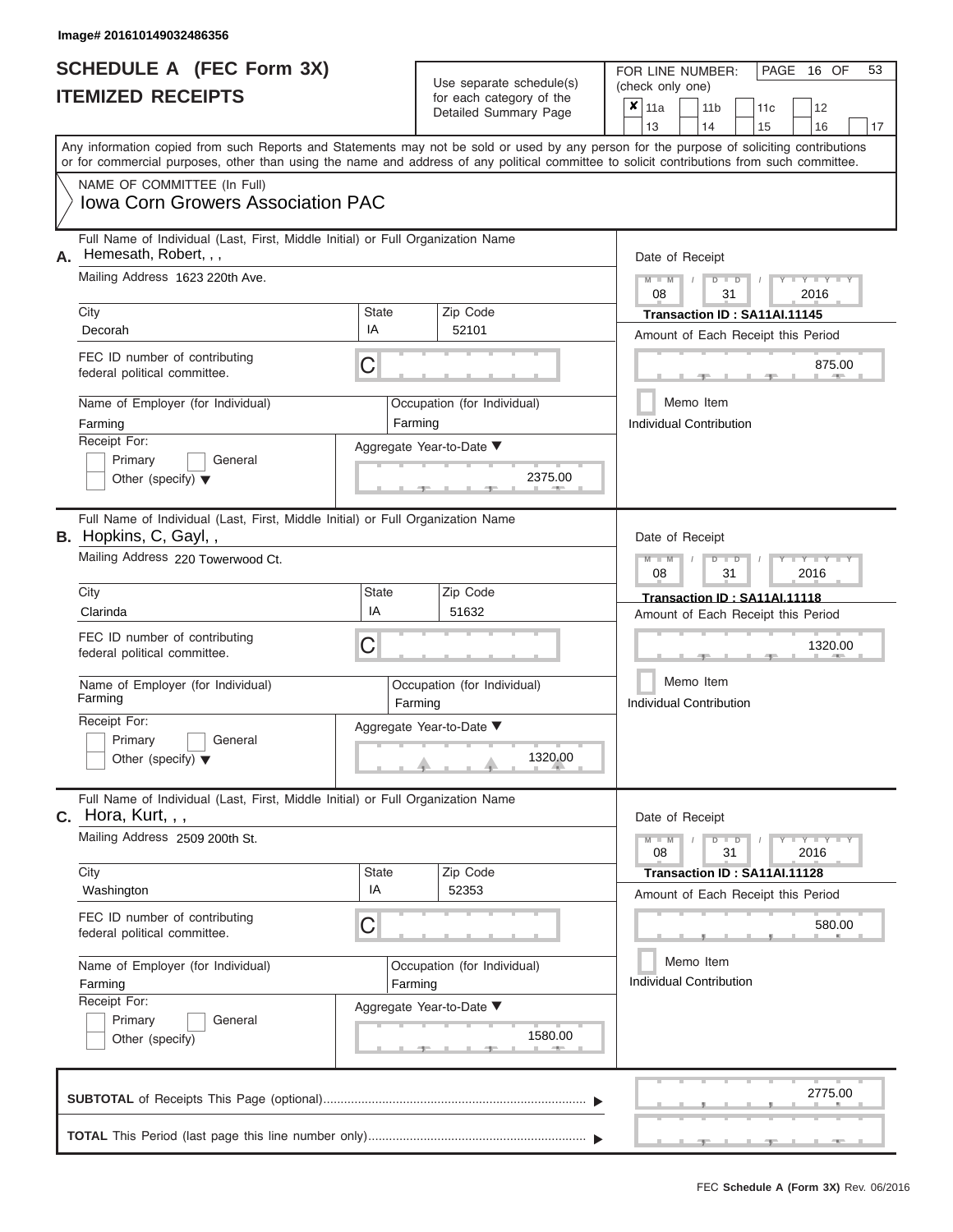|                          | <b>SCHEDULE A (FEC Form 3X)</b> |
|--------------------------|---------------------------------|
| <b>ITEMIZED RECEIPTS</b> |                                 |

FOR LINE NUMBER:<br>(check only one) Use separate schedule(s) (check only one) for each category of the

| TEMIZED RECEIPTS                                                                                                                                         |                                                                                                                                                                                                                                                                                         |                          | for each category of the<br>Detailed Summary Page | X                           | 11a<br>13                                    |                                                                                                                                                  | 11 <sub>b</sub><br>14 | 11c<br>15                                   | 12<br>16                     | 17      |  |  |  |  |
|----------------------------------------------------------------------------------------------------------------------------------------------------------|-----------------------------------------------------------------------------------------------------------------------------------------------------------------------------------------------------------------------------------------------------------------------------------------|--------------------------|---------------------------------------------------|-----------------------------|----------------------------------------------|--------------------------------------------------------------------------------------------------------------------------------------------------|-----------------------|---------------------------------------------|------------------------------|---------|--|--|--|--|
|                                                                                                                                                          | Any information copied from such Reports and Statements may not be sold or used by any person for the purpose of soliciting contributions<br>or for commercial purposes, other than using the name and address of any political committee to solicit contributions from such committee. |                          |                                                   |                             |                                              |                                                                                                                                                  |                       |                                             |                              |         |  |  |  |  |
|                                                                                                                                                          | NAME OF COMMITTEE (In Full)<br>Iowa Corn Growers Association PAC                                                                                                                                                                                                                        |                          |                                                   |                             |                                              |                                                                                                                                                  |                       |                                             |                              |         |  |  |  |  |
| А.                                                                                                                                                       | Full Name of Individual (Last, First, Middle Initial) or Full Organization Name<br>Humphreys, Wayne, , ,<br>Mailing Address 24762 105th                                                                                                                                                 |                          |                                                   |                             |                                              | Date of Receipt<br>$Y - Y - I$<br>D<br>08<br>31                                                                                                  |                       |                                             |                              |         |  |  |  |  |
|                                                                                                                                                          | City<br>Columbus Junction                                                                                                                                                                                                                                                               | <b>State</b><br>IA       | Zip Code<br>52738                                 |                             |                                              | 2016<br>Transaction ID: SA11AI.11156<br>Amount of Each Receipt this Period                                                                       |                       |                                             |                              |         |  |  |  |  |
|                                                                                                                                                          | FEC ID number of contributing<br>federal political committee.                                                                                                                                                                                                                           | С                        |                                                   |                             |                                              |                                                                                                                                                  |                       |                                             |                              | 735.00  |  |  |  |  |
|                                                                                                                                                          | Name of Employer (for Individual)<br>Occupation (for Individual)<br>Farming<br>Farming<br>Receipt For:<br>Aggregate Year-to-Date ▼<br>Primary<br>General<br>735.00<br>Other (specify) $\blacktriangledown$                                                                              |                          |                                                   |                             |                                              |                                                                                                                                                  |                       | Memo Item<br><b>Individual Contribution</b> |                              |         |  |  |  |  |
|                                                                                                                                                          | Full Name of Individual (Last, First, Middle Initial) or Full Organization Name<br><b>B.</b> Hunerdosse, Donald, , ,<br>Mailing Address 17587 173rd Avenue                                                                                                                              |                          | Date of Receipt                                   |                             |                                              |                                                                                                                                                  | $Y - Y - I$           |                                             |                              |         |  |  |  |  |
| City<br><b>State</b><br>IA<br>Milo<br>FEC ID number of contributing<br>C<br>federal political committee.<br>Name of Employer (for Individual)<br>Farming |                                                                                                                                                                                                                                                                                         |                          | Zip Code<br>50166                                 |                             |                                              | 2016<br>08<br>31<br>Transaction ID: SA11AI.11162<br>Amount of Each Receipt this Period<br>1675.00<br>Memo Item<br><b>Individual Contribution</b> |                       |                                             |                              |         |  |  |  |  |
|                                                                                                                                                          |                                                                                                                                                                                                                                                                                         |                          | Farming                                           | Occupation (for Individual) |                                              |                                                                                                                                                  |                       |                                             |                              |         |  |  |  |  |
|                                                                                                                                                          | Receipt For:<br>Primary<br>General<br>Other (specify) $\blacktriangledown$                                                                                                                                                                                                              | Aggregate Year-to-Date ▼ |                                                   | 1675.00                     |                                              |                                                                                                                                                  |                       |                                             |                              |         |  |  |  |  |
|                                                                                                                                                          | Full Name of Individual (Last, First, Middle Initial) or Full Organization Name<br>C. Jardon, Carl, , ,<br>Mailing Address 1170 360th Avenue                                                                                                                                            |                          |                                                   |                             |                                              | Date of Receipt<br>$M - M$                                                                                                                       |                       | D                                           | D                            | Y I Y I |  |  |  |  |
|                                                                                                                                                          | City                                                                                                                                                                                                                                                                                    | <b>State</b><br>IA       | Zip Code                                          |                             |                                              | 08                                                                                                                                               |                       | 31                                          | Transaction ID: SA11AI.11119 | 2016    |  |  |  |  |
|                                                                                                                                                          | Randolph<br>FEC ID number of contributing<br>federal political committee.                                                                                                                                                                                                               | 51649                    |                                                   |                             | Amount of Each Receipt this Period<br>300.00 |                                                                                                                                                  |                       |                                             |                              |         |  |  |  |  |
|                                                                                                                                                          | Name of Employer (for Individual)<br>Farming<br>Receipt For:                                                                                                                                                                                                                            | Farming                  |                                                   | Occupation (for Individual) |                                              | Memo Item<br><b>Individual Contribution</b>                                                                                                      |                       |                                             |                              |         |  |  |  |  |
|                                                                                                                                                          | Aggregate Year-to-Date ▼<br>Primary<br>General<br>500.00<br>Other (specify)                                                                                                                                                                                                             |                          |                                                   |                             |                                              |                                                                                                                                                  |                       |                                             |                              |         |  |  |  |  |
|                                                                                                                                                          |                                                                                                                                                                                                                                                                                         |                          |                                                   |                             |                                              |                                                                                                                                                  |                       |                                             |                              | 2710.00 |  |  |  |  |
|                                                                                                                                                          |                                                                                                                                                                                                                                                                                         |                          |                                                   |                             |                                              |                                                                                                                                                  |                       |                                             |                              |         |  |  |  |  |

FEC **Schedule A (Form 3X)** Rev. 06/2016

 ▲ ▲ ▲ , , .

PAGE 17 OF 53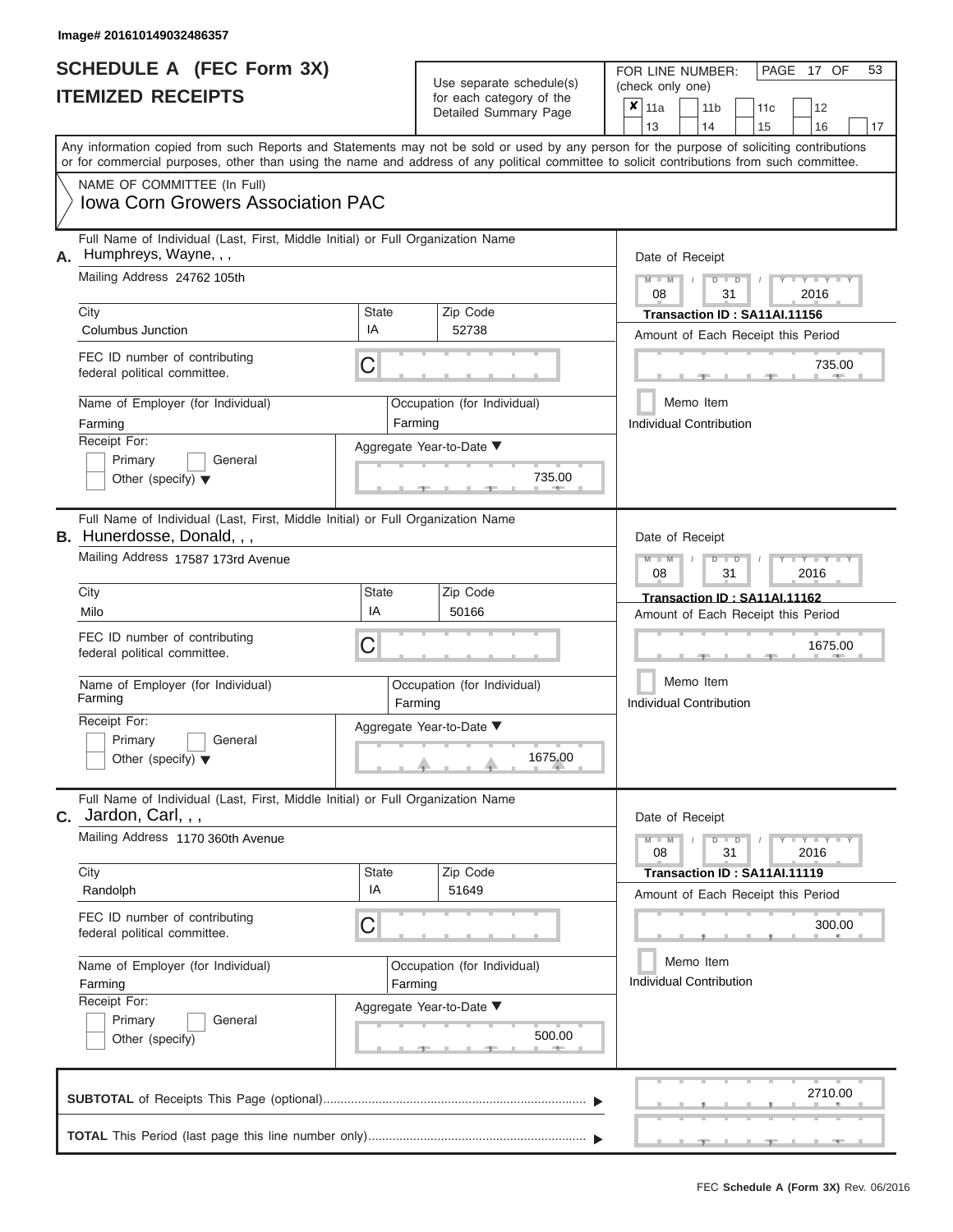| <b>SCHEDULE A (FEC Form 3X)</b> |  |  |
|---------------------------------|--|--|
| <b>ITEMIZED RECEIPTS</b>        |  |  |

FOR LINE NUMBER:<br>(check only one) Use separate schedule(s)<br>for each category of the

|                                                                                                                   |                                                                                                                                            |                    |                             | badii balogory of life<br>Detailed Summary Page | ×                                  | 11a                                         |                 |  | 11 <sub>b</sub>                | 11 <sub>c</sub>                    |      | 12                |    |  |  |  |
|-------------------------------------------------------------------------------------------------------------------|--------------------------------------------------------------------------------------------------------------------------------------------|--------------------|-----------------------------|-------------------------------------------------|------------------------------------|---------------------------------------------|-----------------|--|--------------------------------|------------------------------------|------|-------------------|----|--|--|--|
|                                                                                                                   | Any information copied from such Reports and Statements may not be sold or used by any person for the purpose of soliciting contributions  |                    |                             |                                                 |                                    | 13                                          |                 |  | 14                             | 15                                 |      | 16                | 17 |  |  |  |
|                                                                                                                   | or for commercial purposes, other than using the name and address of any political committee to solicit contributions from such committee. |                    |                             |                                                 |                                    |                                             |                 |  |                                |                                    |      |                   |    |  |  |  |
|                                                                                                                   | NAME OF COMMITTEE (In Full)<br><b>Iowa Corn Growers Association PAC</b>                                                                    |                    |                             |                                                 |                                    |                                             |                 |  |                                |                                    |      |                   |    |  |  |  |
| А.                                                                                                                | Full Name of Individual (Last, First, Middle Initial) or Full Organization Name<br>Johnson, Pamela, G.,,                                   |                    |                             |                                                 |                                    |                                             | Date of Receipt |  |                                |                                    |      |                   |    |  |  |  |
|                                                                                                                   | Mailing Address 1190 Hwy 218                                                                                                               |                    |                             |                                                 |                                    |                                             | $M - M$<br>08   |  | $D$ $D$<br>31                  |                                    | 2016 |                   |    |  |  |  |
|                                                                                                                   | City                                                                                                                                       | <b>State</b>       |                             | Zip Code                                        | Transaction ID: SA11AI.11158       |                                             |                 |  |                                |                                    |      |                   |    |  |  |  |
|                                                                                                                   | Floyd                                                                                                                                      | IA                 |                             | 50435                                           | Amount of Each Receipt this Period |                                             |                 |  |                                |                                    |      |                   |    |  |  |  |
|                                                                                                                   | FEC ID number of contributing<br>federal political committee.                                                                              | С                  |                             |                                                 | 800.00                             |                                             |                 |  |                                |                                    |      |                   |    |  |  |  |
|                                                                                                                   | Name of Employer (for Individual)                                                                                                          |                    |                             | Occupation (for Individual)                     |                                    |                                             |                 |  | Memo Item                      |                                    |      |                   |    |  |  |  |
|                                                                                                                   | Farming                                                                                                                                    |                    | Farming                     |                                                 |                                    |                                             |                 |  | Individual Contribution        |                                    |      |                   |    |  |  |  |
| Receipt For:<br>Aggregate Year-to-Date ▼<br>Primary<br>General<br>1000.00<br>Other (specify) $\blacktriangledown$ |                                                                                                                                            |                    |                             |                                                 |                                    |                                             |                 |  |                                |                                    |      |                   |    |  |  |  |
|                                                                                                                   | Full Name of Individual (Last, First, Middle Initial) or Full Organization Name<br>B. Johnston, Terry, L.,,                                |                    | Date of Receipt             |                                                 |                                    |                                             |                 |  |                                |                                    |      |                   |    |  |  |  |
|                                                                                                                   | Mailing Address 27554 120th St.                                                                                                            |                    | $M - M$<br>2016<br>08<br>31 |                                                 |                                    |                                             |                 |  |                                |                                    |      |                   |    |  |  |  |
|                                                                                                                   | City                                                                                                                                       | <b>State</b>       |                             | Zip Code                                        |                                    | Transaction ID: SA11AI.11144                |                 |  |                                |                                    |      |                   |    |  |  |  |
| IA<br>Parkersburg<br>FEC ID number of contributing<br>С<br>federal political committee.                           |                                                                                                                                            |                    |                             | 50665                                           |                                    |                                             |                 |  |                                | Amount of Each Receipt this Period |      |                   |    |  |  |  |
|                                                                                                                   |                                                                                                                                            |                    |                             |                                                 |                                    |                                             |                 |  |                                |                                    |      | 280.00            |    |  |  |  |
|                                                                                                                   | Name of Employer (for Individual)<br>Farming                                                                                               |                    | Farming                     | Occupation (for Individual)                     |                                    | Memo Item<br><b>Individual Contribution</b> |                 |  |                                |                                    |      |                   |    |  |  |  |
|                                                                                                                   | Receipt For:<br>Primary<br>General<br>Other (specify) $\blacktriangledown$                                                                 |                    |                             | Aggregate Year-to-Date ▼<br>280.00              |                                    |                                             |                 |  |                                |                                    |      |                   |    |  |  |  |
|                                                                                                                   | Full Name of Individual (Last, First, Middle Initial) or Full Organization Name<br>C. Kintzle, Jack, , ,                                   |                    |                             |                                                 |                                    |                                             |                 |  | Date of Receipt                |                                    |      |                   |    |  |  |  |
|                                                                                                                   | Mailing Address 3314 Standlea Rd.                                                                                                          |                    |                             |                                                 |                                    |                                             | 09              |  | $D$ $D$<br>12                  |                                    |      | Y L Y L Y<br>2016 |    |  |  |  |
|                                                                                                                   | City<br>Toddville                                                                                                                          | <b>State</b><br>IA |                             | Zip Code                                        |                                    |                                             |                 |  |                                | Transaction ID: SA11AI.11196       |      |                   |    |  |  |  |
|                                                                                                                   |                                                                                                                                            |                    |                             | 52341                                           |                                    |                                             |                 |  |                                | Amount of Each Receipt this Period |      |                   |    |  |  |  |
|                                                                                                                   | FEC ID number of contributing<br>С<br>250.00<br>federal political committee.                                                               |                    |                             |                                                 |                                    |                                             |                 |  |                                |                                    |      |                   |    |  |  |  |
| Name of Employer (for Individual)<br>Occupation (for Individual)                                                  |                                                                                                                                            |                    |                             |                                                 |                                    |                                             |                 |  | Memo Item                      |                                    |      |                   |    |  |  |  |
|                                                                                                                   | Farming<br>Farming<br>Receipt For:                                                                                                         |                    |                             |                                                 |                                    |                                             |                 |  | <b>Individual Contribution</b> |                                    |      |                   |    |  |  |  |
| Aggregate Year-to-Date ▼<br>Primary<br>General<br>250.00<br>Other (specify)                                       |                                                                                                                                            |                    |                             |                                                 |                                    |                                             |                 |  |                                |                                    |      |                   |    |  |  |  |
|                                                                                                                   |                                                                                                                                            |                    |                             |                                                 |                                    |                                             |                 |  |                                |                                    |      | 1330.00           |    |  |  |  |
|                                                                                                                   |                                                                                                                                            |                    |                             |                                                 |                                    |                                             |                 |  |                                |                                    |      |                   |    |  |  |  |

PAGE 18 OF 53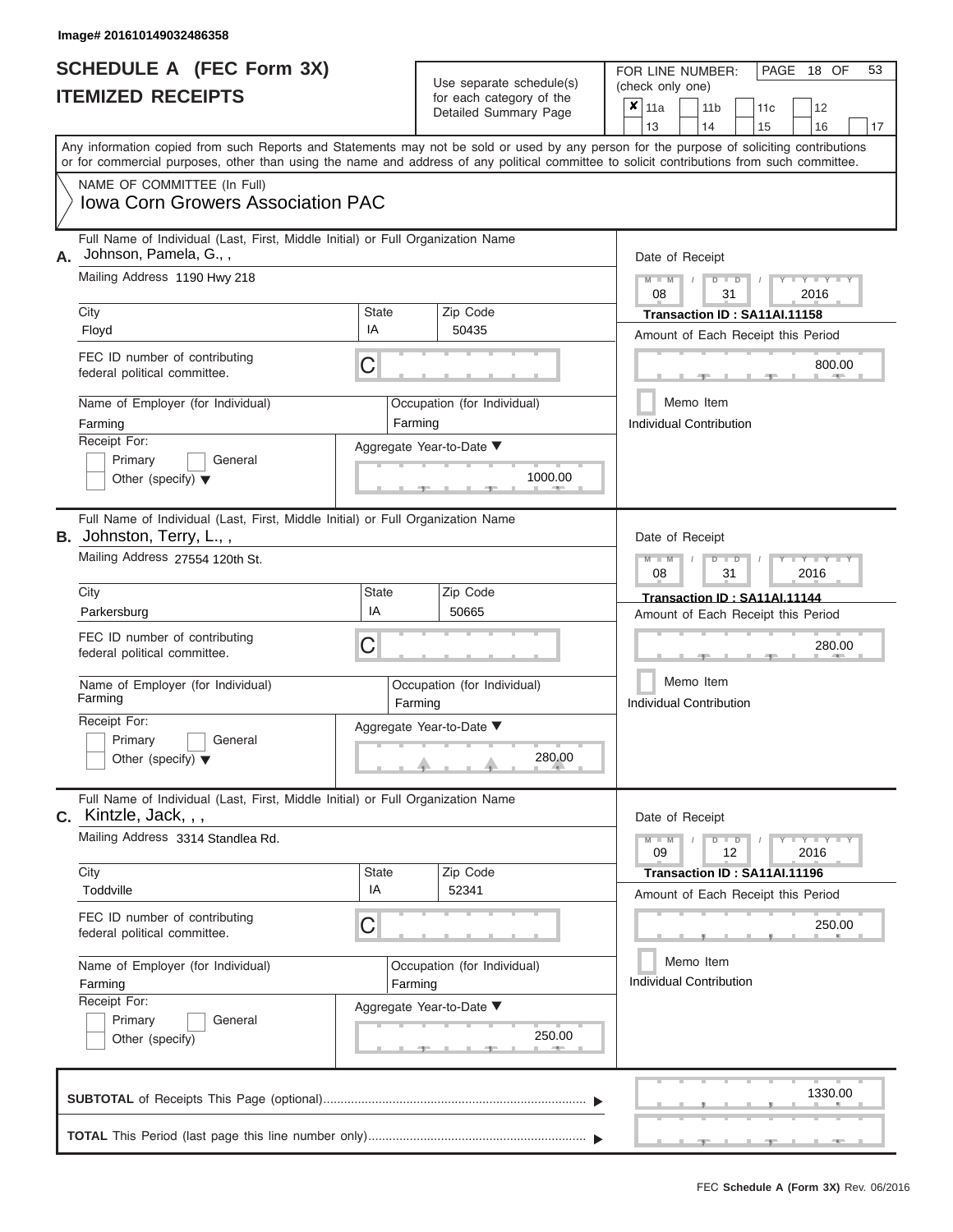|                          | <b>SCHEDULE A (FEC Form 3X)</b> |
|--------------------------|---------------------------------|
| <b>ITEMIZED RECEIPTS</b> |                                 |

FOR LINE NUMBER:<br>(check only one) Use separate schedule(s)<br>for each category of the

|                                                                                                                                   |                                                                                                                                                                                                                                                                                         |                          |         | badii balogory of lik<br>Detailed Summary Page | x | 11a<br>13                                                 |  | 11 <sub>b</sub><br>14                | 11c<br>15                                                          | 12<br>16            | 17 |  |  |  |
|-----------------------------------------------------------------------------------------------------------------------------------|-----------------------------------------------------------------------------------------------------------------------------------------------------------------------------------------------------------------------------------------------------------------------------------------|--------------------------|---------|------------------------------------------------|---|-----------------------------------------------------------|--|--------------------------------------|--------------------------------------------------------------------|---------------------|----|--|--|--|
|                                                                                                                                   | Any information copied from such Reports and Statements may not be sold or used by any person for the purpose of soliciting contributions<br>or for commercial purposes, other than using the name and address of any political committee to solicit contributions from such committee. |                          |         |                                                |   |                                                           |  |                                      |                                                                    |                     |    |  |  |  |
|                                                                                                                                   | NAME OF COMMITTEE (In Full)<br><b>Iowa Corn Growers Association PAC</b>                                                                                                                                                                                                                 |                          |         |                                                |   |                                                           |  |                                      |                                                                    |                     |    |  |  |  |
| А.                                                                                                                                | Full Name of Individual (Last, First, Middle Initial) or Full Organization Name<br>Klever, Larry, D,,<br>Mailing Address 1986 190th St.                                                                                                                                                 |                          |         |                                                |   | Date of Receipt<br>$M - M$<br>$D$ $D$<br>08<br>2016<br>31 |  |                                      |                                                                    |                     |    |  |  |  |
|                                                                                                                                   | City                                                                                                                                                                                                                                                                                    | <b>State</b>             |         | Zip Code                                       |   | Transaction ID: SA11AI.11152                              |  |                                      |                                                                    |                     |    |  |  |  |
|                                                                                                                                   | Audubon                                                                                                                                                                                                                                                                                 | IA                       |         | 50025                                          |   |                                                           |  |                                      | Amount of Each Receipt this Period                                 |                     |    |  |  |  |
|                                                                                                                                   | FEC ID number of contributing<br>federal political committee.                                                                                                                                                                                                                           | C                        |         |                                                |   |                                                           |  |                                      |                                                                    | 335.00              |    |  |  |  |
|                                                                                                                                   | Name of Employer (for Individual)<br>Farming                                                                                                                                                                                                                                            |                          | Farming | Occupation (for Individual)                    |   |                                                           |  | Memo Item<br>Individual Contribution |                                                                    |                     |    |  |  |  |
| Receipt For:<br>Aggregate Year-to-Date ▼<br>Primary<br>General<br>335.00<br>Other (specify) $\blacktriangledown$                  |                                                                                                                                                                                                                                                                                         |                          |         |                                                |   |                                                           |  |                                      |                                                                    |                     |    |  |  |  |
| Full Name of Individual (Last, First, Middle Initial) or Full Organization Name<br><b>B.</b> Krause, Kyle, J,,<br>Date of Receipt |                                                                                                                                                                                                                                                                                         |                          |         |                                                |   |                                                           |  |                                      |                                                                    |                     |    |  |  |  |
|                                                                                                                                   | Mailing Address 30375 Napa Ranch Road                                                                                                                                                                                                                                                   |                          |         |                                                |   | $M - M$<br>₽<br>Y Y<br>$\blacksquare$<br>2016<br>09<br>22 |  |                                      |                                                                    |                     |    |  |  |  |
|                                                                                                                                   | City<br>Waukee                                                                                                                                                                                                                                                                          | <b>State</b><br>IA       |         | Zip Code<br>50263                              |   |                                                           |  |                                      | Transaction ID: SA11AI.11204                                       |                     |    |  |  |  |
| FEC ID number of contributing<br>С<br>federal political committee.                                                                |                                                                                                                                                                                                                                                                                         |                          |         |                                                |   | Amount of Each Receipt this Period<br>2500.00             |  |                                      |                                                                    |                     |    |  |  |  |
|                                                                                                                                   | Name of Employer (for Individual)<br>Farming                                                                                                                                                                                                                                            |                          | Farming | Occupation (for Individual)                    |   | Memo Item<br><b>Individual Contribution</b>               |  |                                      |                                                                    |                     |    |  |  |  |
|                                                                                                                                   | Receipt For:<br>Primary<br>General<br>Other (specify) $\blacktriangledown$                                                                                                                                                                                                              | Aggregate Year-to-Date ▼ |         | 2500.00                                        |   |                                                           |  |                                      |                                                                    |                     |    |  |  |  |
| C.                                                                                                                                | Full Name of Individual (Last, First, Middle Initial) or Full Organization Name<br>Maier, Jerry, , ,                                                                                                                                                                                    |                          |         |                                                |   | Date of Receipt                                           |  |                                      |                                                                    |                     |    |  |  |  |
|                                                                                                                                   | Mailing Address 5 Morningside Drive                                                                                                                                                                                                                                                     |                          |         |                                                |   | 08                                                        |  | D<br>$\blacksquare$<br>16            |                                                                    | $Y - Y - I$<br>2016 |    |  |  |  |
|                                                                                                                                   | City<br>Eagle Grove                                                                                                                                                                                                                                                                     | <b>State</b><br>IA       |         | Zip Code<br>50533                              |   |                                                           |  |                                      | Transaction ID: SA11AI.11084<br>Amount of Each Receipt this Period |                     |    |  |  |  |
|                                                                                                                                   | FEC ID number of contributing<br>federal political committee.                                                                                                                                                                                                                           |                          |         |                                                |   |                                                           |  |                                      | 250.00                                                             |                     |    |  |  |  |
|                                                                                                                                   | Name of Employer (for Individual)<br>Farming                                                                                                                                                                                                                                            |                          | Farming | Occupation (for Individual)                    |   | Memo Item<br>Individual Contribution                      |  |                                      |                                                                    |                     |    |  |  |  |
|                                                                                                                                   | Receipt For:<br>Primary<br>General<br>Other (specify)                                                                                                                                                                                                                                   | Aggregate Year-to-Date ▼ |         | 250.00                                         |   |                                                           |  |                                      |                                                                    |                     |    |  |  |  |
|                                                                                                                                   |                                                                                                                                                                                                                                                                                         |                          |         |                                                |   |                                                           |  |                                      |                                                                    | 3085.00             |    |  |  |  |
|                                                                                                                                   |                                                                                                                                                                                                                                                                                         |                          |         |                                                |   |                                                           |  |                                      |                                                                    |                     |    |  |  |  |

PAGE 19 OF 53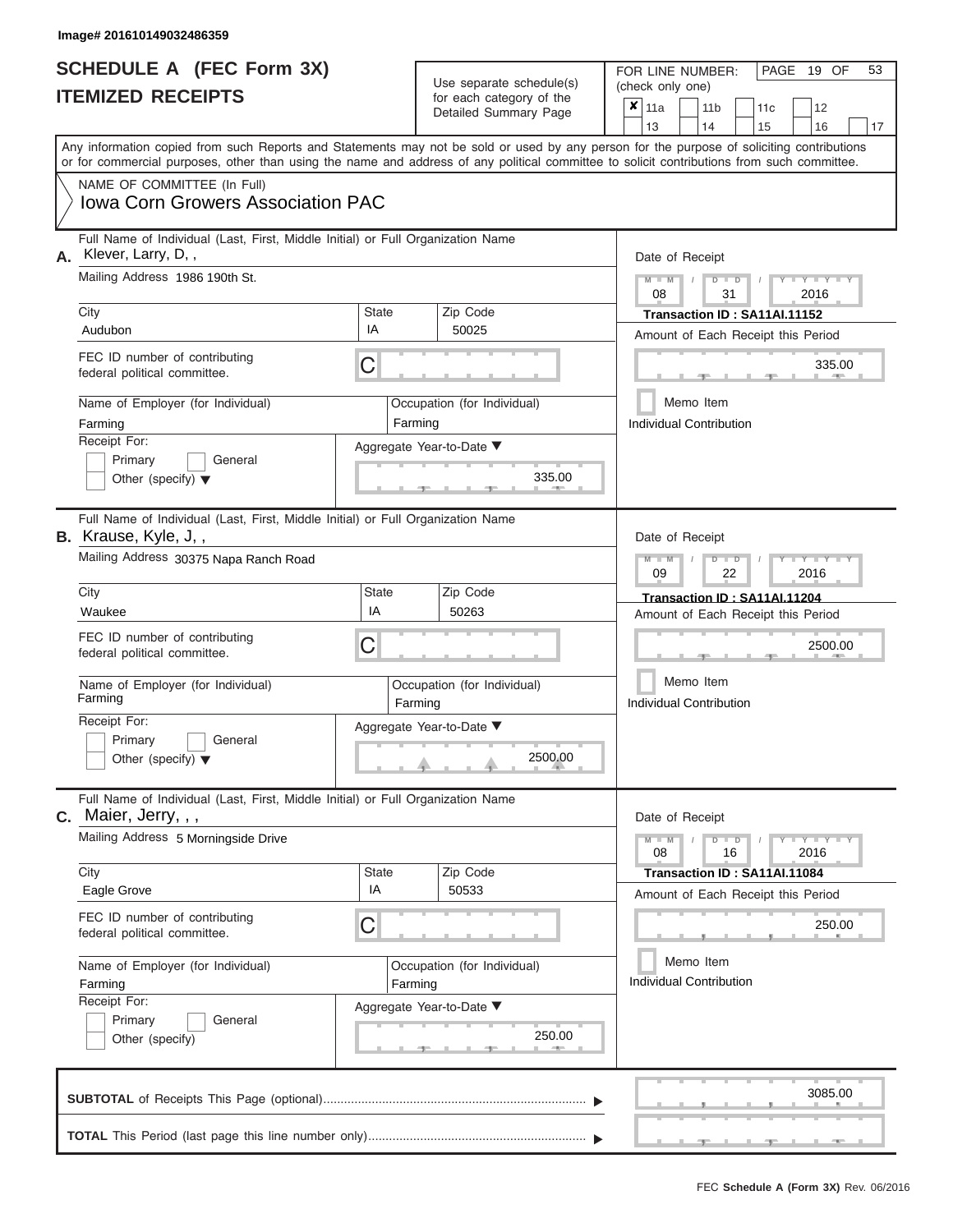|                          | <b>SCHEDULE A (FEC Form 3X)</b> |
|--------------------------|---------------------------------|
| <b>ITEMIZED RECEIPTS</b> |                                 |

FOR LINE NUMBER:<br>(check only one) Use separate schedule(s)<br>for each category of the

|    |                                                                                                                                            |                    |         | badii balogory of lin<br>Detailed Summary Page | x                                           | 11a                                                |  | 11 <sub>b</sub> |                         | 11c                          | 12                                 |    |  |  |  |  |  |  |
|----|--------------------------------------------------------------------------------------------------------------------------------------------|--------------------|---------|------------------------------------------------|---------------------------------------------|----------------------------------------------------|--|-----------------|-------------------------|------------------------------|------------------------------------|----|--|--|--|--|--|--|
|    | Any information copied from such Reports and Statements may not be sold or used by any person for the purpose of soliciting contributions  |                    |         |                                                |                                             | 13                                                 |  | 14              |                         | 15                           | 16                                 | 17 |  |  |  |  |  |  |
|    | or for commercial purposes, other than using the name and address of any political committee to solicit contributions from such committee. |                    |         |                                                |                                             |                                                    |  |                 |                         |                              |                                    |    |  |  |  |  |  |  |
|    | NAME OF COMMITTEE (In Full)                                                                                                                |                    |         |                                                |                                             |                                                    |  |                 |                         |                              |                                    |    |  |  |  |  |  |  |
|    | <b>Iowa Corn Growers Association PAC</b>                                                                                                   |                    |         |                                                |                                             |                                                    |  |                 |                         |                              |                                    |    |  |  |  |  |  |  |
| Α. | Full Name of Individual (Last, First, Middle Initial) or Full Organization Name<br>Maier, Jerry, , ,                                       |                    |         |                                                |                                             | Date of Receipt                                    |  |                 |                         |                              |                                    |    |  |  |  |  |  |  |
|    | Mailing Address 5 Morningside Drive                                                                                                        |                    |         |                                                |                                             | $M$ $M$ $I$<br>$D$ $D$<br>Y TY<br>2016<br>08<br>31 |  |                 |                         |                              |                                    |    |  |  |  |  |  |  |
|    | City                                                                                                                                       | <b>State</b>       |         | Zip Code                                       |                                             | Transaction ID: SA11AI.11155                       |  |                 |                         |                              |                                    |    |  |  |  |  |  |  |
|    | Eagle Grove                                                                                                                                | IA                 |         | 50533                                          |                                             |                                                    |  |                 |                         |                              | Amount of Each Receipt this Period |    |  |  |  |  |  |  |
|    | FEC ID number of contributing<br>federal political committee.                                                                              | C                  |         |                                                | 150.00                                      |                                                    |  |                 |                         |                              |                                    |    |  |  |  |  |  |  |
|    | Name of Employer (for Individual)                                                                                                          |                    |         | Occupation (for Individual)                    |                                             | Memo Item                                          |  |                 |                         |                              |                                    |    |  |  |  |  |  |  |
|    | Farming                                                                                                                                    |                    | Farming |                                                |                                             |                                                    |  |                 | Individual Contribution |                              |                                    |    |  |  |  |  |  |  |
|    | Receipt For:<br>Primary<br>General                                                                                                         |                    |         | Aggregate Year-to-Date ▼                       |                                             |                                                    |  |                 |                         |                              |                                    |    |  |  |  |  |  |  |
|    | Other (specify) $\blacktriangledown$                                                                                                       |                    |         | 400.00                                         |                                             |                                                    |  |                 |                         |                              |                                    |    |  |  |  |  |  |  |
|    | Full Name of Individual (Last, First, Middle Initial) or Full Organization Name<br>B. Maier, Jerry, , ,                                    |                    |         |                                                |                                             | Date of Receipt                                    |  |                 |                         |                              |                                    |    |  |  |  |  |  |  |
|    | Mailing Address 5 Morningside Drive                                                                                                        |                    |         |                                                |                                             | $M - M$<br>09                                      |  |                 | $D$ $D$<br>22           |                              | $Y - Y - I$<br>2016                |    |  |  |  |  |  |  |
|    | City                                                                                                                                       | State              |         | Zip Code                                       |                                             |                                                    |  |                 |                         | Transaction ID: SA11AI.11202 |                                    |    |  |  |  |  |  |  |
|    | Eagle Grove                                                                                                                                | IA                 |         | 50533                                          |                                             |                                                    |  |                 |                         |                              | Amount of Each Receipt this Period |    |  |  |  |  |  |  |
|    | FEC ID number of contributing<br>federal political committee.                                                                              | C                  |         |                                                |                                             |                                                    |  |                 |                         |                              | 100.00                             |    |  |  |  |  |  |  |
|    | Name of Employer (for Individual)<br>Farming                                                                                               |                    | Farming | Occupation (for Individual)                    |                                             | Memo Item<br><b>Individual Contribution</b>        |  |                 |                         |                              |                                    |    |  |  |  |  |  |  |
|    | Receipt For:<br>Primary<br>General<br>Other (specify) $\blacktriangledown$                                                                 |                    |         | Aggregate Year-to-Date ▼<br>500.00             |                                             |                                                    |  |                 |                         |                              |                                    |    |  |  |  |  |  |  |
| C. | Full Name of Individual (Last, First, Middle Initial) or Full Organization Name<br>Mendenhall, Rodney, , ,                                 |                    |         |                                                |                                             | Date of Receipt                                    |  |                 |                         |                              |                                    |    |  |  |  |  |  |  |
|    | Mailing Address 57383 Deacon Road                                                                                                          |                    |         |                                                |                                             | $M - M$<br>08                                      |  |                 | $D$ $D$<br>22           |                              | $T$ $Y$ $T$ $Y$ $T$<br>2016        |    |  |  |  |  |  |  |
|    | City                                                                                                                                       | <b>State</b><br>IA |         | Zip Code                                       |                                             |                                                    |  |                 |                         | Transaction ID: SA11AI.11094 |                                    |    |  |  |  |  |  |  |
|    | Pacific Junction                                                                                                                           |                    |         | 51561                                          |                                             |                                                    |  |                 |                         |                              | Amount of Each Receipt this Period |    |  |  |  |  |  |  |
|    | FEC ID number of contributing<br>federal political committee.                                                                              | C                  |         |                                                |                                             |                                                    |  |                 |                         |                              | 430.00                             |    |  |  |  |  |  |  |
|    | Name of Employer (for Individual)<br>Farming                                                                                               |                    | Farming | Occupation (for Individual)                    | Memo Item<br><b>Individual Contribution</b> |                                                    |  |                 |                         |                              |                                    |    |  |  |  |  |  |  |
|    | Receipt For:<br>Primary<br>General<br>Other (specify)                                                                                      |                    |         | Aggregate Year-to-Date ▼<br>430.00             |                                             |                                                    |  |                 |                         |                              |                                    |    |  |  |  |  |  |  |
|    |                                                                                                                                            |                    |         |                                                |                                             |                                                    |  |                 |                         |                              | 680.00                             |    |  |  |  |  |  |  |
|    |                                                                                                                                            |                    |         |                                                |                                             |                                                    |  |                 |                         |                              |                                    |    |  |  |  |  |  |  |

PAGE 20 OF 53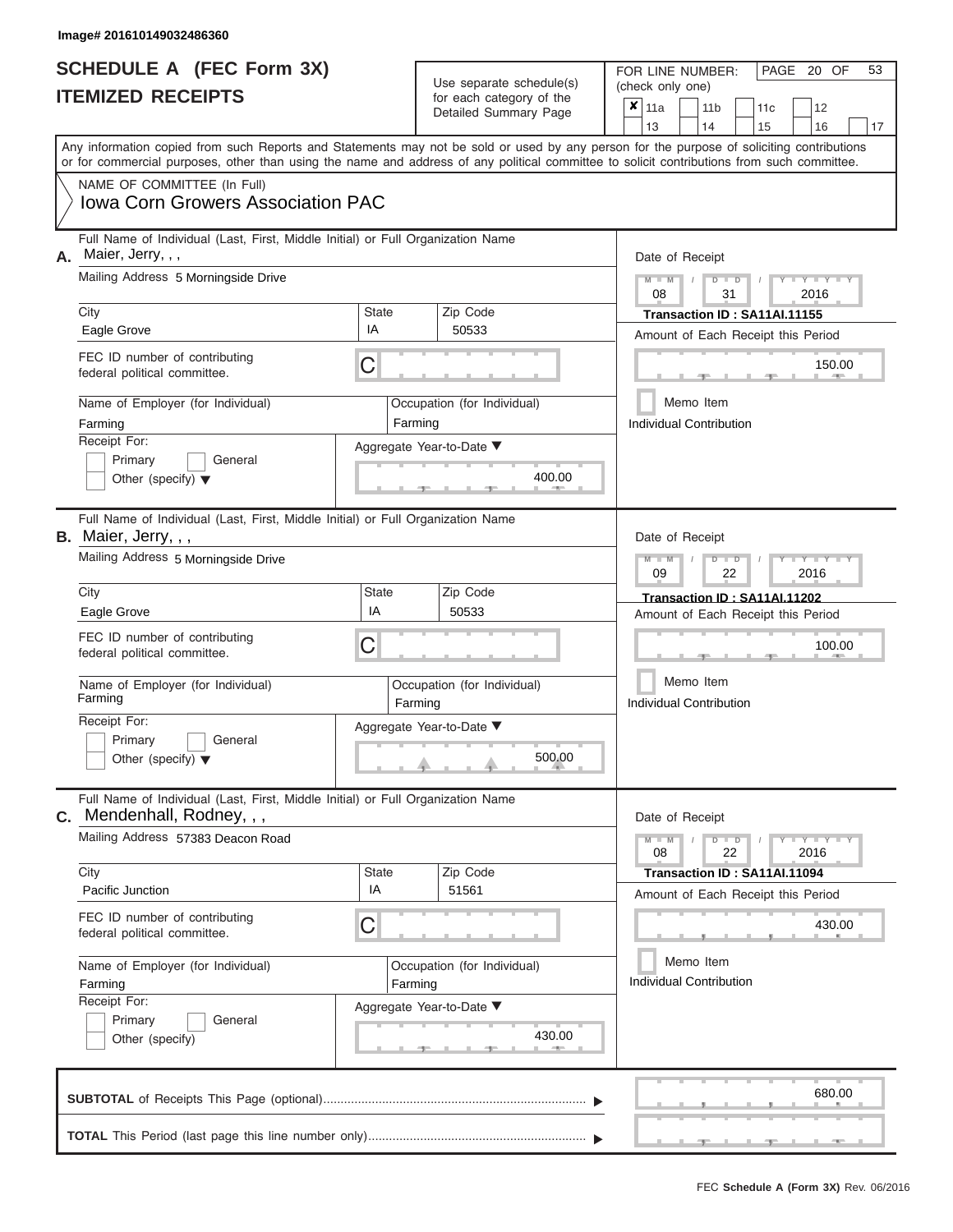| SCHEDULE A (FEC Form 3X) |  |  |
|--------------------------|--|--|
| <b>ITEMIZED RECEIPTS</b> |  |  |

**TOTAL** This Period (last page this line number only)...............................................................

FOR LINE NUMBER: PAGE<br>(check only one) Use separate schedule(s)  $\begin{array}{|l|l|}\n\hline\n\text{for each category of the} & \text{(check only one)} \\
\hline\n\end{array}$ 

 $x \vert_{11a}$ 

 $, \qquad \qquad$  1055.  $\frac{300.0}{2}$ Aggregate Year-to-Date ▼  $\frac{300.0}{2}$ C C  $\sim$  475.0  $, \qquad \qquad$  . 280.  $280.0$ C **M M / D D / Y Y Y Y M M / D D / Y Y Y Y M M / D D / Y Y Y Y**  $\uparrow$  , . . . . 475.0  $\frac{280.6}{1}$ Any information copied from such Reports and Statements may not be sold or used by any person for the purpose of soliciting contributions or for commercial purposes, other than using the name and address of any political committee to solicit contributions from such committee. NAME OF COMMITTEE (In Full) **SUBTOTAL** of Receipts This Page (optional)............................................................................ ▼ ▼ Full Name of Individual (Last, First, Middle Initial) or Full Organization Name Mailing Address 2030 Laredo Ave. City City Code City State City State  $\sim$  2ip Code Receipt For: Primary **General** Other (specify) ▼ Amount of Each Receipt this Period **A.** Date of Receipt Name of Employer (for Individual) Occupation (for Individual) FEC ID number of contributing federal political committee. Full Name of Individual (Last, First, Middle Initial) or Full Organization Name Mailing Address 2454 Hwy 9 City **State** Zip Code Receipt For: Primary **General** Other (specify) ▼ Amount of Each Receipt this Period **B.** Meyer, Dean, , , Aggregate Year-to-Date ▼ Date of Receipt FEC ID number of contributing federal political committee. Full Name of Individual (Last, First, Middle Initial) or Full Organization Name Mailing Address 39452 Magnolia Rd. City City State Zip Code Receipt For: Primary **General** Other (specify) Amount of Each Receipt this Period **C.** Meyer, Robert, E., , Aggregate Year-to-Date ▼ Date of Receipt FEC ID number of contributing federal political committee. Detailed Summary Page  $\begin{array}{|c|c|c|c|c|c|}\n\hline\n11a & 11b & 11c & 12 \ \hline\n13 & 14 & 15 & 16\n\end{array}$ |13 | |14 | |15 | |16 | |17 Memo Item Memo Item Memo Item Name of Employer (for Individual) <br>
Farming Cocupation (for Individual) Farming Name of Employer (for Individual) <br> Qccupation (for Individual) Iowa Corn Growers Association PAC Mether, Curt, , , 08 31 2016 Logan IA <sup>51546</sup> **Transaction ID : SA11AI.11108** Farming **Farming Farming** Individual Contribution 300.00 300.00 08 16 2016 Ulty Code Transaction ID: SA11AL11081<br>Rock Rapids **Transaction ID: SA11AL11081**<br>Rock Rapids **Transaction ID: SA11AL11081** Farming **Farming Farming** 475.00 Individual Contribution 475.00 08 31 2016 Hancock IA <sup>51536</sup> **Transaction ID : SA11AI.11123** Farming **Farming Farming** Individual Contribution 280.00 280.00 1055.00

21 OF 53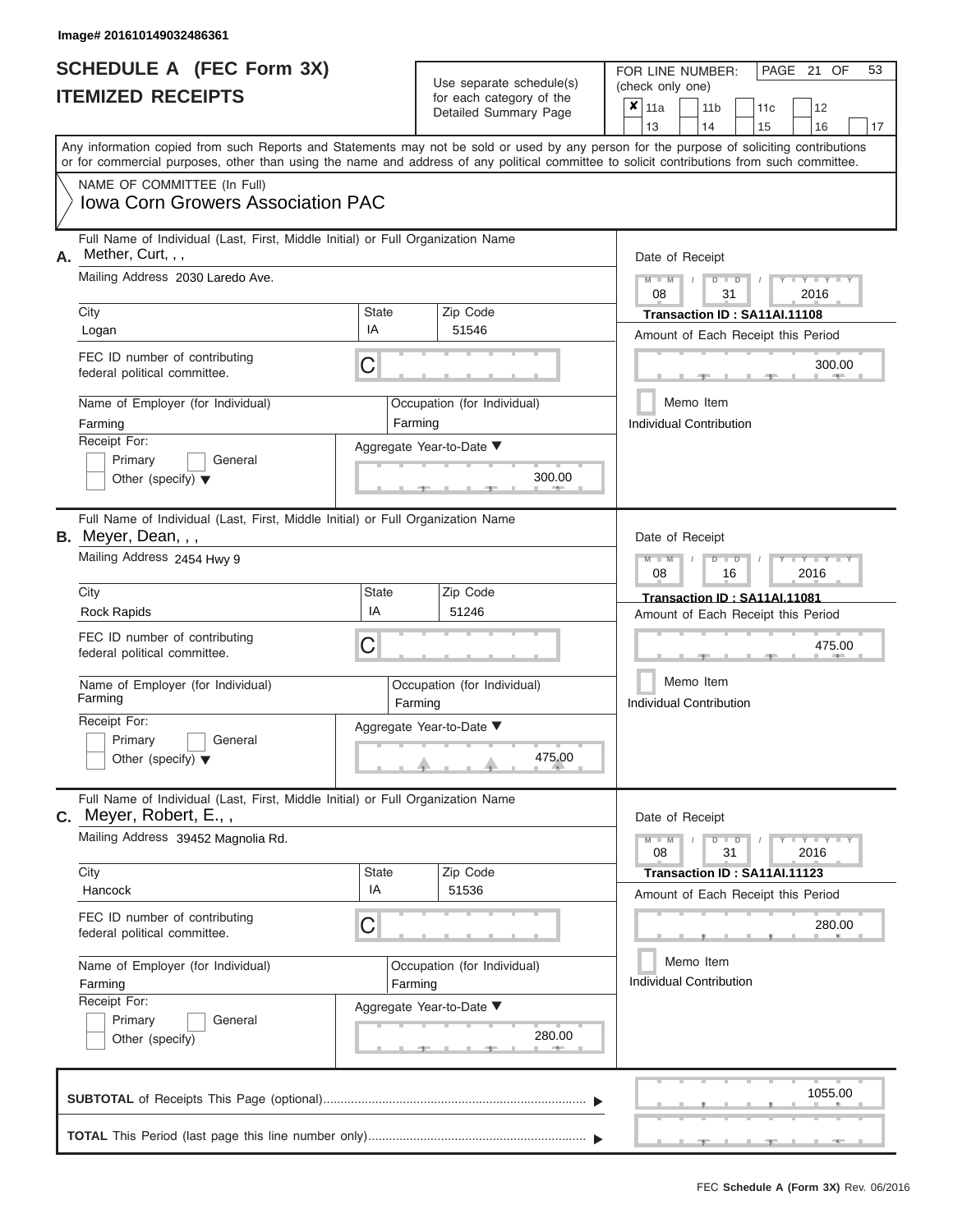|                          | <b>SCHEDULE A (FEC Form 3X)</b> |
|--------------------------|---------------------------------|
| <b>ITEMIZED RECEIPTS</b> |                                 |

FOR LINE NUMBER:<br>(check only one) Use separate schedule(s)<br>for each category of the

|    |                                                                                                                                                                                                                                                                                         |                          | $0.0011$ $0.000901$ $y$ $0.010$<br>Detailed Summary Page | ×       | 11a                                                                           |                                               | 11 <sub>b</sub><br>14 | 12<br>11c     |                                    |                     |    |  |  |  |  |  |  |
|----|-----------------------------------------------------------------------------------------------------------------------------------------------------------------------------------------------------------------------------------------------------------------------------------------|--------------------------|----------------------------------------------------------|---------|-------------------------------------------------------------------------------|-----------------------------------------------|-----------------------|---------------|------------------------------------|---------------------|----|--|--|--|--|--|--|
|    | Any information copied from such Reports and Statements may not be sold or used by any person for the purpose of soliciting contributions<br>or for commercial purposes, other than using the name and address of any political committee to solicit contributions from such committee. |                          |                                                          |         |                                                                               | 13                                            |                       |               | 15                                 | 16                  | 17 |  |  |  |  |  |  |
|    | NAME OF COMMITTEE (In Full)<br><b>Iowa Corn Growers Association PAC</b>                                                                                                                                                                                                                 |                          |                                                          |         |                                                                               |                                               |                       |               |                                    |                     |    |  |  |  |  |  |  |
| А. | Full Name of Individual (Last, First, Middle Initial) or Full Organization Name<br>Mohr, Jerry, E,,<br>Mailing Address 23785 130th Ave.                                                                                                                                                 |                          |                                                          |         |                                                                               | Date of Receipt<br>$M - M$<br>08              |                       | $D$ $D$       |                                    | $Y - Y - I$         |    |  |  |  |  |  |  |
|    | City                                                                                                                                                                                                                                                                                    | <b>State</b>             | Zip Code                                                 |         |                                                                               |                                               |                       | 31            | Transaction ID: SA11AI.11165       | 2016                |    |  |  |  |  |  |  |
|    | Eldridge                                                                                                                                                                                                                                                                                | IA                       | 52748                                                    |         |                                                                               |                                               |                       |               | Amount of Each Receipt this Period |                     |    |  |  |  |  |  |  |
|    | FEC ID number of contributing<br>federal political committee.                                                                                                                                                                                                                           | C                        |                                                          |         |                                                                               |                                               |                       |               |                                    | 200.00              |    |  |  |  |  |  |  |
|    | Name of Employer (for Individual)<br>Farming                                                                                                                                                                                                                                            |                          | Occupation (for Individual)<br>Farming                   |         |                                                                               | <b>Individual Contribution</b>                | Memo Item             |               |                                    |                     |    |  |  |  |  |  |  |
|    | Receipt For:<br>Primary<br>General<br>Other (specify) $\blacktriangledown$                                                                                                                                                                                                              |                          | Aggregate Year-to-Date ▼                                 | 1200.00 |                                                                               |                                               |                       |               |                                    |                     |    |  |  |  |  |  |  |
|    | Full Name of Individual (Last, First, Middle Initial) or Full Organization Name<br>B. Nelson, Stan, , ,                                                                                                                                                                                 | Date of Receipt          |                                                          |         |                                                                               |                                               |                       |               |                                    |                     |    |  |  |  |  |  |  |
|    | Mailing Address 18408 Roosevelt St.                                                                                                                                                                                                                                                     |                          |                                                          |         | $M - M$<br>$\blacksquare$<br>2016<br>08<br>31<br>Transaction ID: SA11AI.11161 |                                               |                       |               |                                    |                     |    |  |  |  |  |  |  |
|    | City<br>Middletown                                                                                                                                                                                                                                                                      | <b>State</b><br>IA       | Zip Code<br>52638                                        |         |                                                                               |                                               |                       |               |                                    |                     |    |  |  |  |  |  |  |
|    | FEC ID number of contributing<br>federal political committee.                                                                                                                                                                                                                           | С                        |                                                          |         |                                                                               | Amount of Each Receipt this Period<br>1000.00 |                       |               |                                    |                     |    |  |  |  |  |  |  |
|    | Name of Employer (for Individual)<br>Farming                                                                                                                                                                                                                                            |                          | Occupation (for Individual)<br>Farming                   |         | Memo Item<br><b>Individual Contribution</b>                                   |                                               |                       |               |                                    |                     |    |  |  |  |  |  |  |
|    | Receipt For:<br>Primary<br>General<br>Other (specify) $\blacktriangledown$                                                                                                                                                                                                              |                          | Aggregate Year-to-Date ▼                                 | 1000.00 |                                                                               |                                               |                       |               |                                    |                     |    |  |  |  |  |  |  |
| C. | Full Name of Individual (Last, First, Middle Initial) or Full Organization Name<br>Nieuwenhuis, Kelly, , ,                                                                                                                                                                              |                          |                                                          |         |                                                                               | Date of Receipt                               |                       |               |                                    |                     |    |  |  |  |  |  |  |
|    | Mailing Address 5910 410th Street                                                                                                                                                                                                                                                       |                          |                                                          |         |                                                                               | $M - M$<br>08                                 |                       | $D$ $D$<br>22 |                                    | $Y = Y = Y$<br>2016 |    |  |  |  |  |  |  |
|    | City<br>Primghar                                                                                                                                                                                                                                                                        | <b>State</b><br>IA       | Zip Code<br>51245                                        |         |                                                                               |                                               |                       |               | Transaction ID: SA11AI.11077       |                     |    |  |  |  |  |  |  |
|    | FEC ID number of contributing<br>federal political committee.                                                                                                                                                                                                                           | C                        |                                                          |         | Amount of Each Receipt this Period<br>325.00                                  |                                               |                       |               |                                    |                     |    |  |  |  |  |  |  |
|    | Name of Employer (for Individual)<br>Farming                                                                                                                                                                                                                                            | Farming                  | Occupation (for Individual)                              |         | Memo Item<br><b>Individual Contribution</b>                                   |                                               |                       |               |                                    |                     |    |  |  |  |  |  |  |
|    | Receipt For:<br>Primary<br>General<br>Other (specify)                                                                                                                                                                                                                                   | Aggregate Year-to-Date ▼ |                                                          |         |                                                                               |                                               |                       |               |                                    |                     |    |  |  |  |  |  |  |
|    |                                                                                                                                                                                                                                                                                         |                          |                                                          |         |                                                                               |                                               |                       |               |                                    | 1525.00             |    |  |  |  |  |  |  |
|    |                                                                                                                                                                                                                                                                                         |                          |                                                          |         |                                                                               |                                               |                       |               |                                    |                     |    |  |  |  |  |  |  |

PAGE 22 OF 53

 ▲ ▲ ▲ , , .

a.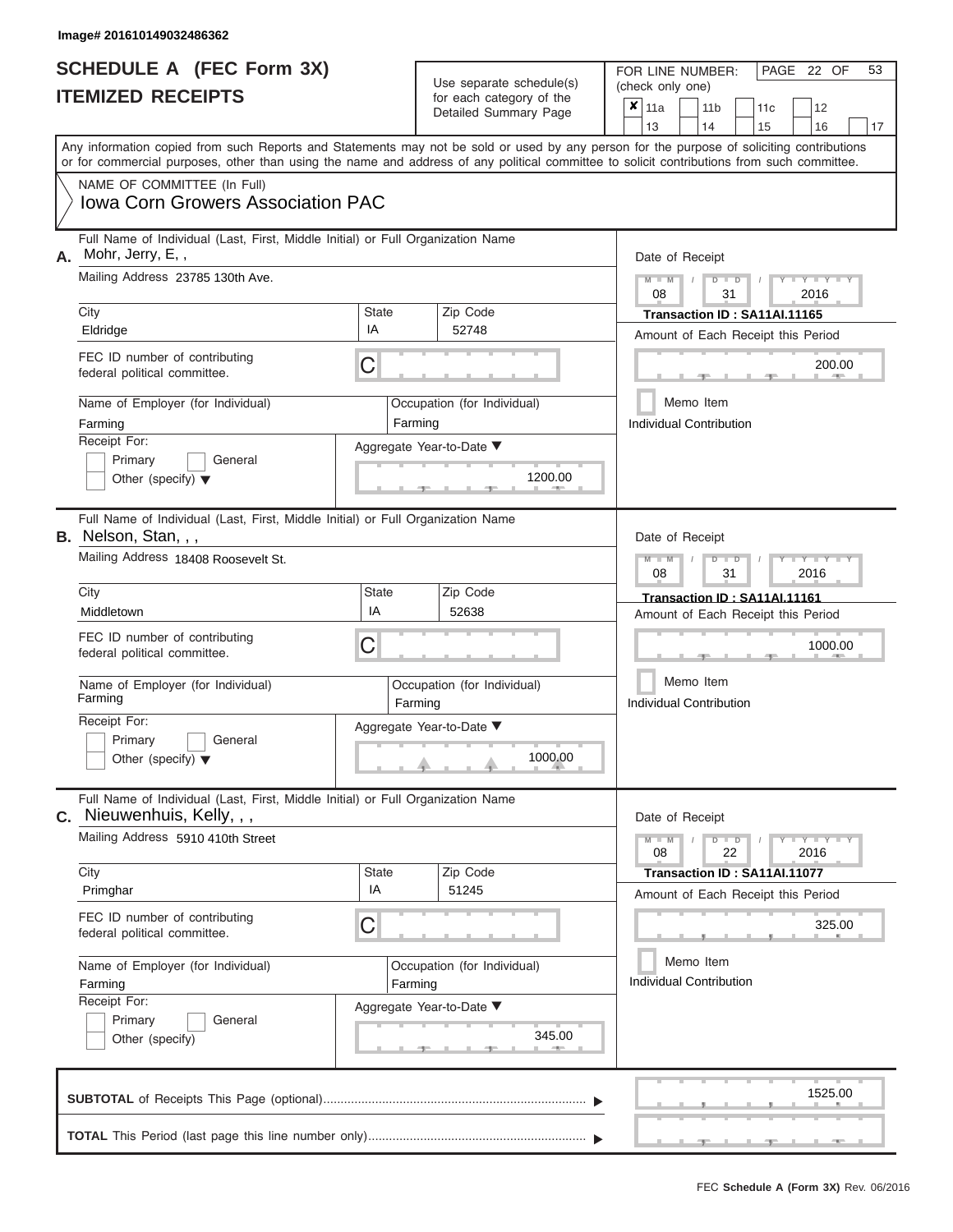|                          | <b>SCHEDULE A (FEC Form 3X)</b> |
|--------------------------|---------------------------------|
| <b>ITEMIZED RECEIPTS</b> |                                 |

FOR LINE NUMBER:<br>(check only one) Use separate schedule(s)<br>for each category of the

| IILMILLU INLVLII IV                                                                                                                                                                                                                                                                     |              | ivi cavii valcyviy vi liic<br>Detailed Summary Page | ×                                              | 11a                                         |                 | 11 <sub>b</sub>                | 11c                                |      | 12             |    |  |  |  |  |  |
|-----------------------------------------------------------------------------------------------------------------------------------------------------------------------------------------------------------------------------------------------------------------------------------------|--------------|-----------------------------------------------------|------------------------------------------------|---------------------------------------------|-----------------|--------------------------------|------------------------------------|------|----------------|----|--|--|--|--|--|
|                                                                                                                                                                                                                                                                                         |              |                                                     | 13                                             |                                             |                 | 14                             | 15                                 |      | 16             | 17 |  |  |  |  |  |
| Any information copied from such Reports and Statements may not be sold or used by any person for the purpose of soliciting contributions<br>or for commercial purposes, other than using the name and address of any political committee to solicit contributions from such committee. |              |                                                     |                                                |                                             |                 |                                |                                    |      |                |    |  |  |  |  |  |
| NAME OF COMMITTEE (In Full)                                                                                                                                                                                                                                                             |              |                                                     |                                                |                                             |                 |                                |                                    |      |                |    |  |  |  |  |  |
| <b>Iowa Corn Growers Association PAC</b>                                                                                                                                                                                                                                                |              |                                                     |                                                |                                             |                 |                                |                                    |      |                |    |  |  |  |  |  |
| Full Name of Individual (Last, First, Middle Initial) or Full Organization Name<br>Nieuwenhuis, Kelly, , ,<br>А.                                                                                                                                                                        |              |                                                     |                                                |                                             | Date of Receipt |                                |                                    |      |                |    |  |  |  |  |  |
| Mailing Address 5910 410th Street                                                                                                                                                                                                                                                       |              |                                                     | $M - M$<br>$-Y$<br>$D$ $D$<br>08<br>31<br>2016 |                                             |                 |                                |                                    |      |                |    |  |  |  |  |  |
| City                                                                                                                                                                                                                                                                                    | <b>State</b> | Zip Code                                            | Transaction ID: SA11AI.11124                   |                                             |                 |                                |                                    |      |                |    |  |  |  |  |  |
| Primghar                                                                                                                                                                                                                                                                                | IA           | 51245                                               | Amount of Each Receipt this Period             |                                             |                 |                                |                                    |      |                |    |  |  |  |  |  |
| FEC ID number of contributing<br>federal political committee.                                                                                                                                                                                                                           | C            |                                                     | 100.00<br><b>AND</b>                           |                                             |                 |                                |                                    |      |                |    |  |  |  |  |  |
| Name of Employer (for Individual)                                                                                                                                                                                                                                                       |              | Occupation (for Individual)                         |                                                |                                             | Memo Item       |                                |                                    |      |                |    |  |  |  |  |  |
| Farming                                                                                                                                                                                                                                                                                 |              | Farming                                             |                                                |                                             |                 | <b>Individual Contribution</b> |                                    |      |                |    |  |  |  |  |  |
| Receipt For:                                                                                                                                                                                                                                                                            |              | Aggregate Year-to-Date ▼                            |                                                |                                             |                 |                                |                                    |      |                |    |  |  |  |  |  |
| Primary<br>General                                                                                                                                                                                                                                                                      |              |                                                     |                                                |                                             |                 |                                |                                    |      |                |    |  |  |  |  |  |
| Other (specify) $\blacktriangledown$                                                                                                                                                                                                                                                    |              | 445.00<br><b>AREA</b>                               |                                                |                                             |                 |                                |                                    |      |                |    |  |  |  |  |  |
| Full Name of Individual (Last, First, Middle Initial) or Full Organization Name<br>B. Petersohn, Gary, , ,                                                                                                                                                                              |              |                                                     |                                                |                                             | Date of Receipt |                                |                                    |      |                |    |  |  |  |  |  |
| Mailing Address 1176 265th Avenue                                                                                                                                                                                                                                                       |              |                                                     |                                                | $M - M$<br>09                               |                 | $D$ $D$<br>12                  |                                    | 2016 |                |    |  |  |  |  |  |
| City                                                                                                                                                                                                                                                                                    | <b>State</b> | Zip Code                                            |                                                |                                             |                 |                                | Transaction ID: SA11AI.11193       |      |                |    |  |  |  |  |  |
| Tingley                                                                                                                                                                                                                                                                                 | IA           | 50863                                               |                                                | Amount of Each Receipt this Period          |                 |                                |                                    |      |                |    |  |  |  |  |  |
| FEC ID number of contributing<br>federal political committee.                                                                                                                                                                                                                           | C            |                                                     |                                                | 200.00                                      |                 |                                |                                    |      |                |    |  |  |  |  |  |
| Name of Employer (for Individual)<br>Farming                                                                                                                                                                                                                                            |              | Occupation (for Individual)<br>Farming              |                                                | Memo Item<br><b>Individual Contribution</b> |                 |                                |                                    |      |                |    |  |  |  |  |  |
| Receipt For:<br>Primary<br>General<br>Other (specify) $\blacktriangledown$                                                                                                                                                                                                              |              | Aggregate Year-to-Date ▼<br>400.00                  |                                                |                                             |                 |                                |                                    |      |                |    |  |  |  |  |  |
| Full Name of Individual (Last, First, Middle Initial) or Full Organization Name<br>$C.$ Phillips, Kyle, , ,                                                                                                                                                                             |              |                                                     |                                                |                                             | Date of Receipt |                                |                                    |      |                |    |  |  |  |  |  |
| Mailing Address 396 Newbold Street                                                                                                                                                                                                                                                      |              |                                                     |                                                | $M - M$<br>09                               |                 | $D$ $D$<br>12                  |                                    |      | Y LY L<br>2016 |    |  |  |  |  |  |
| City                                                                                                                                                                                                                                                                                    | <b>State</b> | Zip Code                                            |                                                |                                             |                 |                                | Transaction ID: SA11AI.11186       |      |                |    |  |  |  |  |  |
| Knoxville                                                                                                                                                                                                                                                                               | IA           | 50138                                               |                                                |                                             |                 |                                | Amount of Each Receipt this Period |      |                |    |  |  |  |  |  |
| FEC ID number of contributing<br>federal political committee.                                                                                                                                                                                                                           | С            |                                                     |                                                |                                             |                 |                                |                                    |      | 100.00         |    |  |  |  |  |  |
| Name of Employer (for Individual)<br>self employed                                                                                                                                                                                                                                      | farmer       | Occupation (for Individual)                         |                                                |                                             | Memo Item       | <b>Individual Contribution</b> |                                    |      |                |    |  |  |  |  |  |
| Receipt For:<br>Primary<br>General<br>Other (specify)                                                                                                                                                                                                                                   |              | Aggregate Year-to-Date ▼<br>1100.00<br>- 1          |                                                |                                             |                 |                                |                                    |      |                |    |  |  |  |  |  |
|                                                                                                                                                                                                                                                                                         |              |                                                     |                                                |                                             |                 |                                |                                    |      | 400.00         |    |  |  |  |  |  |

 ▲ ▲ ▲ , , . **TOTAL** This Period (last page this line number only)............................................................... ▼ ▼

PAGE 23 OF 53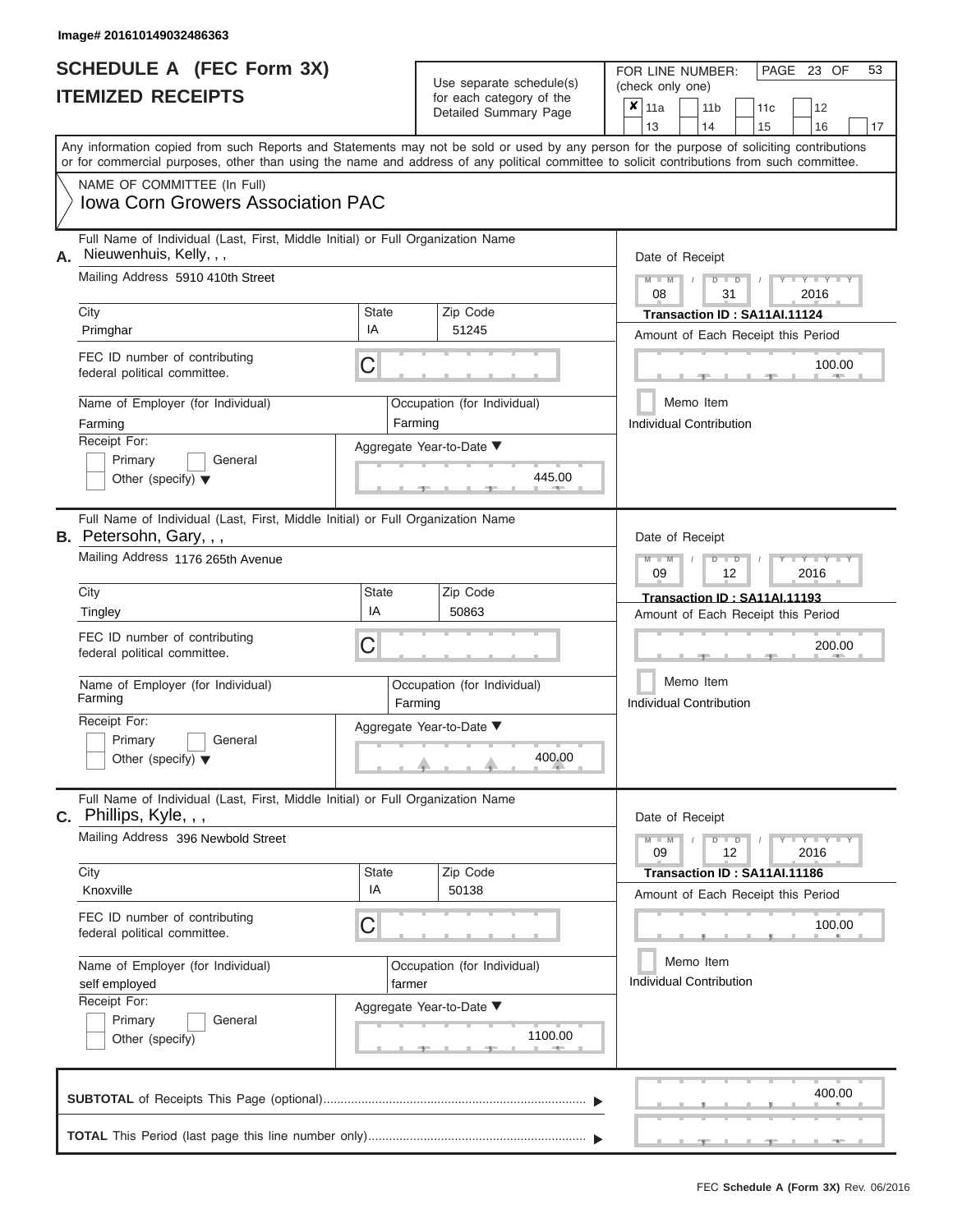|                          | <b>SCHEDULE A (FEC Form 3X)</b> |
|--------------------------|---------------------------------|
| <b>ITEMIZED RECEIPTS</b> |                                 |

FOR LINE NUMBER:<br>(check only one) Use separate schedule $(s)$  for each category of the

|    | <u>II EMILED REVEIF I J</u>                                                                                                                                                                                                                                                             |              | for each category of the<br>Detailed Summary Page            | ×                                  | 11a                                               |  | 11 <sub>b</sub>   | 11c                                | 12                          |        |  |  |  |  |  |  |
|----|-----------------------------------------------------------------------------------------------------------------------------------------------------------------------------------------------------------------------------------------------------------------------------------------|--------------|--------------------------------------------------------------|------------------------------------|---------------------------------------------------|--|-------------------|------------------------------------|-----------------------------|--------|--|--|--|--|--|--|
|    |                                                                                                                                                                                                                                                                                         |              |                                                              |                                    | 13                                                |  | 14                | 15                                 | 16                          | 17     |  |  |  |  |  |  |
|    | Any information copied from such Reports and Statements may not be sold or used by any person for the purpose of soliciting contributions<br>or for commercial purposes, other than using the name and address of any political committee to solicit contributions from such committee. |              |                                                              |                                    |                                                   |  |                   |                                    |                             |        |  |  |  |  |  |  |
|    | NAME OF COMMITTEE (In Full)                                                                                                                                                                                                                                                             |              |                                                              |                                    |                                                   |  |                   |                                    |                             |        |  |  |  |  |  |  |
|    | <b>Iowa Corn Growers Association PAC</b>                                                                                                                                                                                                                                                |              |                                                              |                                    |                                                   |  |                   |                                    |                             |        |  |  |  |  |  |  |
| А. | Full Name of Individual (Last, First, Middle Initial) or Full Organization Name<br>Pietila, John, , ,                                                                                                                                                                                   |              |                                                              |                                    | Date of Receipt                                   |  |                   |                                    |                             |        |  |  |  |  |  |  |
|    | Mailing Address 5716 NW 92nd Court                                                                                                                                                                                                                                                      |              |                                                              |                                    | Y L Y L<br>$M - M$<br>$D$ $D$<br>08<br>31<br>2016 |  |                   |                                    |                             |        |  |  |  |  |  |  |
|    | City                                                                                                                                                                                                                                                                                    | <b>State</b> | Zip Code                                                     |                                    | Transaction ID : SA11AI.11098                     |  |                   |                                    |                             |        |  |  |  |  |  |  |
|    | Johnston                                                                                                                                                                                                                                                                                | IA           | 50131                                                        | Amount of Each Receipt this Period |                                                   |  |                   |                                    |                             |        |  |  |  |  |  |  |
|    | FEC ID number of contributing<br>federal political committee.                                                                                                                                                                                                                           | С            |                                                              | 500.00                             |                                                   |  |                   |                                    |                             |        |  |  |  |  |  |  |
|    | Name of Employer (for Individual)<br>Davis, Brown Law Firm                                                                                                                                                                                                                              |              | Occupation (for Individual)<br>attorney                      |                                    | Individual Contribution                           |  | Memo Item         |                                    |                             |        |  |  |  |  |  |  |
|    | Receipt For:                                                                                                                                                                                                                                                                            |              | Aggregate Year-to-Date ▼                                     |                                    |                                                   |  |                   |                                    |                             |        |  |  |  |  |  |  |
|    | Primary<br>General<br>Other (specify) $\blacktriangledown$                                                                                                                                                                                                                              |              | 500.00                                                       |                                    |                                                   |  |                   |                                    |                             |        |  |  |  |  |  |  |
|    | Full Name of Individual (Last, First, Middle Initial) or Full Organization Name<br><b>B.</b> Preston, Alyssa, , ,                                                                                                                                                                       |              |                                                              |                                    | Date of Receipt                                   |  |                   |                                    |                             |        |  |  |  |  |  |  |
|    | Mailing Address 10533 110th Avenue                                                                                                                                                                                                                                                      |              |                                                              |                                    | $M$ $M$<br>08                                     |  | ъ<br>$\Box$<br>31 |                                    | Y T Y T<br>2016             |        |  |  |  |  |  |  |
|    | City                                                                                                                                                                                                                                                                                    | State        | Zip Code                                                     |                                    |                                                   |  |                   | Transaction ID: SA11AI.11111       |                             |        |  |  |  |  |  |  |
|    | Indianola                                                                                                                                                                                                                                                                               | IA           | 50125                                                        |                                    |                                                   |  |                   | Amount of Each Receipt this Period |                             |        |  |  |  |  |  |  |
|    | FEC ID number of contributing<br>federal political committee.                                                                                                                                                                                                                           | С            |                                                              |                                    |                                                   |  |                   |                                    |                             | 270.00 |  |  |  |  |  |  |
|    | Name of Employer (for Individual)<br>Iowa Corn Growers                                                                                                                                                                                                                                  |              | Occupation (for Individual)<br><b>District Field Manager</b> |                                    | Memo Item<br>Individual Contribution              |  |                   |                                    |                             |        |  |  |  |  |  |  |
|    | Receipt For:<br>Primary<br>General<br>Other (specify) $\blacktriangledown$                                                                                                                                                                                                              |              | Aggregate Year-to-Date ▼<br>270.00                           |                                    |                                                   |  |                   |                                    |                             |        |  |  |  |  |  |  |
|    | Full Name of Individual (Last, First, Middle Initial) or Full Organization Name<br>C. Recker, Mark, A,,                                                                                                                                                                                 |              |                                                              |                                    | Date of Receipt                                   |  |                   |                                    |                             |        |  |  |  |  |  |  |
|    | Mailing Address 9768 70th St.                                                                                                                                                                                                                                                           |              |                                                              |                                    | $M - M$<br>07                                     |  | $D$ $D$<br>11     |                                    | $Y - Y - Y - Y - Y$<br>2016 |        |  |  |  |  |  |  |
|    | City                                                                                                                                                                                                                                                                                    | State        | Zip Code                                                     |                                    |                                                   |  |                   | Transaction ID: SA11AI.11039       |                             |        |  |  |  |  |  |  |
|    | Arlington                                                                                                                                                                                                                                                                               | IA           | 50606                                                        |                                    |                                                   |  |                   | Amount of Each Receipt this Period |                             |        |  |  |  |  |  |  |
|    | FEC ID number of contributing<br>federal political committee.                                                                                                                                                                                                                           | С            |                                                              |                                    |                                                   |  |                   |                                    | 1000.00                     |        |  |  |  |  |  |  |
|    | Name of Employer (for Individual)<br>Farming                                                                                                                                                                                                                                            | Farming      | Occupation (for Individual)                                  |                                    | <b>Individual Contribution</b>                    |  | Memo Item         |                                    |                             |        |  |  |  |  |  |  |
|    | Receipt For:                                                                                                                                                                                                                                                                            |              | Aggregate Year-to-Date ▼                                     |                                    |                                                   |  |                   |                                    |                             |        |  |  |  |  |  |  |
|    | General<br>Primary                                                                                                                                                                                                                                                                      |              |                                                              |                                    |                                                   |  |                   |                                    |                             |        |  |  |  |  |  |  |
|    | Other (specify)                                                                                                                                                                                                                                                                         |              | 1000.00                                                      |                                    |                                                   |  |                   |                                    |                             |        |  |  |  |  |  |  |
|    |                                                                                                                                                                                                                                                                                         |              |                                                              |                                    |                                                   |  |                   |                                    | 1770.00                     |        |  |  |  |  |  |  |
|    |                                                                                                                                                                                                                                                                                         |              |                                                              |                                    |                                                   |  |                   |                                    |                             |        |  |  |  |  |  |  |

PAGE 24 OF 53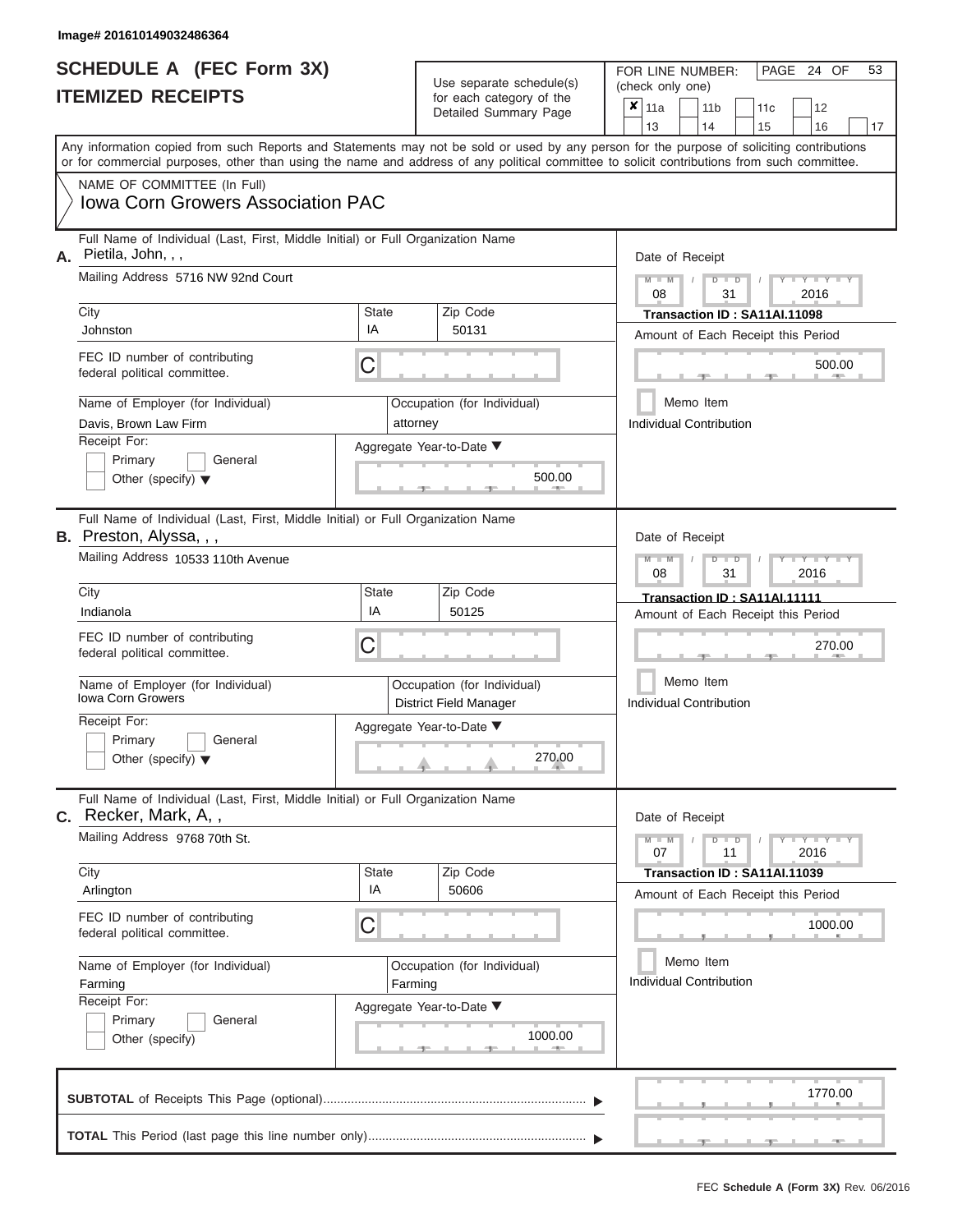|                          | SCHEDULE A (FEC Form 3X) |
|--------------------------|--------------------------|
| <b>ITEMIZED RECEIPTS</b> |                          |

FOR LINE NUMBER:<br>(check only one) Use separate schedule(s)<br>for each category of the

|    |                                                                                                                                                                                                                                                                                         |                                                                        |                             | badii balogory of the<br>Detailed Summary Page | x                                    | 11a<br>13                                                                                   |               |           | 14 | 11 <sub>b</sub> |  | 11 <sub>c</sub><br>15              |  | 12<br>16                 | 17 |  |
|----|-----------------------------------------------------------------------------------------------------------------------------------------------------------------------------------------------------------------------------------------------------------------------------------------|------------------------------------------------------------------------|-----------------------------|------------------------------------------------|--------------------------------------|---------------------------------------------------------------------------------------------|---------------|-----------|----|-----------------|--|------------------------------------|--|--------------------------|----|--|
|    | Any information copied from such Reports and Statements may not be sold or used by any person for the purpose of soliciting contributions<br>or for commercial purposes, other than using the name and address of any political committee to solicit contributions from such committee. |                                                                        |                             |                                                |                                      |                                                                                             |               |           |    |                 |  |                                    |  |                          |    |  |
|    | NAME OF COMMITTEE (In Full)<br><b>Iowa Corn Growers Association PAC</b>                                                                                                                                                                                                                 |                                                                        |                             |                                                |                                      |                                                                                             |               |           |    |                 |  |                                    |  |                          |    |  |
| А. | Full Name of Individual (Last, First, Middle Initial) or Full Organization Name<br>Recker, Mark, A,,<br>Mailing Address 9768 70th St.                                                                                                                                                   |                                                                        |                             |                                                |                                      | Date of Receipt                                                                             | 08            | $M - M$ / |    | $D$ $D$<br>31   |  |                                    |  | 2016                     |    |  |
|    | City                                                                                                                                                                                                                                                                                    | State                                                                  |                             | Zip Code                                       |                                      |                                                                                             |               |           |    |                 |  | Transaction ID: SA11AI.11143       |  |                          |    |  |
|    | Arlington                                                                                                                                                                                                                                                                               | IA                                                                     |                             | 50606                                          |                                      |                                                                                             |               |           |    |                 |  | Amount of Each Receipt this Period |  |                          |    |  |
|    | FEC ID number of contributing<br>federal political committee.                                                                                                                                                                                                                           | С                                                                      |                             |                                                |                                      |                                                                                             |               |           |    |                 |  |                                    |  | 500.00                   |    |  |
|    | Name of Employer (for Individual)<br>Farming                                                                                                                                                                                                                                            | Farming                                                                |                             | Occupation (for Individual)                    | Memo Item<br>Individual Contribution |                                                                                             |               |           |    |                 |  |                                    |  |                          |    |  |
|    | Receipt For:<br>Primary<br>General<br>Other (specify) $\blacktriangledown$                                                                                                                                                                                                              |                                                                        |                             | Aggregate Year-to-Date ▼<br>1500.00            |                                      |                                                                                             |               |           |    |                 |  |                                    |  |                          |    |  |
|    | Full Name of Individual (Last, First, Middle Initial) or Full Organization Name<br><b>B.</b> Rempp, Kevin, P,,                                                                                                                                                                          |                                                                        |                             |                                                | Date of Receipt                      |                                                                                             |               |           |    |                 |  |                                    |  |                          |    |  |
|    | Mailing Address 1543 500th Ave.                                                                                                                                                                                                                                                         | $M - M$<br>$D$ $D$<br>2016<br>08<br>31<br>Transaction ID: SA11AI.11170 |                             |                                                |                                      |                                                                                             |               |           |    |                 |  |                                    |  |                          |    |  |
|    | City<br>Montezuma                                                                                                                                                                                                                                                                       | State<br>IA                                                            |                             | Zip Code<br>50171                              |                                      |                                                                                             |               |           |    |                 |  | Amount of Each Receipt this Period |  |                          |    |  |
|    | FEC ID number of contributing<br>federal political committee.                                                                                                                                                                                                                           | С                                                                      |                             |                                                |                                      | 500.00                                                                                      |               |           |    |                 |  |                                    |  |                          |    |  |
|    | Name of Employer (for Individual)<br>Farming                                                                                                                                                                                                                                            | Farming                                                                | Occupation (for Individual) | Memo Item<br><b>Individual Contribution</b>    |                                      |                                                                                             |               |           |    |                 |  |                                    |  |                          |    |  |
|    | Receipt For:<br>Primary<br>General<br>Other (specify) $\blacktriangledown$                                                                                                                                                                                                              |                                                                        |                             | Aggregate Year-to-Date ▼<br>500.00             |                                      |                                                                                             |               |           |    |                 |  |                                    |  |                          |    |  |
|    | Full Name of Individual (Last, First, Middle Initial) or Full Organization Name<br>$c.$ Rohwer, Bruce, S,,                                                                                                                                                                              |                                                                        |                             |                                                |                                      | Date of Receipt                                                                             |               |           |    |                 |  |                                    |  |                          |    |  |
|    | Mailing Address 4390 Redwing Ave.                                                                                                                                                                                                                                                       |                                                                        |                             |                                                |                                      |                                                                                             | $M - M$<br>08 |           |    | $D$ $D$<br>31   |  |                                    |  | $-Y - Y - Y - Y$<br>2016 |    |  |
|    | City<br>Paullina                                                                                                                                                                                                                                                                        | State<br>IA                                                            |                             | Zip Code<br>51046                              |                                      |                                                                                             |               |           |    |                 |  | Transaction ID: SA11AI.11125       |  |                          |    |  |
|    | FEC ID number of contributing<br>federal political committee.                                                                                                                                                                                                                           | С                                                                      |                             |                                                |                                      | Amount of Each Receipt this Period<br>680.00<br>Memo Item<br><b>Individual Contribution</b> |               |           |    |                 |  |                                    |  |                          |    |  |
|    | Name of Employer (for Individual)<br>Farming                                                                                                                                                                                                                                            | Farming                                                                |                             | Occupation (for Individual)                    |                                      |                                                                                             |               |           |    |                 |  |                                    |  |                          |    |  |
|    | Receipt For:<br>Primary<br>General<br>Other (specify)                                                                                                                                                                                                                                   |                                                                        |                             | Aggregate Year-to-Date ▼<br>780.00             |                                      |                                                                                             |               |           |    |                 |  |                                    |  |                          |    |  |
|    |                                                                                                                                                                                                                                                                                         |                                                                        |                             |                                                |                                      |                                                                                             |               |           |    |                 |  |                                    |  | 1680.00                  |    |  |
|    |                                                                                                                                                                                                                                                                                         |                                                                        |                             |                                                |                                      |                                                                                             |               |           |    |                 |  |                                    |  |                          |    |  |

PAGE 25 OF 53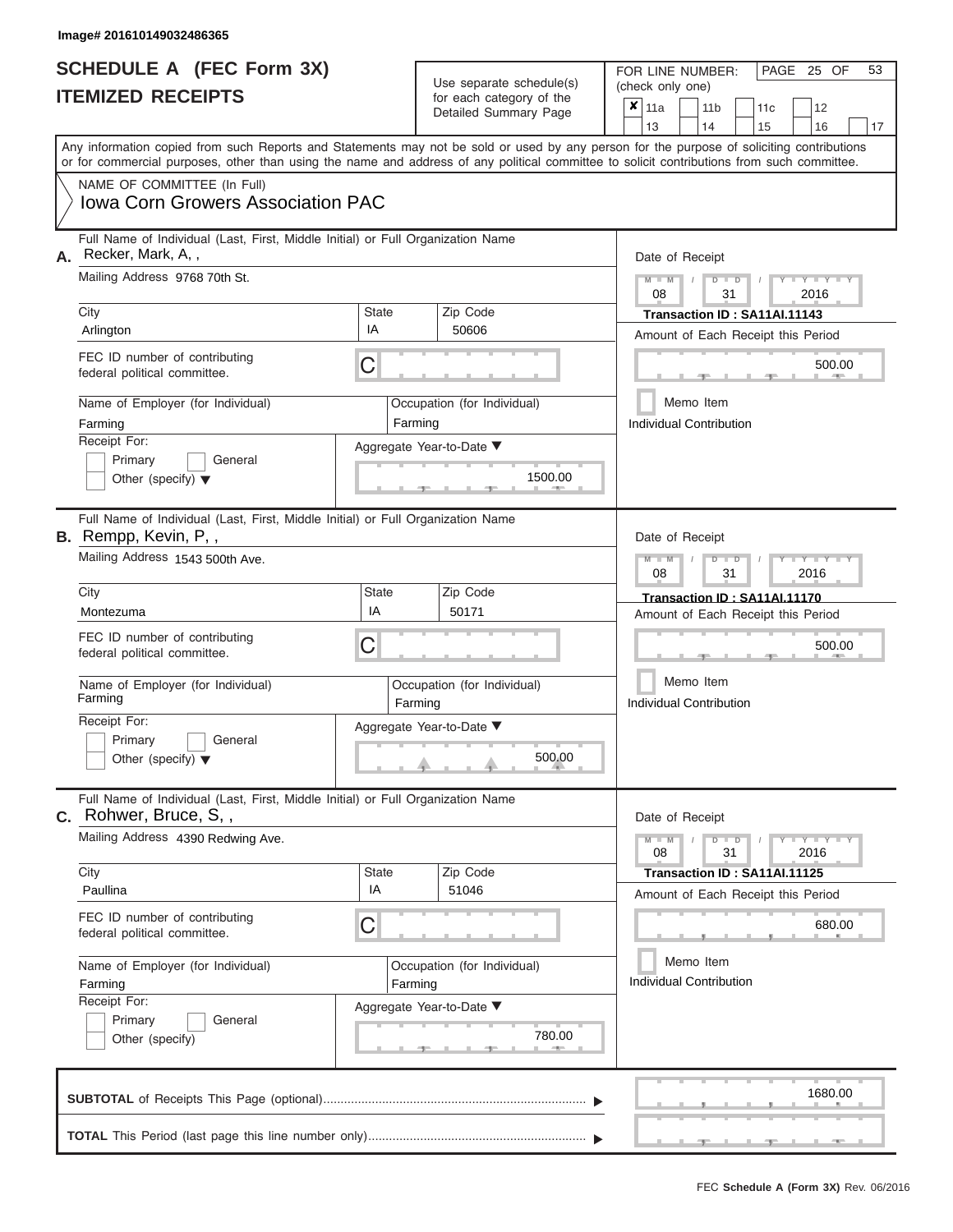|                          | SCHEDULE A (FEC Form 3X) |
|--------------------------|--------------------------|
| <b>ITEMIZED RECEIPTS</b> |                          |

FOR LINE NUMBER:<br>(check only one) Use separate schedule(s)<br>for each category of the

|    |                                                                                                                                                                                                                                                                                         |                                    | $\frac{1}{2}$<br>Detailed Summary Page | ×                           | 11a<br>13                            |                                                                    | 14              | 11 <sub>b</sub> | 11 <sub>c</sub><br>15 | 12<br>16                  | 17                                 |              |  |  |  |  |  |  |
|----|-----------------------------------------------------------------------------------------------------------------------------------------------------------------------------------------------------------------------------------------------------------------------------------------|------------------------------------|----------------------------------------|-----------------------------|--------------------------------------|--------------------------------------------------------------------|-----------------|-----------------|-----------------------|---------------------------|------------------------------------|--------------|--|--|--|--|--|--|
|    | Any information copied from such Reports and Statements may not be sold or used by any person for the purpose of soliciting contributions<br>or for commercial purposes, other than using the name and address of any political committee to solicit contributions from such committee. |                                    |                                        |                             |                                      |                                                                    |                 |                 |                       |                           |                                    |              |  |  |  |  |  |  |
|    | NAME OF COMMITTEE (In Full)<br><b>Iowa Corn Growers Association PAC</b>                                                                                                                                                                                                                 |                                    |                                        |                             |                                      |                                                                    |                 |                 |                       |                           |                                    |              |  |  |  |  |  |  |
| А. | Full Name of Individual (Last, First, Middle Initial) or Full Organization Name<br>Ross, Kevin, J,,<br>Mailing Address 25426 320th St.                                                                                                                                                  |                                    |                                        |                             | Date of Receipt<br>$M - M$<br>09     |                                                                    |                 | $D$ $D$<br>16   |                       | 2016                      |                                    |              |  |  |  |  |  |  |
|    | City                                                                                                                                                                                                                                                                                    | <b>State</b>                       |                                        | Zip Code                    |                                      |                                                                    |                 |                 |                       |                           | Transaction ID: SA11AI.11197       |              |  |  |  |  |  |  |
|    | Minden                                                                                                                                                                                                                                                                                  |                                    | 51553                                  |                             |                                      |                                                                    |                 |                 |                       |                           | Amount of Each Receipt this Period |              |  |  |  |  |  |  |
|    | FEC ID number of contributing<br>federal political committee.                                                                                                                                                                                                                           | С                                  |                                        |                             |                                      |                                                                    |                 |                 |                       |                           |                                    | 680.00       |  |  |  |  |  |  |
|    | Name of Employer (for Individual)<br>Farming                                                                                                                                                                                                                                            |                                    | Farming                                | Occupation (for Individual) |                                      | Individual Contribution                                            | Memo Item       |                 |                       |                           |                                    |              |  |  |  |  |  |  |
|    | Receipt For:<br>Aggregate Year-to-Date ▼<br>Primary<br>General<br>Other (specify) $\blacktriangledown$                                                                                                                                                                                  |                                    |                                        |                             |                                      |                                                                    |                 |                 |                       |                           |                                    |              |  |  |  |  |  |  |
|    | Full Name of Individual (Last, First, Middle Initial) or Full Organization Name<br>B. Ross, Sara, , ,                                                                                                                                                                                   |                                    | Date of Receipt                        |                             |                                      |                                                                    |                 |                 |                       |                           |                                    |              |  |  |  |  |  |  |
|    | Mailing Address 25426 320th St.                                                                                                                                                                                                                                                         | $M - M$<br>08<br>31<br>2016        |                                        |                             |                                      |                                                                    |                 |                 |                       |                           |                                    |              |  |  |  |  |  |  |
|    | City<br>Minden                                                                                                                                                                                                                                                                          | <b>State</b><br>IA                 |                                        | Zip Code<br>51553           |                                      | Transaction ID: SA11AI.11138<br>Amount of Each Receipt this Period |                 |                 |                       |                           |                                    |              |  |  |  |  |  |  |
|    | FEC ID number of contributing<br>federal political committee.                                                                                                                                                                                                                           | С                                  |                                        |                             |                                      | 920.00                                                             |                 |                 |                       |                           |                                    |              |  |  |  |  |  |  |
|    | Name of Employer (for Individual)<br>Farming                                                                                                                                                                                                                                            |                                    | Farming                                | Occupation (for Individual) | Memo Item<br>Individual Contribution |                                                                    |                 |                 |                       |                           |                                    |              |  |  |  |  |  |  |
|    | Receipt For:<br>Primary<br>General<br>Other (specify) $\blacktriangledown$                                                                                                                                                                                                              | Aggregate Year-to-Date ▼           |                                        | 920.00                      |                                      |                                                                    |                 |                 |                       |                           |                                    |              |  |  |  |  |  |  |
|    | Full Name of Individual (Last, First, Middle Initial) or Full Organization Name<br>$c.$ Schaaf, Shane, R,,                                                                                                                                                                              |                                    |                                        |                             |                                      |                                                                    | Date of Receipt |                 |                       |                           |                                    |              |  |  |  |  |  |  |
|    | Mailing Address 14439 320th St.                                                                                                                                                                                                                                                         |                                    |                                        |                             |                                      |                                                                    | 08              |                 |                       | D<br>$\blacksquare$<br>22 |                                    | Y TY<br>2016 |  |  |  |  |  |  |
|    | City<br>Treynor                                                                                                                                                                                                                                                                         | <b>State</b><br>IA                 |                                        | Zip Code<br>51575           |                                      |                                                                    |                 |                 |                       |                           | Transaction ID: SA11AI.11093       |              |  |  |  |  |  |  |
|    | FEC ID number of contributing<br>federal political committee.                                                                                                                                                                                                                           | С                                  |                                        |                             |                                      | Amount of Each Receipt this Period<br>430.00                       |                 |                 |                       |                           |                                    |              |  |  |  |  |  |  |
|    | Name of Employer (for Individual)<br>Farming                                                                                                                                                                                                                                            | Farming                            |                                        | Occupation (for Individual) |                                      | Memo Item<br><b>Individual Contribution</b>                        |                 |                 |                       |                           |                                    |              |  |  |  |  |  |  |
|    | Receipt For:<br>Primary<br>General<br>Other (specify)                                                                                                                                                                                                                                   | Aggregate Year-to-Date ▼<br>430.00 |                                        |                             |                                      |                                                                    |                 |                 |                       |                           |                                    |              |  |  |  |  |  |  |
|    |                                                                                                                                                                                                                                                                                         |                                    |                                        |                             |                                      |                                                                    |                 |                 |                       |                           |                                    | 2030.00      |  |  |  |  |  |  |
|    |                                                                                                                                                                                                                                                                                         |                                    |                                        |                             |                                      |                                                                    |                 |                 |                       |                           |                                    |              |  |  |  |  |  |  |

PAGE 26 OF 53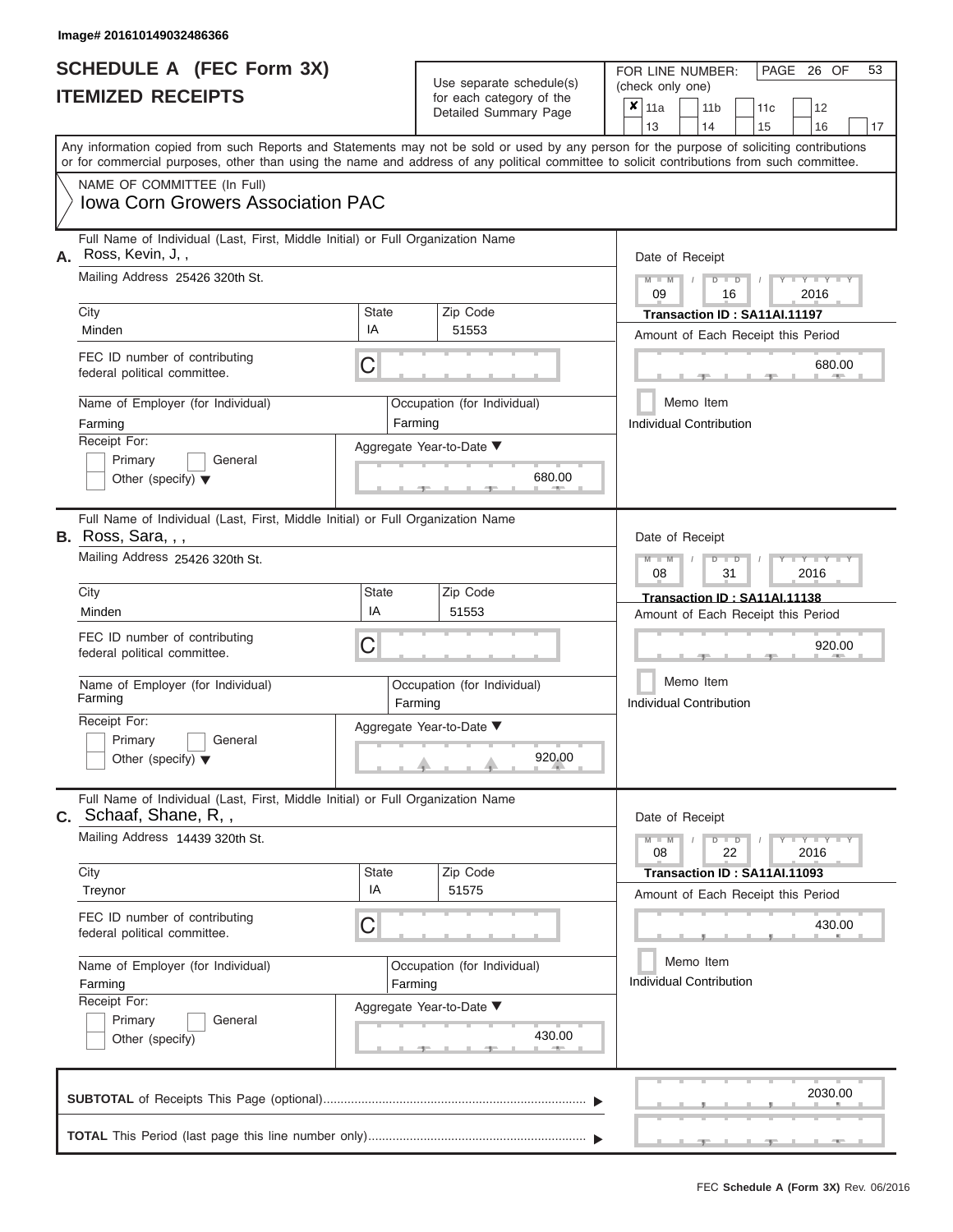| <b>SCHEDULE A (FEC Form 3X)</b> |  |  |
|---------------------------------|--|--|
| <b>ITEMIZED RECEIPTS</b>        |  |  |

FOR LINE NUMBER:<br>(check only one) Use separate schedule(s) (check only one) for each category of the  $\Box$ 

| <b>ITEMIZED RECEIPTS</b>                                                                                                                                                                                                                                                                |                             | for each category of the<br>Detailed Summary Page | ×<br>11 <sub>b</sub><br>11a<br>11c<br>12<br>14<br>16<br>13<br>15<br>17 |  |  |  |
|-----------------------------------------------------------------------------------------------------------------------------------------------------------------------------------------------------------------------------------------------------------------------------------------|-----------------------------|---------------------------------------------------|------------------------------------------------------------------------|--|--|--|
| Any information copied from such Reports and Statements may not be sold or used by any person for the purpose of soliciting contributions<br>or for commercial purposes, other than using the name and address of any political committee to solicit contributions from such committee. |                             |                                                   |                                                                        |  |  |  |
| NAME OF COMMITTEE (In Full)<br><b>Iowa Corn Growers Association PAC</b>                                                                                                                                                                                                                 |                             |                                                   |                                                                        |  |  |  |
| Full Name of Individual (Last, First, Middle Initial) or Full Organization Name<br>A. Schuver, Matthew, J,,                                                                                                                                                                             |                             |                                                   | Date of Receipt                                                        |  |  |  |
| Mailing Address 715 Evans St.                                                                                                                                                                                                                                                           |                             |                                                   | $Y - Y - I$<br>D<br>$\blacksquare$<br>22<br>2016<br>08                 |  |  |  |
| City<br>Sioux Rapids                                                                                                                                                                                                                                                                    | <b>State</b><br>IA          | Zip Code<br>50585                                 | Transaction ID: SA11AI.11075<br>Amount of Each Receipt this Period     |  |  |  |
| FEC ID number of contributing<br>federal political committee.                                                                                                                                                                                                                           | C                           |                                                   | 225.00                                                                 |  |  |  |
| Name of Employer (for Individual)<br>Farming                                                                                                                                                                                                                                            |                             | Occupation (for Individual)<br>Farming            | Memo Item<br>Individual Contribution                                   |  |  |  |
| Receipt For:<br>Primary<br>General<br>Other (specify) $\blacktriangledown$                                                                                                                                                                                                              |                             | Aggregate Year-to-Date ▼<br>325.00                |                                                                        |  |  |  |
| Full Name of Individual (Last, First, Middle Initial) or Full Organization Name<br><b>B.</b> Sieck, David, A,,                                                                                                                                                                          |                             |                                                   | Date of Receipt                                                        |  |  |  |
| Mailing Address 1710 Timber Lane                                                                                                                                                                                                                                                        | Y I Y I<br>2016<br>08<br>16 |                                                   |                                                                        |  |  |  |
| City<br>Glenwood                                                                                                                                                                                                                                                                        | <b>State</b><br>IA          | Zip Code<br>51534                                 | Transaction ID: SA11AI.11070<br>Amount of Each Receipt this Period     |  |  |  |
| FEC ID number of contributing<br>federal political committee.                                                                                                                                                                                                                           | С                           |                                                   | 600.00                                                                 |  |  |  |
| Name of Employer (for Individual)<br>Farming                                                                                                                                                                                                                                            |                             | Occupation (for Individual)<br>Farming            | Memo Item<br><b>Individual Contribution</b>                            |  |  |  |
| Receipt For:<br>Primary<br>General<br>Other (specify) $\blacktriangledown$                                                                                                                                                                                                              |                             | Aggregate Year-to-Date ▼<br>600.00                |                                                                        |  |  |  |
| Full Name of Individual (Last, First, Middle Initial) or Full Organization Name<br>C. Skunes, Kevin, , ,                                                                                                                                                                                |                             |                                                   | Date of Receipt                                                        |  |  |  |
| Mailing Address 2173 156th Avenue SE                                                                                                                                                                                                                                                    |                             |                                                   | $M - M$<br>D<br>$\blacksquare$<br>08<br>31<br>2016                     |  |  |  |
| City<br>Arthur                                                                                                                                                                                                                                                                          | <b>State</b><br><b>ND</b>   | Zip Code<br>58006                                 | Transaction ID: SA11AI.11164<br>Amount of Each Receipt this Period     |  |  |  |
| FEC ID number of contributing<br>federal political committee.                                                                                                                                                                                                                           | C                           |                                                   | 820.00                                                                 |  |  |  |
| Name of Employer (for Individual)<br>Farming                                                                                                                                                                                                                                            | Farming                     | Occupation (for Individual)                       | Memo Item<br><b>Individual Contribution</b>                            |  |  |  |
| Receipt For:<br>Primary<br>General<br>Other (specify)                                                                                                                                                                                                                                   |                             | Aggregate Year-to-Date ▼<br>820.00<br>on.<br>$-1$ |                                                                        |  |  |  |
|                                                                                                                                                                                                                                                                                         |                             |                                                   | 1645.00                                                                |  |  |  |
|                                                                                                                                                                                                                                                                                         |                             |                                                   |                                                                        |  |  |  |

PAGE 27 OF 53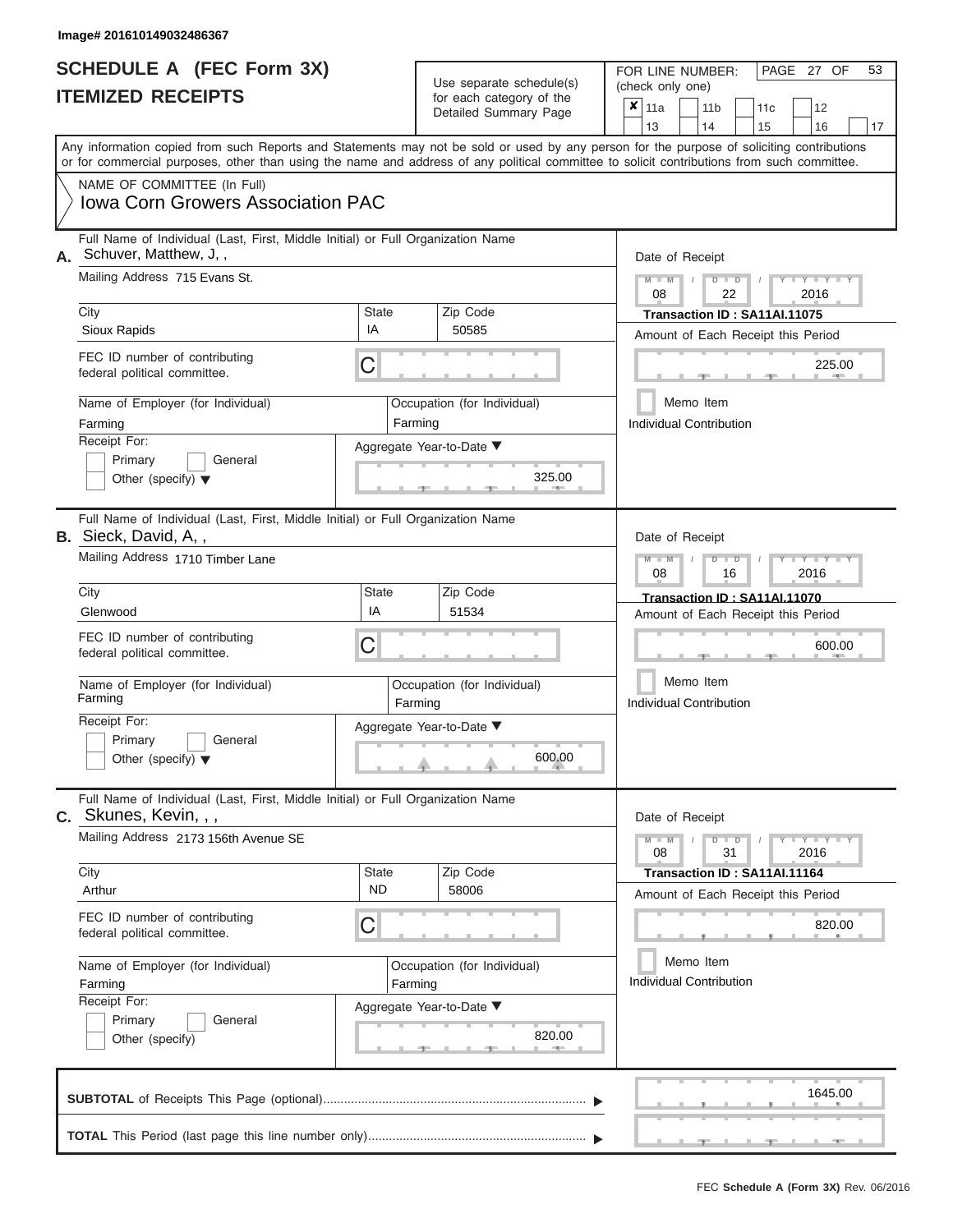|                          | <b>SCHEDULE A (FEC Form 3X)</b> |
|--------------------------|---------------------------------|
| <b>ITEMIZED RECEIPTS</b> |                                 |

**TOTAL** This Period (last page this line number only)...............................................................

FOR LINE NUMBER: PAGE<br>(check only one) Use separate schedule(s)  $\begin{array}{|l|l|}\n\hline\n\text{for each category of the} & \text{(check only one)} \\
\hline\n\end{array}$ 

 $\overline{\mathbf{x}}$  11a

, , . 5120.00 ▲ ▲ ▲ , , . Aggregate Year-to-Date ▼  $\frac{440.0}{7}$ C C ▲ ▲ ▲ , , .  $, \, \, \cdot \, \, \cdot \, \, \cdot \, \, \cdot \, \, \cdot \, \, \cdot \, \, \cdot \, \, \cdot \, \, \cdot \, \, \cdot \, \, \cdot \, \, \cdot \, \, \cdot \, \, \cdot \, \, \cdot \, \, \cdot \, \, \cdot \, \, \cdot \, \, \cdot \, \, \cdot \, \, \cdot \, \, \cdot \, \cdot \, \cdot \, \cdot \, \cdot \, \cdot \, \cdot \, \cdot \, \cdot \, \cdot \, \cdot \, \cdot \, \cdot \, \cdot \, \cdot \, \cdot \, \cdot \, \cdot \, \cdot \, \cdot \, \cdot \, \cdot \, \$  $4100.0$ C **M M / D D / Y Y Y Y M M / D D / Y Y Y Y M M / D D / Y Y Y Y**  $\frac{580.0}{1}$  $\frac{4100.6}{2}$ Any information copied from such Reports and Statements may not be sold or used by any person for the purpose of soliciting contributions or for commercial purposes, other than using the name and address of any political committee to solicit contributions from such committee. NAME OF COMMITTEE (In Full) **SUBTOTAL** of Receipts This Page (optional)............................................................................ ▼ ▼ Full Name of Individual (Last, First, Middle Initial) or Full Organization Name Mailing Address 13609 S 27th St City City Code City State City State  $\sim$  2ip Code Receipt For: Primary **General** Other (specify) ▼ Amount of Each Receipt this Period **A.** Date of Receipt Name of Employer (for Individual) Occupation (for Individual) FEC ID number of contributing federal political committee. Full Name of Individual (Last, First, Middle Initial) or Full Organization Name Mailing Address P.O. Box 159 City **State** Zip Code Receipt For: Primary **General** Other (specify) ▼ Amount of Each Receipt this Period **B.** Taylor, Dean, C, , Aggregate Year-to-Date ▼ Date of Receipt FEC ID number of contributing federal political committee. Full Name of Individual (Last, First, Middle Initial) or Full Organization Name Mailing Address 4213 400th Street City City City State 2 | State Zip Code Receipt For: Primary **General** Other (specify) Amount of Each Receipt this Period **C.** Te Grootenhuis, Scott, , , Aggregate Year-to-Date ▼ Date of Receipt FEC ID number of contributing federal political committee. Detailed Summary Page  $\begin{array}{|c|c|c|c|c|c|}\n\hline\n11a & 11b & 11c & 12 \ \hline\n13 & 14 & 15 & 16\n\end{array}$ |13 | |14 | |15 | |16 | |17 Memo Item Memo Item Memo Item Name of Employer (for Individual) <br>
Farming Cocupation (for Individual) Farming Name of Employer (for Individual) <br> Qccupation (for Individual) Iowa Corn Growers Association PAC Stuever, Matthew, W, , 08 22 2016 City<br>Bellevue **NE** State Transaction ID : SA11AI.11097<br>Bellevue NE 68123 Amount of Each Beceint this Ber Farming **Farming Farming** Individual Contribution 440.00 440.00 202 W. Mc Murray St. 2016 Prairie City IA <sup>50228</sup> **Transaction ID : SA11AI.11159** Farming **Farming Farming** 580.00 Individual Contribution 580.00 08 31 2016 Hospers IA <sup>51238</sup> **Transaction ID : SA11AI.11099** Farming **Farming Farming** Individual Contribution 4100.00<br>al) Memo Item<br>Individual Contribution<br>4100.00

FEC **Schedule A (Form 3X)** Rev. 06/2016

 ▲ ▲ ▲ , , .

28 OF 53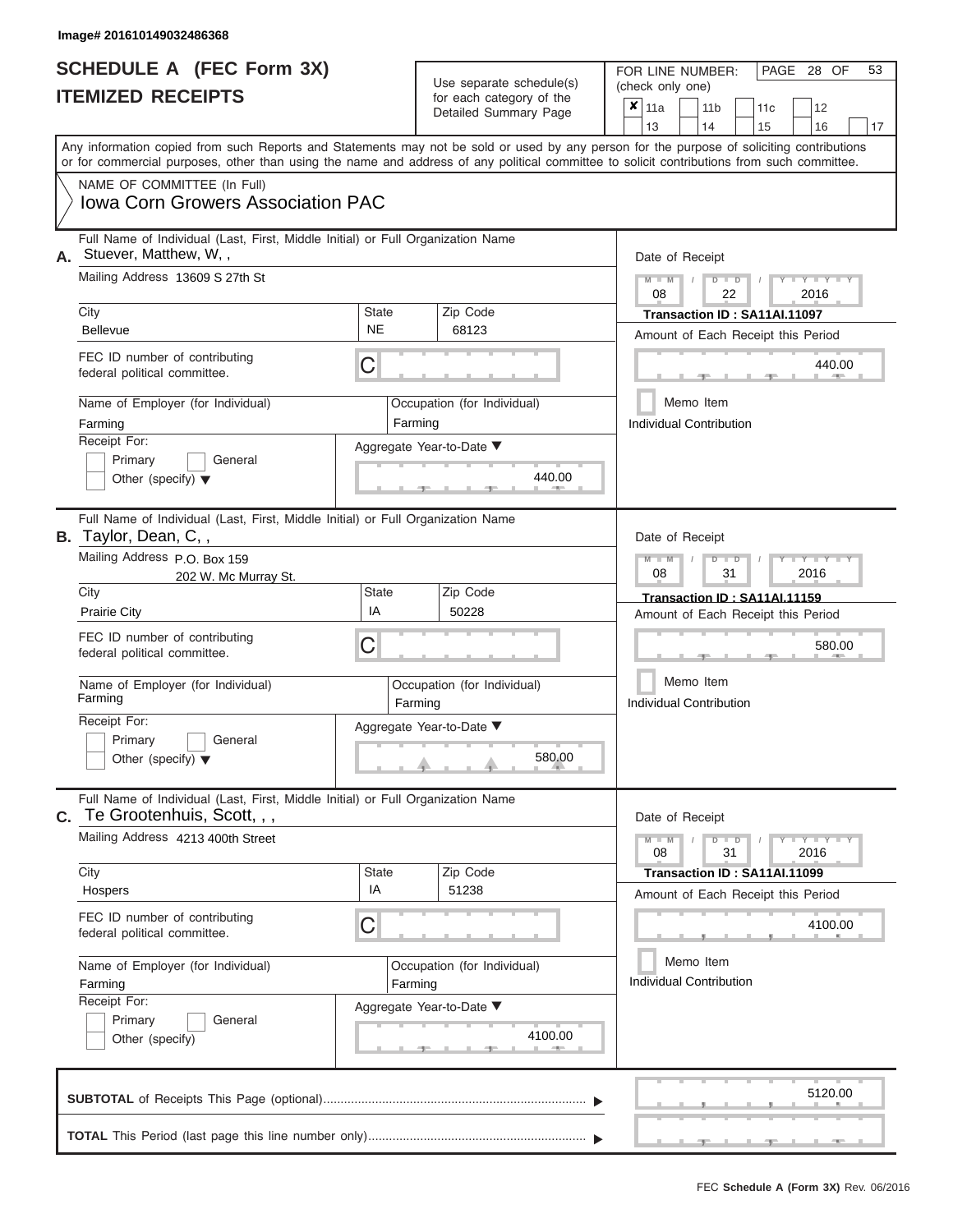| SCHEDULE A (FEC Form 3X) |  |  |
|--------------------------|--|--|
| <b>ITEMIZED RECEIPTS</b> |  |  |

FOR LINE NUMBER: PAGE<br>(check only one) Use separate schedule(s)  $\begin{array}{|l|l|}\n\hline\n\text{for each category of the} & \text{(check only one)} \\
\hline\n\end{array}$ 

, , .  $\longrightarrow$  200.0 Aggregate Year-to-Date ▼  $\longrightarrow$  210.0 C C  $\sim$  400.0  $, \qquad$  400. ▲ ▲ ▲ C **M M / D D / Y Y Y Y M M / D D / Y Y Y Y M M / D D / Y Y Y Y**  $\uparrow$  , . . . . . 400.0  $, -$  600. Any information copied from such Reports and Statements may not be sold or used by any person for the purpose of soliciting contributions or for commercial purposes, other than using the name and address of any political committee to solicit contributions from such committee. NAME OF COMMITTEE (In Full) **SUBTOTAL** of Receipts This Page (optional)............................................................................ ▼ ▼ Full Name of Individual (Last, First, Middle Initial) or Full Organization Name Mailing Address 302 2nd Avenue City City Code City State City State  $\sim$  2ip Code Receipt For: Primary **General** Other (specify) ▼ Amount of Each Receipt this Period **A.** Date of Receipt Name of Employer (for Individual) Occupation (for Individual) FEC ID number of contributing federal political committee. Full Name of Individual (Last, First, Middle Initial) or Full Organization Name Mailing Address 8718 West 109th Street South City **State** Zip Code Receipt For: Primary **General** Other (specify) ▼ Amount of Each Receipt this Period **B.** Wassenaar, Gordon, L, , Aggregate Year-to-Date ▼ Date of Receipt FEC ID number of contributing federal political committee. Full Name of Individual (Last, First, Middle Initial) or Full Organization Name Mailing Address 1006 N Cherland Ln City City Code City State 2 | State Zip Code Receipt For: Primary **General** Other (specify) Amount of Each Receipt this Period **C.** Weydert, Amber, , , Aggregate Year-to-Date ▼ Date of Receipt FEC ID number of contributing federal political committee. Detailed Summary Page  $\begin{array}{|c|c|c|c|c|c|}\n\hline\n11a & 11b & 11c & 12 \ \hline\n13 & 14 & 15 & 16\n\end{array}$ |13 | |14 | |15 | |16 | |17 Memo Item Memo Item Memo Item Name of Employer (for Individual)  $\vert$  Occupation (for Individual) Name of Employer (for Individual) <br> Qccupation (for Individual)  $\overline{\mathbf{x}}$  11a Iowa Corn Growers Association PAC Voss, Daniel, J, , 08 31 2016 City **City**<br>  $\begin{array}{|c|c|c|c|c|c|}\n\hline\n\text{It follows}\n\end{array}\n\begin{array}{|c|c|c|c|c|}\n\hline\n\text{It follows}\n\end{array}\n\begin{array}{|c|c|c|c|c|}\n\hline\n\text{It follows}\n\end{array}\n\begin{array}{|c|c|c|c|c|}\n\hline\n\text{It follows}\n\end{array}\n\begin{array}{|c|c|c|c|c|}\n\hline\n\text{It follows}\n\end{array}$ Farming **Farming Farming** Individual Contribution 210.00 200.00 09 23 2016 Prairie City **IA 50228** Transaction ID : SA11AI.11205<br>Prairie City **IA** 50228 Amount of Fach Receipt this Per self-employed and self-employed farmer 400.00 Individual Contribution 400.00 08 31 2016 Algona IA <sup>50511</sup> **Transaction ID : SA11AI.11134** Farming **Farming Farming** Individual Contribution 600.00 400.00 1000.00

**TOTAL** This Period (last page this line number only)...............................................................

29 OF 53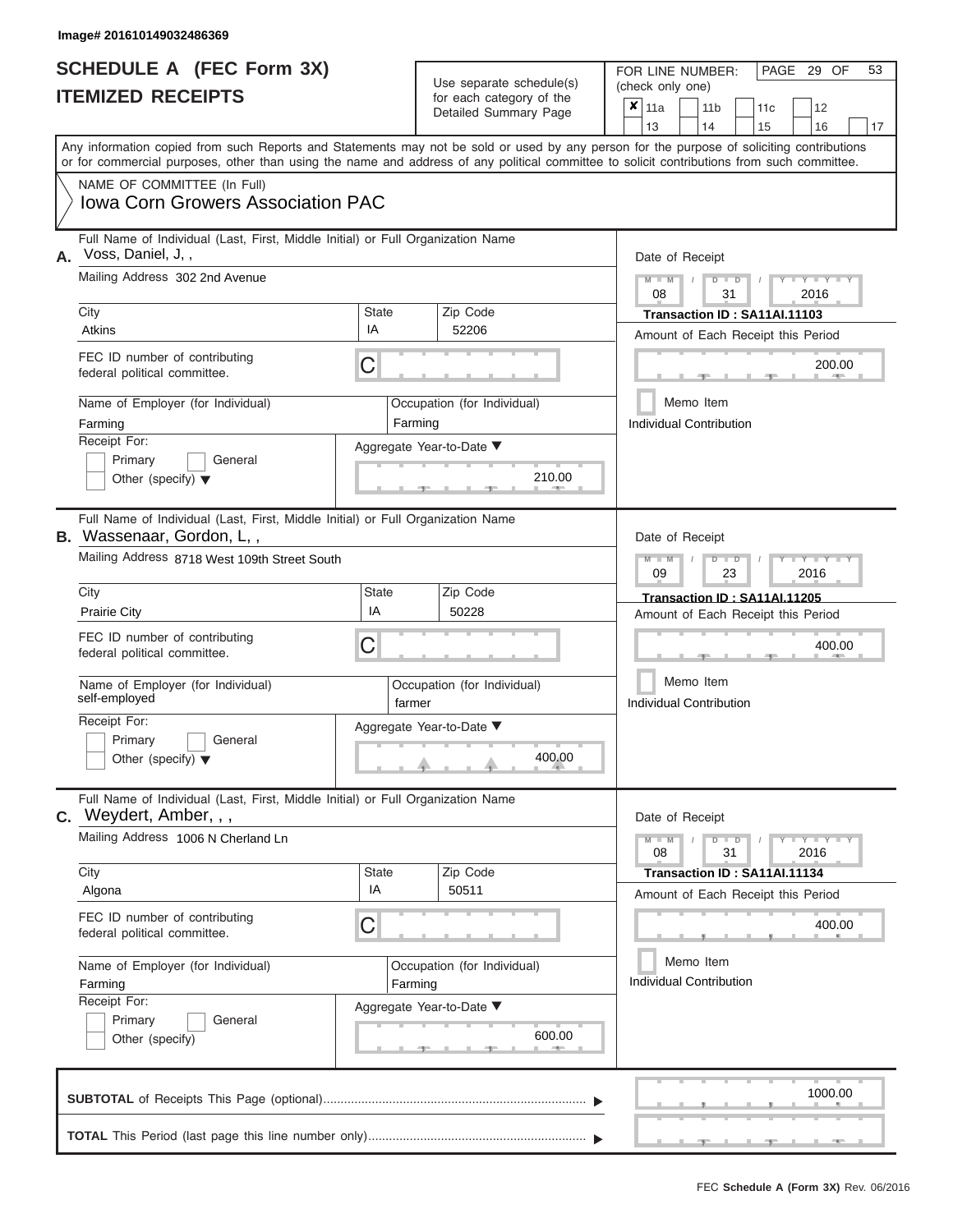| <b>SCHEDULE A (FEC Form 3X)</b> |  |  |
|---------------------------------|--|--|
| <b>ITEMIZED RECEIPTS</b>        |  |  |

FOR LINE NUMBER: Use separate schedule(s) (check only one)<br>for each category of the  $\begin{array}{|c|c|c|c|c|}\n\hline\n\text{Initial Summary goes} & & \text{with } & \text{with } & \text{with } & \text{with } & \text{with } & \text{with } & \text{with } & \text{with } & \text{with } & \text{with } & \text{with } & \text{with } & \text{with } & \text{with } & \text{with } & \text{with } & \text{with } & \text{with } & \text{with } & \text{with } & \text$ 

|    |                                                                                                                                            |                    |                                    | 13<br>14                                                                                                                                                    |
|----|--------------------------------------------------------------------------------------------------------------------------------------------|--------------------|------------------------------------|-------------------------------------------------------------------------------------------------------------------------------------------------------------|
|    | or for commercial purposes, other than using the name and address of any political committee to solicit contributions from such committee. |                    |                                    | 15<br>16<br>17<br>Any information copied from such Reports and Statements may not be sold or used by any person for the purpose of soliciting contributions |
|    | NAME OF COMMITTEE (In Full)<br><b>Iowa Corn Growers Association PAC</b>                                                                    |                    |                                    |                                                                                                                                                             |
| Α. | Full Name of Individual (Last, First, Middle Initial) or Full Organization Name<br>Wuthrich, Roger, , ,                                    | Date of Receipt    |                                    |                                                                                                                                                             |
|    | Mailing Address 21407 Mallard Ave.                                                                                                         |                    |                                    | $Y - Y$<br>$D$ $D$<br>07<br>01<br>2016                                                                                                                      |
|    | City<br><b>Bloomfield</b>                                                                                                                  | <b>State</b><br>IA | Zip Code<br>52537                  | Transaction ID: SA11AI.11009<br>Amount of Each Receipt this Period                                                                                          |
|    | FEC ID number of contributing<br>federal political committee.                                                                              | С                  |                                    | 20.00<br><b>AND</b>                                                                                                                                         |
|    | Name of Employer (for Individual)<br>Farming                                                                                               | Farming            | Occupation (for Individual)        | Memo Item<br><b>Individual Contribution</b>                                                                                                                 |
|    | Receipt For:<br>Primary<br>General<br>Other (specify) $\blacktriangledown$                                                                 |                    | Aggregate Year-to-Date ▼<br>320.00 |                                                                                                                                                             |
|    | Full Name of Individual (Last, First, Middle Initial) or Full Organization Name<br><b>B.</b> Wuthrich, Roger, , ,                          |                    |                                    | Date of Receipt                                                                                                                                             |
|    | Mailing Address 21407 Mallard Ave.                                                                                                         |                    |                                    | Y I Y I<br>$D$ $\Box$ $D$<br>08<br>31<br>2016                                                                                                               |
|    | City                                                                                                                                       | <b>State</b>       | Zip Code                           | Transaction ID: SA11AI.11166                                                                                                                                |
|    | <b>Bloomfield</b><br>FEC ID number of contributing<br>federal political committee.                                                         | IA<br>С            | 52537                              | Amount of Each Receipt this Period<br>450.00                                                                                                                |
|    | Name of Employer (for Individual)<br>Farming                                                                                               | Farming            | Occupation (for Individual)        | Memo Item<br><b>Individual Contribution</b>                                                                                                                 |
|    | Receipt For:<br>Primary<br>General<br>Other (specify) $\blacktriangledown$                                                                 |                    | Aggregate Year-to-Date ▼<br>770.00 |                                                                                                                                                             |
| C. | Full Name of Individual (Last, First, Middle Initial) or Full Organization Name                                                            |                    |                                    | Date of Receipt                                                                                                                                             |
|    | <b>Mailing Address</b>                                                                                                                     |                    |                                    | $Y = Y$                                                                                                                                                     |
|    | City                                                                                                                                       | State              | Zip Code                           | Amount of Each Receipt this Period                                                                                                                          |
|    | FEC ID number of contributing<br>federal political committee.                                                                              | C                  |                                    |                                                                                                                                                             |
|    | Name of Employer (for Individual)                                                                                                          |                    | Occupation (for Individual)        | Memo Item                                                                                                                                                   |
|    | Receipt For:<br>Primary<br>General<br>Other (specify)                                                                                      |                    | Aggregate Year-to-Date ▼           |                                                                                                                                                             |
|    |                                                                                                                                            |                    |                                    | 470.00<br>43530.00                                                                                                                                          |

FEC **Schedule A (Form 3X)** Rev. 06/2016

PAGE 30 OF 53

 $\Box$ 

 $\overline{\phantom{0}}$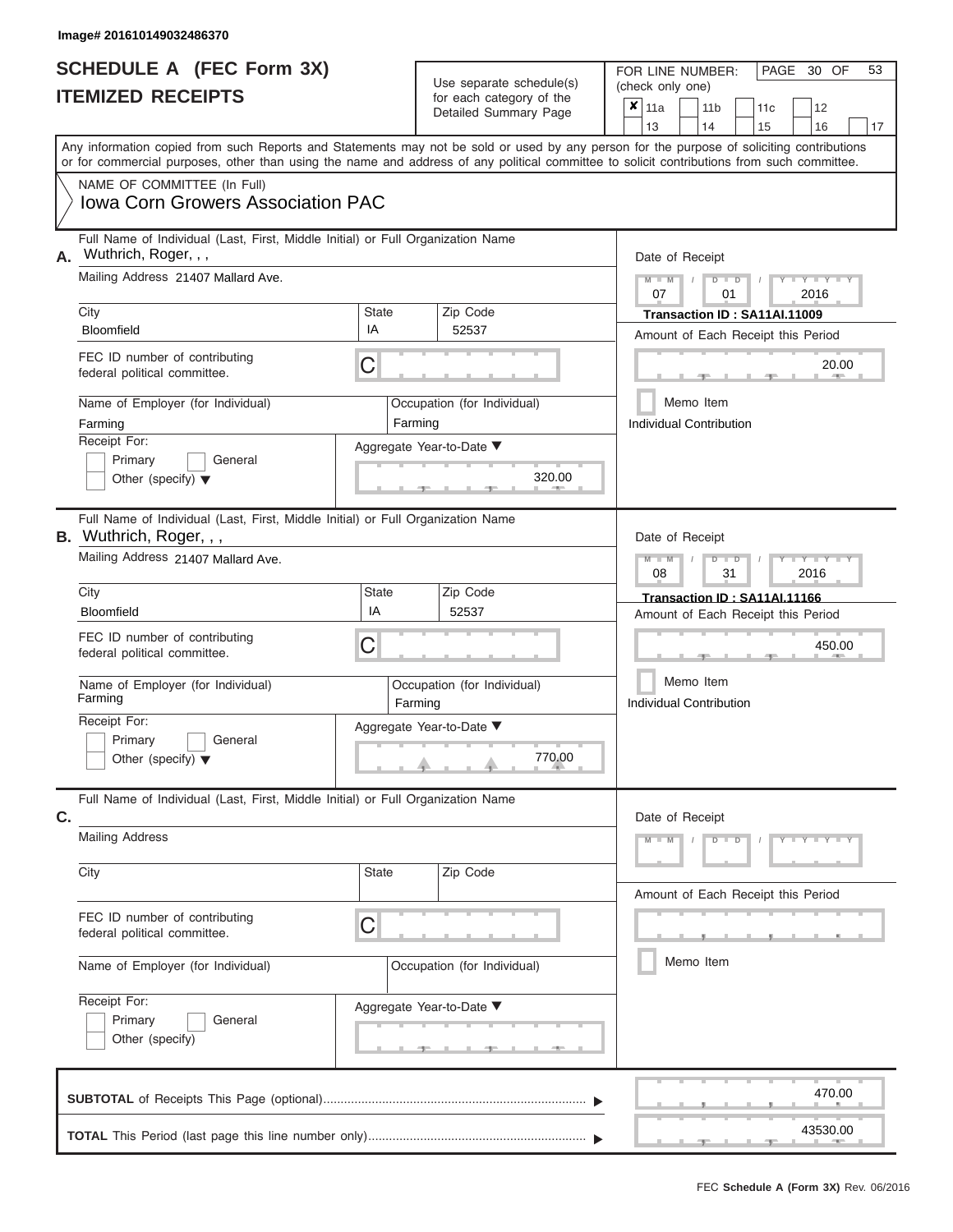| <b>SCHEDULE B (FEC Form 3X)</b><br><b>ITEMIZED DISBURSEMENTS</b>                                                                                                                                                                                                                                                       |                         | Use separate schedule(s)<br>for each category of the                           |                                     | FOR LINE NUMBER:<br>(check only one) |                        | PAGE 31 OF<br>53                                                                     |                  |                       |                                                                       |                       |  |
|------------------------------------------------------------------------------------------------------------------------------------------------------------------------------------------------------------------------------------------------------------------------------------------------------------------------|-------------------------|--------------------------------------------------------------------------------|-------------------------------------|--------------------------------------|------------------------|--------------------------------------------------------------------------------------|------------------|-----------------------|-----------------------------------------------------------------------|-----------------------|--|
|                                                                                                                                                                                                                                                                                                                        |                         |                                                                                | Detailed Summary Page               |                                      | 21 <sub>b</sub><br>28a | 22<br>28 <sub>b</sub>                                                                | $\boldsymbol{x}$ | 23<br>28 <sub>c</sub> | 26<br>29                                                              | 27<br>30 <sub>b</sub> |  |
| Any information copied from such Reports and Statements may not be sold or used by any person for the purpose of soliciting contributions<br>or for commercial purposes, other than using the name and address of any political committee to solicit contributions from such committee.<br>NAME OF COMMITTEE (In Full) |                         |                                                                                |                                     |                                      |                        |                                                                                      |                  |                       |                                                                       |                       |  |
| <b>Iowa Corn Growers Association PAC</b>                                                                                                                                                                                                                                                                               |                         |                                                                                |                                     |                                      |                        |                                                                                      |                  |                       |                                                                       |                       |  |
| Full Name (Last, First, Middle Initial)<br><b>BLUM FOR CONGRESS</b>                                                                                                                                                                                                                                                    |                         |                                                                                |                                     |                                      |                        | Date of Disbursement<br>$M - M$                                                      |                  | $D$ $D$               |                                                                       | Y LY LY LY            |  |
| Mailing Address 2728 ASBURY ROAD SUITE 400                                                                                                                                                                                                                                                                             |                         |                                                                                |                                     |                                      |                        | 09                                                                                   |                  | 19                    |                                                                       | 2016                  |  |
| City<br><b>DUBUQUE</b>                                                                                                                                                                                                                                                                                                 |                         | State<br>IA                                                                    | Zip Code<br>52001                   |                                      |                        |                                                                                      |                  |                       | <b>FEC Identification Number</b>                                      |                       |  |
| Purpose of Disbursement<br>political contribution<br>Candidate Name                                                                                                                                                                                                                                                    |                         |                                                                                |                                     | 011                                  |                        | С                                                                                    |                  | C00543926             | Transaction ID: SB23.11216                                            |                       |  |
| <b>BLUM FOR CONGRESS</b>                                                                                                                                                                                                                                                                                               |                         |                                                                                |                                     | Category/<br><b>Type</b>             |                        |                                                                                      |                  |                       | Amount of Each Disbursement this Period                               | 5000.00               |  |
| Office Sought:<br>House<br>$\mathbf{x}$<br>Senate<br>President                                                                                                                                                                                                                                                         |                         | Disbursement For: 2016<br>Primary<br>Other (specify) $\blacktriangledown$      | General<br>×                        |                                      |                        |                                                                                      |                  | Memo Item             |                                                                       |                       |  |
| IA<br>State:<br>District:<br>01<br>Full Name (Last, First, Middle Initial)                                                                                                                                                                                                                                             |                         |                                                                                |                                     |                                      |                        |                                                                                      |                  |                       |                                                                       |                       |  |
| <b>GRASSLEY COMMITTEE INC</b><br>Mailing Address PO BOX 1000                                                                                                                                                                                                                                                           |                         |                                                                                |                                     |                                      |                        | Date of Disbursement<br><b>TEY TEY TEY</b><br>$M - M$<br>$D$ $D$<br>09<br>19<br>2016 |                  |                       |                                                                       |                       |  |
| City                                                                                                                                                                                                                                                                                                                   |                         | State                                                                          | Zip Code                            |                                      |                        |                                                                                      |                  |                       |                                                                       |                       |  |
| <b>DES MOINES</b><br>Purpose of Disbursement                                                                                                                                                                                                                                                                           |                         | IA                                                                             | 50304                               |                                      |                        | С                                                                                    |                  | C00230482             | <b>FEC Identification Number</b>                                      |                       |  |
| political contribution<br>Candidate Name<br><b>GRASSLEY COMMITTEE INC</b>                                                                                                                                                                                                                                              |                         | 011<br>Category/                                                               |                                     |                                      |                        |                                                                                      |                  |                       | Transaction ID: SB23.11212<br>Amount of Each Disbursement this Period |                       |  |
| Office Sought:<br>House<br>Senate<br>$\boldsymbol{x}$                                                                                                                                                                                                                                                                  |                         | Disbursement For:<br>Primary                                                   | <b>Type</b><br>2016<br>General<br>× |                                      |                        |                                                                                      |                  |                       |                                                                       | 5000.00               |  |
| President<br>State:<br>District:<br>IA<br>00                                                                                                                                                                                                                                                                           |                         | Other (specify)                                                                |                                     |                                      |                        |                                                                                      |                  | Memo Item             |                                                                       |                       |  |
| Full Name (Last, First, Middle Initial)<br>C. KING FOR CONGRESS                                                                                                                                                                                                                                                        |                         |                                                                                |                                     |                                      |                        | Date of Disbursement<br>$M - M$                                                      |                  | $D$ $D$               |                                                                       | Y TY TY TY            |  |
| Mailing Address 202 W 2ND ST.<br>PO BOX 398                                                                                                                                                                                                                                                                            |                         |                                                                                |                                     |                                      |                        | 09                                                                                   |                  | 19                    |                                                                       | 2016                  |  |
| City<br><b>WALL LAKE</b>                                                                                                                                                                                                                                                                                               |                         | <b>State</b><br>IA                                                             | Zip Code<br>51466                   |                                      |                        |                                                                                      |                  |                       | <b>FEC Identification Number</b>                                      |                       |  |
| political contribution<br>Candidate Name                                                                                                                                                                                                                                                                               | Purpose of Disbursement |                                                                                |                                     | 011<br>Category/                     |                        | Ċ                                                                                    |                  | C00373563             | Transaction ID: SB23.11213<br>Amount of Each Disbursement this Period |                       |  |
| <b>KING FOR CONGRESS</b><br>Office Sought:<br>Disbursement For: 2016<br>House<br>×<br>Senate                                                                                                                                                                                                                           |                         |                                                                                | <b>Type</b>                         |                                      |                        |                                                                                      |                  |                       | 2000.00                                                               |                       |  |
| President<br>State:<br>IA<br>District:<br>04                                                                                                                                                                                                                                                                           |                         | Primary<br>General<br>$\boldsymbol{x}$<br>Other (specify) $\blacktriangledown$ |                                     |                                      |                        |                                                                                      |                  | Memo Item             |                                                                       |                       |  |
|                                                                                                                                                                                                                                                                                                                        |                         |                                                                                |                                     |                                      |                        |                                                                                      |                  |                       |                                                                       | 12000.00              |  |
|                                                                                                                                                                                                                                                                                                                        |                         |                                                                                |                                     |                                      |                        |                                                                                      |                  |                       |                                                                       |                       |  |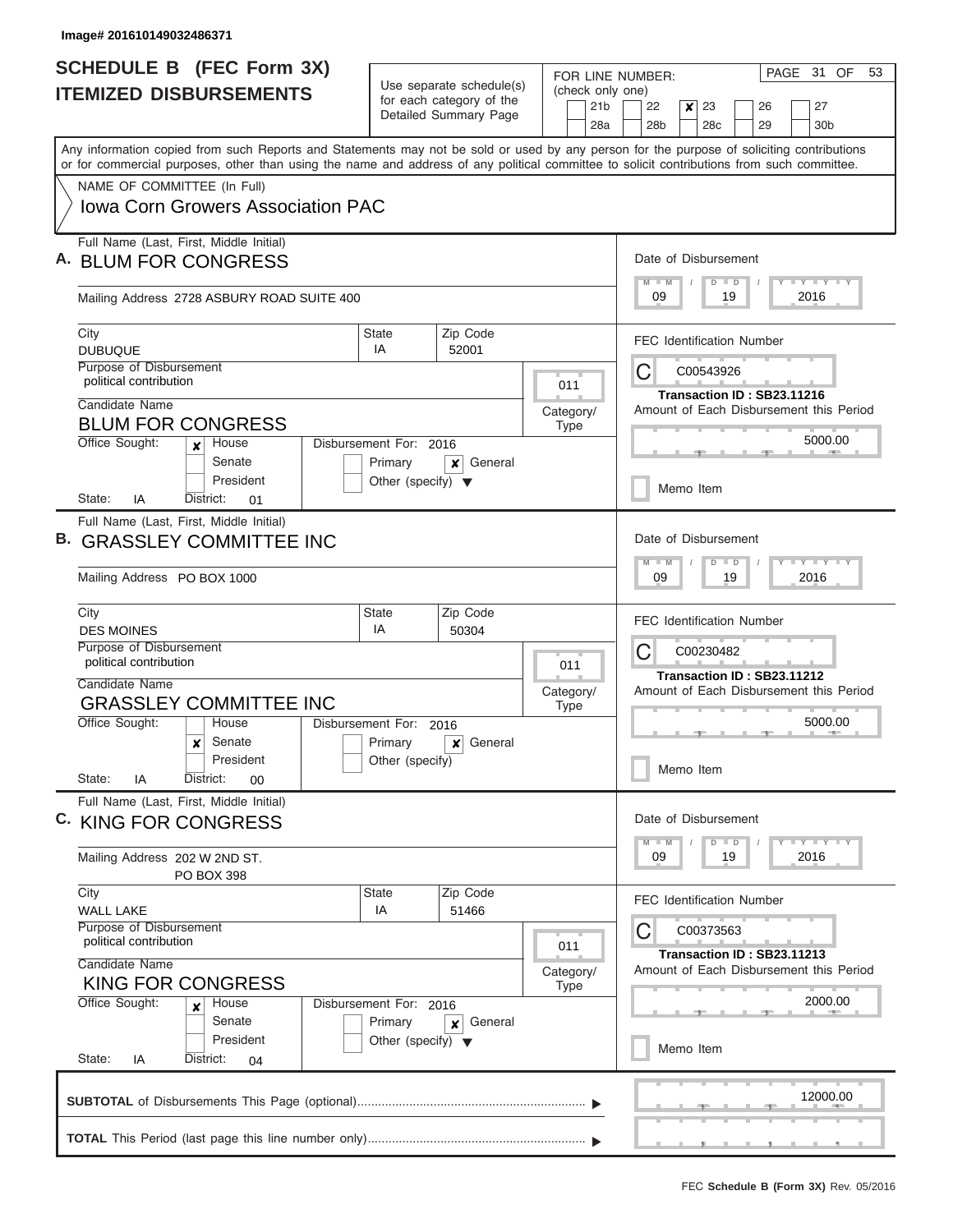| <b>SCHEDULE B (FEC Form 3X)</b>                                                                                                                                                                                                                                                         | Use separate schedule(s)             |                                                             | FOR LINE NUMBER:<br>(check only one) | PAGE 32 OF<br>53                                                                            |  |  |
|-----------------------------------------------------------------------------------------------------------------------------------------------------------------------------------------------------------------------------------------------------------------------------------------|--------------------------------------|-------------------------------------------------------------|--------------------------------------|---------------------------------------------------------------------------------------------|--|--|
| <b>ITEMIZED DISBURSEMENTS</b>                                                                                                                                                                                                                                                           |                                      | for each category of the<br>Detailed Summary Page           |                                      | 22<br>23<br>27<br>$\boldsymbol{x}$<br>26<br>28b<br>28 <sub>c</sub><br>29<br>30 <sub>b</sub> |  |  |
| Any information copied from such Reports and Statements may not be sold or used by any person for the purpose of soliciting contributions<br>or for commercial purposes, other than using the name and address of any political committee to solicit contributions from such committee. |                                      |                                                             |                                      |                                                                                             |  |  |
| NAME OF COMMITTEE (In Full)                                                                                                                                                                                                                                                             |                                      |                                                             |                                      |                                                                                             |  |  |
| <b>Iowa Corn Growers Association PAC</b>                                                                                                                                                                                                                                                |                                      |                                                             |                                      |                                                                                             |  |  |
| Full Name (Last, First, Middle Initial)<br><b>LOEBSACK FOR CONGRESS</b>                                                                                                                                                                                                                 |                                      | Date of Disbursement<br>Y I Y I Y I Y<br>$M$ $M$<br>$D$ $D$ |                                      |                                                                                             |  |  |
| Mailing Address PO Box 1457                                                                                                                                                                                                                                                             |                                      |                                                             |                                      | 2016<br>09<br>19                                                                            |  |  |
| City<br>Iowa City                                                                                                                                                                                                                                                                       | <b>State</b><br>IA                   | Zip Code<br>52244                                           |                                      | <b>FEC Identification Number</b>                                                            |  |  |
| Purpose of Disbursement<br>political contribution                                                                                                                                                                                                                                       |                                      |                                                             | 011                                  | C<br>C00414318<br>Transaction ID: SB23.11215                                                |  |  |
| Candidate Name<br><b>LOEBSACK FOR CONGRESS</b>                                                                                                                                                                                                                                          |                                      |                                                             | Category/<br><b>Type</b>             | Amount of Each Disbursement this Period                                                     |  |  |
| Office Sought:<br>House<br>$\mathbf{x}$<br>Senate                                                                                                                                                                                                                                       | Disbursement For: 2016<br>Primary    | General<br>x                                                |                                      | 3000.00                                                                                     |  |  |
| President<br>State:<br>IA<br>District:<br>02                                                                                                                                                                                                                                            | Other (specify) $\blacktriangledown$ |                                                             |                                      | Memo Item                                                                                   |  |  |
| Full Name (Last, First, Middle Initial)                                                                                                                                                                                                                                                 |                                      |                                                             |                                      |                                                                                             |  |  |
| B. YOUNG FOR IOWA, INC.                                                                                                                                                                                                                                                                 |                                      |                                                             |                                      | Date of Disbursement                                                                        |  |  |
| Mailing Address PO BOX 162                                                                                                                                                                                                                                                              |                                      |                                                             |                                      | $M - M$<br>$D$ $D$<br>09<br>19<br>2016                                                      |  |  |
| City<br><b>VAN METER</b>                                                                                                                                                                                                                                                                | State<br>IA                          | Zip Code<br>50261                                           |                                      | <b>FEC Identification Number</b>                                                            |  |  |
| Purpose of Disbursement<br>political contribution                                                                                                                                                                                                                                       |                                      |                                                             | 011                                  | C<br>C00545616                                                                              |  |  |
| Candidate Name<br>YOUNG FOR IOWA, INC.                                                                                                                                                                                                                                                  |                                      |                                                             | Category/<br><b>Type</b>             | Transaction ID: SB23.11214<br>Amount of Each Disbursement this Period                       |  |  |
| Office Sought:<br>House<br>$\boldsymbol{x}$                                                                                                                                                                                                                                             | Disbursement For:                    | 2016                                                        |                                      | 4000.00                                                                                     |  |  |
| Senate<br>President<br>State:<br>IA<br>District:<br>03                                                                                                                                                                                                                                  | Primary<br>Other (specify)           | General<br>x                                                |                                      | Memo Item                                                                                   |  |  |
| Full Name (Last, First, Middle Initial)                                                                                                                                                                                                                                                 |                                      |                                                             |                                      |                                                                                             |  |  |
| C.                                                                                                                                                                                                                                                                                      |                                      |                                                             |                                      | Date of Disbursement<br>$Y - Y - Y - Y - Y$<br>$D$ $D$                                      |  |  |
| <b>Mailing Address</b>                                                                                                                                                                                                                                                                  |                                      |                                                             |                                      |                                                                                             |  |  |
| City                                                                                                                                                                                                                                                                                    | <b>State</b>                         | Zip Code                                                    |                                      | <b>FEC Identification Number</b>                                                            |  |  |
| Purpose of Disbursement                                                                                                                                                                                                                                                                 |                                      |                                                             |                                      | С                                                                                           |  |  |
| Candidate Name                                                                                                                                                                                                                                                                          |                                      |                                                             | Category/<br><b>Type</b>             | Amount of Each Disbursement this Period                                                     |  |  |
| Office Sought:<br>House<br>Senate                                                                                                                                                                                                                                                       | Disbursement For:<br>Primary         | General                                                     |                                      |                                                                                             |  |  |
| President<br>State:<br>District:                                                                                                                                                                                                                                                        | Other (specify) $\blacktriangledown$ |                                                             |                                      | Memo Item                                                                                   |  |  |
|                                                                                                                                                                                                                                                                                         |                                      |                                                             |                                      | 7000.00                                                                                     |  |  |
|                                                                                                                                                                                                                                                                                         |                                      |                                                             |                                      | 19000.00                                                                                    |  |  |
|                                                                                                                                                                                                                                                                                         |                                      |                                                             |                                      |                                                                                             |  |  |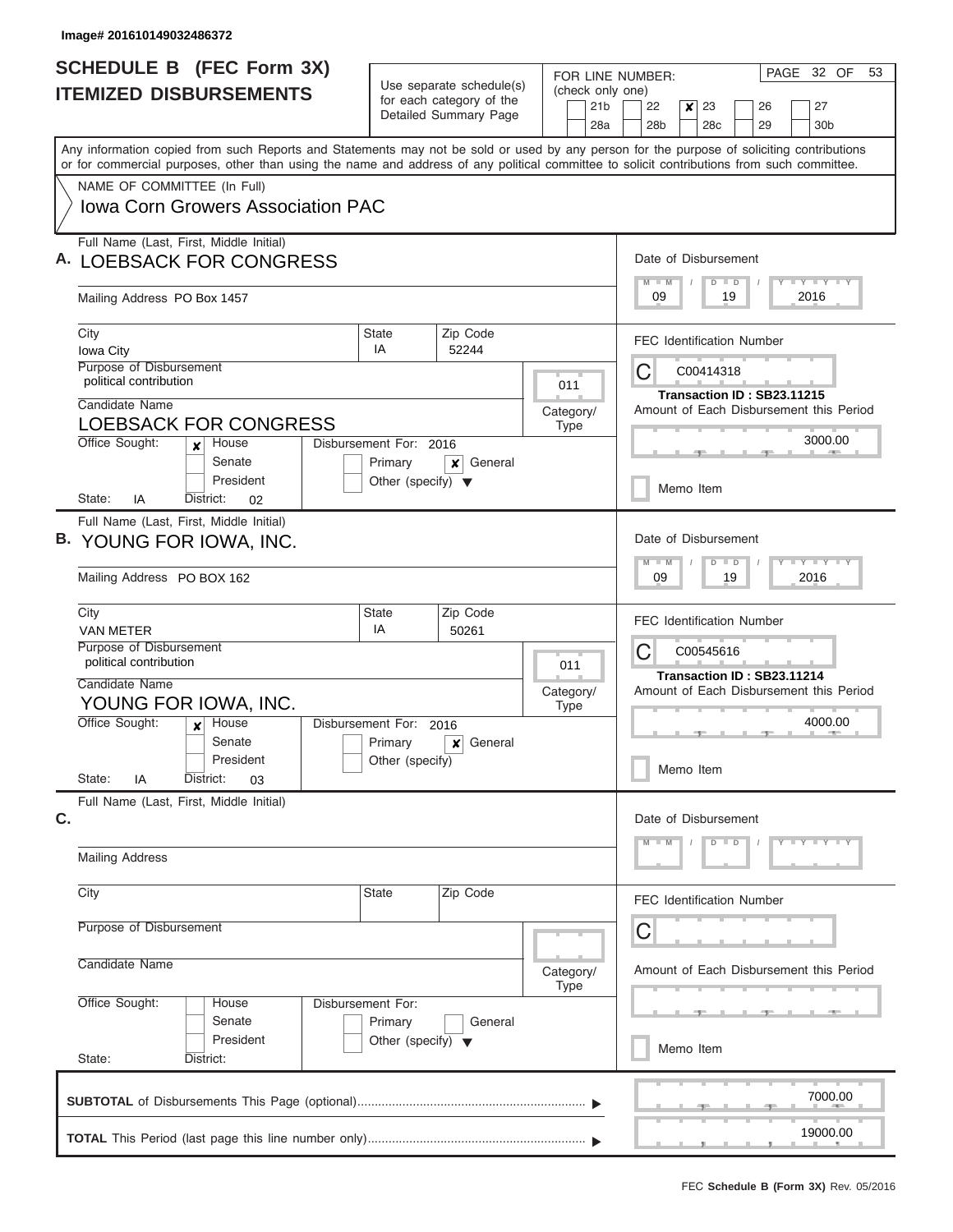|    | <b>SCHEDULE B (FEC Form 3X)</b>                                                                                                                                                                                                                                                         |                                                 |                                                                               | FOR LINE NUMBER:                           | PAGE 33 OF<br>53                                                             |
|----|-----------------------------------------------------------------------------------------------------------------------------------------------------------------------------------------------------------------------------------------------------------------------------------------|-------------------------------------------------|-------------------------------------------------------------------------------|--------------------------------------------|------------------------------------------------------------------------------|
|    | <b>ITEMIZED DISBURSEMENTS</b>                                                                                                                                                                                                                                                           |                                                 | Use separate schedule(s)<br>for each category of the<br>Detailed Summary Page | (check only one)<br>21 <sub>b</sub><br>28a | 22<br>23<br>26<br>27<br>28 <sub>b</sub><br>29<br>30 <sub>b</sub><br>28c<br>X |
|    | Any information copied from such Reports and Statements may not be sold or used by any person for the purpose of soliciting contributions<br>or for commercial purposes, other than using the name and address of any political committee to solicit contributions from such committee. |                                                 |                                                                               |                                            |                                                                              |
|    | NAME OF COMMITTEE (In Full)                                                                                                                                                                                                                                                             |                                                 |                                                                               |                                            |                                                                              |
|    | <b>Iowa Corn Growers Association PAC</b>                                                                                                                                                                                                                                                |                                                 |                                                                               |                                            |                                                                              |
|    | Full Name (Last, First, Middle Initial)<br>Baltimore for Iowa House                                                                                                                                                                                                                     |                                                 |                                                                               |                                            | Date of Disbursement<br>Y LY LY LY<br>$M$ $M$<br>$D$ $D$                     |
|    | Mailing Address 521 S. Delaware St.                                                                                                                                                                                                                                                     |                                                 |                                                                               |                                            | 09<br>19<br>2016                                                             |
|    | City                                                                                                                                                                                                                                                                                    | <b>State</b><br>IA                              | Zip Code                                                                      |                                            | <b>FEC Identification Number</b>                                             |
|    | Boone<br><b>Purpose of Disbursement</b>                                                                                                                                                                                                                                                 |                                                 | 50036                                                                         |                                            |                                                                              |
|    | political contribution                                                                                                                                                                                                                                                                  |                                                 |                                                                               | 011                                        | C<br>Transaction ID: SB29.11290                                              |
|    | Candidate Name                                                                                                                                                                                                                                                                          |                                                 |                                                                               | Category/                                  | Amount of Each Disbursement this Period                                      |
|    | <b>Baltimore for Iowa House</b>                                                                                                                                                                                                                                                         |                                                 |                                                                               | <b>Type</b>                                |                                                                              |
|    | Office Sought:<br>House                                                                                                                                                                                                                                                                 | Disbursement For: 2016                          |                                                                               |                                            | 1000.00                                                                      |
|    | Senate<br>President                                                                                                                                                                                                                                                                     | Primary<br>Other (specify) $\blacktriangledown$ | General<br>x                                                                  |                                            | Memo Item                                                                    |
|    | State:<br>IA<br>District:                                                                                                                                                                                                                                                               |                                                 |                                                                               |                                            |                                                                              |
|    | Full Name (Last, First, Middle Initial)<br><b>Baudler for State Representative</b><br>Mailing Address 2260 Highways 25                                                                                                                                                                  |                                                 |                                                                               |                                            | Date of Disbursement<br>Y FY FY FY<br>$M - M$<br>$D$ $D$<br>09<br>19<br>2016 |
|    | City<br>Greenfield                                                                                                                                                                                                                                                                      | <b>State</b><br>IA                              | Zip Code<br>50849                                                             |                                            | <b>FEC Identification Number</b>                                             |
|    | Purpose of Disbursement<br>political contribution                                                                                                                                                                                                                                       | 011                                             | С<br>Transaction ID: SB29.11296                                               |                                            |                                                                              |
|    | Candidate Name                                                                                                                                                                                                                                                                          |                                                 |                                                                               | Category/                                  | Amount of Each Disbursement this Period                                      |
|    | <b>Baudler for State Representative</b>                                                                                                                                                                                                                                                 |                                                 |                                                                               | Type                                       |                                                                              |
|    | Office Sought:<br>House<br>Senate                                                                                                                                                                                                                                                       | Disbursement For: 2016<br>Primary               | General<br>×                                                                  |                                            | 1500.00                                                                      |
|    | President<br>State:                                                                                                                                                                                                                                                                     | Other (specify)                                 |                                                                               |                                            | Memo Item                                                                    |
|    | District:<br>ΙA<br>Full Name (Last, First, Middle Initial)                                                                                                                                                                                                                              |                                                 |                                                                               |                                            |                                                                              |
| C. | <b>Bearinger for House</b>                                                                                                                                                                                                                                                              |                                                 |                                                                               |                                            | Date of Disbursement                                                         |
|    | Mailing Address 500 7th Avenue SE                                                                                                                                                                                                                                                       |                                                 | Y FY FY FY<br>$M - M$<br>$D$ $D$<br>09<br>2016<br>19                          |                                            |                                                                              |
|    | City<br>Oelwein                                                                                                                                                                                                                                                                         | State<br>IA                                     | Zip Code<br>50662                                                             |                                            | <b>FEC Identification Number</b>                                             |
|    | Purpose of Disbursement<br>political contribution                                                                                                                                                                                                                                       | 011                                             | C                                                                             |                                            |                                                                              |
|    | Candidate Name                                                                                                                                                                                                                                                                          | Category/                                       | Transaction ID: SB29.11301<br>Amount of Each Disbursement this Period         |                                            |                                                                              |
|    | <b>Bearinger for House</b><br>Office Sought:<br>House                                                                                                                                                                                                                                   | Disbursement For: 2016                          |                                                                               | <b>Type</b>                                | 2000.00                                                                      |
|    | Senate                                                                                                                                                                                                                                                                                  | Primary                                         | General<br>x                                                                  |                                            |                                                                              |
|    | President<br>State:<br>District:<br>IA                                                                                                                                                                                                                                                  | Other (specify) $\blacktriangledown$            |                                                                               |                                            | Memo Item                                                                    |
|    |                                                                                                                                                                                                                                                                                         |                                                 |                                                                               |                                            | 4500.00                                                                      |
|    |                                                                                                                                                                                                                                                                                         |                                                 |                                                                               |                                            |                                                                              |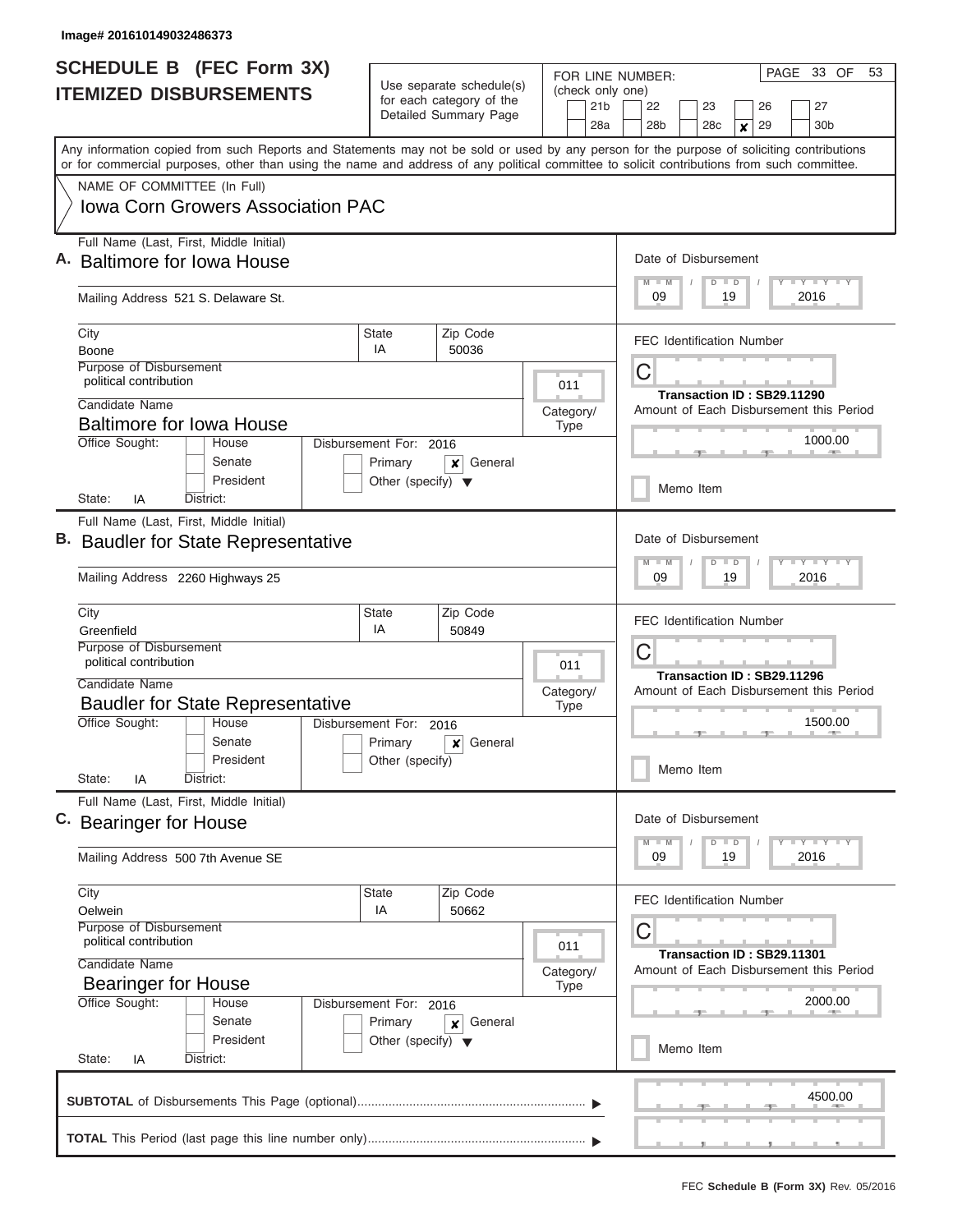|                                    | <b>SCHEDULE B</b> (FEC Form 3X)                                                                                                                                                                                                                                                         |                                                                           | Use separate schedule(s)                          | FOR LINE NUMBER:                           | PAGE 34 OF<br>53                                                             |
|------------------------------------|-----------------------------------------------------------------------------------------------------------------------------------------------------------------------------------------------------------------------------------------------------------------------------------------|---------------------------------------------------------------------------|---------------------------------------------------|--------------------------------------------|------------------------------------------------------------------------------|
|                                    | <b>ITEMIZED DISBURSEMENTS</b>                                                                                                                                                                                                                                                           |                                                                           | for each category of the<br>Detailed Summary Page | (check only one)<br>21 <sub>b</sub><br>28a | 22<br>23<br>26<br>27<br>28 <sub>b</sub><br>29<br>30 <sub>b</sub><br>28c<br>X |
|                                    | Any information copied from such Reports and Statements may not be sold or used by any person for the purpose of soliciting contributions<br>or for commercial purposes, other than using the name and address of any political committee to solicit contributions from such committee. |                                                                           |                                                   |                                            |                                                                              |
|                                    | NAME OF COMMITTEE (In Full)                                                                                                                                                                                                                                                             |                                                                           |                                                   |                                            |                                                                              |
|                                    | Iowa Corn Growers Association PAC                                                                                                                                                                                                                                                       |                                                                           |                                                   |                                            |                                                                              |
|                                    | Full Name (Last, First, Middle Initial)<br><b>Brian Best for House</b>                                                                                                                                                                                                                  |                                                                           |                                                   |                                            | Date of Disbursement                                                         |
|                                    | Mailing Address 600 Vermont Street Box 491                                                                                                                                                                                                                                              |                                                                           |                                                   |                                            | Y LY LY LY<br>$M$ $M$<br>$D$ $D$<br>09<br>19<br>2016                         |
|                                    | City<br>Glidden                                                                                                                                                                                                                                                                         | State<br>IA                                                               | Zip Code<br>51443                                 |                                            | <b>FEC Identification Number</b>                                             |
|                                    | Purpose of Disbursement<br>political contribution                                                                                                                                                                                                                                       |                                                                           |                                                   | 011                                        | C<br>Transaction ID: SB29.11299                                              |
|                                    | Candidate Name                                                                                                                                                                                                                                                                          |                                                                           |                                                   | Category/                                  | Amount of Each Disbursement this Period                                      |
|                                    | <b>Brian Best for House</b>                                                                                                                                                                                                                                                             |                                                                           |                                                   | <b>Type</b>                                |                                                                              |
|                                    | Office Sought:<br>House<br>Senate<br>President                                                                                                                                                                                                                                          | Disbursement For: 2016<br>Primary<br>Other (specify) $\blacktriangledown$ | General<br>×                                      |                                            | 1500.00                                                                      |
|                                    | State:<br>ΙA<br>District:                                                                                                                                                                                                                                                               |                                                                           |                                                   |                                            | Memo Item                                                                    |
|                                    | Full Name (Last, First, Middle Initial)<br><b>Citizens for Brian Meyer</b>                                                                                                                                                                                                              |                                                                           |                                                   |                                            | Date of Disbursement<br>Y FY FY FY<br>$M - M$<br>$D$ $D$                     |
|                                    | Mailing Address 5417 SE 29th Street                                                                                                                                                                                                                                                     | 09<br>19<br>2016                                                          |                                                   |                                            |                                                                              |
|                                    | City<br>Des Moines                                                                                                                                                                                                                                                                      | State<br>IA                                                               | Zip Code<br>50320                                 |                                            | <b>FEC Identification Number</b>                                             |
|                                    | Purpose of Disbursement                                                                                                                                                                                                                                                                 |                                                                           |                                                   |                                            | С                                                                            |
|                                    | political contribution                                                                                                                                                                                                                                                                  | 011                                                                       |                                                   |                                            | Transaction ID: SB29.11261                                                   |
|                                    | Candidate Name                                                                                                                                                                                                                                                                          |                                                                           |                                                   | Category/                                  | Amount of Each Disbursement this Period                                      |
|                                    | Citizens for Brian Meyer                                                                                                                                                                                                                                                                |                                                                           |                                                   | Type                                       |                                                                              |
|                                    | Office Sought:<br>House<br>Senate                                                                                                                                                                                                                                                       | Disbursement For: 2016<br>Primary                                         | General                                           |                                            | 1000.00                                                                      |
|                                    | President                                                                                                                                                                                                                                                                               | Other (specify)                                                           | x                                                 |                                            | Memo Item                                                                    |
|                                    | State:<br>District:<br>ΙA                                                                                                                                                                                                                                                               |                                                                           |                                                   |                                            |                                                                              |
|                                    | Full Name (Last, First, Middle Initial)<br>C. Citizens for Gronstal                                                                                                                                                                                                                     |                                                                           |                                                   |                                            | Date of Disbursement                                                         |
| Mailing Address 220 Bennett Avenue |                                                                                                                                                                                                                                                                                         |                                                                           |                                                   |                                            | $Y$ $Y$ $Y$ $Y$ $Y$<br>$M$ $M$<br>$D$ $D$<br>09<br>2016<br>19                |
|                                    | City<br><b>Council Bluffs</b>                                                                                                                                                                                                                                                           | State<br>IA                                                               | Zip Code<br>51503                                 |                                            | <b>FEC Identification Number</b>                                             |
|                                    | Purpose of Disbursement<br>political contribution                                                                                                                                                                                                                                       |                                                                           |                                                   | 011                                        | С<br>Transaction ID: SB29.11217                                              |
|                                    | Candidate Name<br><b>Citizens for Gronstal</b>                                                                                                                                                                                                                                          | Category/<br><b>Type</b>                                                  | Amount of Each Disbursement this Period           |                                            |                                                                              |
|                                    | Office Sought:<br>Disbursement For: 2016<br>House                                                                                                                                                                                                                                       |                                                                           | 5000.00                                           |                                            |                                                                              |
|                                    | Senate<br>President                                                                                                                                                                                                                                                                     | Primary<br>Other (specify) $\blacktriangledown$                           | General<br>$\boldsymbol{x}$                       |                                            | Memo Item                                                                    |
|                                    | State:<br>District:<br>IA                                                                                                                                                                                                                                                               |                                                                           |                                                   |                                            |                                                                              |
|                                    |                                                                                                                                                                                                                                                                                         |                                                                           |                                                   |                                            | 7500.00                                                                      |
|                                    |                                                                                                                                                                                                                                                                                         |                                                                           |                                                   |                                            |                                                                              |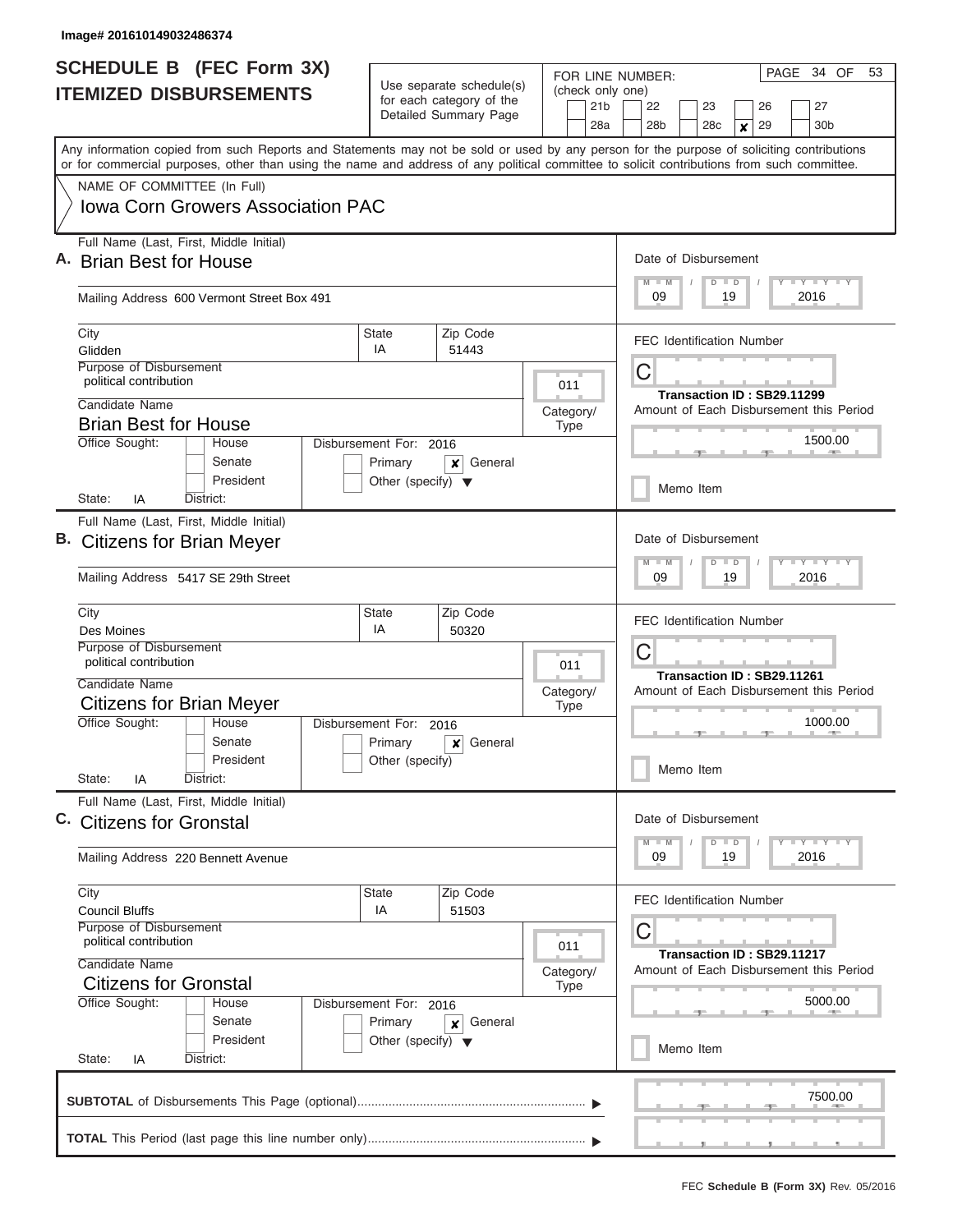| <b>SCHEDULE B</b> (FEC Form 3X) |                                                                                                                                                                                                                                                                                         | Use separate schedule(s)             |                                                   | FOR LINE NUMBER:                           | PAGE 35 OF<br>53                                                             |  |  |
|---------------------------------|-----------------------------------------------------------------------------------------------------------------------------------------------------------------------------------------------------------------------------------------------------------------------------------------|--------------------------------------|---------------------------------------------------|--------------------------------------------|------------------------------------------------------------------------------|--|--|
|                                 | <b>ITEMIZED DISBURSEMENTS</b>                                                                                                                                                                                                                                                           |                                      | for each category of the<br>Detailed Summary Page | (check only one)<br>21 <sub>b</sub><br>28a | 22<br>23<br>27<br>26<br>29<br>28 <sub>b</sub><br>28c<br>30 <sub>b</sub><br>X |  |  |
|                                 | Any information copied from such Reports and Statements may not be sold or used by any person for the purpose of soliciting contributions<br>or for commercial purposes, other than using the name and address of any political committee to solicit contributions from such committee. |                                      |                                                   |                                            |                                                                              |  |  |
|                                 | NAME OF COMMITTEE (In Full)                                                                                                                                                                                                                                                             |                                      |                                                   |                                            |                                                                              |  |  |
|                                 | Iowa Corn Growers Association PAC                                                                                                                                                                                                                                                       |                                      |                                                   |                                            |                                                                              |  |  |
|                                 | Full Name (Last, First, Middle Initial)<br><b>Citizens for Mommsen</b>                                                                                                                                                                                                                  |                                      |                                                   |                                            | Date of Disbursement<br>Y LY LY LY<br>$M$ $M$<br>$D$ $D$                     |  |  |
|                                 | Mailing Address 2308 15th Street Court                                                                                                                                                                                                                                                  |                                      |                                                   |                                            | 09<br>19<br>2016                                                             |  |  |
|                                 | City<br><b>DeWitt</b>                                                                                                                                                                                                                                                                   | <b>State</b><br>IA                   | Zip Code<br>52742                                 |                                            | <b>FEC Identification Number</b>                                             |  |  |
|                                 | Purpose of Disbursement                                                                                                                                                                                                                                                                 |                                      |                                                   |                                            | С                                                                            |  |  |
|                                 | political contribution                                                                                                                                                                                                                                                                  |                                      |                                                   | 011                                        | Transaction ID: SB29.11233                                                   |  |  |
|                                 | Candidate Name<br><b>Citizens for Mommsen</b>                                                                                                                                                                                                                                           |                                      |                                                   | Category/                                  | Amount of Each Disbursement this Period                                      |  |  |
|                                 | Office Sought:<br>House                                                                                                                                                                                                                                                                 | Disbursement For: 2016               |                                                   | <b>Type</b>                                | 2000.00                                                                      |  |  |
|                                 | Senate                                                                                                                                                                                                                                                                                  | Primary                              | General<br>×                                      |                                            |                                                                              |  |  |
|                                 | President<br>District:<br>State:<br>IA                                                                                                                                                                                                                                                  | Other (specify) $\blacktriangledown$ |                                                   |                                            | Memo Item                                                                    |  |  |
|                                 | Full Name (Last, First, Middle Initial)                                                                                                                                                                                                                                                 |                                      |                                                   |                                            |                                                                              |  |  |
| В.                              | <b>Citizens for Pat Grassley</b>                                                                                                                                                                                                                                                        |                                      |                                                   |                                            | Date of Disbursement<br>Y FY FY FY<br>$M - M$<br>$D$ $D$                     |  |  |
|                                 | Mailing Address 30601 Deer Trail Drive                                                                                                                                                                                                                                                  |                                      |                                                   |                                            | 09<br>19<br>2016                                                             |  |  |
|                                 | City<br>New Hartford                                                                                                                                                                                                                                                                    | <b>State</b><br>IA                   | Zip Code<br>50660                                 |                                            | <b>FEC Identification Number</b>                                             |  |  |
|                                 | Purpose of Disbursement                                                                                                                                                                                                                                                                 |                                      |                                                   |                                            | С                                                                            |  |  |
|                                 | political contribution<br>Candidate Name                                                                                                                                                                                                                                                |                                      |                                                   | 011                                        | Transaction ID: SB29.11255                                                   |  |  |
|                                 | <b>Citizens for Pat Grassley</b>                                                                                                                                                                                                                                                        |                                      |                                                   | Category/<br><b>Type</b>                   | Amount of Each Disbursement this Period                                      |  |  |
|                                 | Office Sought:<br>House                                                                                                                                                                                                                                                                 | Disbursement For:                    | 2016                                              |                                            | 1500.00                                                                      |  |  |
|                                 | Senate                                                                                                                                                                                                                                                                                  | Primary                              | General<br>x                                      |                                            |                                                                              |  |  |
|                                 | President<br>State:<br>IA<br>District:                                                                                                                                                                                                                                                  | Other (specify)                      |                                                   |                                            | Memo Item                                                                    |  |  |
|                                 | Full Name (Last, First, Middle Initial)                                                                                                                                                                                                                                                 |                                      |                                                   |                                            | Date of Disbursement                                                         |  |  |
|                                 | C. Citizens for Schoenjahn                                                                                                                                                                                                                                                              |                                      |                                                   |                                            | Y TY TY TY<br>$M$ $M$<br>$D$ $D$                                             |  |  |
|                                 | Mailing Address 221 Park Ave.                                                                                                                                                                                                                                                           |                                      |                                                   |                                            | 09<br>19<br>2016                                                             |  |  |
|                                 | City<br>Arlington                                                                                                                                                                                                                                                                       | State<br>IA                          | Zip Code<br>50606                                 |                                            | <b>FEC Identification Number</b>                                             |  |  |
|                                 | Purpose of Disbursement<br>political contribution                                                                                                                                                                                                                                       |                                      |                                                   | 011                                        | С                                                                            |  |  |
|                                 | Candidate Name<br>Category/<br>Citizens for Schoenjahn                                                                                                                                                                                                                                  |                                      |                                                   |                                            | Transaction ID: SB29.11279<br>Amount of Each Disbursement this Period        |  |  |
|                                 | Office Sought:<br>House                                                                                                                                                                                                                                                                 | Disbursement For: 2016               |                                                   | <b>Type</b>                                | 1500.00                                                                      |  |  |
|                                 | Senate                                                                                                                                                                                                                                                                                  | Primary                              | General<br>$\boldsymbol{x}$                       |                                            |                                                                              |  |  |
|                                 | President<br>State:<br>District:<br>IA                                                                                                                                                                                                                                                  | Other (specify) $\blacktriangledown$ |                                                   |                                            | Memo Item                                                                    |  |  |
|                                 |                                                                                                                                                                                                                                                                                         |                                      |                                                   |                                            | 5000.00                                                                      |  |  |
|                                 |                                                                                                                                                                                                                                                                                         |                                      |                                                   |                                            |                                                                              |  |  |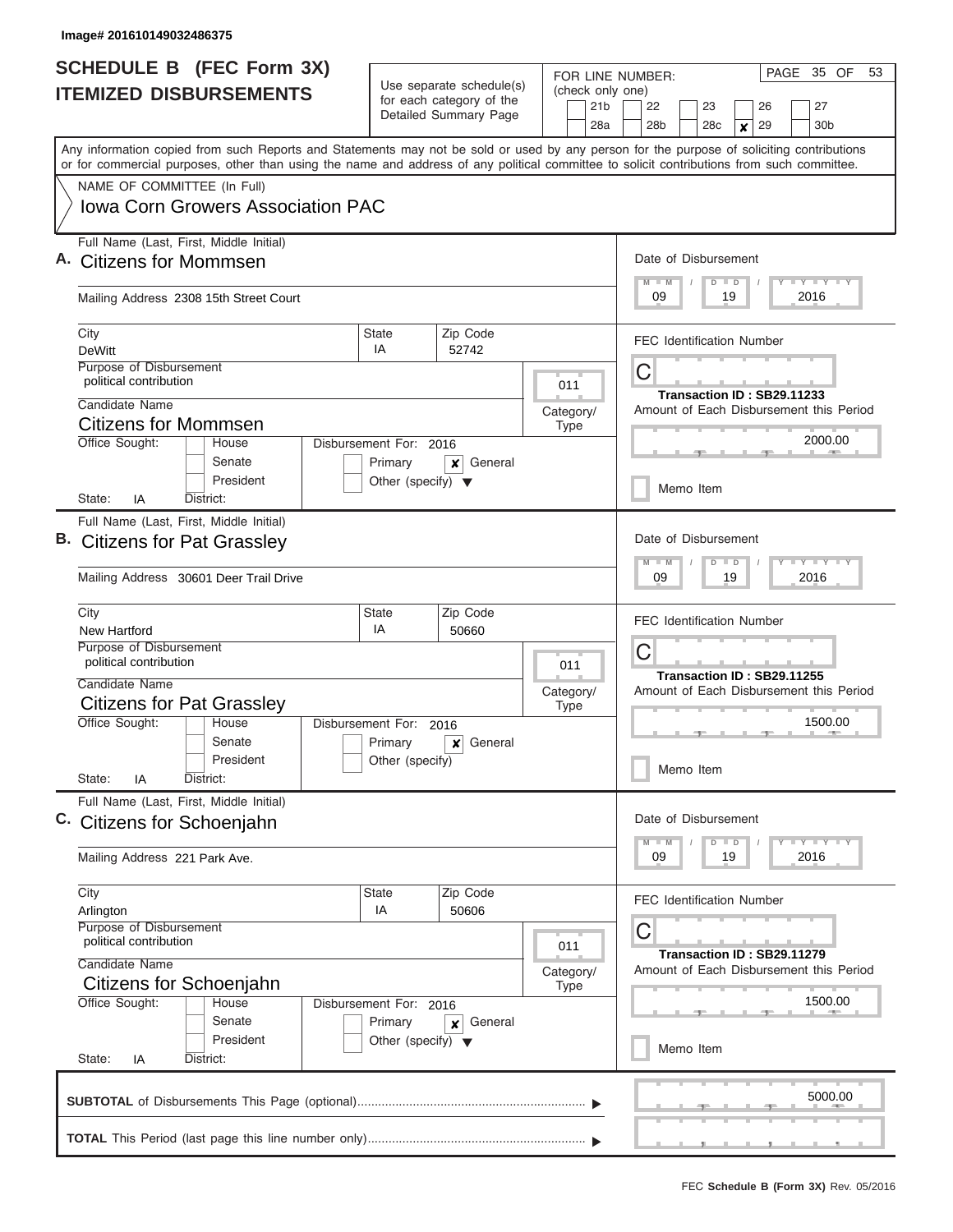| <b>SCHEDULE B</b> (FEC Form 3X)<br><b>ITEMIZED DISBURSEMENTS</b>                                                                                                                                                                                                                                                                                                   |                                                                           | Use separate schedule(s)<br>for each category of the<br>Detailed Summary Page | FOR LINE NUMBER:<br>(check only one)<br>21 <sub>b</sub><br>28a                       | PAGE 36 OF<br>53<br>27<br>22<br>23<br>26<br>28 <sub>b</sub><br>29<br>30 <sub>b</sub><br>28 <sub>c</sub><br>×                                    |
|--------------------------------------------------------------------------------------------------------------------------------------------------------------------------------------------------------------------------------------------------------------------------------------------------------------------------------------------------------------------|---------------------------------------------------------------------------|-------------------------------------------------------------------------------|--------------------------------------------------------------------------------------|-------------------------------------------------------------------------------------------------------------------------------------------------|
| Any information copied from such Reports and Statements may not be sold or used by any person for the purpose of soliciting contributions<br>or for commercial purposes, other than using the name and address of any political committee to solicit contributions from such committee.<br>NAME OF COMMITTEE (In Full)<br><b>Iowa Corn Growers Association PAC</b> |                                                                           |                                                                               |                                                                                      |                                                                                                                                                 |
| Full Name (Last, First, Middle Initial)<br><b>Citizens for Sexton</b><br>Mailing Address 2202 Ogden Avenue                                                                                                                                                                                                                                                         |                                                                           |                                                                               |                                                                                      | Date of Disbursement<br>Y I Y I Y I Y<br>$M$ $M$<br>$D$ $D$<br>09<br>2016<br>19                                                                 |
| City<br><b>Rockwell City</b><br>Purpose of Disbursement<br>political contribution                                                                                                                                                                                                                                                                                  | State<br>IA                                                               | Zip Code<br>50579                                                             | 011                                                                                  | <b>FEC Identification Number</b><br>С                                                                                                           |
| Candidate Name<br><b>Citizens for Sexton</b><br>Office Sought:<br>House<br>Senate<br>President                                                                                                                                                                                                                                                                     | Disbursement For: 2016<br>Primary<br>Other (specify) $\blacktriangledown$ | General<br>x                                                                  | Category/<br><b>Type</b>                                                             | Transaction ID: SB29.11271<br>Amount of Each Disbursement this Period<br>1000.00<br>Memo Item                                                   |
| IA<br>District:<br>State:<br>Full Name (Last, First, Middle Initial)<br>В.<br><b>Citizens for Sieck</b><br>Mailing Address 1710 Timber Lane                                                                                                                                                                                                                        |                                                                           |                                                                               | Date of Disbursement<br><b>TEY TEY TEY</b><br>$M - M$<br>$D$ $D$<br>19<br>09<br>2016 |                                                                                                                                                 |
| City<br>Glenwood<br>Purpose of Disbursement<br>political contribution<br>Candidate Name<br><b>Citizens for Sieck</b>                                                                                                                                                                                                                                               | State<br>IA                                                               | Zip Code<br>51534                                                             | 011<br>Category/<br><b>Type</b>                                                      | <b>FEC Identification Number</b><br>C<br>Transaction ID: SB29.11294<br>Amount of Each Disbursement this Period                                  |
| Office Sought:<br>House<br>Senate<br>President<br>State:<br>District:<br>ΙA                                                                                                                                                                                                                                                                                        | Disbursement For:<br>Primary<br>Other (specify)                           | 2016<br>General<br>×                                                          |                                                                                      | 2000.00<br>Memo Item                                                                                                                            |
| Full Name (Last, First, Middle Initial)<br>C. Cohoon for Representative<br>Mailing Address 816 Randall Lane                                                                                                                                                                                                                                                        |                                                                           |                                                                               |                                                                                      | Date of Disbursement<br>$\mathbf{I}$ $\mathbf{Y}$ $\mathbf{I}$ $\mathbf{Y}$ $\mathbf{I}$ $\mathbf{Y}$<br>$M$ $M$<br>$D$ $D$<br>2016<br>09<br>19 |
| City<br>Zip Code<br>State<br>IA<br>52601<br><b>Burlington</b><br><b>Purpose of Disbursement</b><br>political contribution<br>Candidate Name<br><b>Cohoon for Representative</b>                                                                                                                                                                                    |                                                                           |                                                                               | 011<br>Category/<br><b>Type</b>                                                      | <b>FEC Identification Number</b><br>C<br>Transaction ID: SB29.11286<br>Amount of Each Disbursement this Period                                  |
| Office Sought:<br>House<br>Senate<br>President<br>State:<br>District:<br>IA                                                                                                                                                                                                                                                                                        | Disbursement For: 2016<br>Primary<br>Other (specify) $\blacktriangledown$ | General<br>×                                                                  |                                                                                      | 1000.00<br>Memo Item                                                                                                                            |
|                                                                                                                                                                                                                                                                                                                                                                    |                                                                           |                                                                               |                                                                                      | 4000.00                                                                                                                                         |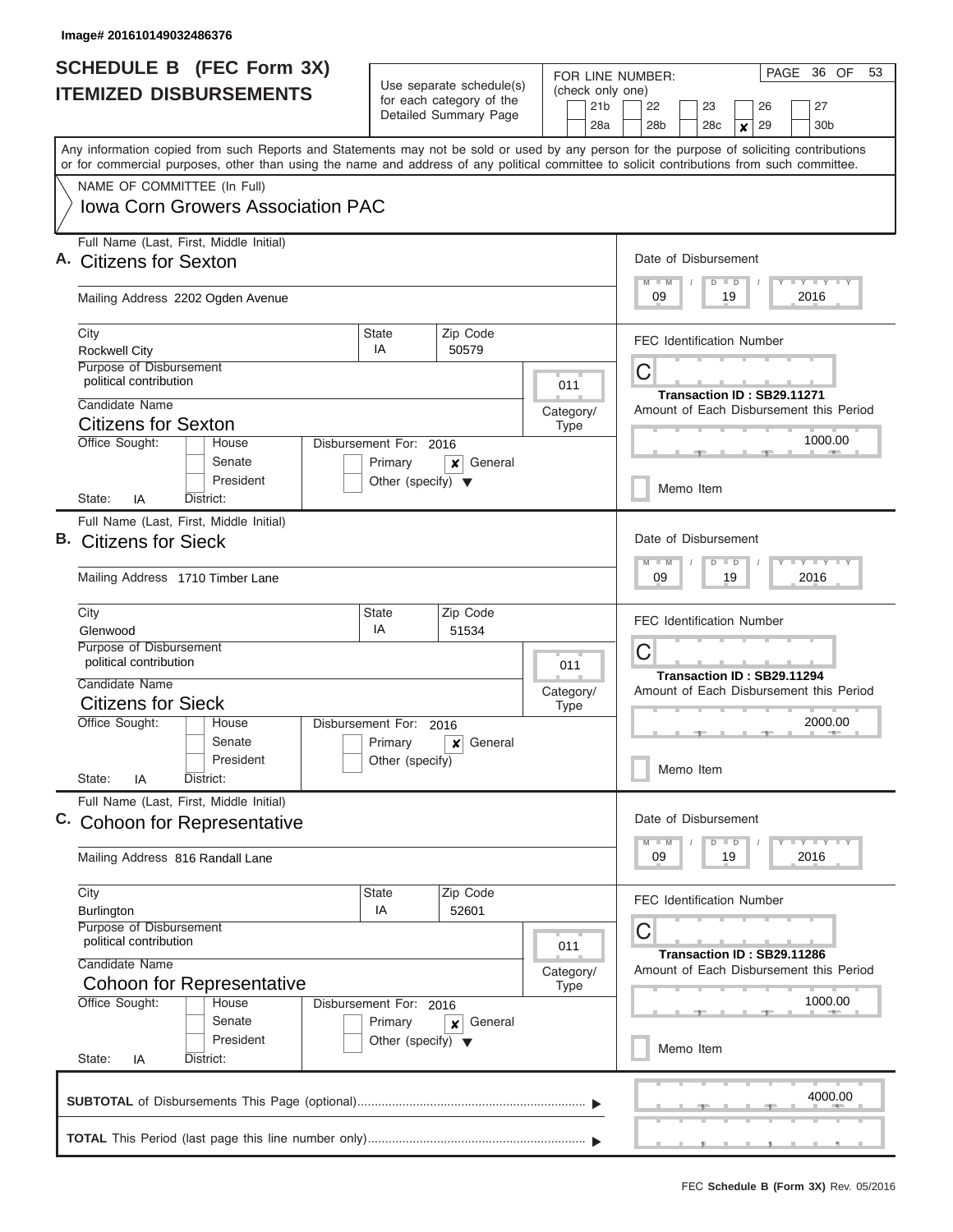|                               | <b>SCHEDULE B</b> (FEC Form 3X)                                                                                                                                                                                                                                                         |                                                      |                       | PAGE 37 OF<br>FOR LINE NUMBER: |                          |                                          |                                                                       |                            |  |                                 |                  | 53                               |  |                                                                                       |  |  |  |  |  |
|-------------------------------|-----------------------------------------------------------------------------------------------------------------------------------------------------------------------------------------------------------------------------------------------------------------------------------------|------------------------------------------------------|-----------------------|--------------------------------|--------------------------|------------------------------------------|-----------------------------------------------------------------------|----------------------------|--|---------------------------------|------------------|----------------------------------|--|---------------------------------------------------------------------------------------|--|--|--|--|--|
| <b>ITEMIZED DISBURSEMENTS</b> |                                                                                                                                                                                                                                                                                         | Use separate schedule(s)<br>for each category of the |                       |                                | 21 <sub>b</sub>          | (check only one)<br>22<br>23<br>26<br>27 |                                                                       |                            |  |                                 |                  |                                  |  |                                                                                       |  |  |  |  |  |
|                               |                                                                                                                                                                                                                                                                                         |                                                      | Detailed Summary Page |                                |                          | 28a                                      |                                                                       | 28 <sub>b</sub>            |  | 28c                             | $\boldsymbol{x}$ | 29                               |  | 30b                                                                                   |  |  |  |  |  |
|                               | Any information copied from such Reports and Statements may not be sold or used by any person for the purpose of soliciting contributions<br>or for commercial purposes, other than using the name and address of any political committee to solicit contributions from such committee. |                                                      |                       |                                |                          |                                          |                                                                       |                            |  |                                 |                  |                                  |  |                                                                                       |  |  |  |  |  |
|                               | NAME OF COMMITTEE (In Full)                                                                                                                                                                                                                                                             |                                                      |                       |                                |                          |                                          |                                                                       |                            |  |                                 |                  |                                  |  |                                                                                       |  |  |  |  |  |
|                               | <b>Iowa Corn Growers Association PAC</b>                                                                                                                                                                                                                                                |                                                      |                       |                                |                          |                                          |                                                                       |                            |  |                                 |                  |                                  |  |                                                                                       |  |  |  |  |  |
|                               | Full Name (Last, First, Middle Initial)<br>A. Committee to Elect Chris Brase                                                                                                                                                                                                            |                                                      |                       |                                |                          |                                          |                                                                       | $M - M$                    |  | Date of Disbursement<br>$D$ $D$ |                  |                                  |  | Y LY LY LY                                                                            |  |  |  |  |  |
|                               | Mailing Address 972 Newell Avenue                                                                                                                                                                                                                                                       |                                                      |                       |                                |                          |                                          | 09<br>19<br>2016                                                      |                            |  |                                 |                  |                                  |  |                                                                                       |  |  |  |  |  |
|                               | City                                                                                                                                                                                                                                                                                    | State                                                | Zip Code              |                                |                          |                                          |                                                                       |                            |  |                                 |                  | <b>FEC Identification Number</b> |  |                                                                                       |  |  |  |  |  |
|                               | Muscatine                                                                                                                                                                                                                                                                               |                                                      | IA<br>52761           |                                |                          |                                          |                                                                       |                            |  |                                 |                  |                                  |  |                                                                                       |  |  |  |  |  |
|                               | Purpose of Disbursement<br>political contribution                                                                                                                                                                                                                                       |                                                      |                       |                                | 011                      |                                          | C                                                                     |                            |  |                                 |                  |                                  |  |                                                                                       |  |  |  |  |  |
|                               | Candidate Name                                                                                                                                                                                                                                                                          |                                                      |                       |                                | Category/                |                                          | Transaction ID: SB29.11223<br>Amount of Each Disbursement this Period |                            |  |                                 |                  |                                  |  |                                                                                       |  |  |  |  |  |
|                               | <b>Committee to Elect Chris Brase</b>                                                                                                                                                                                                                                                   |                                                      |                       |                                | Type                     |                                          |                                                                       |                            |  |                                 |                  |                                  |  |                                                                                       |  |  |  |  |  |
|                               | Office Sought:<br>House                                                                                                                                                                                                                                                                 | Disbursement For: 2016                               |                       |                                |                          |                                          | 1500.00                                                               |                            |  |                                 |                  |                                  |  |                                                                                       |  |  |  |  |  |
|                               | Senate                                                                                                                                                                                                                                                                                  | Primary                                              | General<br>×          |                                |                          |                                          |                                                                       |                            |  |                                 |                  |                                  |  |                                                                                       |  |  |  |  |  |
|                               | President<br>District:<br>State:<br>ΙA                                                                                                                                                                                                                                                  | Other (specify) $\blacktriangledown$                 |                       |                                |                          |                                          |                                                                       | Memo Item                  |  |                                 |                  |                                  |  |                                                                                       |  |  |  |  |  |
|                               | Full Name (Last, First, Middle Initial)                                                                                                                                                                                                                                                 |                                                      |                       |                                |                          |                                          |                                                                       |                            |  |                                 |                  |                                  |  |                                                                                       |  |  |  |  |  |
|                               | B. Committee to Elect Gary Carlson                                                                                                                                                                                                                                                      |                                                      |                       |                                |                          |                                          |                                                                       | $M - M$                    |  | Date of Disbursement            |                  |                                  |  | $\mathbf{I} = \mathbf{Y} - \mathbf{I} - \mathbf{Y} - \mathbf{I} - \mathbf{Y}$         |  |  |  |  |  |
|                               | Mailing Address 104 Deerpath Lane                                                                                                                                                                                                                                                       |                                                      |                       |                                |                          |                                          |                                                                       |                            |  | $D$ $D$                         | 19               |                                  |  | 2016                                                                                  |  |  |  |  |  |
|                               | City<br>Muscatine                                                                                                                                                                                                                                                                       | <b>State</b><br>IA                                   | Zip Code<br>52761     |                                |                          |                                          |                                                                       |                            |  |                                 |                  | <b>FEC Identification Number</b> |  |                                                                                       |  |  |  |  |  |
|                               | Purpose of Disbursement                                                                                                                                                                                                                                                                 |                                                      |                       |                                | C                        |                                          |                                                                       |                            |  |                                 |                  |                                  |  |                                                                                       |  |  |  |  |  |
|                               | political contribution<br>Candidate Name                                                                                                                                                                                                                                                |                                                      | 011                   |                                |                          |                                          |                                                                       | Transaction ID: SB29.11237 |  |                                 |                  |                                  |  |                                                                                       |  |  |  |  |  |
|                               | <b>Committee to Elect Gary Carlson</b>                                                                                                                                                                                                                                                  |                                                      |                       |                                | Category/<br><b>Type</b> |                                          | Amount of Each Disbursement this Period                               |                            |  |                                 |                  |                                  |  |                                                                                       |  |  |  |  |  |
|                               | Office Sought:<br>House                                                                                                                                                                                                                                                                 | Disbursement For: 2016                               |                       |                                |                          |                                          | 1000.00                                                               |                            |  |                                 |                  |                                  |  |                                                                                       |  |  |  |  |  |
|                               | Senate                                                                                                                                                                                                                                                                                  | Primary                                              | General<br>×          |                                |                          |                                          |                                                                       |                            |  |                                 |                  |                                  |  |                                                                                       |  |  |  |  |  |
|                               | President<br>State:<br>District:<br>ΙA                                                                                                                                                                                                                                                  | Other (specify)                                      |                       |                                |                          |                                          |                                                                       |                            |  | Memo Item                       |                  |                                  |  |                                                                                       |  |  |  |  |  |
|                               | Full Name (Last, First, Middle Initial)                                                                                                                                                                                                                                                 |                                                      |                       |                                |                          |                                          |                                                                       |                            |  |                                 |                  |                                  |  |                                                                                       |  |  |  |  |  |
|                               | Committee to Re-Elect Helen Miller                                                                                                                                                                                                                                                      |                                                      |                       |                                |                          |                                          |                                                                       |                            |  | Date of Disbursement            |                  |                                  |  |                                                                                       |  |  |  |  |  |
|                               | Mailing Address 1936 15th Avenue North                                                                                                                                                                                                                                                  |                                                      |                       |                                |                          |                                          |                                                                       | $M$ $M$<br>09              |  | $D$ $D$                         | 19               |                                  |  | $\mathbf{I}$ $\mathbf{Y}$ $\mathbf{I}$ $\mathbf{Y}$ $\mathbf{I}$ $\mathbf{Y}$<br>2016 |  |  |  |  |  |
|                               | City<br>Fort Dodge                                                                                                                                                                                                                                                                      | State<br>IA                                          | Zip Code<br>50501     |                                |                          |                                          |                                                                       |                            |  |                                 |                  | <b>FEC Identification Number</b> |  |                                                                                       |  |  |  |  |  |
|                               | Purpose of Disbursement                                                                                                                                                                                                                                                                 |                                                      |                       |                                |                          |                                          | C                                                                     |                            |  |                                 |                  |                                  |  |                                                                                       |  |  |  |  |  |
|                               | political contribution<br>011<br>Candidate Name                                                                                                                                                                                                                                         |                                                      |                       |                                |                          |                                          |                                                                       |                            |  |                                 |                  | Transaction ID: SB29.11239       |  |                                                                                       |  |  |  |  |  |
|                               | Committee to Re-Elect Helen Miller                                                                                                                                                                                                                                                      |                                                      |                       |                                | Category/<br><b>Type</b> |                                          | Amount of Each Disbursement this Period                               |                            |  |                                 |                  |                                  |  |                                                                                       |  |  |  |  |  |
|                               | Office Sought:<br>House                                                                                                                                                                                                                                                                 | Disbursement For: 2016                               |                       |                                |                          |                                          |                                                                       |                            |  |                                 |                  |                                  |  | 2000.00                                                                               |  |  |  |  |  |
|                               | Senate                                                                                                                                                                                                                                                                                  | Primary                                              | General<br>×          |                                |                          |                                          |                                                                       |                            |  |                                 |                  |                                  |  |                                                                                       |  |  |  |  |  |
|                               | President                                                                                                                                                                                                                                                                               | Other (specify) $\blacktriangledown$                 |                       |                                |                          |                                          |                                                                       |                            |  | Memo Item                       |                  |                                  |  |                                                                                       |  |  |  |  |  |
|                               | State:<br>District:<br>IA                                                                                                                                                                                                                                                               |                                                      |                       |                                |                          |                                          |                                                                       |                            |  |                                 |                  |                                  |  |                                                                                       |  |  |  |  |  |
|                               |                                                                                                                                                                                                                                                                                         |                                                      |                       |                                |                          |                                          |                                                                       |                            |  |                                 |                  |                                  |  | 4500.00                                                                               |  |  |  |  |  |
|                               |                                                                                                                                                                                                                                                                                         |                                                      |                       |                                |                          |                                          |                                                                       |                            |  |                                 |                  |                                  |  |                                                                                       |  |  |  |  |  |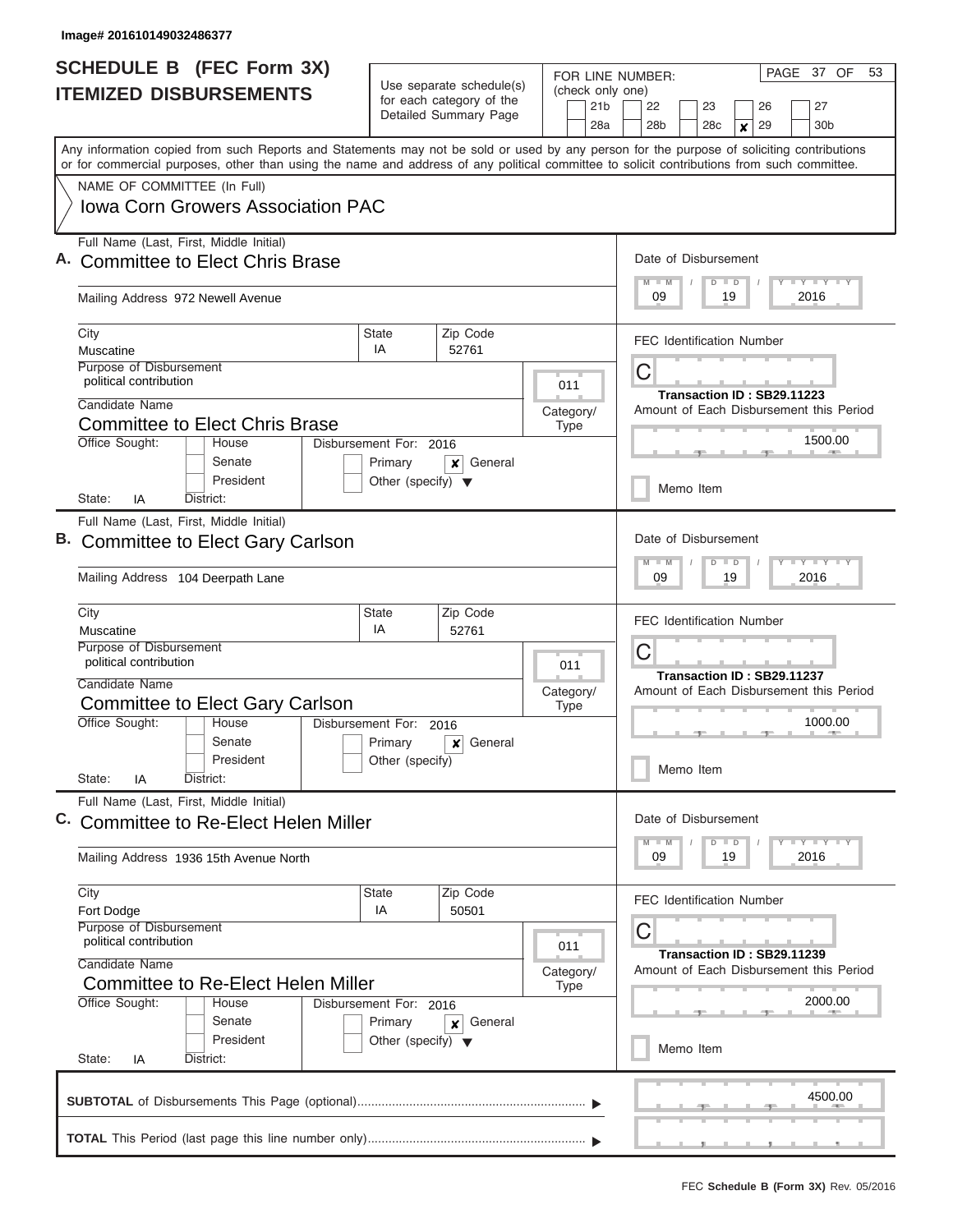|                               | <b>SCHEDULE B (FEC Form 3X)</b>                                                                                                                                                                                                                                                         |                                      |                                                                               | FOR LINE NUMBER:                           | PAGE 38 OF<br>53                                                                         |  |  |  |  |  |  |  |  |
|-------------------------------|-----------------------------------------------------------------------------------------------------------------------------------------------------------------------------------------------------------------------------------------------------------------------------------------|--------------------------------------|-------------------------------------------------------------------------------|--------------------------------------------|------------------------------------------------------------------------------------------|--|--|--|--|--|--|--|--|
| <b>ITEMIZED DISBURSEMENTS</b> |                                                                                                                                                                                                                                                                                         |                                      | Use separate schedule(s)<br>for each category of the<br>Detailed Summary Page | (check only one)<br>21 <sub>b</sub><br>28a | 22<br>23<br>26<br>27<br>28 <sub>b</sub><br>29<br>30 <sub>b</sub><br>28 <sub>c</sub><br>X |  |  |  |  |  |  |  |  |
|                               | Any information copied from such Reports and Statements may not be sold or used by any person for the purpose of soliciting contributions<br>or for commercial purposes, other than using the name and address of any political committee to solicit contributions from such committee. |                                      |                                                                               |                                            |                                                                                          |  |  |  |  |  |  |  |  |
|                               | NAME OF COMMITTEE (In Full)                                                                                                                                                                                                                                                             |                                      |                                                                               |                                            |                                                                                          |  |  |  |  |  |  |  |  |
|                               | <b>Iowa Corn Growers Association PAC</b>                                                                                                                                                                                                                                                |                                      |                                                                               |                                            |                                                                                          |  |  |  |  |  |  |  |  |
|                               | Full Name (Last, First, Middle Initial)<br>Costello for Iowa Senate                                                                                                                                                                                                                     |                                      |                                                                               |                                            | Date of Disbursement                                                                     |  |  |  |  |  |  |  |  |
|                               | Mailing Address 37265 Rains Avenue                                                                                                                                                                                                                                                      |                                      |                                                                               |                                            | Y I Y I Y I Y<br>$M$ $M$<br>$D$ $D$<br>09<br>19<br>2016                                  |  |  |  |  |  |  |  |  |
|                               | City<br>Imogene                                                                                                                                                                                                                                                                         | State<br>IA                          | Zip Code<br>51645                                                             |                                            | <b>FEC Identification Number</b>                                                         |  |  |  |  |  |  |  |  |
|                               | Purpose of Disbursement<br>political contribution                                                                                                                                                                                                                                       |                                      |                                                                               |                                            | C                                                                                        |  |  |  |  |  |  |  |  |
|                               | Candidate Name                                                                                                                                                                                                                                                                          |                                      |                                                                               | 011                                        | Transaction ID: SB29.11284                                                               |  |  |  |  |  |  |  |  |
|                               | Costello for Iowa Senate                                                                                                                                                                                                                                                                |                                      |                                                                               | Category/                                  | Amount of Each Disbursement this Period                                                  |  |  |  |  |  |  |  |  |
|                               | Office Sought:<br>House                                                                                                                                                                                                                                                                 | Disbursement For: 2016               |                                                                               | <b>Type</b>                                | 1000.00                                                                                  |  |  |  |  |  |  |  |  |
|                               | Senate                                                                                                                                                                                                                                                                                  | Primary                              | General<br>×                                                                  |                                            |                                                                                          |  |  |  |  |  |  |  |  |
|                               | President<br>State:<br>IA<br>District:                                                                                                                                                                                                                                                  | Other (specify) $\blacktriangledown$ |                                                                               |                                            | Memo Item                                                                                |  |  |  |  |  |  |  |  |
|                               | Full Name (Last, First, Middle Initial)                                                                                                                                                                                                                                                 |                                      |                                                                               |                                            |                                                                                          |  |  |  |  |  |  |  |  |
|                               | B. Courtney for State Senate                                                                                                                                                                                                                                                            |                                      | Date of Disbursement<br>Y FY FY FY<br>$M - M$<br>$D$ $D$                      |                                            |                                                                                          |  |  |  |  |  |  |  |  |
|                               | Mailing Address 2200 Summer Street                                                                                                                                                                                                                                                      | 09<br>19<br>2016                     |                                                                               |                                            |                                                                                          |  |  |  |  |  |  |  |  |
|                               | City<br>Burlington                                                                                                                                                                                                                                                                      |                                      | <b>FEC Identification Number</b>                                              |                                            |                                                                                          |  |  |  |  |  |  |  |  |
|                               | Purpose of Disbursement<br>political contribution                                                                                                                                                                                                                                       | 011                                  | C                                                                             |                                            |                                                                                          |  |  |  |  |  |  |  |  |
|                               | Candidate Name                                                                                                                                                                                                                                                                          |                                      |                                                                               |                                            | Transaction ID: SB29.11278<br>Amount of Each Disbursement this Period                    |  |  |  |  |  |  |  |  |
|                               | <b>Courtney for State Senate</b>                                                                                                                                                                                                                                                        |                                      |                                                                               | Category/<br><b>Type</b>                   |                                                                                          |  |  |  |  |  |  |  |  |
|                               | Office Sought:<br>House                                                                                                                                                                                                                                                                 | Disbursement For: 2016               |                                                                               |                                            | 1500.00                                                                                  |  |  |  |  |  |  |  |  |
|                               | Senate                                                                                                                                                                                                                                                                                  | Primary                              | General<br>×                                                                  |                                            |                                                                                          |  |  |  |  |  |  |  |  |
|                               | President<br>State:<br>ΙA<br>District:                                                                                                                                                                                                                                                  | Other (specify)                      |                                                                               |                                            | Memo Item                                                                                |  |  |  |  |  |  |  |  |
| C.                            | Full Name (Last, First, Middle Initial)<br><b>Cownie for Statehouse</b>                                                                                                                                                                                                                 |                                      |                                                                               |                                            | Date of Disbursement                                                                     |  |  |  |  |  |  |  |  |
|                               |                                                                                                                                                                                                                                                                                         |                                      |                                                                               |                                            | $D$ $D$<br>$Y$ $Y$ $Y$ $Y$ $Y$<br>$M$ $M$                                                |  |  |  |  |  |  |  |  |
|                               | Mailing Address 4109 Timberwood Drive                                                                                                                                                                                                                                                   |                                      | 09<br>19<br>2016                                                              |                                            |                                                                                          |  |  |  |  |  |  |  |  |
|                               | City<br><b>West Des Moines</b>                                                                                                                                                                                                                                                          | <b>State</b><br>IA                   | Zip Code<br>50265                                                             |                                            | <b>FEC Identification Number</b>                                                         |  |  |  |  |  |  |  |  |
|                               | Purpose of Disbursement<br>political contribution                                                                                                                                                                                                                                       |                                      |                                                                               | 011                                        | С                                                                                        |  |  |  |  |  |  |  |  |
|                               | Candidate Name                                                                                                                                                                                                                                                                          |                                      |                                                                               | Category/                                  | Transaction ID: SB29.11259<br>Amount of Each Disbursement this Period                    |  |  |  |  |  |  |  |  |
|                               | <b>Cownie for Statehouse</b>                                                                                                                                                                                                                                                            |                                      |                                                                               | <b>Type</b>                                |                                                                                          |  |  |  |  |  |  |  |  |
|                               | Office Sought:<br>House<br>Senate                                                                                                                                                                                                                                                       | Disbursement For: 2016<br>Primary    | General<br>$\boldsymbol{x}$                                                   |                                            | 1000.00                                                                                  |  |  |  |  |  |  |  |  |
|                               | President                                                                                                                                                                                                                                                                               | Other (specify) $\blacktriangledown$ |                                                                               |                                            | Memo Item                                                                                |  |  |  |  |  |  |  |  |
|                               | State:<br>IA<br>District:                                                                                                                                                                                                                                                               |                                      |                                                                               |                                            |                                                                                          |  |  |  |  |  |  |  |  |
|                               |                                                                                                                                                                                                                                                                                         |                                      |                                                                               |                                            | 3500.00                                                                                  |  |  |  |  |  |  |  |  |
|                               |                                                                                                                                                                                                                                                                                         |                                      |                                                                               |                                            |                                                                                          |  |  |  |  |  |  |  |  |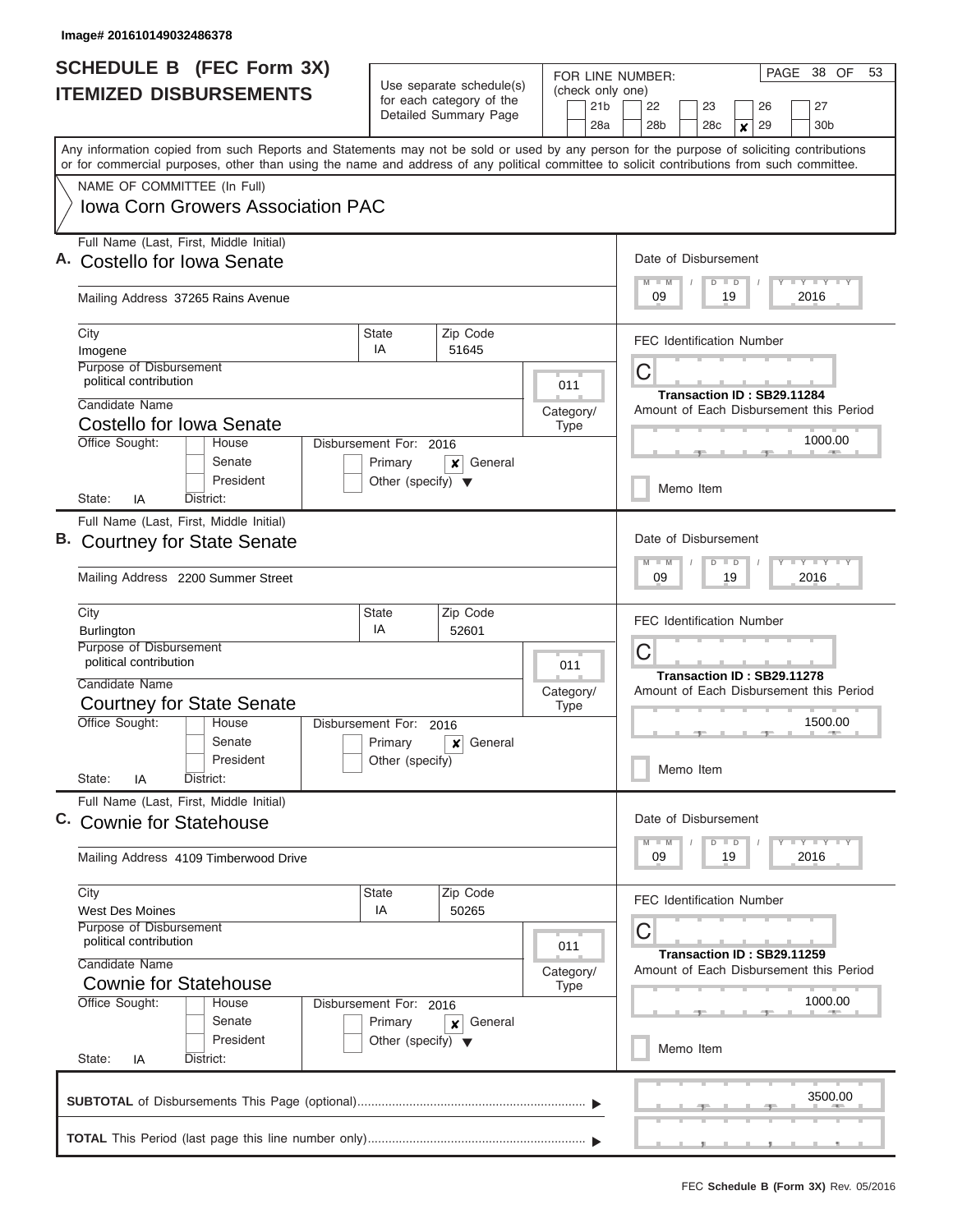|                               | <b>SCHEDULE B</b> (FEC Form 3X)                                                                                                                                                                                                                                                         |                                                 |                                                                               | FOR LINE NUMBER:                           | PAGE 39 OF<br>53                                                                         |  |  |  |  |  |  |  |  |
|-------------------------------|-----------------------------------------------------------------------------------------------------------------------------------------------------------------------------------------------------------------------------------------------------------------------------------------|-------------------------------------------------|-------------------------------------------------------------------------------|--------------------------------------------|------------------------------------------------------------------------------------------|--|--|--|--|--|--|--|--|
| <b>ITEMIZED DISBURSEMENTS</b> |                                                                                                                                                                                                                                                                                         |                                                 | Use separate schedule(s)<br>for each category of the<br>Detailed Summary Page | (check only one)<br>21 <sub>b</sub><br>28a | 27<br>22<br>23<br>26<br>28 <sub>b</sub><br>30 <sub>b</sub><br>28 <sub>c</sub><br>29<br>X |  |  |  |  |  |  |  |  |
|                               | Any information copied from such Reports and Statements may not be sold or used by any person for the purpose of soliciting contributions<br>or for commercial purposes, other than using the name and address of any political committee to solicit contributions from such committee. |                                                 |                                                                               |                                            |                                                                                          |  |  |  |  |  |  |  |  |
|                               | NAME OF COMMITTEE (In Full)                                                                                                                                                                                                                                                             |                                                 |                                                                               |                                            |                                                                                          |  |  |  |  |  |  |  |  |
|                               | <b>Iowa Corn Growers Association PAC</b>                                                                                                                                                                                                                                                |                                                 |                                                                               |                                            |                                                                                          |  |  |  |  |  |  |  |  |
|                               | Full Name (Last, First, Middle Initial)<br>Danielson for Senate                                                                                                                                                                                                                         |                                                 |                                                                               |                                            |                                                                                          |  |  |  |  |  |  |  |  |
|                               | Mailing Address 3906 Monterey Drive                                                                                                                                                                                                                                                     |                                                 | Y LY LY LY<br>$M$ $M$<br>$D$ $D$<br>2016<br>09<br>19                          |                                            |                                                                                          |  |  |  |  |  |  |  |  |
|                               | City                                                                                                                                                                                                                                                                                    | State<br>IA                                     | Zip Code                                                                      |                                            | <b>FEC Identification Number</b>                                                         |  |  |  |  |  |  |  |  |
|                               | Waterloo<br>Purpose of Disbursement                                                                                                                                                                                                                                                     |                                                 | 50701                                                                         |                                            |                                                                                          |  |  |  |  |  |  |  |  |
|                               | political contribution                                                                                                                                                                                                                                                                  |                                                 |                                                                               | 011                                        | С                                                                                        |  |  |  |  |  |  |  |  |
|                               | Candidate Name                                                                                                                                                                                                                                                                          |                                                 |                                                                               | Category/                                  | Transaction ID: SB29.11280<br>Amount of Each Disbursement this Period                    |  |  |  |  |  |  |  |  |
|                               | Danielson for Senate                                                                                                                                                                                                                                                                    |                                                 |                                                                               | <b>Type</b>                                |                                                                                          |  |  |  |  |  |  |  |  |
|                               | Office Sought:<br>House                                                                                                                                                                                                                                                                 | Disbursement For: 2016                          | General<br>×                                                                  |                                            | 1500.00                                                                                  |  |  |  |  |  |  |  |  |
|                               | Senate<br>President<br>State:<br>ΙA<br>District:                                                                                                                                                                                                                                        | Primary<br>Other (specify) $\blacktriangledown$ |                                                                               | Memo Item                                  |                                                                                          |  |  |  |  |  |  |  |  |
|                               | Full Name (Last, First, Middle Initial)                                                                                                                                                                                                                                                 |                                                 |                                                                               |                                            |                                                                                          |  |  |  |  |  |  |  |  |
|                               | B. Dan Zumbach for Senate                                                                                                                                                                                                                                                               |                                                 | Date of Disbursement<br>Y FY FY FY<br>$M - M$<br>$D$ $D$                      |                                            |                                                                                          |  |  |  |  |  |  |  |  |
|                               | Mailing Address 2618 140th Avenue                                                                                                                                                                                                                                                       |                                                 | 09<br>19<br>2016                                                              |                                            |                                                                                          |  |  |  |  |  |  |  |  |
|                               | City                                                                                                                                                                                                                                                                                    | State<br>Zip Code<br>IA<br>52330<br>Ryan        |                                                                               |                                            |                                                                                          |  |  |  |  |  |  |  |  |
|                               | Purpose of Disbursement<br>political contribution                                                                                                                                                                                                                                       | 011                                             | C                                                                             |                                            |                                                                                          |  |  |  |  |  |  |  |  |
|                               | Candidate Name                                                                                                                                                                                                                                                                          |                                                 |                                                                               |                                            | Transaction ID: SB29.11221<br>Amount of Each Disbursement this Period                    |  |  |  |  |  |  |  |  |
|                               | Dan Zumbach for Senate                                                                                                                                                                                                                                                                  |                                                 |                                                                               | Category/<br><b>Type</b>                   |                                                                                          |  |  |  |  |  |  |  |  |
|                               | Office Sought:<br>House                                                                                                                                                                                                                                                                 | Disbursement For: 2016                          |                                                                               |                                            | 1000.00                                                                                  |  |  |  |  |  |  |  |  |
|                               | Senate                                                                                                                                                                                                                                                                                  | Primary                                         | General<br>x                                                                  |                                            |                                                                                          |  |  |  |  |  |  |  |  |
|                               | President<br>State:<br>IA<br>District:                                                                                                                                                                                                                                                  | Other (specify)                                 |                                                                               |                                            | Memo Item                                                                                |  |  |  |  |  |  |  |  |
| C.                            | Full Name (Last, First, Middle Initial)<br>Dean Fisher for House                                                                                                                                                                                                                        |                                                 |                                                                               |                                            | Date of Disbursement                                                                     |  |  |  |  |  |  |  |  |
|                               |                                                                                                                                                                                                                                                                                         |                                                 |                                                                               |                                            | $D$ $D$<br>Y FY FY FY<br>$M$ $M$                                                         |  |  |  |  |  |  |  |  |
|                               | Mailing Address 2859 C Avenue                                                                                                                                                                                                                                                           |                                                 |                                                                               |                                            | 09<br>19<br>2016                                                                         |  |  |  |  |  |  |  |  |
|                               | City<br>Garwin                                                                                                                                                                                                                                                                          | State<br>IA                                     | Zip Code<br>50632                                                             |                                            | <b>FEC Identification Number</b>                                                         |  |  |  |  |  |  |  |  |
|                               | Purpose of Disbursement<br>political contribution                                                                                                                                                                                                                                       |                                                 |                                                                               | 011                                        | С                                                                                        |  |  |  |  |  |  |  |  |
|                               | Candidate Name                                                                                                                                                                                                                                                                          |                                                 |                                                                               | Category/                                  | Transaction ID: SB29.11249<br>Amount of Each Disbursement this Period                    |  |  |  |  |  |  |  |  |
|                               | Dean Fisher for House                                                                                                                                                                                                                                                                   | <b>Type</b>                                     |                                                                               |                                            |                                                                                          |  |  |  |  |  |  |  |  |
|                               | Office Sought:<br>House<br>Senate                                                                                                                                                                                                                                                       | Disbursement For: 2016<br>Primary               | General<br>×                                                                  |                                            | 1000.00                                                                                  |  |  |  |  |  |  |  |  |
|                               | President<br>State:<br>District:                                                                                                                                                                                                                                                        | Other (specify) $\blacktriangledown$            |                                                                               | Memo Item                                  |                                                                                          |  |  |  |  |  |  |  |  |
|                               | IA                                                                                                                                                                                                                                                                                      |                                                 |                                                                               |                                            |                                                                                          |  |  |  |  |  |  |  |  |
|                               |                                                                                                                                                                                                                                                                                         |                                                 |                                                                               |                                            | 3500.00                                                                                  |  |  |  |  |  |  |  |  |
|                               |                                                                                                                                                                                                                                                                                         |                                                 |                                                                               |                                            |                                                                                          |  |  |  |  |  |  |  |  |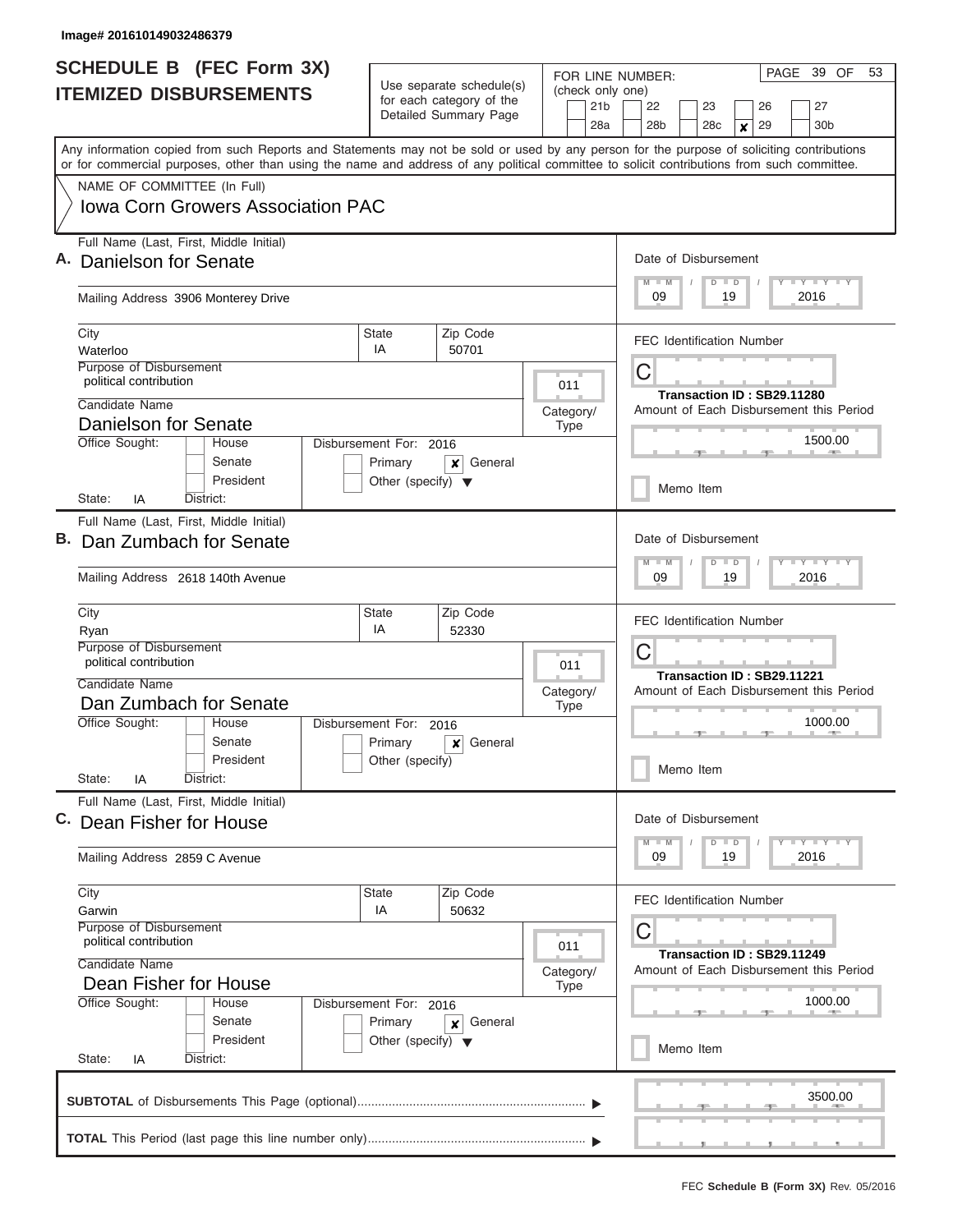| <b>SCHEDULE B</b> (FEC Form 3X) |                                                                                                                                                                                                                                                                                         |                                      | Use separate schedule(s)                          | FOR LINE NUMBER:<br>(check only one) | PAGE 40 OF<br>53                                                                         |  |  |  |  |  |  |  |  |  |
|---------------------------------|-----------------------------------------------------------------------------------------------------------------------------------------------------------------------------------------------------------------------------------------------------------------------------------------|--------------------------------------|---------------------------------------------------|--------------------------------------|------------------------------------------------------------------------------------------|--|--|--|--|--|--|--|--|--|
|                                 | <b>ITEMIZED DISBURSEMENTS</b>                                                                                                                                                                                                                                                           |                                      | for each category of the<br>Detailed Summary Page | 21 <sub>b</sub><br>28a               | 22<br>23<br>27<br>26<br>28 <sub>b</sub><br>28 <sub>c</sub><br>29<br>30 <sub>b</sub><br>× |  |  |  |  |  |  |  |  |  |
|                                 | Any information copied from such Reports and Statements may not be sold or used by any person for the purpose of soliciting contributions<br>or for commercial purposes, other than using the name and address of any political committee to solicit contributions from such committee. |                                      |                                                   |                                      |                                                                                          |  |  |  |  |  |  |  |  |  |
|                                 | NAME OF COMMITTEE (In Full)                                                                                                                                                                                                                                                             |                                      |                                                   |                                      |                                                                                          |  |  |  |  |  |  |  |  |  |
|                                 | <b>Iowa Corn Growers Association PAC</b>                                                                                                                                                                                                                                                |                                      |                                                   |                                      |                                                                                          |  |  |  |  |  |  |  |  |  |
|                                 | Full Name (Last, First, Middle Initial)<br>A. Deyoe for House                                                                                                                                                                                                                           |                                      |                                                   |                                      | Date of Disbursement                                                                     |  |  |  |  |  |  |  |  |  |
|                                 |                                                                                                                                                                                                                                                                                         |                                      |                                                   |                                      | <b>LY LY LY</b><br>$M$ $M$<br>$D$ $D$                                                    |  |  |  |  |  |  |  |  |  |
|                                 | Mailing Address 911 Shagbark Drive                                                                                                                                                                                                                                                      |                                      |                                                   |                                      | 09<br>19<br>2016                                                                         |  |  |  |  |  |  |  |  |  |
|                                 | City<br>Nevada                                                                                                                                                                                                                                                                          | State<br>IA                          | Zip Code<br>50201                                 |                                      | <b>FEC Identification Number</b>                                                         |  |  |  |  |  |  |  |  |  |
|                                 | Purpose of Disbursement                                                                                                                                                                                                                                                                 |                                      |                                                   |                                      | С                                                                                        |  |  |  |  |  |  |  |  |  |
|                                 | political contribution                                                                                                                                                                                                                                                                  |                                      |                                                   | 011                                  | Transaction ID: SB29.11258                                                               |  |  |  |  |  |  |  |  |  |
|                                 | Candidate Name                                                                                                                                                                                                                                                                          |                                      |                                                   | Category/                            | Amount of Each Disbursement this Period                                                  |  |  |  |  |  |  |  |  |  |
|                                 | Deyoe for House<br>Office Sought:<br>House                                                                                                                                                                                                                                              | Disbursement For: 2016               |                                                   | <b>Type</b>                          | 1500.00                                                                                  |  |  |  |  |  |  |  |  |  |
|                                 | Senate                                                                                                                                                                                                                                                                                  | Primary                              | General<br>x                                      |                                      |                                                                                          |  |  |  |  |  |  |  |  |  |
|                                 | President<br>IA<br>District:<br>State:                                                                                                                                                                                                                                                  | Other (specify) $\blacktriangledown$ |                                                   |                                      | Memo Item                                                                                |  |  |  |  |  |  |  |  |  |
|                                 | Full Name (Last, First, Middle Initial)                                                                                                                                                                                                                                                 |                                      |                                                   |                                      |                                                                                          |  |  |  |  |  |  |  |  |  |
|                                 | Dolecheck for Representative                                                                                                                                                                                                                                                            |                                      |                                                   |                                      | Date of Disbursement                                                                     |  |  |  |  |  |  |  |  |  |
|                                 | Mailing Address 703 N Filmore                                                                                                                                                                                                                                                           |                                      |                                                   |                                      | $M - M$<br>$\overline{D}$<br>$\blacksquare$<br>09<br>19<br>2016                          |  |  |  |  |  |  |  |  |  |
|                                 | City<br>Mount Ayr                                                                                                                                                                                                                                                                       | State<br>IA                          | Zip Code<br>50854                                 |                                      | <b>FEC Identification Number</b>                                                         |  |  |  |  |  |  |  |  |  |
|                                 | Purpose of Disbursement<br>political contribution                                                                                                                                                                                                                                       |                                      |                                                   | 011                                  | С                                                                                        |  |  |  |  |  |  |  |  |  |
|                                 | Candidate Name                                                                                                                                                                                                                                                                          |                                      |                                                   | Category/                            | Transaction ID: SB29.11266<br>Amount of Each Disbursement this Period                    |  |  |  |  |  |  |  |  |  |
|                                 | Dolecheck for Representative                                                                                                                                                                                                                                                            |                                      |                                                   | <b>Type</b>                          |                                                                                          |  |  |  |  |  |  |  |  |  |
|                                 | Office Sought:<br>House                                                                                                                                                                                                                                                                 | Disbursement For:                    | 2016                                              |                                      | 1500.00                                                                                  |  |  |  |  |  |  |  |  |  |
|                                 | Senate<br>President                                                                                                                                                                                                                                                                     | Primary<br>Other (specify)           | General<br>×                                      |                                      |                                                                                          |  |  |  |  |  |  |  |  |  |
|                                 | State:<br>IA<br>District:                                                                                                                                                                                                                                                               |                                      |                                                   |                                      | Memo Item                                                                                |  |  |  |  |  |  |  |  |  |
|                                 | Full Name (Last, First, Middle Initial)<br>C. Forbes for Iowa House                                                                                                                                                                                                                     |                                      |                                                   |                                      | Date of Disbursement                                                                     |  |  |  |  |  |  |  |  |  |
|                                 |                                                                                                                                                                                                                                                                                         |                                      |                                                   |                                      | $T - Y$ $T - Y$<br>$D$ $D$<br>$M - M$                                                    |  |  |  |  |  |  |  |  |  |
|                                 | Mailing Address 12816 Cardinal Lane                                                                                                                                                                                                                                                     |                                      |                                                   |                                      | 09<br>19<br>2016                                                                         |  |  |  |  |  |  |  |  |  |
|                                 | City<br>Urbandale                                                                                                                                                                                                                                                                       | <b>State</b><br>IA                   | Zip Code<br>50323                                 |                                      | <b>FEC Identification Number</b>                                                         |  |  |  |  |  |  |  |  |  |
|                                 | <b>Purpose of Disbursement</b><br>political contribution                                                                                                                                                                                                                                |                                      |                                                   |                                      | С                                                                                        |  |  |  |  |  |  |  |  |  |
|                                 | Candidate Name                                                                                                                                                                                                                                                                          |                                      |                                                   | 011                                  | Transaction ID: SB29.11292                                                               |  |  |  |  |  |  |  |  |  |
|                                 | Forbes for Iowa House                                                                                                                                                                                                                                                                   |                                      |                                                   | Category/<br><b>Type</b>             | Amount of Each Disbursement this Period                                                  |  |  |  |  |  |  |  |  |  |
|                                 | Office Sought:<br>House                                                                                                                                                                                                                                                                 | Disbursement For: 2016               |                                                   |                                      | 1000.00                                                                                  |  |  |  |  |  |  |  |  |  |
|                                 | Senate                                                                                                                                                                                                                                                                                  | Primary                              | General<br>×                                      |                                      |                                                                                          |  |  |  |  |  |  |  |  |  |
|                                 | President<br>State:<br>District:<br>IA                                                                                                                                                                                                                                                  | Other (specify) $\blacktriangledown$ |                                                   |                                      | Memo Item                                                                                |  |  |  |  |  |  |  |  |  |
|                                 |                                                                                                                                                                                                                                                                                         |                                      |                                                   |                                      | 4000.00                                                                                  |  |  |  |  |  |  |  |  |  |
|                                 |                                                                                                                                                                                                                                                                                         |                                      |                                                   |                                      |                                                                                          |  |  |  |  |  |  |  |  |  |
|                                 |                                                                                                                                                                                                                                                                                         |                                      |                                                   |                                      |                                                                                          |  |  |  |  |  |  |  |  |  |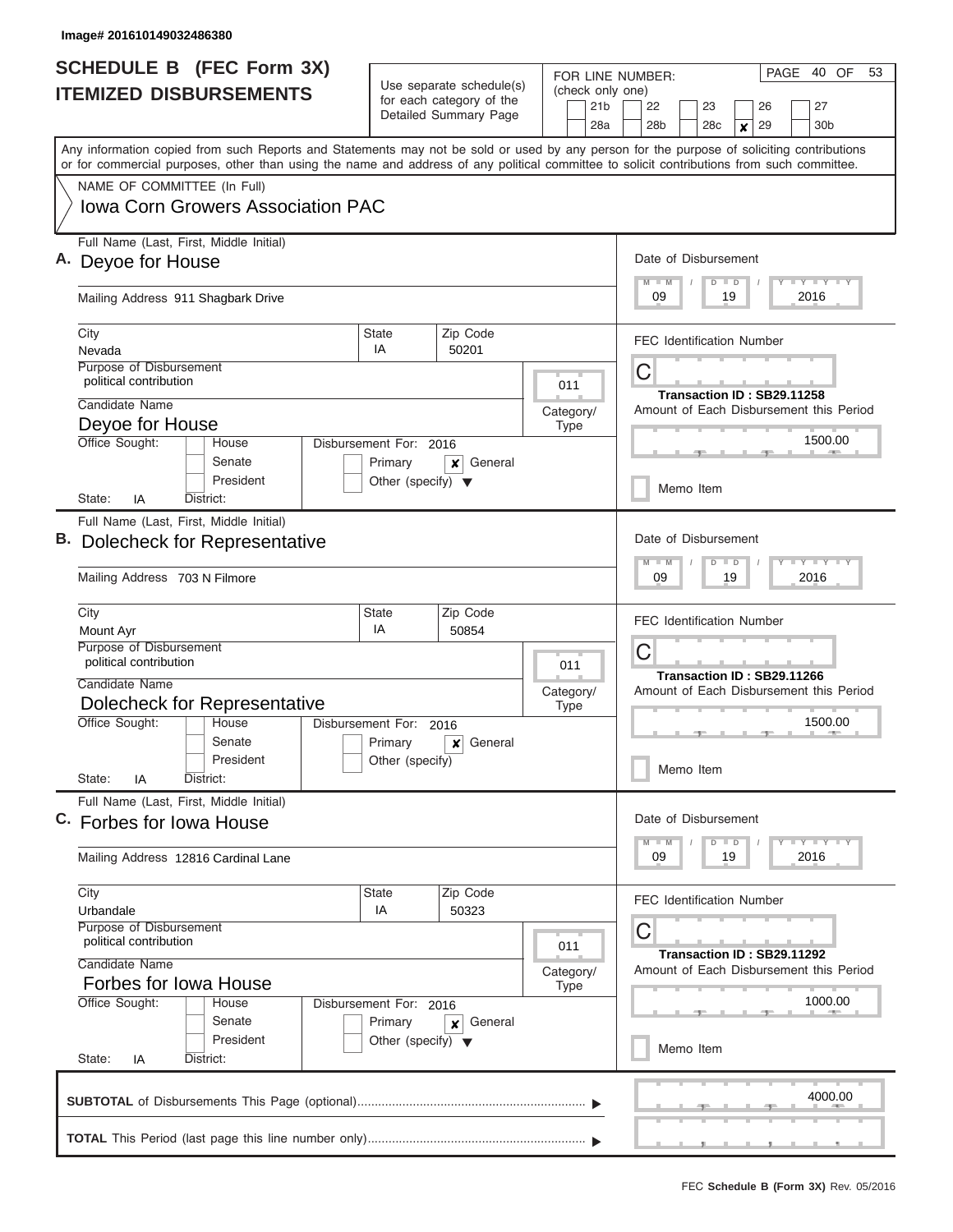|    | <b>SCHEDULE B</b> (FEC Form 3X)                                                                                                                                                                                                                                                         |                                                                                           |                                                      |                                     | PAGE<br>41<br>OF<br>53<br>FOR LINE NUMBER:               |  |  |  |  |  |  |  |
|----|-----------------------------------------------------------------------------------------------------------------------------------------------------------------------------------------------------------------------------------------------------------------------------------------|-------------------------------------------------------------------------------------------|------------------------------------------------------|-------------------------------------|----------------------------------------------------------|--|--|--|--|--|--|--|
|    | <b>ITEMIZED DISBURSEMENTS</b>                                                                                                                                                                                                                                                           |                                                                                           | Use separate schedule(s)<br>for each category of the | (check only one)<br>21 <sub>b</sub> | 22<br>23<br>26<br>27                                     |  |  |  |  |  |  |  |
|    |                                                                                                                                                                                                                                                                                         |                                                                                           | Detailed Summary Page                                | 28a                                 | 29<br>28 <sub>b</sub><br>28c<br>30 <sub>b</sub><br>X     |  |  |  |  |  |  |  |
|    | Any information copied from such Reports and Statements may not be sold or used by any person for the purpose of soliciting contributions<br>or for commercial purposes, other than using the name and address of any political committee to solicit contributions from such committee. |                                                                                           |                                                      |                                     |                                                          |  |  |  |  |  |  |  |
|    | NAME OF COMMITTEE (In Full)                                                                                                                                                                                                                                                             |                                                                                           |                                                      |                                     |                                                          |  |  |  |  |  |  |  |
|    | Iowa Corn Growers Association PAC                                                                                                                                                                                                                                                       |                                                                                           |                                                      |                                     |                                                          |  |  |  |  |  |  |  |
|    | Full Name (Last, First, Middle Initial)<br>A. Friends for Breitbach                                                                                                                                                                                                                     |                                                                                           |                                                      |                                     | Date of Disbursement                                     |  |  |  |  |  |  |  |
|    | Mailing Address 301 West Mission Street                                                                                                                                                                                                                                                 |                                                                                           |                                                      |                                     | Y LY LY LY<br>$M - M$<br>$D$ $D$<br>09<br>19<br>2016     |  |  |  |  |  |  |  |
|    | City<br><b>Strawberry Point</b>                                                                                                                                                                                                                                                         | <b>State</b><br>IA                                                                        | Zip Code<br>52076                                    |                                     | <b>FEC Identification Number</b>                         |  |  |  |  |  |  |  |
|    | Purpose of Disbursement<br>political contribution                                                                                                                                                                                                                                       |                                                                                           |                                                      |                                     | С<br>Transaction ID: SB29.11281                          |  |  |  |  |  |  |  |
|    | Candidate Name                                                                                                                                                                                                                                                                          |                                                                                           |                                                      | Category/                           | Amount of Each Disbursement this Period                  |  |  |  |  |  |  |  |
|    | <b>Friends for Breitbach</b><br>Office Sought:<br>House                                                                                                                                                                                                                                 |                                                                                           |                                                      | <b>Type</b>                         | 1000.00                                                  |  |  |  |  |  |  |  |
|    | Senate<br>President                                                                                                                                                                                                                                                                     | Disbursement For: 2016<br>Primary<br>General<br>x<br>Other (specify) $\blacktriangledown$ |                                                      |                                     |                                                          |  |  |  |  |  |  |  |
|    | District:<br>State:<br>IA                                                                                                                                                                                                                                                               |                                                                                           |                                                      |                                     | Memo Item                                                |  |  |  |  |  |  |  |
|    | Full Name (Last, First, Middle Initial)                                                                                                                                                                                                                                                 |                                                                                           |                                                      |                                     |                                                          |  |  |  |  |  |  |  |
| В. | <b>Friends for Landon</b>                                                                                                                                                                                                                                                               |                                                                                           |                                                      |                                     | Date of Disbursement<br>Y FY FY FY<br>$M - M$<br>$D$ $D$ |  |  |  |  |  |  |  |
|    | Mailing Address 525 NE Stone Valley Drive                                                                                                                                                                                                                                               |                                                                                           | 09<br>19<br>2016                                     |                                     |                                                          |  |  |  |  |  |  |  |
|    | City<br>Ankeny                                                                                                                                                                                                                                                                          | <b>State</b><br>IA                                                                        | Zip Code<br>50021                                    |                                     | <b>FEC Identification Number</b>                         |  |  |  |  |  |  |  |
|    | Purpose of Disbursement<br>political contribution                                                                                                                                                                                                                                       |                                                                                           |                                                      | 011                                 | С<br>Transaction ID: SB29.11260                          |  |  |  |  |  |  |  |
|    | Candidate Name                                                                                                                                                                                                                                                                          |                                                                                           |                                                      | Category/                           | Amount of Each Disbursement this Period                  |  |  |  |  |  |  |  |
|    | <b>Friends for Landon</b><br>Office Sought:<br>House                                                                                                                                                                                                                                    | Disbursement For:                                                                         |                                                      | <b>Type</b>                         | 1000.00                                                  |  |  |  |  |  |  |  |
|    | Senate                                                                                                                                                                                                                                                                                  | Primary                                                                                   | 2016<br>General<br>x                                 |                                     |                                                          |  |  |  |  |  |  |  |
|    | President<br>State:<br>District:<br>ΙA                                                                                                                                                                                                                                                  | Other (specify)                                                                           |                                                      |                                     | Memo Item                                                |  |  |  |  |  |  |  |
|    | Full Name (Last, First, Middle Initial)<br>C. Friends of Jim Lykam                                                                                                                                                                                                                      |                                                                                           |                                                      |                                     | Date of Disbursement                                     |  |  |  |  |  |  |  |
|    |                                                                                                                                                                                                                                                                                         |                                                                                           |                                                      |                                     | Y TY TY TY<br>$M$ $M$<br>$D$ $D$                         |  |  |  |  |  |  |  |
|    | Mailing Address 2906 W 35th Street                                                                                                                                                                                                                                                      |                                                                                           |                                                      |                                     | 09<br>19<br>2016                                         |  |  |  |  |  |  |  |
|    | City<br>Davenport                                                                                                                                                                                                                                                                       | <b>State</b><br>IA                                                                        | Zip Code<br>52806                                    |                                     | <b>FEC Identification Number</b>                         |  |  |  |  |  |  |  |
|    | Purpose of Disbursement<br>political contribution                                                                                                                                                                                                                                       |                                                                                           |                                                      | 011                                 | С<br>Transaction ID: SB29.11240                          |  |  |  |  |  |  |  |
|    | Candidate Name<br>Friends of Jim Lykam                                                                                                                                                                                                                                                  |                                                                                           |                                                      | Category/<br><b>Type</b>            | Amount of Each Disbursement this Period                  |  |  |  |  |  |  |  |
|    | Office Sought:<br>House                                                                                                                                                                                                                                                                 | Disbursement For: 2016                                                                    |                                                      |                                     | 2000.00                                                  |  |  |  |  |  |  |  |
|    | Senate<br>President                                                                                                                                                                                                                                                                     | Primary<br>Other (specify) $\blacktriangledown$                                           | General<br>×                                         |                                     | Memo Item                                                |  |  |  |  |  |  |  |
|    | State:<br>District:<br>IA                                                                                                                                                                                                                                                               |                                                                                           |                                                      |                                     |                                                          |  |  |  |  |  |  |  |
|    |                                                                                                                                                                                                                                                                                         |                                                                                           |                                                      |                                     | 4000.00                                                  |  |  |  |  |  |  |  |
|    |                                                                                                                                                                                                                                                                                         |                                                                                           |                                                      |                                     |                                                          |  |  |  |  |  |  |  |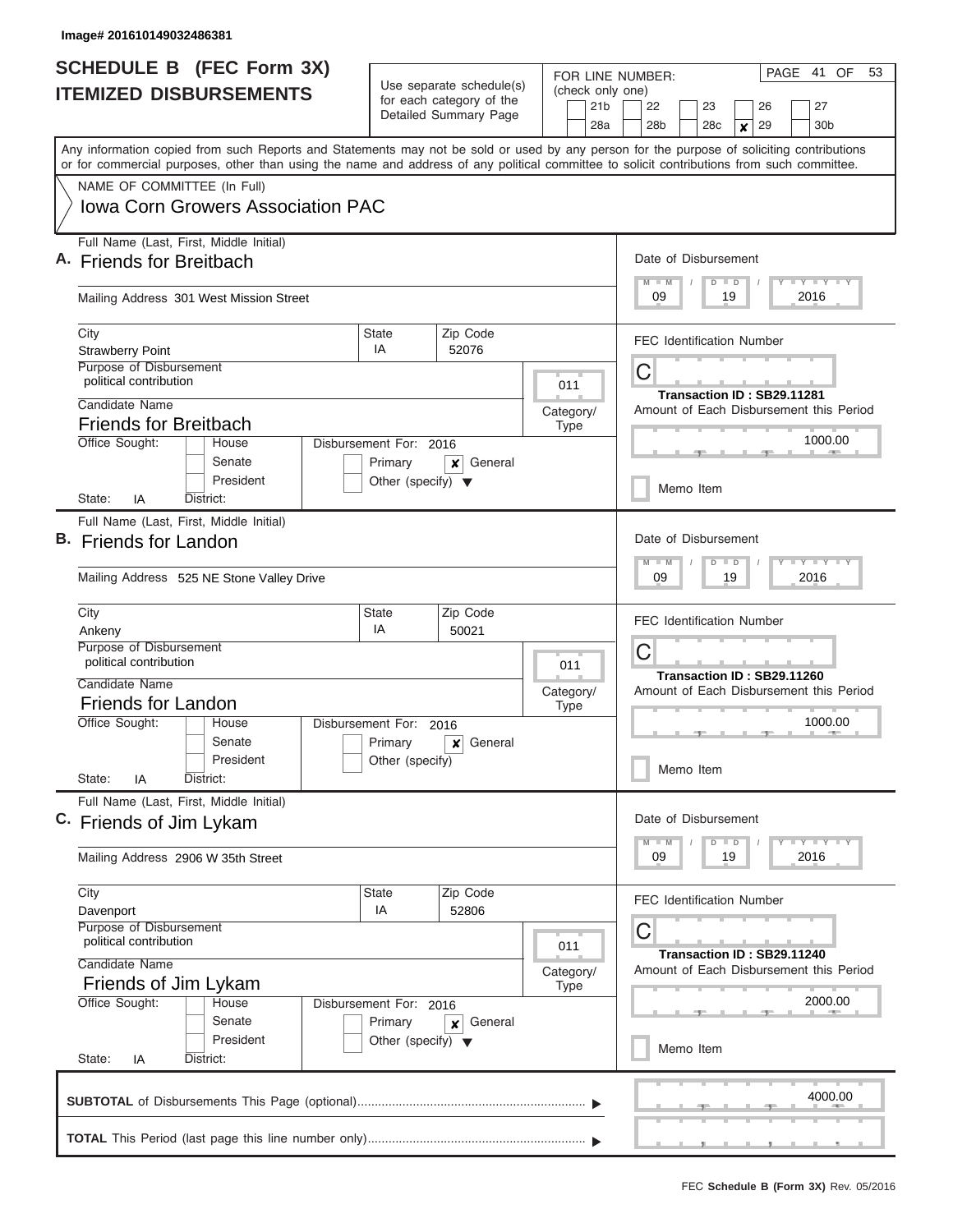| <b>SCHEDULE B (FEC Form 3X)</b> |                                                                                                                                                                                                                                                                                         |                                                                 |                                                         |                          |                        | PAGE 42 OF<br>53<br>FOR LINE NUMBER:                                  |  |  |  |  |  |  |  |  |
|---------------------------------|-----------------------------------------------------------------------------------------------------------------------------------------------------------------------------------------------------------------------------------------------------------------------------------------|-----------------------------------------------------------------|---------------------------------------------------------|--------------------------|------------------------|-----------------------------------------------------------------------|--|--|--|--|--|--|--|--|
|                                 | <b>ITEMIZED DISBURSEMENTS</b>                                                                                                                                                                                                                                                           |                                                                 | Use separate schedule(s)<br>for each category of the    |                          |                        | (check only one)<br>22<br>27<br>23<br>26                              |  |  |  |  |  |  |  |  |
|                                 |                                                                                                                                                                                                                                                                                         |                                                                 | Detailed Summary Page                                   |                          | 21 <sub>b</sub><br>28a | 28b<br>28 <sub>c</sub><br>29<br>30b<br>$\boldsymbol{x}$               |  |  |  |  |  |  |  |  |
|                                 | Any information copied from such Reports and Statements may not be sold or used by any person for the purpose of soliciting contributions<br>or for commercial purposes, other than using the name and address of any political committee to solicit contributions from such committee. |                                                                 |                                                         |                          |                        |                                                                       |  |  |  |  |  |  |  |  |
|                                 | NAME OF COMMITTEE (In Full)                                                                                                                                                                                                                                                             |                                                                 |                                                         |                          |                        |                                                                       |  |  |  |  |  |  |  |  |
|                                 | Iowa Corn Growers Association PAC                                                                                                                                                                                                                                                       |                                                                 |                                                         |                          |                        |                                                                       |  |  |  |  |  |  |  |  |
|                                 | Full Name (Last, First, Middle Initial)<br>A. Friends of Sandy Salmon                                                                                                                                                                                                                   |                                                                 |                                                         |                          |                        | Date of Disbursement                                                  |  |  |  |  |  |  |  |  |
|                                 | Mailing Address 9711 Streeter Road                                                                                                                                                                                                                                                      |                                                                 | Y I Y I Y I Y<br>$M$ $M$<br>$D$ $D$<br>2016<br>09<br>19 |                          |                        |                                                                       |  |  |  |  |  |  |  |  |
|                                 | City<br>Janesville                                                                                                                                                                                                                                                                      | <b>State</b><br>IA                                              | Zip Code<br>50647                                       |                          |                        | <b>FEC Identification Number</b>                                      |  |  |  |  |  |  |  |  |
|                                 | Purpose of Disbursement<br>political contribution                                                                                                                                                                                                                                       |                                                                 |                                                         | 011                      |                        | С<br>Transaction ID: SB29.11251                                       |  |  |  |  |  |  |  |  |
|                                 | Candidate Name<br><b>Friends of Sandy Salmon</b>                                                                                                                                                                                                                                        |                                                                 |                                                         | Category/<br><b>Type</b> |                        | Amount of Each Disbursement this Period                               |  |  |  |  |  |  |  |  |
|                                 | Office Sought:<br>House<br>Senate                                                                                                                                                                                                                                                       | Disbursement For: 2016<br>Primary                               | General<br>x                                            |                          |                        | 1000.00                                                               |  |  |  |  |  |  |  |  |
|                                 | President<br>State:<br>IA<br>District:                                                                                                                                                                                                                                                  | Other (specify) $\blacktriangledown$                            |                                                         |                          |                        | Memo Item                                                             |  |  |  |  |  |  |  |  |
|                                 | Full Name (Last, First, Middle Initial)                                                                                                                                                                                                                                                 |                                                                 |                                                         |                          |                        |                                                                       |  |  |  |  |  |  |  |  |
|                                 | B. Fry for Iowa House                                                                                                                                                                                                                                                                   |                                                                 |                                                         |                          |                        | Date of Disbursement<br>$M - M$<br>$D$ $D$                            |  |  |  |  |  |  |  |  |
|                                 | Mailing Address 1473 195th Ave.                                                                                                                                                                                                                                                         |                                                                 |                                                         |                          |                        | 09<br>19<br>2016                                                      |  |  |  |  |  |  |  |  |
|                                 | City<br>Osceola                                                                                                                                                                                                                                                                         | State<br>IA                                                     | Zip Code<br>50213                                       |                          |                        | <b>FEC Identification Number</b>                                      |  |  |  |  |  |  |  |  |
|                                 | <b>Purpose of Disbursement</b><br>political contribution                                                                                                                                                                                                                                |                                                                 |                                                         | 011                      |                        | С                                                                     |  |  |  |  |  |  |  |  |
|                                 | Candidate Name                                                                                                                                                                                                                                                                          |                                                                 |                                                         | Category/                |                        | Transaction ID: SB29.11265<br>Amount of Each Disbursement this Period |  |  |  |  |  |  |  |  |
|                                 | Fry for Iowa House                                                                                                                                                                                                                                                                      |                                                                 |                                                         | <b>Type</b>              |                        | 1000.00                                                               |  |  |  |  |  |  |  |  |
|                                 | Office Sought:<br>House<br>Senate                                                                                                                                                                                                                                                       | Disbursement For:<br>Primary                                    | 2016<br>General<br>x                                    |                          |                        |                                                                       |  |  |  |  |  |  |  |  |
|                                 | President<br>State:<br>IA<br>District:                                                                                                                                                                                                                                                  | Other (specify)                                                 |                                                         |                          |                        | Memo Item                                                             |  |  |  |  |  |  |  |  |
|                                 | Full Name (Last, First, Middle Initial)<br>C. Gaskill for State Representative                                                                                                                                                                                                          |                                                                 |                                                         |                          |                        | Date of Disbursement                                                  |  |  |  |  |  |  |  |  |
|                                 |                                                                                                                                                                                                                                                                                         |                                                                 |                                                         |                          |                        | $Y - Y - Y - Y - Y$<br>$M - M$<br>$D$ $D$                             |  |  |  |  |  |  |  |  |
|                                 | Mailing Address 509 E. 4th Street                                                                                                                                                                                                                                                       |                                                                 |                                                         |                          |                        | 2016<br>09<br>19                                                      |  |  |  |  |  |  |  |  |
|                                 | City<br>Ottumwa                                                                                                                                                                                                                                                                         | <b>State</b><br>ΙA                                              | Zip Code<br>52501                                       |                          |                        | <b>FEC Identification Number</b>                                      |  |  |  |  |  |  |  |  |
|                                 | Purpose of Disbursement<br>political contribution                                                                                                                                                                                                                                       |                                                                 |                                                         | 011                      |                        | С<br>Transaction ID: SB29.11242                                       |  |  |  |  |  |  |  |  |
|                                 | Candidate Name<br><b>Gaskill for State Representative</b>                                                                                                                                                                                                                               |                                                                 |                                                         | Category/<br><b>Type</b> |                        | Amount of Each Disbursement this Period                               |  |  |  |  |  |  |  |  |
|                                 | Office Sought:<br>House<br>Senate                                                                                                                                                                                                                                                       | Disbursement For: 2016                                          |                                                         |                          |                        | 1000.00                                                               |  |  |  |  |  |  |  |  |
|                                 | President<br>State:<br>District:<br>IA                                                                                                                                                                                                                                                  | Primary<br>General<br>x<br>Other (specify) $\blacktriangledown$ |                                                         |                          |                        | Memo Item                                                             |  |  |  |  |  |  |  |  |
|                                 |                                                                                                                                                                                                                                                                                         |                                                                 |                                                         |                          |                        |                                                                       |  |  |  |  |  |  |  |  |
|                                 |                                                                                                                                                                                                                                                                                         |                                                                 |                                                         |                          |                        | 3000.00                                                               |  |  |  |  |  |  |  |  |
|                                 |                                                                                                                                                                                                                                                                                         |                                                                 |                                                         |                          |                        |                                                                       |  |  |  |  |  |  |  |  |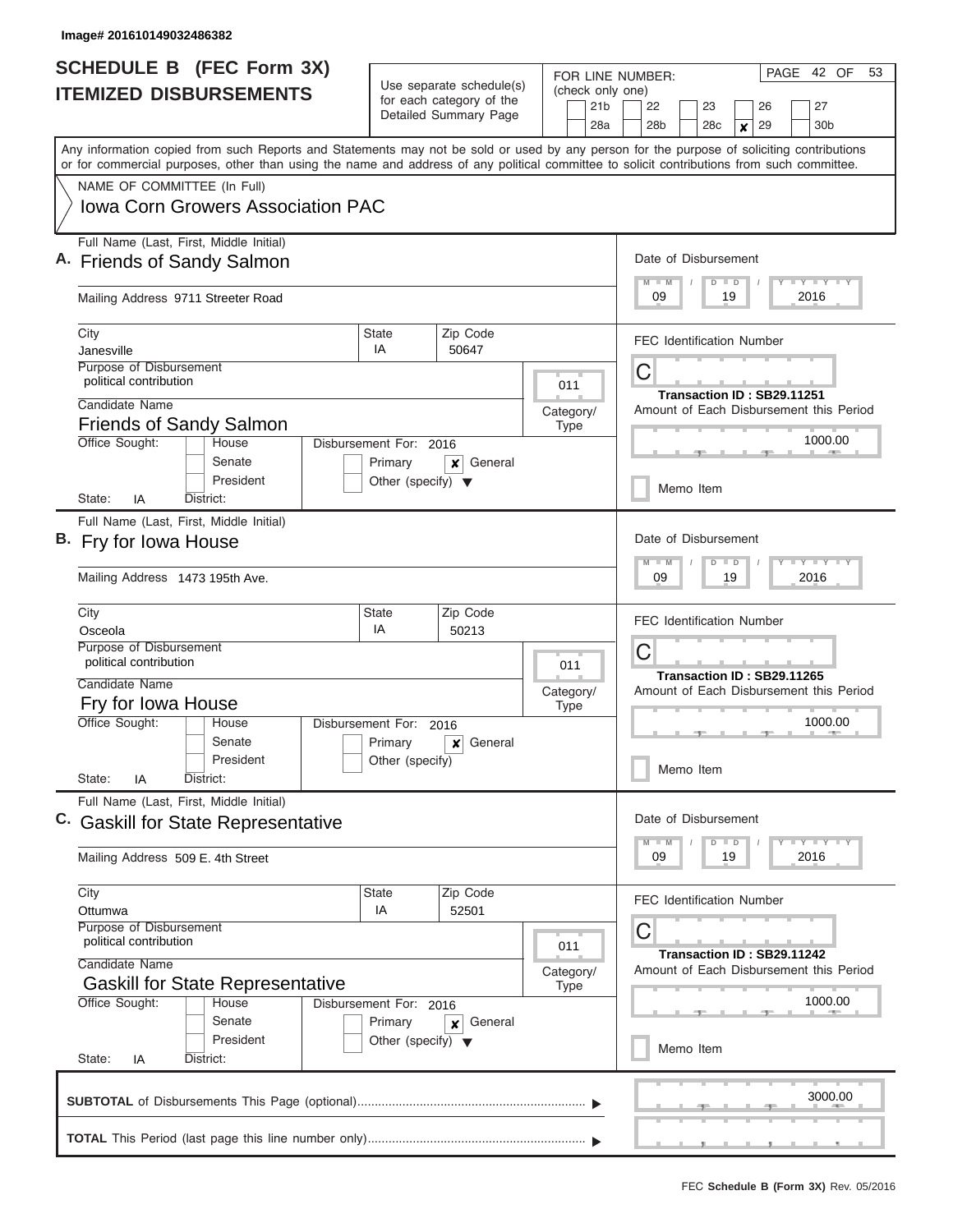| <b>SCHEDULE B</b> (FEC Form 3X)<br><b>ITEMIZED DISBURSEMENTS</b> |                                                                                                                                                                                                                                                                                         |                                                 | Use separate schedule(s)                          | (check only one)         | PAGE 43 OF<br>53<br>FOR LINE NUMBER:                                                                    |  |  |  |  |  |  |  |
|------------------------------------------------------------------|-----------------------------------------------------------------------------------------------------------------------------------------------------------------------------------------------------------------------------------------------------------------------------------------|-------------------------------------------------|---------------------------------------------------|--------------------------|---------------------------------------------------------------------------------------------------------|--|--|--|--|--|--|--|
|                                                                  |                                                                                                                                                                                                                                                                                         |                                                 | for each category of the<br>Detailed Summary Page | 21 <sub>b</sub><br>28a   | 22<br>23<br>27<br>26<br>28 <sub>b</sub><br>29<br>28 <sub>c</sub><br>30 <sub>b</sub><br>$\boldsymbol{x}$ |  |  |  |  |  |  |  |
|                                                                  | Any information copied from such Reports and Statements may not be sold or used by any person for the purpose of soliciting contributions<br>or for commercial purposes, other than using the name and address of any political committee to solicit contributions from such committee. |                                                 |                                                   |                          |                                                                                                         |  |  |  |  |  |  |  |
|                                                                  | NAME OF COMMITTEE (In Full)                                                                                                                                                                                                                                                             |                                                 |                                                   |                          |                                                                                                         |  |  |  |  |  |  |  |
|                                                                  | Iowa Corn Growers Association PAC                                                                                                                                                                                                                                                       |                                                 |                                                   |                          |                                                                                                         |  |  |  |  |  |  |  |
|                                                                  | Full Name (Last, First, Middle Initial)<br><b>Gassman for House</b>                                                                                                                                                                                                                     |                                                 |                                                   |                          | Date of Disbursement                                                                                    |  |  |  |  |  |  |  |
|                                                                  |                                                                                                                                                                                                                                                                                         |                                                 |                                                   |                          | $M$ $M$<br><b>LY LY LY</b><br>$D$ $D$                                                                   |  |  |  |  |  |  |  |
|                                                                  | Mailing Address 14519 490th Street                                                                                                                                                                                                                                                      |                                                 | 09<br>19<br>2016                                  |                          |                                                                                                         |  |  |  |  |  |  |  |
|                                                                  | City<br>Scarville                                                                                                                                                                                                                                                                       | <b>State</b><br>IA                              | Zip Code<br>50473                                 |                          | <b>FEC Identification Number</b>                                                                        |  |  |  |  |  |  |  |
|                                                                  | Purpose of Disbursement                                                                                                                                                                                                                                                                 |                                                 |                                                   |                          | С                                                                                                       |  |  |  |  |  |  |  |
|                                                                  | political contribution<br>Candidate Name                                                                                                                                                                                                                                                |                                                 |                                                   | 011                      | Transaction ID: SB29.11250                                                                              |  |  |  |  |  |  |  |
|                                                                  | <b>Gassman for House</b>                                                                                                                                                                                                                                                                |                                                 |                                                   | Category/<br><b>Type</b> | Amount of Each Disbursement this Period                                                                 |  |  |  |  |  |  |  |
|                                                                  | Office Sought:<br>House                                                                                                                                                                                                                                                                 | Disbursement For: 2016                          |                                                   |                          | 1000.00                                                                                                 |  |  |  |  |  |  |  |
|                                                                  | Senate<br>President                                                                                                                                                                                                                                                                     | Primary<br>Other (specify) $\blacktriangledown$ | General<br>x                                      |                          |                                                                                                         |  |  |  |  |  |  |  |
|                                                                  | IA<br>District:<br>State:                                                                                                                                                                                                                                                               |                                                 |                                                   |                          | Memo Item                                                                                               |  |  |  |  |  |  |  |
|                                                                  | Full Name (Last, First, Middle Initial)                                                                                                                                                                                                                                                 |                                                 |                                                   |                          |                                                                                                         |  |  |  |  |  |  |  |
|                                                                  | Hagenow for Iowa House                                                                                                                                                                                                                                                                  |                                                 |                                                   |                          | Date of Disbursement                                                                                    |  |  |  |  |  |  |  |
|                                                                  | Mailing Address 1915 69th Street                                                                                                                                                                                                                                                        |                                                 |                                                   |                          | <b>LYLY</b><br>$M - M$<br>$\overline{D}$<br>$\blacksquare$<br>09<br>19<br>2016                          |  |  |  |  |  |  |  |
|                                                                  | City                                                                                                                                                                                                                                                                                    | <b>State</b><br>IA                              | Zip Code                                          |                          | <b>FEC Identification Number</b>                                                                        |  |  |  |  |  |  |  |
|                                                                  | Windsor Heights<br>Purpose of Disbursement                                                                                                                                                                                                                                              |                                                 | 50324                                             |                          | С                                                                                                       |  |  |  |  |  |  |  |
|                                                                  | political contribution                                                                                                                                                                                                                                                                  |                                                 |                                                   | 011                      | Transaction ID: SB29.11291                                                                              |  |  |  |  |  |  |  |
|                                                                  | Candidate Name                                                                                                                                                                                                                                                                          |                                                 |                                                   | Category/                | Amount of Each Disbursement this Period                                                                 |  |  |  |  |  |  |  |
|                                                                  | Hagenow for Iowa House<br>Office Sought:<br>House                                                                                                                                                                                                                                       | Disbursement For:                               | 2016                                              | <b>Type</b>              | 1500.00                                                                                                 |  |  |  |  |  |  |  |
|                                                                  | Senate                                                                                                                                                                                                                                                                                  | Primary                                         | General<br>×                                      |                          |                                                                                                         |  |  |  |  |  |  |  |
|                                                                  | President<br>State:<br>IA<br>District:                                                                                                                                                                                                                                                  | Other (specify)                                 |                                                   |                          | Memo Item                                                                                               |  |  |  |  |  |  |  |
|                                                                  | Full Name (Last, First, Middle Initial)                                                                                                                                                                                                                                                 |                                                 |                                                   |                          |                                                                                                         |  |  |  |  |  |  |  |
|                                                                  | C. Hall for lowa                                                                                                                                                                                                                                                                        |                                                 |                                                   |                          | Date of Disbursement                                                                                    |  |  |  |  |  |  |  |
|                                                                  | Mailing Address PO Box 4579                                                                                                                                                                                                                                                             |                                                 |                                                   |                          | $T - Y$ $T - Y$ $T - Y$<br>$M - M$<br>$D$ $D$<br>09<br>19<br>2016                                       |  |  |  |  |  |  |  |
|                                                                  | City                                                                                                                                                                                                                                                                                    | <b>State</b>                                    | Zip Code                                          |                          | <b>FEC Identification Number</b>                                                                        |  |  |  |  |  |  |  |
|                                                                  | Sioux City<br><b>Purpose of Disbursement</b>                                                                                                                                                                                                                                            | IA                                              | 51104                                             |                          | С                                                                                                       |  |  |  |  |  |  |  |
|                                                                  | political contribution                                                                                                                                                                                                                                                                  |                                                 |                                                   | 011                      | Transaction ID: SB29.11269                                                                              |  |  |  |  |  |  |  |
|                                                                  | Candidate Name<br>Hall for lowa                                                                                                                                                                                                                                                         |                                                 |                                                   | Category/                | Amount of Each Disbursement this Period                                                                 |  |  |  |  |  |  |  |
|                                                                  | Office Sought:<br>House                                                                                                                                                                                                                                                                 | Disbursement For: 2016                          |                                                   | <b>Type</b>              | 1000.00                                                                                                 |  |  |  |  |  |  |  |
|                                                                  | Senate                                                                                                                                                                                                                                                                                  | Primary                                         | General<br>×                                      |                          |                                                                                                         |  |  |  |  |  |  |  |
|                                                                  | President<br>State:<br>IA<br>District:                                                                                                                                                                                                                                                  | Other (specify) $\blacktriangledown$            |                                                   |                          | Memo Item                                                                                               |  |  |  |  |  |  |  |
|                                                                  |                                                                                                                                                                                                                                                                                         |                                                 |                                                   |                          | 3500.00                                                                                                 |  |  |  |  |  |  |  |
|                                                                  |                                                                                                                                                                                                                                                                                         |                                                 |                                                   |                          |                                                                                                         |  |  |  |  |  |  |  |
|                                                                  |                                                                                                                                                                                                                                                                                         |                                                 |                                                   |                          |                                                                                                         |  |  |  |  |  |  |  |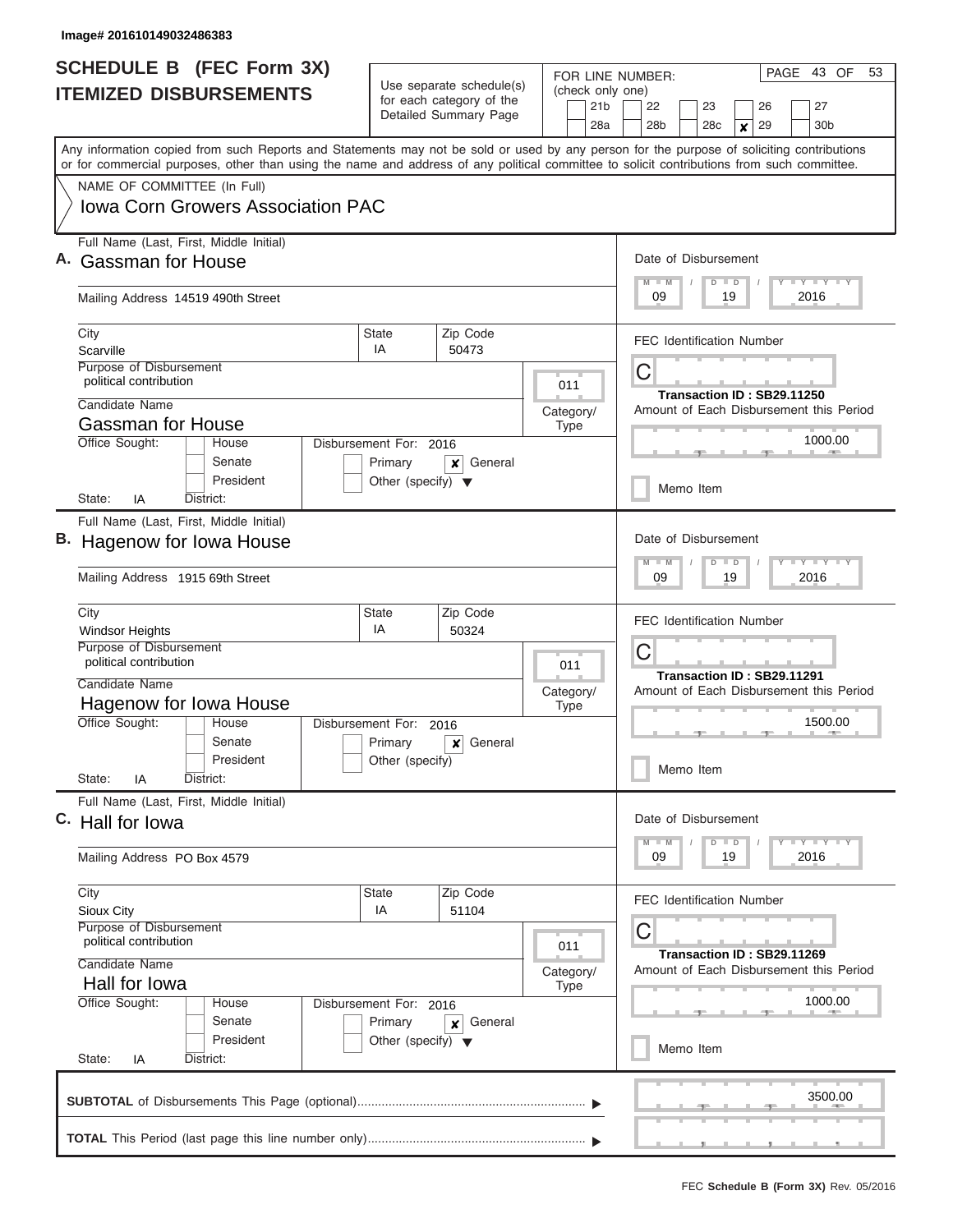| <b>SCHEDULE B</b> (FEC Form 3X)<br><b>ITEMIZED DISBURSEMENTS</b>                                                                                                                                                                                                                                                                                                   | Use separate schedule(s)<br>for each category of the<br>Detailed Summary Page                                                        | FOR LINE NUMBER:<br>(check only one)<br>21 <sub>b</sub><br>28a                       | PAGE<br>44 OF<br>53<br>27<br>22<br>23<br>26<br>28 <sub>b</sub><br>28 <sub>c</sub><br>29<br>30 <sub>b</sub><br>X                        |  |  |  |  |  |  |  |
|--------------------------------------------------------------------------------------------------------------------------------------------------------------------------------------------------------------------------------------------------------------------------------------------------------------------------------------------------------------------|--------------------------------------------------------------------------------------------------------------------------------------|--------------------------------------------------------------------------------------|----------------------------------------------------------------------------------------------------------------------------------------|--|--|--|--|--|--|--|
| Any information copied from such Reports and Statements may not be sold or used by any person for the purpose of soliciting contributions<br>or for commercial purposes, other than using the name and address of any political committee to solicit contributions from such committee.<br>NAME OF COMMITTEE (In Full)<br><b>Iowa Corn Growers Association PAC</b> |                                                                                                                                      |                                                                                      |                                                                                                                                        |  |  |  |  |  |  |  |
| Full Name (Last, First, Middle Initial)<br>A. Heartsill for lowa<br>Mailing Address 831 Wyoming Street                                                                                                                                                                                                                                                             |                                                                                                                                      |                                                                                      | Date of Disbursement<br>$M$ $M$<br>$Y - Y - Y - I - Y$<br>$D$ $D$<br>09<br>19<br>2016                                                  |  |  |  |  |  |  |  |
| City<br>Chariton<br>Purpose of Disbursement<br>political contribution<br>Candidate Name                                                                                                                                                                                                                                                                            | Zip Code<br><b>State</b><br>IA<br>50049                                                                                              | 011<br>Category/                                                                     | <b>FEC Identification Number</b><br>С<br>Transaction ID: SB29.11263<br>Amount of Each Disbursement this Period                         |  |  |  |  |  |  |  |
| <b>Heartsill for lowa</b><br>Office Sought:<br>House<br>Senate<br>President<br>District:<br>State:<br>IA                                                                                                                                                                                                                                                           | Disbursement For: 2016<br>Primary<br>General<br>x<br>Other (specify) $\blacktriangledown$                                            | <b>Type</b>                                                                          | 1000.00<br>Memo Item                                                                                                                   |  |  |  |  |  |  |  |
| Full Name (Last, First, Middle Initial)<br>В.<br><b>Hein for State House</b><br>Mailing Address 11989 Richland Rd                                                                                                                                                                                                                                                  |                                                                                                                                      | Date of Disbursement<br><b>TEY TEY TEY</b><br>$M - M$<br>$D$ $D$<br>09<br>19<br>2016 |                                                                                                                                        |  |  |  |  |  |  |  |
| City<br>Monticello<br>Purpose of Disbursement<br>political contribution<br>Candidate Name<br>Hein for State House<br>Office Sought:<br>House<br>Senate                                                                                                                                                                                                             | Zip Code<br><b>State</b><br>IA<br>52310<br>Disbursement For:<br>2016<br>Primary<br>General<br>×                                      | 011<br>Category/<br><b>Type</b>                                                      | <b>FEC Identification Number</b><br>С<br>Transaction ID: SB29.11235<br>Amount of Each Disbursement this Period<br>1500.00<br>$-1$      |  |  |  |  |  |  |  |
| President<br>State:<br>IA<br>District:<br>Full Name (Last, First, Middle Initial)<br>C. Holz for House District 5 Committee<br>Mailing Address 17585 Lake Avenue                                                                                                                                                                                                   | Other (specify)                                                                                                                      |                                                                                      | Memo Item<br>Date of Disbursement<br>$I - Y - I - Y - I - Y$<br>$M - M$<br>$D$ $D$<br>09<br>19<br>2016                                 |  |  |  |  |  |  |  |
| City<br>Le Mars<br>Purpose of Disbursement<br>political contribution<br>Candidate Name<br><b>Holz for House District 5 Committee</b><br>Office Sought:<br>House<br>Senate<br>President<br>State:<br>District:<br>IA                                                                                                                                                | Zip Code<br><b>State</b><br>IA<br>51031<br>Disbursement For: 2016<br>Primary<br>General<br>×<br>Other (specify) $\blacktriangledown$ | 011<br>Category/<br><b>Type</b>                                                      | <b>FEC Identification Number</b><br>С<br>Transaction ID: SB29.11256<br>Amount of Each Disbursement this Period<br>1500.00<br>Memo Item |  |  |  |  |  |  |  |
|                                                                                                                                                                                                                                                                                                                                                                    |                                                                                                                                      |                                                                                      | 4000.00                                                                                                                                |  |  |  |  |  |  |  |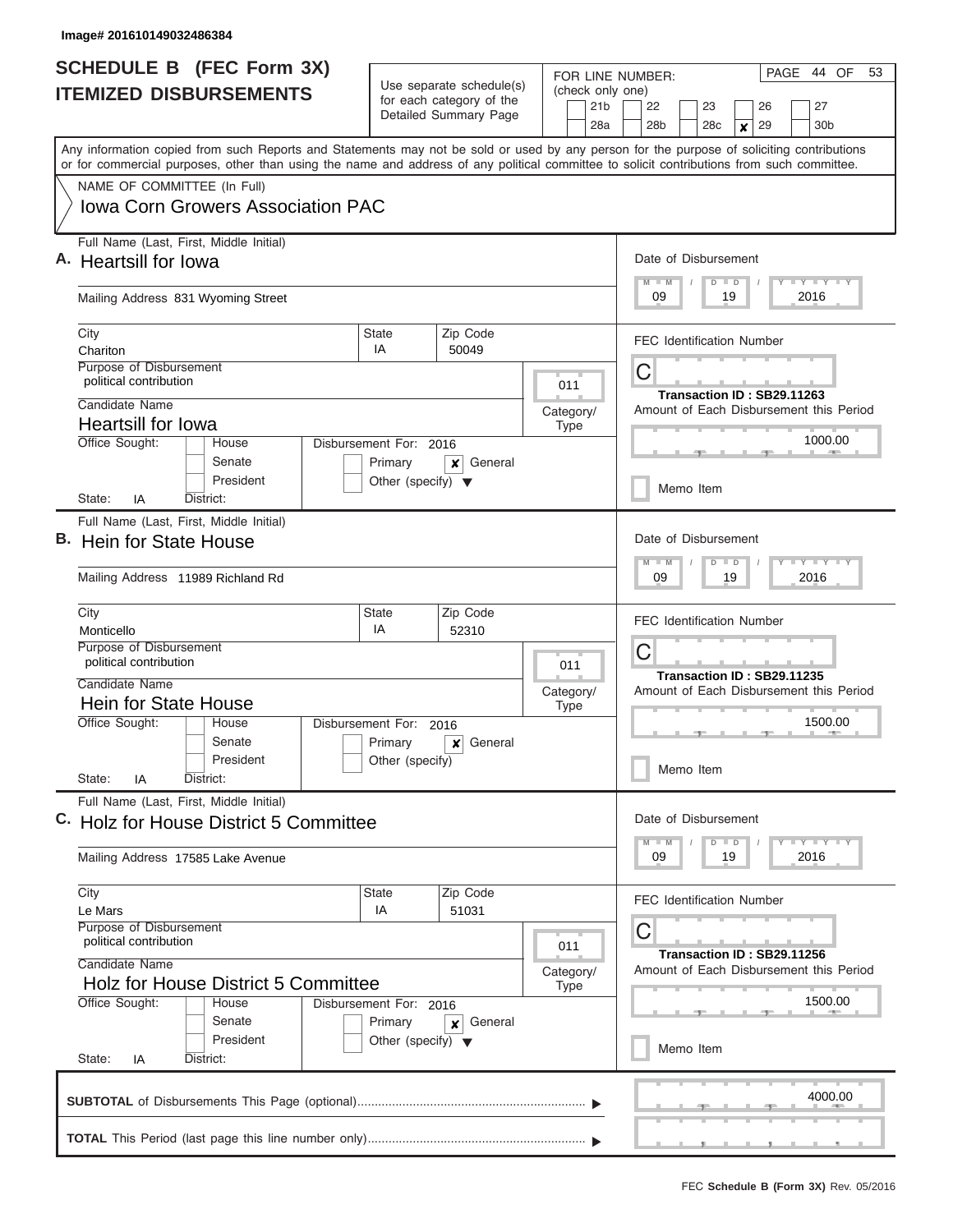| <b>SCHEDULE B</b> (FEC Form 3X)                                                                                                                                                                                                                                                         |                                                                 |                                                      | FOR LINE NUMBER:                    | PAGE<br>45 OF<br>53                                                             |  |  |  |  |  |  |  |  |  |  |
|-----------------------------------------------------------------------------------------------------------------------------------------------------------------------------------------------------------------------------------------------------------------------------------------|-----------------------------------------------------------------|------------------------------------------------------|-------------------------------------|---------------------------------------------------------------------------------|--|--|--|--|--|--|--|--|--|--|
| <b>ITEMIZED DISBURSEMENTS</b>                                                                                                                                                                                                                                                           |                                                                 | Use separate schedule(s)<br>for each category of the | (check only one)<br>21 <sub>b</sub> | 22<br>23<br>27<br>26                                                            |  |  |  |  |  |  |  |  |  |  |
|                                                                                                                                                                                                                                                                                         |                                                                 | Detailed Summary Page                                | 28a                                 | 28 <sub>b</sub><br>28c<br>29<br>30 <sub>b</sub><br>$\pmb{\times}$               |  |  |  |  |  |  |  |  |  |  |
| Any information copied from such Reports and Statements may not be sold or used by any person for the purpose of soliciting contributions<br>or for commercial purposes, other than using the name and address of any political committee to solicit contributions from such committee. |                                                                 |                                                      |                                     |                                                                                 |  |  |  |  |  |  |  |  |  |  |
| NAME OF COMMITTEE (In Full)                                                                                                                                                                                                                                                             |                                                                 |                                                      |                                     |                                                                                 |  |  |  |  |  |  |  |  |  |  |
| Iowa Corn Growers Association PAC                                                                                                                                                                                                                                                       |                                                                 |                                                      |                                     |                                                                                 |  |  |  |  |  |  |  |  |  |  |
| Full Name (Last, First, Middle Initial)<br><b>Iowans for Mary Ann Hanusa</b>                                                                                                                                                                                                            |                                                                 |                                                      |                                     | Date of Disbursement<br>Y I Y I Y I Y<br>$M$ $M$<br>$D$ $D$<br>2016<br>09<br>19 |  |  |  |  |  |  |  |  |  |  |
| Mailing Address 221 South Main Street                                                                                                                                                                                                                                                   |                                                                 |                                                      |                                     |                                                                                 |  |  |  |  |  |  |  |  |  |  |
| City<br><b>Council Bluffs</b>                                                                                                                                                                                                                                                           | <b>State</b><br>IA                                              | Zip Code<br>51503                                    |                                     | <b>FEC Identification Number</b>                                                |  |  |  |  |  |  |  |  |  |  |
| Purpose of Disbursement<br>political contribution                                                                                                                                                                                                                                       |                                                                 |                                                      | 011                                 | С<br>Transaction ID: SB29.11268                                                 |  |  |  |  |  |  |  |  |  |  |
| Candidate Name<br>Iowans for Mary Ann Hanusa                                                                                                                                                                                                                                            |                                                                 |                                                      | Category/                           | Amount of Each Disbursement this Period                                         |  |  |  |  |  |  |  |  |  |  |
| Office Sought:<br>House                                                                                                                                                                                                                                                                 | Disbursement For: 2016                                          |                                                      | <b>Type</b><br>1500.00              |                                                                                 |  |  |  |  |  |  |  |  |  |  |
| Senate<br>President                                                                                                                                                                                                                                                                     | Primary<br>General<br>×<br>Other (specify) $\blacktriangledown$ |                                                      |                                     |                                                                                 |  |  |  |  |  |  |  |  |  |  |
| State:<br>IA<br>District:                                                                                                                                                                                                                                                               |                                                                 |                                                      |                                     | Memo Item                                                                       |  |  |  |  |  |  |  |  |  |  |
| Full Name (Last, First, Middle Initial)<br>В.<br><b>Iowans for Prichard</b>                                                                                                                                                                                                             |                                                                 |                                                      |                                     | Date of Disbursement<br>$-1 - Y - 1 - Y - 1 - Y$<br>$M - M$<br>$D$ $D$          |  |  |  |  |  |  |  |  |  |  |
| Mailing Address 107 Ferguson Street                                                                                                                                                                                                                                                     |                                                                 |                                                      |                                     | 09<br>19<br>2016                                                                |  |  |  |  |  |  |  |  |  |  |
| City                                                                                                                                                                                                                                                                                    | Zip Code<br><b>State</b><br>IA<br>50616<br><b>Charles City</b>  |                                                      |                                     |                                                                                 |  |  |  |  |  |  |  |  |  |  |
| Purpose of Disbursement<br>political contribution                                                                                                                                                                                                                                       |                                                                 |                                                      | 011                                 | С<br>Transaction ID: SB29.11254                                                 |  |  |  |  |  |  |  |  |  |  |
| Candidate Name                                                                                                                                                                                                                                                                          |                                                                 |                                                      | Category/                           | Amount of Each Disbursement this Period                                         |  |  |  |  |  |  |  |  |  |  |
| <b>Iowans for Prichard</b><br>Office Sought:<br>House                                                                                                                                                                                                                                   | Disbursement For:                                               |                                                      | <b>Type</b>                         | 1500.00                                                                         |  |  |  |  |  |  |  |  |  |  |
| Senate                                                                                                                                                                                                                                                                                  | Primary                                                         | 2016<br>General<br>$\boldsymbol{x}$                  |                                     |                                                                                 |  |  |  |  |  |  |  |  |  |  |
| President<br>State:<br>IA<br>District:                                                                                                                                                                                                                                                  | Other (specify)                                                 |                                                      |                                     | Memo Item                                                                       |  |  |  |  |  |  |  |  |  |  |
| Full Name (Last, First, Middle Initial)<br>C.<br>Jacoby for House                                                                                                                                                                                                                       |                                                                 |                                                      |                                     | Date of Disbursement                                                            |  |  |  |  |  |  |  |  |  |  |
| Mailing Address 2308 Northridge Drive                                                                                                                                                                                                                                                   |                                                                 |                                                      |                                     | $Y - Y - Y - Y - Y$<br>$D$ $D$<br>2016<br>19<br>09                              |  |  |  |  |  |  |  |  |  |  |
| City<br>Coralville                                                                                                                                                                                                                                                                      | <b>State</b><br>IA                                              | Zip Code<br>52241                                    |                                     | <b>FEC Identification Number</b>                                                |  |  |  |  |  |  |  |  |  |  |
| Purpose of Disbursement<br>political contribution                                                                                                                                                                                                                                       |                                                                 |                                                      | 011                                 | С<br>Transaction ID: SB29.11247                                                 |  |  |  |  |  |  |  |  |  |  |
| Candidate Name<br>Jacoby for House                                                                                                                                                                                                                                                      |                                                                 |                                                      | Category/<br><b>Type</b>            | Amount of Each Disbursement this Period                                         |  |  |  |  |  |  |  |  |  |  |
| Office Sought:<br>House                                                                                                                                                                                                                                                                 | Disbursement For: 2016                                          |                                                      |                                     | 1000.00                                                                         |  |  |  |  |  |  |  |  |  |  |
| Senate<br>President<br>State:<br>District:<br>IA                                                                                                                                                                                                                                        | Primary<br>Other (specify) $\blacktriangledown$                 | General<br>×                                         |                                     | Memo Item                                                                       |  |  |  |  |  |  |  |  |  |  |
|                                                                                                                                                                                                                                                                                         |                                                                 |                                                      |                                     |                                                                                 |  |  |  |  |  |  |  |  |  |  |
|                                                                                                                                                                                                                                                                                         |                                                                 |                                                      |                                     | 4000.00                                                                         |  |  |  |  |  |  |  |  |  |  |
|                                                                                                                                                                                                                                                                                         |                                                                 |                                                      |                                     |                                                                                 |  |  |  |  |  |  |  |  |  |  |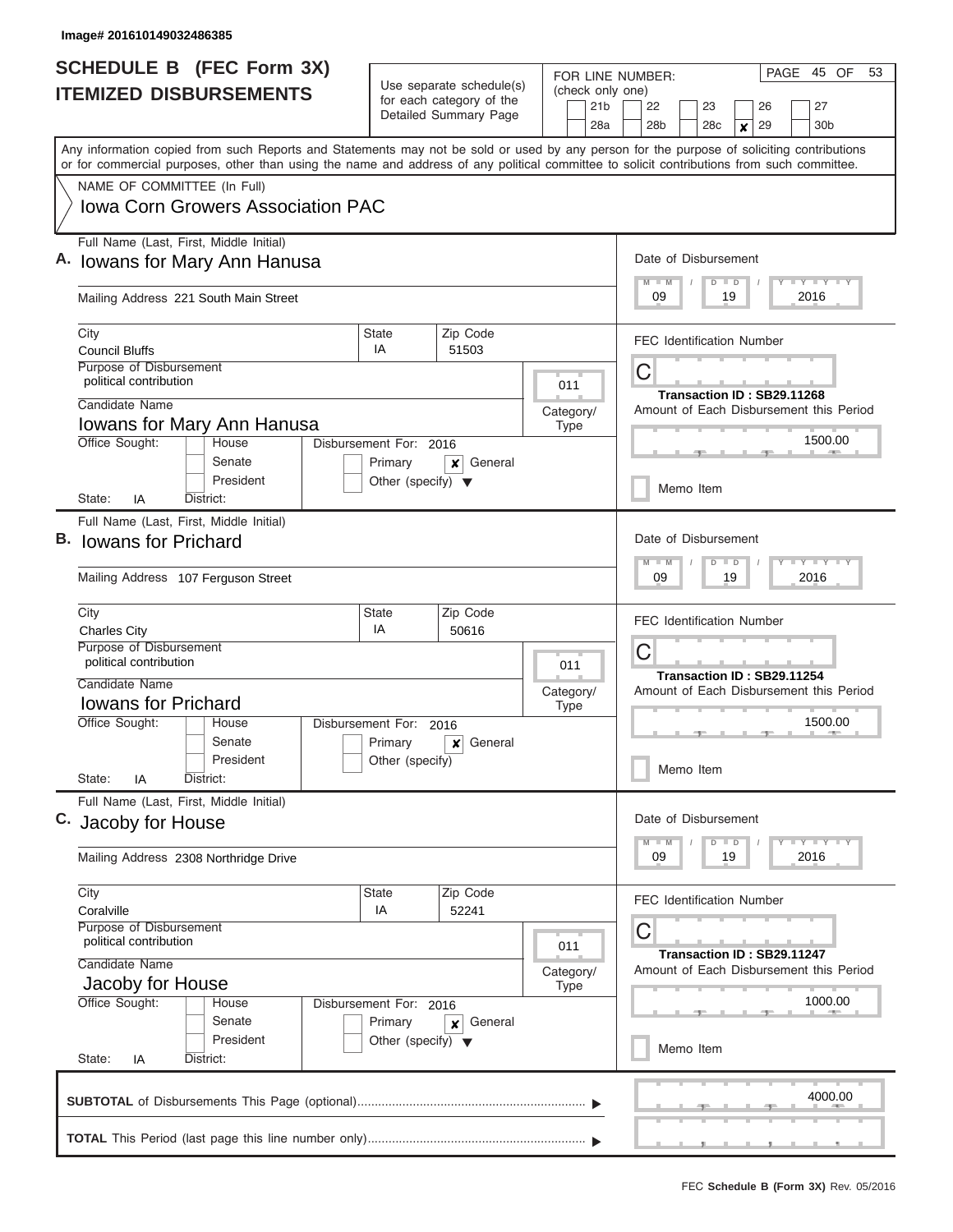| <b>SCHEDULE B</b> (FEC Form 3X)<br><b>ITEMIZED DISBURSEMENTS</b>                                                                                                                                                                                                                                                                                                   | Use separate schedule(s)<br>for each category of the<br>Detailed Summary Page                                                                | FOR LINE NUMBER:<br>(check only one)<br>21 <sub>b</sub><br>28a | PAGE<br>46 OF<br>53<br>27<br>22<br>23<br>26<br>28b<br>28 <sub>c</sub><br>29<br>30 <sub>b</sub><br>× |                                                                                                                                                            |  |  |  |  |  |  |  |  |
|--------------------------------------------------------------------------------------------------------------------------------------------------------------------------------------------------------------------------------------------------------------------------------------------------------------------------------------------------------------------|----------------------------------------------------------------------------------------------------------------------------------------------|----------------------------------------------------------------|-----------------------------------------------------------------------------------------------------|------------------------------------------------------------------------------------------------------------------------------------------------------------|--|--|--|--|--|--|--|--|
| Any information copied from such Reports and Statements may not be sold or used by any person for the purpose of soliciting contributions<br>or for commercial purposes, other than using the name and address of any political committee to solicit contributions from such committee.<br>NAME OF COMMITTEE (In Full)<br><b>Iowa Corn Growers Association PAC</b> |                                                                                                                                              |                                                                |                                                                                                     |                                                                                                                                                            |  |  |  |  |  |  |  |  |
| Full Name (Last, First, Middle Initial)<br>Jones for lowa<br>Mailing Address 4470 Highway 71                                                                                                                                                                                                                                                                       |                                                                                                                                              |                                                                |                                                                                                     | Date of Disbursement<br>Y LY LY LY<br>$M$ $M$<br>$D$ $D$<br>09<br>19<br>2016                                                                               |  |  |  |  |  |  |  |  |
| City<br>Sioux Rapids<br>Purpose of Disbursement<br>political contribution<br>Candidate Name<br>Jones for lowa                                                                                                                                                                                                                                                      | Zip Code<br><b>State</b><br>IA<br>50585                                                                                                      |                                                                |                                                                                                     | <b>FEC Identification Number</b><br>С<br>Transaction ID: SB29.11297<br>Amount of Each Disbursement this Period                                             |  |  |  |  |  |  |  |  |
| Office Sought:<br>House<br>Senate<br>President<br>District:<br>State:<br>IA                                                                                                                                                                                                                                                                                        | Disbursement For: 2016<br>Primary<br>Other (specify) $\blacktriangledown$                                                                    | General<br>x                                                   | <b>Type</b>                                                                                         | 1500.00<br>Memo Item                                                                                                                                       |  |  |  |  |  |  |  |  |
| Full Name (Last, First, Middle Initial)<br><b>Kapucian for State Senate</b><br>Mailing Address 1275 69th St.                                                                                                                                                                                                                                                       |                                                                                                                                              |                                                                |                                                                                                     | Date of Disbursement<br>$T$ $T$ $T$ $T$ $T$ $T$ $T$ $T$ $T$<br>$M - M$<br>$D$ $D$<br>09<br>19<br>2016                                                      |  |  |  |  |  |  |  |  |
| City<br>Keystone<br><b>Purpose of Disbursement</b><br>political contribution<br>Candidate Name<br><b>Kapucian for State Senate</b><br>Office Sought:<br>House<br>Senate                                                                                                                                                                                            | Zip Code<br><b>State</b><br>IA<br>52249<br>Disbursement For:<br>2016<br>Primary<br>General<br>×<br>President<br>Other (specify)<br>District: |                                                                |                                                                                                     | <b>FEC Identification Number</b><br>С<br>Transaction ID: SB29.11283<br>Amount of Each Disbursement this Period<br>1000.00                                  |  |  |  |  |  |  |  |  |
| State:<br>IA<br>Full Name (Last, First, Middle Initial)<br>C. Kaufmann for State House<br>Mailing Address 1527 330th Street                                                                                                                                                                                                                                        |                                                                                                                                              |                                                                |                                                                                                     | Memo Item<br>Date of Disbursement<br>$I - Y - I - Y - I - Y$<br>$M$ $M$<br>$D$ $D$                                                                         |  |  |  |  |  |  |  |  |
| City<br>Wilton<br><b>Purpose of Disbursement</b><br>political contribution<br>Candidate Name<br><b>Kaufmann for State House</b><br>Office Sought:<br>House<br>Senate<br>President<br>State:<br>IA<br>District:                                                                                                                                                     | <b>State</b><br>IA<br>Disbursement For: 2016<br>Primary<br>Other (specify) $\blacktriangledown$                                              | Zip Code<br>52778<br>General<br>×                              | 011<br>Category/<br>Type                                                                            | 09<br>19<br>2016<br><b>FEC Identification Number</b><br>С<br>Transaction ID: SB29.11248<br>Amount of Each Disbursement this Period<br>2000.00<br>Memo Item |  |  |  |  |  |  |  |  |
|                                                                                                                                                                                                                                                                                                                                                                    |                                                                                                                                              |                                                                |                                                                                                     | 4500.00<br><u>.</u>                                                                                                                                        |  |  |  |  |  |  |  |  |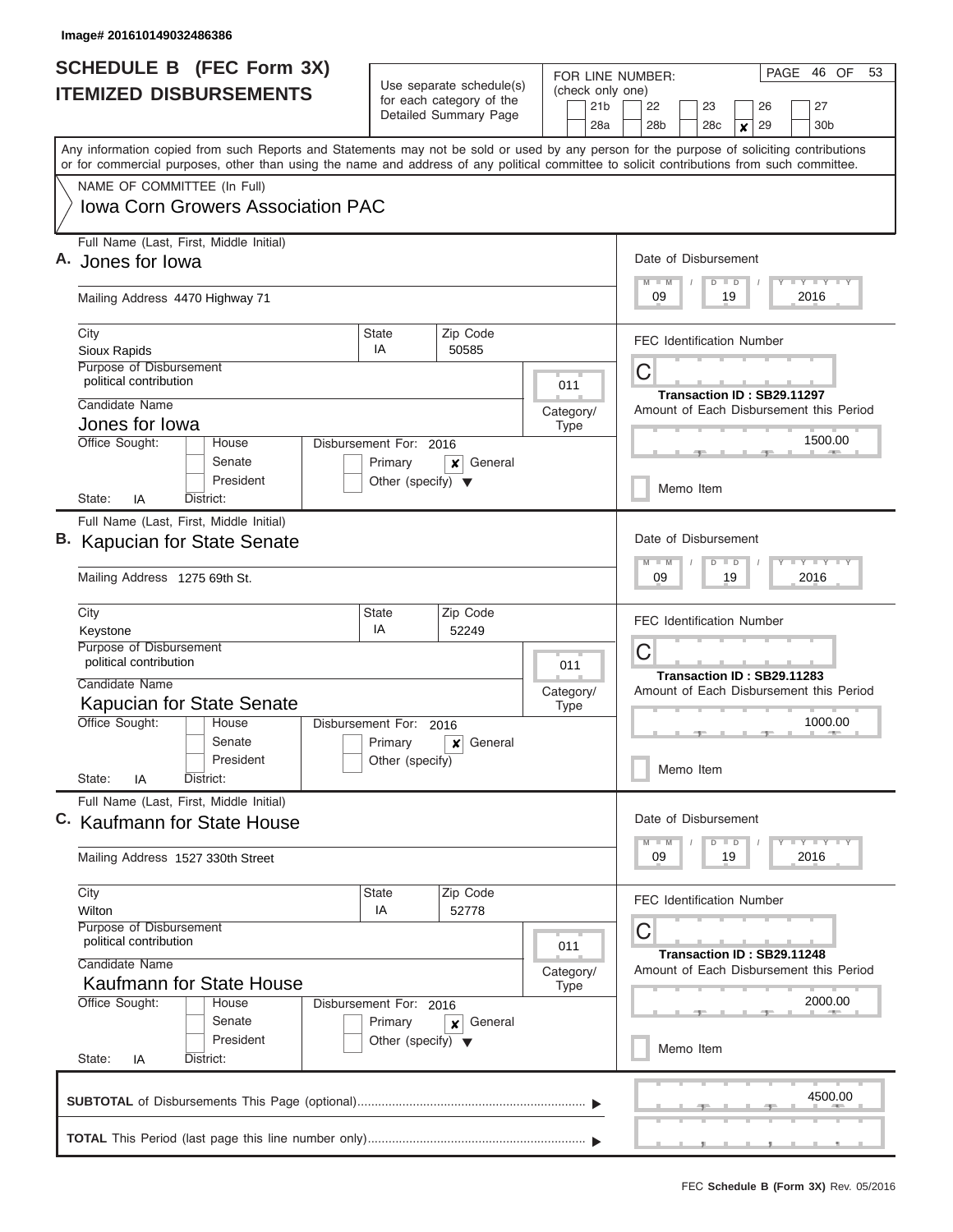| <b>SCHEDULE B</b> (FEC Form 3X) |                                                                                                                                                                                                                                                                                         |                                                                 |                                                                               | PAGE 47 OF<br>FOR LINE NUMBER: |                                  |                                            |                             |                                         |  |           |    | 53                         |  |                                         |  |  |  |  |
|---------------------------------|-----------------------------------------------------------------------------------------------------------------------------------------------------------------------------------------------------------------------------------------------------------------------------------------|-----------------------------------------------------------------|-------------------------------------------------------------------------------|--------------------------------|----------------------------------|--------------------------------------------|-----------------------------|-----------------------------------------|--|-----------|----|----------------------------|--|-----------------------------------------|--|--|--|--|
|                                 | <b>ITEMIZED DISBURSEMENTS</b>                                                                                                                                                                                                                                                           |                                                                 | Use separate schedule(s)<br>for each category of the<br>Detailed Summary Page |                                |                                  | (check only one)<br>21 <sub>b</sub><br>28a |                             | 22<br>28b                               |  | 23<br>28c |    | 26<br>29<br>$\pmb{\times}$ |  | 27<br>30b                               |  |  |  |  |
|                                 | Any information copied from such Reports and Statements may not be sold or used by any person for the purpose of soliciting contributions<br>or for commercial purposes, other than using the name and address of any political committee to solicit contributions from such committee. |                                                                 |                                                                               |                                |                                  |                                            |                             |                                         |  |           |    |                            |  |                                         |  |  |  |  |
|                                 | NAME OF COMMITTEE (In Full)                                                                                                                                                                                                                                                             |                                                                 |                                                                               |                                |                                  |                                            |                             |                                         |  |           |    |                            |  |                                         |  |  |  |  |
|                                 | <b>Iowa Corn Growers Association PAC</b>                                                                                                                                                                                                                                                |                                                                 |                                                                               |                                |                                  |                                            |                             |                                         |  |           |    |                            |  |                                         |  |  |  |  |
|                                 | Full Name (Last, First, Middle Initial)<br>A. Kearns for State Representative Committee                                                                                                                                                                                                 |                                                                 |                                                                               |                                |                                  |                                            |                             | Date of Disbursement<br>$M - M$         |  |           |    |                            |  | <b>LY LY LY</b>                         |  |  |  |  |
|                                 | Mailing Address 402 Hickory Terrace                                                                                                                                                                                                                                                     |                                                                 |                                                                               |                                |                                  |                                            | $D$ $D$<br>09<br>19<br>2016 |                                         |  |           |    |                            |  |                                         |  |  |  |  |
|                                 | City                                                                                                                                                                                                                                                                                    | State                                                           | Zip Code                                                                      |                                |                                  |                                            |                             | <b>FEC</b> Identification Number        |  |           |    |                            |  |                                         |  |  |  |  |
|                                 | Keokuk<br><b>Purpose of Disbursement</b>                                                                                                                                                                                                                                                | IA                                                              | 52632                                                                         |                                |                                  |                                            |                             |                                         |  |           |    |                            |  |                                         |  |  |  |  |
|                                 | political contribution                                                                                                                                                                                                                                                                  |                                                                 |                                                                               |                                | 011                              |                                            |                             | C<br>Transaction ID: SB29.11241         |  |           |    |                            |  |                                         |  |  |  |  |
|                                 | Candidate Name                                                                                                                                                                                                                                                                          |                                                                 |                                                                               | Category/                      |                                  |                                            |                             |                                         |  |           |    |                            |  |                                         |  |  |  |  |
|                                 | Kearns for State Representative Committee                                                                                                                                                                                                                                               | <b>Type</b>                                                     |                                                                               |                                |                                  |                                            |                             | Amount of Each Disbursement this Period |  |           |    |                            |  |                                         |  |  |  |  |
|                                 | Office Sought:<br>House                                                                                                                                                                                                                                                                 | Disbursement For: 2016                                          |                                                                               |                                |                                  |                                            |                             |                                         |  |           |    |                            |  | 1000.00                                 |  |  |  |  |
|                                 | Senate<br>President                                                                                                                                                                                                                                                                     | Primary<br>General<br>X<br>Other (specify) $\blacktriangledown$ |                                                                               |                                |                                  | Memo Item                                  |                             |                                         |  |           |    |                            |  |                                         |  |  |  |  |
|                                 | District:<br>State:<br>IA                                                                                                                                                                                                                                                               |                                                                 |                                                                               |                                |                                  |                                            |                             |                                         |  |           |    |                            |  |                                         |  |  |  |  |
|                                 | Full Name (Last, First, Middle Initial)<br>B. Klein for Statehouse                                                                                                                                                                                                                      |                                                                 |                                                                               |                                |                                  |                                            |                             | Date of Disbursement<br>$M - M$         |  |           |    |                            |  |                                         |  |  |  |  |
|                                 | Mailing Address 1744 Keokuk Washington Rd                                                                                                                                                                                                                                               |                                                                 |                                                                               |                                |                                  |                                            |                             |                                         |  | $D$ $D$   | 19 |                            |  | $T - Y$ $T - Y$ $T - Y$<br>2016         |  |  |  |  |
|                                 | State<br>City<br>Keota                                                                                                                                                                                                                                                                  |                                                                 |                                                                               |                                | <b>FEC Identification Number</b> |                                            |                             |                                         |  |           |    |                            |  |                                         |  |  |  |  |
|                                 | Purpose of Disbursement<br>political contribution<br>Candidate Name                                                                                                                                                                                                                     |                                                                 |                                                                               |                                |                                  |                                            |                             | C                                       |  |           |    | Transaction ID: SB29.11245 |  |                                         |  |  |  |  |
|                                 | <b>Klein for Statehouse</b>                                                                                                                                                                                                                                                             | Category/<br><b>Type</b>                                        |                                                                               |                                |                                  |                                            |                             | Amount of Each Disbursement this Period |  |           |    |                            |  |                                         |  |  |  |  |
|                                 | Office Sought:<br>House                                                                                                                                                                                                                                                                 | Disbursement For:<br>2016                                       |                                                                               |                                |                                  |                                            | 2000.00                     |                                         |  |           |    |                            |  |                                         |  |  |  |  |
|                                 | Senate                                                                                                                                                                                                                                                                                  | Primary                                                         |                                                                               |                                |                                  |                                            |                             |                                         |  |           |    |                            |  |                                         |  |  |  |  |
|                                 | President<br>State:<br>IA<br>District:                                                                                                                                                                                                                                                  | Other (specify)                                                 |                                                                               |                                |                                  |                                            |                             |                                         |  | Memo Item |    |                            |  |                                         |  |  |  |  |
|                                 | Full Name (Last, First, Middle Initial)<br>C. Mark Segebart for Senate                                                                                                                                                                                                                  |                                                                 |                                                                               |                                |                                  |                                            |                             | Date of Disbursement                    |  |           |    |                            |  |                                         |  |  |  |  |
|                                 | Mailing Address 1820 350th Street                                                                                                                                                                                                                                                       |                                                                 |                                                                               |                                |                                  |                                            |                             | $-M$<br>09                              |  | $D$ $D$   | 19 |                            |  | $T - Y$ $T - Y$ $T - Y$<br>2016         |  |  |  |  |
|                                 | City                                                                                                                                                                                                                                                                                    | <b>State</b><br>IA                                              | Zip Code<br>51465                                                             |                                |                                  |                                            |                             | <b>FEC Identification Number</b>        |  |           |    |                            |  |                                         |  |  |  |  |
|                                 | Vail<br>Purpose of Disbursement<br>political contribution<br>011                                                                                                                                                                                                                        |                                                                 |                                                                               |                                |                                  |                                            |                             |                                         |  |           |    |                            |  |                                         |  |  |  |  |
|                                 | Candidate Name                                                                                                                                                                                                                                                                          |                                                                 |                                                                               | Category/                      |                                  |                                            |                             |                                         |  |           |    | Transaction ID: SB29.11276 |  | Amount of Each Disbursement this Period |  |  |  |  |
|                                 | Mark Segebart for Senate<br><b>Type</b>                                                                                                                                                                                                                                                 |                                                                 |                                                                               |                                |                                  |                                            |                             |                                         |  |           |    |                            |  |                                         |  |  |  |  |
|                                 | Office Sought:<br>House<br>Senate                                                                                                                                                                                                                                                       | Disbursement For: 2016<br>Primary                               |                                                                               |                                |                                  |                                            |                             |                                         |  |           |    |                            |  | 1000.00                                 |  |  |  |  |
|                                 | President<br>State:<br>District:<br>IA                                                                                                                                                                                                                                                  | Other (specify) $\blacktriangledown$                            | General<br>×                                                                  |                                |                                  |                                            |                             |                                         |  | Memo Item |    |                            |  |                                         |  |  |  |  |
|                                 |                                                                                                                                                                                                                                                                                         |                                                                 |                                                                               |                                |                                  |                                            |                             |                                         |  |           |    |                            |  |                                         |  |  |  |  |
|                                 |                                                                                                                                                                                                                                                                                         |                                                                 |                                                                               |                                |                                  |                                            |                             |                                         |  |           |    |                            |  | 4000.00                                 |  |  |  |  |
|                                 |                                                                                                                                                                                                                                                                                         |                                                                 |                                                                               |                                |                                  |                                            |                             |                                         |  |           |    |                            |  |                                         |  |  |  |  |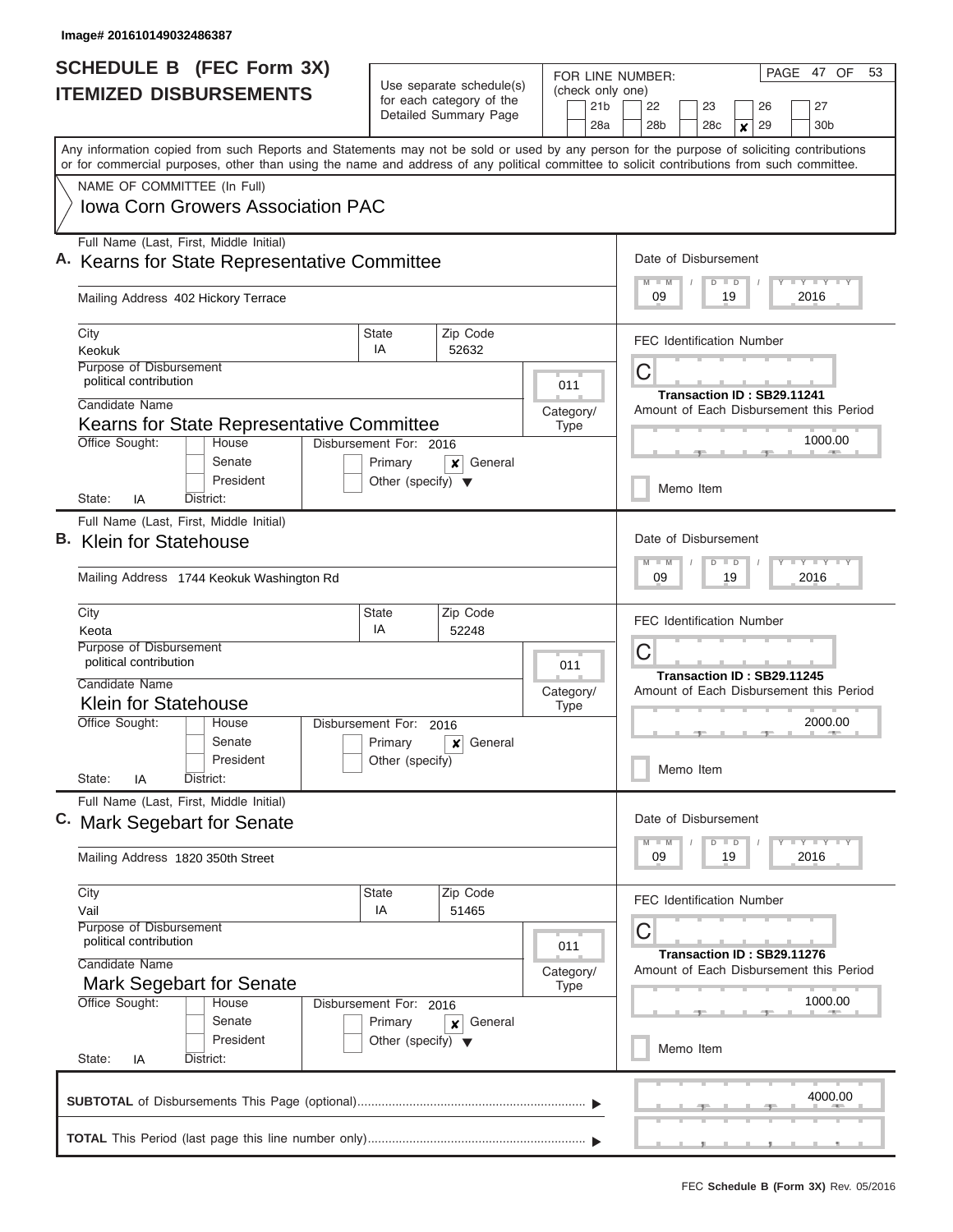|                               | <b>SCHEDULE B (FEC Form 3X)</b>                                                                                                                                                                                                                                                         |                                                 |                                                                       | FOR LINE NUMBER:                    | PAGE 48 OF<br>53                                                                |  |  |  |  |  |  |  |  |  |
|-------------------------------|-----------------------------------------------------------------------------------------------------------------------------------------------------------------------------------------------------------------------------------------------------------------------------------------|-------------------------------------------------|-----------------------------------------------------------------------|-------------------------------------|---------------------------------------------------------------------------------|--|--|--|--|--|--|--|--|--|
| <b>ITEMIZED DISBURSEMENTS</b> |                                                                                                                                                                                                                                                                                         |                                                 | Use separate schedule(s)<br>for each category of the                  | (check only one)<br>21 <sub>b</sub> | 22<br>23<br>27<br>26                                                            |  |  |  |  |  |  |  |  |  |
|                               |                                                                                                                                                                                                                                                                                         |                                                 | Detailed Summary Page                                                 | 28a                                 | 28 <sub>b</sub><br>28 <sub>c</sub><br>29<br>30 <sub>b</sub><br>$\boldsymbol{x}$ |  |  |  |  |  |  |  |  |  |
|                               | Any information copied from such Reports and Statements may not be sold or used by any person for the purpose of soliciting contributions<br>or for commercial purposes, other than using the name and address of any political committee to solicit contributions from such committee. |                                                 |                                                                       |                                     |                                                                                 |  |  |  |  |  |  |  |  |  |
|                               | NAME OF COMMITTEE (In Full)                                                                                                                                                                                                                                                             |                                                 |                                                                       |                                     |                                                                                 |  |  |  |  |  |  |  |  |  |
|                               | Iowa Corn Growers Association PAC                                                                                                                                                                                                                                                       |                                                 |                                                                       |                                     |                                                                                 |  |  |  |  |  |  |  |  |  |
|                               | Full Name (Last, First, Middle Initial)<br>A. Mark Smith for Iowa House                                                                                                                                                                                                                 |                                                 |                                                                       |                                     | Date of Disbursement                                                            |  |  |  |  |  |  |  |  |  |
|                               | Mailing Address 816 Roberts Terrace                                                                                                                                                                                                                                                     |                                                 |                                                                       |                                     | Y LY LY LY<br>$M$ $M$<br>$D$ $D$<br>09<br>19<br>2016                            |  |  |  |  |  |  |  |  |  |
|                               | City<br>Marshalltown                                                                                                                                                                                                                                                                    | <b>State</b><br>IA                              | Zip Code<br>50158                                                     |                                     | <b>FEC Identification Number</b>                                                |  |  |  |  |  |  |  |  |  |
|                               | Purpose of Disbursement<br>political contribution                                                                                                                                                                                                                                       |                                                 |                                                                       | 011                                 | C                                                                               |  |  |  |  |  |  |  |  |  |
|                               | Candidate Name                                                                                                                                                                                                                                                                          |                                                 |                                                                       | Category/                           | Transaction ID: SB29.11287<br>Amount of Each Disbursement this Period           |  |  |  |  |  |  |  |  |  |
|                               | Mark Smith for Iowa House<br>Office Sought:<br>House                                                                                                                                                                                                                                    | Disbursement For: 2016                          |                                                                       | <b>Type</b>                         | 1500.00                                                                         |  |  |  |  |  |  |  |  |  |
|                               | Senate<br>President                                                                                                                                                                                                                                                                     | Primary<br>Other (specify) $\blacktriangledown$ | General<br>×                                                          |                                     |                                                                                 |  |  |  |  |  |  |  |  |  |
|                               | District:<br>State:<br>IA                                                                                                                                                                                                                                                               |                                                 |                                                                       |                                     | Memo Item                                                                       |  |  |  |  |  |  |  |  |  |
|                               | Full Name (Last, First, Middle Initial)                                                                                                                                                                                                                                                 |                                                 |                                                                       |                                     |                                                                                 |  |  |  |  |  |  |  |  |  |
|                               | <b>Mathis for State Senate</b>                                                                                                                                                                                                                                                          |                                                 |                                                                       |                                     | Date of Disbursement                                                            |  |  |  |  |  |  |  |  |  |
|                               | Mailing Address 1725 Mackenzie Drive                                                                                                                                                                                                                                                    |                                                 |                                                                       |                                     | Y FY FY FY<br>$M - M$<br>$D$ $D$<br>09<br>19<br>2016                            |  |  |  |  |  |  |  |  |  |
|                               | City                                                                                                                                                                                                                                                                                    |                                                 | <b>FEC Identification Number</b>                                      |                                     |                                                                                 |  |  |  |  |  |  |  |  |  |
|                               | Cedar Rapids<br>Purpose of Disbursement                                                                                                                                                                                                                                                 | IA                                              | 52411                                                                 |                                     | С                                                                               |  |  |  |  |  |  |  |  |  |
|                               | political contribution                                                                                                                                                                                                                                                                  |                                                 |                                                                       | 011                                 | Transaction ID: SB29.11228                                                      |  |  |  |  |  |  |  |  |  |
|                               | Candidate Name<br><b>Mathis for State Senate</b>                                                                                                                                                                                                                                        |                                                 |                                                                       | Category/<br><b>Type</b>            | Amount of Each Disbursement this Period                                         |  |  |  |  |  |  |  |  |  |
|                               | Office Sought:<br>House                                                                                                                                                                                                                                                                 | Disbursement For:                               | 2016                                                                  |                                     | 1000.00                                                                         |  |  |  |  |  |  |  |  |  |
|                               | Senate                                                                                                                                                                                                                                                                                  | Primary                                         | General<br>$\boldsymbol{x}$                                           |                                     |                                                                                 |  |  |  |  |  |  |  |  |  |
|                               | President<br>State:<br>IA<br>District:                                                                                                                                                                                                                                                  | Other (specify)                                 |                                                                       |                                     | Memo Item                                                                       |  |  |  |  |  |  |  |  |  |
|                               | Full Name (Last, First, Middle Initial)<br>C. Maxwell for State House                                                                                                                                                                                                                   |                                                 |                                                                       |                                     | Date of Disbursement                                                            |  |  |  |  |  |  |  |  |  |
|                               | Mailing Address 2171 540th Avenue                                                                                                                                                                                                                                                       |                                                 |                                                                       |                                     | $Y$ $Y$ $Y$ $Y$ $Y$<br>$D$ $D$<br>09<br>19<br>2016                              |  |  |  |  |  |  |  |  |  |
|                               | City<br>Gibson                                                                                                                                                                                                                                                                          | <b>State</b><br>IA                              | Zip Code<br>50112                                                     |                                     | <b>FEC Identification Number</b>                                                |  |  |  |  |  |  |  |  |  |
|                               | Purpose of Disbursement<br>political contribution                                                                                                                                                                                                                                       |                                                 |                                                                       | 011                                 | С                                                                               |  |  |  |  |  |  |  |  |  |
|                               | Candidate Name<br><b>Maxwell for State House</b>                                                                                                                                                                                                                                        | Category/<br><b>Type</b>                        | Transaction ID: SB29.11246<br>Amount of Each Disbursement this Period |                                     |                                                                                 |  |  |  |  |  |  |  |  |  |
|                               | Office Sought:<br>House                                                                                                                                                                                                                                                                 | Disbursement For: 2016                          |                                                                       |                                     | 2000.00                                                                         |  |  |  |  |  |  |  |  |  |
|                               | Senate                                                                                                                                                                                                                                                                                  | Primary<br>General<br>×                         |                                                                       |                                     |                                                                                 |  |  |  |  |  |  |  |  |  |
|                               | President<br>State:<br>District:<br>IA                                                                                                                                                                                                                                                  | Other (specify) $\blacktriangledown$            |                                                                       |                                     | Memo Item                                                                       |  |  |  |  |  |  |  |  |  |
|                               |                                                                                                                                                                                                                                                                                         |                                                 |                                                                       |                                     | 4500.00                                                                         |  |  |  |  |  |  |  |  |  |
|                               |                                                                                                                                                                                                                                                                                         |                                                 |                                                                       |                                     |                                                                                 |  |  |  |  |  |  |  |  |  |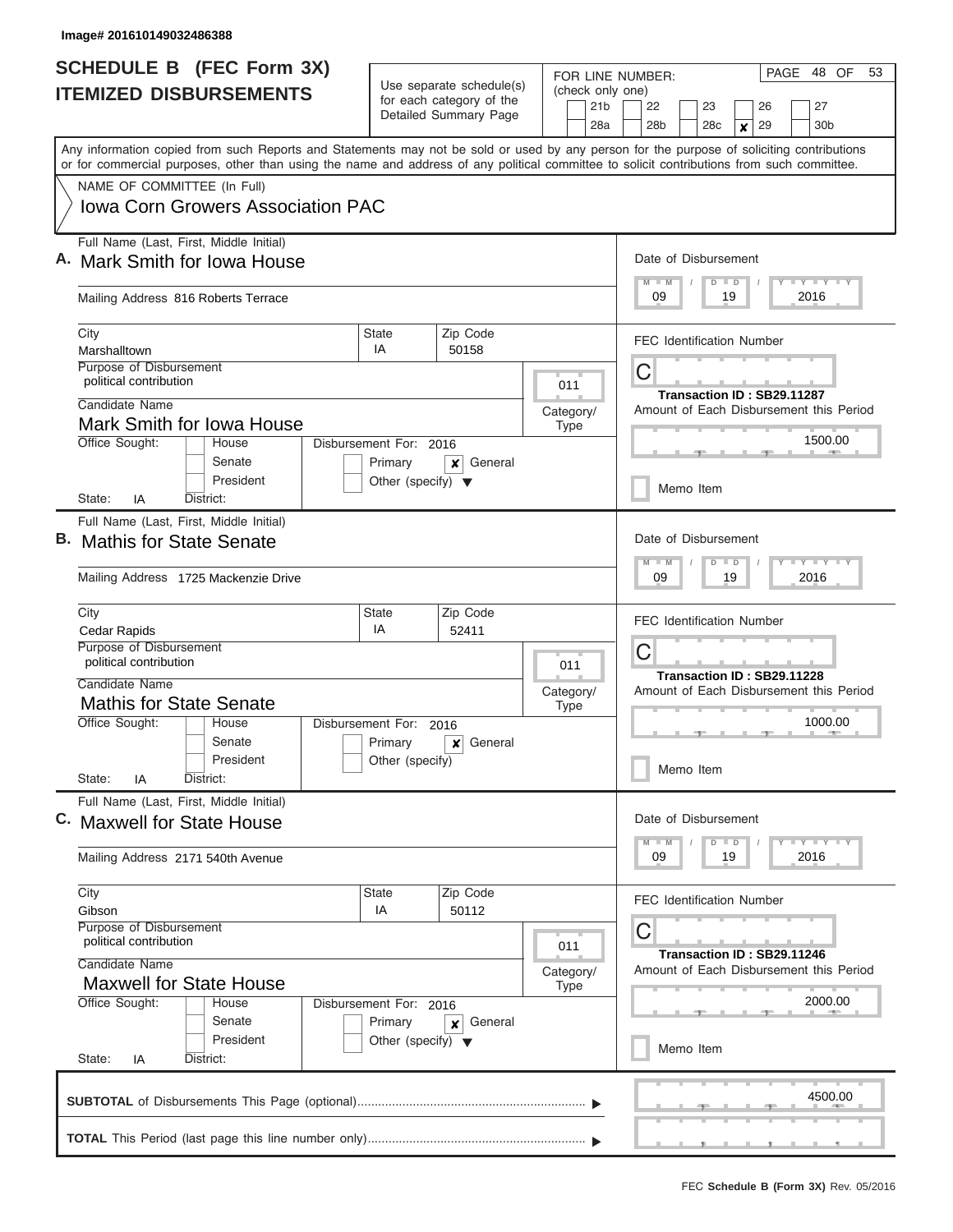|                               | <b>SCHEDULE B (FEC Form 3X)</b>                                                                                                                                                                                                                                                         |                                                                              |                                                      | FOR LINE NUMBER:         | PAGE 49 OF<br>53                                                                |  |  |  |  |  |
|-------------------------------|-----------------------------------------------------------------------------------------------------------------------------------------------------------------------------------------------------------------------------------------------------------------------------------------|------------------------------------------------------------------------------|------------------------------------------------------|--------------------------|---------------------------------------------------------------------------------|--|--|--|--|--|
| <b>ITEMIZED DISBURSEMENTS</b> |                                                                                                                                                                                                                                                                                         |                                                                              | Use separate schedule(s)<br>for each category of the |                          | (check only one)<br>22<br>23<br>27<br>26                                        |  |  |  |  |  |
|                               |                                                                                                                                                                                                                                                                                         |                                                                              | Detailed Summary Page                                | 21 <sub>b</sub><br>28a   | 28 <sub>b</sub><br>28 <sub>c</sub><br>29<br>30 <sub>b</sub><br>$\boldsymbol{x}$ |  |  |  |  |  |
|                               | Any information copied from such Reports and Statements may not be sold or used by any person for the purpose of soliciting contributions<br>or for commercial purposes, other than using the name and address of any political committee to solicit contributions from such committee. |                                                                              |                                                      |                          |                                                                                 |  |  |  |  |  |
|                               | NAME OF COMMITTEE (In Full)                                                                                                                                                                                                                                                             |                                                                              |                                                      |                          |                                                                                 |  |  |  |  |  |
|                               | Iowa Corn Growers Association PAC                                                                                                                                                                                                                                                       |                                                                              |                                                      |                          |                                                                                 |  |  |  |  |  |
|                               | Full Name (Last, First, Middle Initial)<br>A. Paustian for State House                                                                                                                                                                                                                  |                                                                              |                                                      |                          | Date of Disbursement                                                            |  |  |  |  |  |
|                               | Mailing Address 389 West Parkview Drive                                                                                                                                                                                                                                                 | Y LY LY LY<br>$M$ $M$<br>$D$ $D$<br>09<br>19<br>2016                         |                                                      |                          |                                                                                 |  |  |  |  |  |
|                               | City<br>Walcott                                                                                                                                                                                                                                                                         | <b>State</b><br>IA                                                           | Zip Code<br>52773                                    |                          | <b>FEC Identification Number</b>                                                |  |  |  |  |  |
|                               | Purpose of Disbursement<br>political contribution                                                                                                                                                                                                                                       |                                                                              |                                                      | 011                      | C                                                                               |  |  |  |  |  |
|                               | Candidate Name<br><b>Paustian for State House</b>                                                                                                                                                                                                                                       |                                                                              |                                                      | Category/<br><b>Type</b> | Transaction ID: SB29.11236<br>Amount of Each Disbursement this Period           |  |  |  |  |  |
|                               | Office Sought:<br>House<br>Senate                                                                                                                                                                                                                                                       | Disbursement For: 2016<br>Primary                                            | General<br>x                                         |                          | 1000.00                                                                         |  |  |  |  |  |
|                               | President<br>District:<br>State:<br>IA                                                                                                                                                                                                                                                  | Other (specify) $\blacktriangledown$                                         |                                                      |                          | Memo Item                                                                       |  |  |  |  |  |
|                               | Full Name (Last, First, Middle Initial)                                                                                                                                                                                                                                                 |                                                                              |                                                      |                          |                                                                                 |  |  |  |  |  |
|                               | B. Rosenboom for Senate                                                                                                                                                                                                                                                                 | Date of Disbursement<br>Y FY FY FY<br>$M - M$<br>$D$ $D$<br>09<br>19<br>2016 |                                                      |                          |                                                                                 |  |  |  |  |  |
|                               | Mailing Address 2200 Oxford Avenue                                                                                                                                                                                                                                                      |                                                                              |                                                      |                          |                                                                                 |  |  |  |  |  |
|                               | City<br>Oskaloosa                                                                                                                                                                                                                                                                       | <b>State</b><br>IA                                                           | Zip Code<br>52577                                    |                          | <b>FEC Identification Number</b>                                                |  |  |  |  |  |
|                               | Purpose of Disbursement<br>political contribution                                                                                                                                                                                                                                       | 011                                                                          | С<br>Transaction ID: SB29.11225                      |                          |                                                                                 |  |  |  |  |  |
|                               | Candidate Name<br><b>Rosenboom for Senate</b>                                                                                                                                                                                                                                           |                                                                              |                                                      | Category/                | Amount of Each Disbursement this Period<br>1000.00                              |  |  |  |  |  |
|                               | Office Sought:<br>House                                                                                                                                                                                                                                                                 | Disbursement For:                                                            | 2016                                                 | <b>Type</b>              |                                                                                 |  |  |  |  |  |
|                               | Senate                                                                                                                                                                                                                                                                                  | General<br>$\boldsymbol{x}$                                                  |                                                      |                          |                                                                                 |  |  |  |  |  |
|                               | President<br>State:<br>District:<br>ΙA                                                                                                                                                                                                                                                  | Other (specify)                                                              |                                                      |                          | Memo Item                                                                       |  |  |  |  |  |
|                               | Full Name (Last, First, Middle Initial)<br>C. Ruff for Iowa House Dist. 56                                                                                                                                                                                                              | Date of Disbursement<br>$Y$ $Y$ $Y$ $Y$ $Y$<br>$D$ $D$<br>09<br>19<br>2016   |                                                      |                          |                                                                                 |  |  |  |  |  |
|                               | Mailing Address 13331 Jade Avenue                                                                                                                                                                                                                                                       |                                                                              |                                                      |                          |                                                                                 |  |  |  |  |  |
|                               | City<br>McGregor                                                                                                                                                                                                                                                                        | <b>State</b><br>IA                                                           | Zip Code<br>52157                                    |                          | <b>FEC Identification Number</b>                                                |  |  |  |  |  |
|                               | Purpose of Disbursement<br>political contribution                                                                                                                                                                                                                                       | 011                                                                          | С<br>Transaction ID: SB29.11289                      |                          |                                                                                 |  |  |  |  |  |
|                               | Candidate Name<br>Ruff for Iowa House Dist, 56                                                                                                                                                                                                                                          | Category/<br><b>Type</b>                                                     | Amount of Each Disbursement this Period              |                          |                                                                                 |  |  |  |  |  |
|                               | Office Sought:<br>House<br>Senate                                                                                                                                                                                                                                                       | Disbursement For: 2016                                                       |                                                      | 2000.00                  |                                                                                 |  |  |  |  |  |
|                               | President<br>State:<br>District:<br>IA                                                                                                                                                                                                                                                  | Primary<br>Other (specify) $\blacktriangledown$                              | General<br>×                                         |                          | Memo Item                                                                       |  |  |  |  |  |
|                               |                                                                                                                                                                                                                                                                                         |                                                                              |                                                      |                          |                                                                                 |  |  |  |  |  |
|                               |                                                                                                                                                                                                                                                                                         |                                                                              |                                                      |                          | 4000.00                                                                         |  |  |  |  |  |
|                               |                                                                                                                                                                                                                                                                                         |                                                                              |                                                      |                          |                                                                                 |  |  |  |  |  |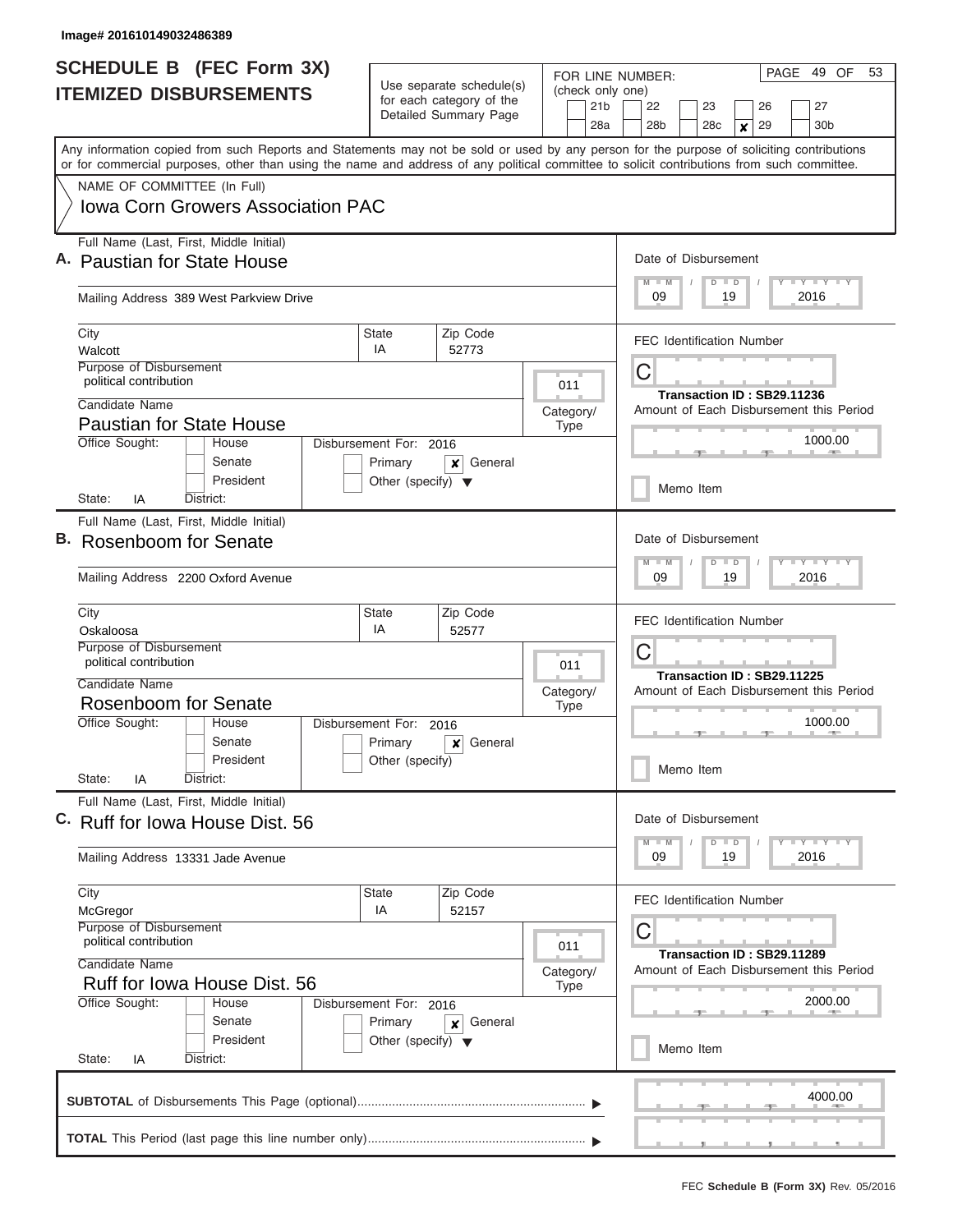| <b>SCHEDULE B</b> (FEC Form 3X)                                                                                                                                                                                                                                                         |                                                                              |                                                                               | FOR LINE NUMBER:                           | PAGE 50 OF<br>53                                                                            |  |  |  |  |  |
|-----------------------------------------------------------------------------------------------------------------------------------------------------------------------------------------------------------------------------------------------------------------------------------------|------------------------------------------------------------------------------|-------------------------------------------------------------------------------|--------------------------------------------|---------------------------------------------------------------------------------------------|--|--|--|--|--|
| <b>ITEMIZED DISBURSEMENTS</b>                                                                                                                                                                                                                                                           |                                                                              | Use separate schedule(s)<br>for each category of the<br>Detailed Summary Page | (check only one)<br>21 <sub>b</sub><br>28a | 22<br>23<br>27<br>26<br>28 <sub>b</sub><br>28c<br>30 <sub>b</sub><br>29<br>$\boldsymbol{x}$ |  |  |  |  |  |
| Any information copied from such Reports and Statements may not be sold or used by any person for the purpose of soliciting contributions<br>or for commercial purposes, other than using the name and address of any political committee to solicit contributions from such committee. |                                                                              |                                                                               |                                            |                                                                                             |  |  |  |  |  |
| NAME OF COMMITTEE (In Full)                                                                                                                                                                                                                                                             |                                                                              |                                                                               |                                            |                                                                                             |  |  |  |  |  |
| <b>Iowa Corn Growers Association PAC</b>                                                                                                                                                                                                                                                |                                                                              |                                                                               |                                            |                                                                                             |  |  |  |  |  |
| Full Name (Last, First, Middle Initial)<br>A. Scott Ourth for State Representative                                                                                                                                                                                                      | Date of Disbursement<br>Y LY LY LY<br>$M$ $M$<br>$D$ $D$<br>09<br>19<br>2016 |                                                                               |                                            |                                                                                             |  |  |  |  |  |
| Mailing Address PO Box 395                                                                                                                                                                                                                                                              |                                                                              |                                                                               |                                            |                                                                                             |  |  |  |  |  |
| City<br>Indianola                                                                                                                                                                                                                                                                       | <b>State</b><br>IA                                                           | Zip Code<br>50125                                                             |                                            | <b>FEC Identification Number</b>                                                            |  |  |  |  |  |
| Purpose of Disbursement<br>political contribution                                                                                                                                                                                                                                       |                                                                              |                                                                               | 011                                        | С                                                                                           |  |  |  |  |  |
| Candidate Name                                                                                                                                                                                                                                                                          |                                                                              |                                                                               | Category/                                  | Transaction ID: SB29.11293<br>Amount of Each Disbursement this Period                       |  |  |  |  |  |
| Scott Ourth for State Representative                                                                                                                                                                                                                                                    |                                                                              |                                                                               | Type                                       |                                                                                             |  |  |  |  |  |
| Office Sought:<br>House<br>Senate                                                                                                                                                                                                                                                       | Disbursement For: 2016<br>Primary                                            | General<br>×                                                                  |                                            | 1000.00                                                                                     |  |  |  |  |  |
| President<br>State:<br>IA<br>District:                                                                                                                                                                                                                                                  | Other (specify) $\blacktriangledown$                                         |                                                                               |                                            | Memo Item                                                                                   |  |  |  |  |  |
| Full Name (Last, First, Middle Initial)<br>B. Sinclair for lowa                                                                                                                                                                                                                         |                                                                              |                                                                               |                                            | Date of Disbursement                                                                        |  |  |  |  |  |
|                                                                                                                                                                                                                                                                                         | $-1 - Y - 1 - Y - 1 - Y$<br>$M - M$<br>$D$ $D$<br>09<br>19<br>2016           |                                                                               |                                            |                                                                                             |  |  |  |  |  |
| Mailing Address 1255 King Road                                                                                                                                                                                                                                                          |                                                                              |                                                                               |                                            |                                                                                             |  |  |  |  |  |
| City<br>Allerton                                                                                                                                                                                                                                                                        | <b>State</b><br>IA                                                           | Zip Code<br>50008                                                             |                                            | <b>FEC Identification Number</b>                                                            |  |  |  |  |  |
| Purpose of Disbursement<br>political contribution                                                                                                                                                                                                                                       |                                                                              |                                                                               | 011                                        | C<br>Transaction ID: SB29.11231                                                             |  |  |  |  |  |
| Candidate Name                                                                                                                                                                                                                                                                          |                                                                              |                                                                               | Category/                                  | Amount of Each Disbursement this Period                                                     |  |  |  |  |  |
| Sinclair for Iowa                                                                                                                                                                                                                                                                       |                                                                              | <b>Type</b>                                                                   |                                            |                                                                                             |  |  |  |  |  |
| Office Sought:<br>House                                                                                                                                                                                                                                                                 | Disbursement For:                                                            | 2016                                                                          |                                            | 1000.00                                                                                     |  |  |  |  |  |
| Senate<br>President                                                                                                                                                                                                                                                                     | Primary<br>Other (specify)                                                   | General<br>×                                                                  |                                            |                                                                                             |  |  |  |  |  |
| State:<br>ΙA<br>District:                                                                                                                                                                                                                                                               |                                                                              |                                                                               |                                            | Memo Item                                                                                   |  |  |  |  |  |
| Full Name (Last, First, Middle Initial)<br>C. Sodders for State Senate                                                                                                                                                                                                                  | Date of Disbursement                                                         |                                                                               |                                            |                                                                                             |  |  |  |  |  |
| Mailing Address 202 5th Ave SE                                                                                                                                                                                                                                                          | $Y - Y - Y - Y - I - Y$<br>$D$ $D$<br>$M - M$<br>09<br>19<br>2016            |                                                                               |                                            |                                                                                             |  |  |  |  |  |
| City<br><b>State Center</b>                                                                                                                                                                                                                                                             | State<br>IA                                                                  | Zip Code<br>50247                                                             |                                            | <b>FEC Identification Number</b>                                                            |  |  |  |  |  |
| Purpose of Disbursement<br>political contribution                                                                                                                                                                                                                                       | С                                                                            |                                                                               |                                            |                                                                                             |  |  |  |  |  |
| Candidate Name<br><b>Sodders for State Senate</b>                                                                                                                                                                                                                                       | Transaction ID: SB29.11227<br>Amount of Each Disbursement this Period        |                                                                               |                                            |                                                                                             |  |  |  |  |  |
| Office Sought:<br>Disbursement For: 2016<br>House                                                                                                                                                                                                                                       | <b>Type</b>                                                                  | 1500.00                                                                       |                                            |                                                                                             |  |  |  |  |  |
| Senate                                                                                                                                                                                                                                                                                  |                                                                              |                                                                               |                                            |                                                                                             |  |  |  |  |  |
| President<br>State:<br>IA<br>District:                                                                                                                                                                                                                                                  |                                                                              | Memo Item                                                                     |                                            |                                                                                             |  |  |  |  |  |
|                                                                                                                                                                                                                                                                                         |                                                                              |                                                                               |                                            | 3500.00                                                                                     |  |  |  |  |  |
|                                                                                                                                                                                                                                                                                         |                                                                              |                                                                               |                                            |                                                                                             |  |  |  |  |  |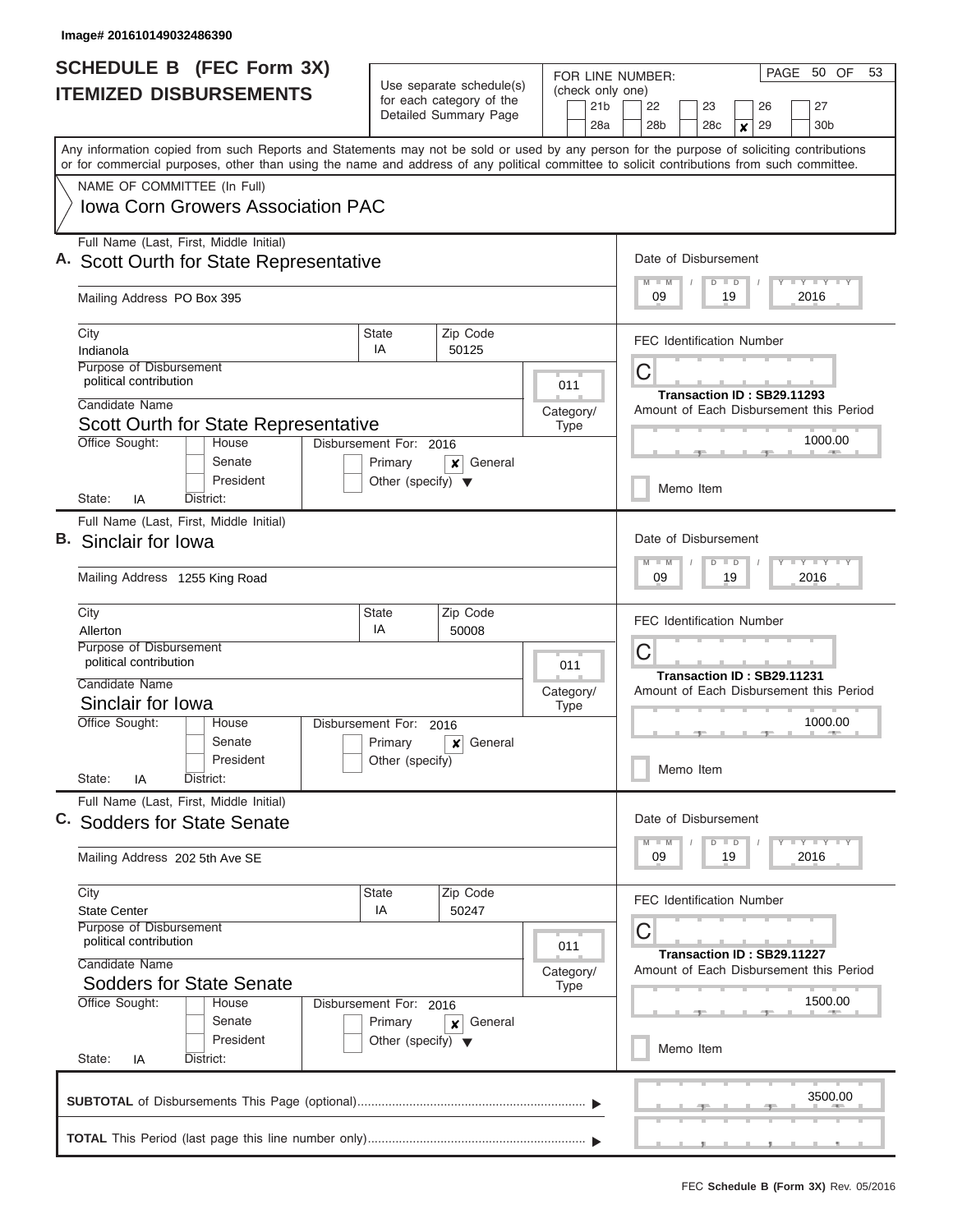| <b>SCHEDULE B</b> (FEC Form 3X)<br><b>ITEMIZED DISBURSEMENTS</b> |                                                                                                                                                                                                                                                                                         | Use separate schedule(s)                          |                        |                  | PAGE 51 OF<br>FOR LINE NUMBER:<br>(check only one) |                          |                                         |                                                                            |                                                                   |                            | 53                         |  |           |         |                                         |  |
|------------------------------------------------------------------|-----------------------------------------------------------------------------------------------------------------------------------------------------------------------------------------------------------------------------------------------------------------------------------------|---------------------------------------------------|------------------------|------------------|----------------------------------------------------|--------------------------|-----------------------------------------|----------------------------------------------------------------------------|-------------------------------------------------------------------|----------------------------|----------------------------|--|-----------|---------|-----------------------------------------|--|
|                                                                  |                                                                                                                                                                                                                                                                                         | for each category of the<br>Detailed Summary Page |                        |                  | 21 <sub>b</sub><br>28a                             |                          | 22<br>28b                               |                                                                            | 23<br>28 <sub>c</sub>                                             |                            | 26<br>29<br>$\pmb{\times}$ |  | 27<br>30b |         |                                         |  |
|                                                                  | Any information copied from such Reports and Statements may not be sold or used by any person for the purpose of soliciting contributions<br>or for commercial purposes, other than using the name and address of any political committee to solicit contributions from such committee. |                                                   |                        |                  |                                                    |                          |                                         |                                                                            |                                                                   |                            |                            |  |           |         |                                         |  |
|                                                                  | NAME OF COMMITTEE (In Full)                                                                                                                                                                                                                                                             |                                                   |                        |                  |                                                    |                          |                                         |                                                                            |                                                                   |                            |                            |  |           |         |                                         |  |
|                                                                  | <b>Iowa Corn Growers Association PAC</b>                                                                                                                                                                                                                                                |                                                   |                        |                  |                                                    |                          |                                         |                                                                            |                                                                   |                            |                            |  |           |         |                                         |  |
|                                                                  | Full Name (Last, First, Middle Initial)<br>A. The Daniel A. Huseman Election Committee                                                                                                                                                                                                  |                                                   |                        |                  |                                                    |                          |                                         |                                                                            | Date of Disbursement                                              |                            |                            |  |           |         |                                         |  |
|                                                                  | Mailing Address PO Box 398                                                                                                                                                                                                                                                              |                                                   |                        |                  |                                                    |                          |                                         |                                                                            | <b>LY LY LY</b><br>$M$ $M$<br>$D$ $D$<br>2016<br>09<br>19         |                            |                            |  |           |         |                                         |  |
|                                                                  | City                                                                                                                                                                                                                                                                                    | State                                             | Zip Code<br>51005      |                  |                                                    |                          |                                         | <b>FEC Identification Number</b>                                           |                                                                   |                            |                            |  |           |         |                                         |  |
|                                                                  | Aurelia<br>Purpose of Disbursement                                                                                                                                                                                                                                                      | IA                                                |                        |                  |                                                    |                          | C                                       |                                                                            |                                                                   |                            |                            |  |           |         |                                         |  |
|                                                                  | political contribution                                                                                                                                                                                                                                                                  |                                                   |                        | 011<br>Category/ |                                                    |                          |                                         |                                                                            |                                                                   | Transaction ID: SB29.11262 |                            |  |           |         |                                         |  |
|                                                                  | Candidate Name                                                                                                                                                                                                                                                                          |                                                   |                        |                  |                                                    |                          |                                         |                                                                            |                                                                   |                            |                            |  |           |         | Amount of Each Disbursement this Period |  |
|                                                                  | The Daniel A. Huseman Election Committee<br>Office Sought:<br>House                                                                                                                                                                                                                     | Disbursement For: 2016                            |                        |                  | Type                                               |                          |                                         |                                                                            |                                                                   |                            |                            |  |           | 1500.00 |                                         |  |
|                                                                  | Senate                                                                                                                                                                                                                                                                                  | Primary                                           | General<br>×           |                  |                                                    |                          |                                         |                                                                            |                                                                   |                            |                            |  |           |         |                                         |  |
|                                                                  | President<br>District:<br>State:<br>IA                                                                                                                                                                                                                                                  | Other (specify) $\blacktriangledown$              |                        |                  |                                                    |                          |                                         |                                                                            |                                                                   | Memo Item                  |                            |  |           |         |                                         |  |
|                                                                  | Full Name (Last, First, Middle Initial)                                                                                                                                                                                                                                                 |                                                   |                        |                  |                                                    |                          |                                         |                                                                            |                                                                   |                            |                            |  |           |         |                                         |  |
|                                                                  | B. Upmeyer for House                                                                                                                                                                                                                                                                    |                                                   |                        |                  |                                                    |                          |                                         | Date of Disbursement                                                       |                                                                   |                            |                            |  |           |         |                                         |  |
|                                                                  | Mailing Address 2175 Pine Avenue                                                                                                                                                                                                                                                        |                                                   |                        |                  |                                                    |                          |                                         |                                                                            | $T - Y$ $T - Y$ $T - Y$<br>$M - M$<br>$D$ $D$<br>09<br>19<br>2016 |                            |                            |  |           |         |                                         |  |
|                                                                  | City                                                                                                                                                                                                                                                                                    | State                                             | Zip Code               |                  | <b>FEC Identification Number</b>                   |                          |                                         |                                                                            |                                                                   |                            |                            |  |           |         |                                         |  |
|                                                                  | IA<br>Garner<br>50438<br>Purpose of Disbursement<br>political contribution                                                                                                                                                                                                              |                                                   |                        |                  |                                                    |                          |                                         | C                                                                          |                                                                   |                            |                            |  |           |         |                                         |  |
|                                                                  | Candidate Name                                                                                                                                                                                                                                                                          |                                                   |                        |                  | 011                                                |                          | Transaction ID: SB29.11253              |                                                                            |                                                                   |                            |                            |  |           |         |                                         |  |
|                                                                  | Upmeyer for House                                                                                                                                                                                                                                                                       |                                                   |                        |                  |                                                    | Category/<br><b>Type</b> | Amount of Each Disbursement this Period |                                                                            |                                                                   |                            |                            |  |           |         |                                         |  |
|                                                                  | Office Sought:<br>House                                                                                                                                                                                                                                                                 |                                                   | Disbursement For: 2016 |                  |                                                    |                          | 2500.00                                 |                                                                            |                                                                   |                            |                            |  |           |         |                                         |  |
|                                                                  | Senate<br>President                                                                                                                                                                                                                                                                     | Primary<br>Other (specify)                        | General<br>x           |                  |                                                    |                          |                                         |                                                                            |                                                                   |                            |                            |  |           |         |                                         |  |
|                                                                  | State:<br>District:<br>ΙA                                                                                                                                                                                                                                                               |                                                   |                        |                  |                                                    |                          |                                         |                                                                            |                                                                   | Memo Item                  |                            |  |           |         |                                         |  |
|                                                                  | Full Name (Last, First, Middle Initial)                                                                                                                                                                                                                                                 |                                                   |                        |                  |                                                    |                          |                                         |                                                                            |                                                                   |                            |                            |  |           |         |                                         |  |
|                                                                  | C. Vander Linden for Iowa                                                                                                                                                                                                                                                               |                                                   |                        |                  |                                                    |                          |                                         | Date of Disbursement<br>$T - Y$ $T - Y$<br>$D$ $D$<br>$M - M$              |                                                                   |                            |                            |  |           |         |                                         |  |
|                                                                  | Mailing Address 1610 Carbonado Road                                                                                                                                                                                                                                                     |                                                   |                        |                  |                                                    |                          |                                         | 2016<br>09<br>19                                                           |                                                                   |                            |                            |  |           |         |                                         |  |
|                                                                  | City<br>Oskaloosa                                                                                                                                                                                                                                                                       | State<br>Zip Code<br>IA<br>52577                  |                        |                  |                                                    |                          | <b>FEC Identification Number</b>        |                                                                            |                                                                   |                            |                            |  |           |         |                                         |  |
|                                                                  | <b>Purpose of Disbursement</b><br>political contribution                                                                                                                                                                                                                                |                                                   |                        |                  |                                                    |                          |                                         | С<br>Transaction ID: SB29.11243<br>Amount of Each Disbursement this Period |                                                                   |                            |                            |  |           |         |                                         |  |
|                                                                  | 011<br>Candidate Name                                                                                                                                                                                                                                                                   |                                                   |                        |                  |                                                    |                          |                                         |                                                                            |                                                                   |                            |                            |  |           |         |                                         |  |
|                                                                  | Category/<br>Vander Linden for Iowa<br><b>Type</b>                                                                                                                                                                                                                                      |                                                   |                        |                  |                                                    |                          |                                         |                                                                            |                                                                   |                            |                            |  |           |         |                                         |  |
|                                                                  | Office Sought:<br>House<br>Disbursement For: 2016<br>Primary<br>General<br>×                                                                                                                                                                                                            |                                                   |                        |                  |                                                    |                          | 1000.00                                 |                                                                            |                                                                   |                            |                            |  |           |         |                                         |  |
|                                                                  | Senate<br>President                                                                                                                                                                                                                                                                     |                                                   |                        |                  |                                                    |                          |                                         |                                                                            |                                                                   |                            |                            |  |           |         |                                         |  |
|                                                                  | Other (specify) $\blacktriangledown$<br>State:<br>District:<br>IA                                                                                                                                                                                                                       |                                                   |                        |                  |                                                    |                          | Memo Item                               |                                                                            |                                                                   |                            |                            |  |           |         |                                         |  |
|                                                                  |                                                                                                                                                                                                                                                                                         |                                                   |                        |                  |                                                    |                          |                                         |                                                                            |                                                                   |                            |                            |  |           | 5000.00 |                                         |  |
|                                                                  |                                                                                                                                                                                                                                                                                         |                                                   |                        |                  |                                                    |                          |                                         |                                                                            |                                                                   |                            |                            |  |           |         |                                         |  |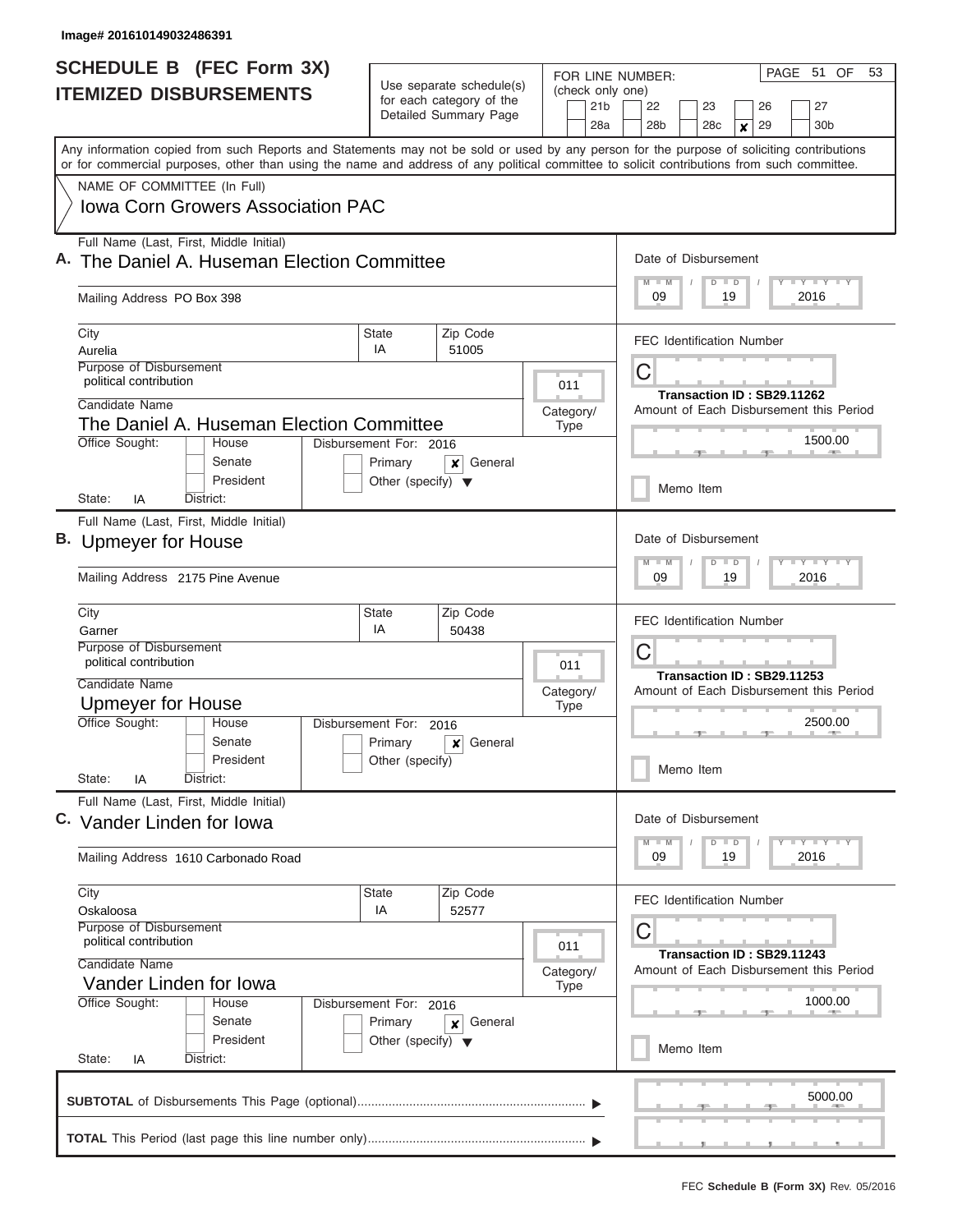| <b>SCHEDULE B (FEC Form 3X)</b><br><b>ITEMIZED DISBURSEMENTS</b>                                                                                                                                                                                                                                                                                                   |                                                                           | Use separate schedule(s)<br>for each category of the<br>Detailed Summary Page                                             | FOR LINE NUMBER:<br>(check only one)<br>21 <sub>b</sub><br>28a                                                 | PAGE 52 OF<br>53<br>22<br>23<br>27<br>26<br>28 <sub>b</sub><br>28 <sub>c</sub><br>29<br>30 <sub>b</sub><br>×              |  |  |  |  |  |
|--------------------------------------------------------------------------------------------------------------------------------------------------------------------------------------------------------------------------------------------------------------------------------------------------------------------------------------------------------------------|---------------------------------------------------------------------------|---------------------------------------------------------------------------------------------------------------------------|----------------------------------------------------------------------------------------------------------------|---------------------------------------------------------------------------------------------------------------------------|--|--|--|--|--|
| Any information copied from such Reports and Statements may not be sold or used by any person for the purpose of soliciting contributions<br>or for commercial purposes, other than using the name and address of any political committee to solicit contributions from such committee.<br>NAME OF COMMITTEE (In Full)<br><b>Iowa Corn Growers Association PAC</b> |                                                                           |                                                                                                                           |                                                                                                                |                                                                                                                           |  |  |  |  |  |
| Full Name (Last, First, Middle Initial)<br>A. Walt Rogers for Iowa<br>Mailing Address 4202 Briarwood Dr                                                                                                                                                                                                                                                            |                                                                           |                                                                                                                           |                                                                                                                | Date of Disbursement<br><b>TEY LY LY</b><br>$M$ $M$<br>$D$ $D$<br>09<br>2016<br>19                                        |  |  |  |  |  |
| City<br><b>Cedar Falls</b><br>Purpose of Disbursement<br>political contribution<br>Candidate Name<br>Walt Rogers for Iowa<br>Office Sought:<br>House                                                                                                                                                                                                               | State<br>IA<br>Disbursement For: 2016                                     | Zip Code<br>50613                                                                                                         | 011<br>Category/<br><b>Type</b>                                                                                | <b>FEC Identification Number</b><br>С<br>Transaction ID: SB29.11288<br>Amount of Each Disbursement this Period<br>1000.00 |  |  |  |  |  |
| Senate<br>President<br>IA<br>District:<br>State:<br>Full Name (Last, First, Middle Initial)                                                                                                                                                                                                                                                                        | Primary<br>Other (specify) $\blacktriangledown$                           | General<br>×                                                                                                              |                                                                                                                | Memo Item                                                                                                                 |  |  |  |  |  |
| в.<br>Wilhelm for Iowa Senate<br>Mailing Address 414 North Elm<br>City<br>Cresco                                                                                                                                                                                                                                                                                   |                                                                           | Date of Disbursement<br>$T$ $Y$ $T$ $Y$ $T$<br>$M - M$<br>$D$ $D$<br>09<br>19<br>2016<br><b>FEC Identification Number</b> |                                                                                                                |                                                                                                                           |  |  |  |  |  |
| Purpose of Disbursement<br>political contribution<br>Candidate Name<br><b>Wilhelm for Iowa Senate</b><br>Office Sought:<br>Disbursement For:<br>House                                                                                                                                                                                                              | 2016                                                                      | 011<br>Category/<br><b>Type</b>                                                                                           | C<br>Transaction ID: SB29.11230<br>Amount of Each Disbursement this Period<br>1500.00                          |                                                                                                                           |  |  |  |  |  |
| Senate<br>President<br>State:<br>District:<br>ΙA                                                                                                                                                                                                                                                                                                                   | Primary<br>Other (specify)                                                | General<br>×                                                                                                              |                                                                                                                | Memo Item                                                                                                                 |  |  |  |  |  |
| Full Name (Last, First, Middle Initial)<br>C. Wills for lowa<br>Mailing Address 15732 Tradewind Drive                                                                                                                                                                                                                                                              |                                                                           |                                                                                                                           |                                                                                                                | Date of Disbursement<br>$T$ $Y$ $T$ $Y$ $T$ $Y$<br>$D$ $D$<br>$M - M$<br>09<br>19<br>2016                                 |  |  |  |  |  |
| City<br><b>Spirit Lake</b><br>Purpose of Disbursement<br>political contribution<br>Candidate Name<br>Wills for Iowa                                                                                                                                                                                                                                                | Zip Code<br>51360                                                         | 011<br>Category/<br><b>Type</b>                                                                                           | <b>FEC Identification Number</b><br>С<br>Transaction ID: SB29.11274<br>Amount of Each Disbursement this Period |                                                                                                                           |  |  |  |  |  |
| Office Sought:<br>House<br>Senate<br>President<br>State:<br>District:<br>IA                                                                                                                                                                                                                                                                                        | Disbursement For: 2016<br>Primary<br>Other (specify) $\blacktriangledown$ |                                                                                                                           | 2000.00<br>Memo Item                                                                                           |                                                                                                                           |  |  |  |  |  |
|                                                                                                                                                                                                                                                                                                                                                                    |                                                                           |                                                                                                                           |                                                                                                                | 4500.00                                                                                                                   |  |  |  |  |  |